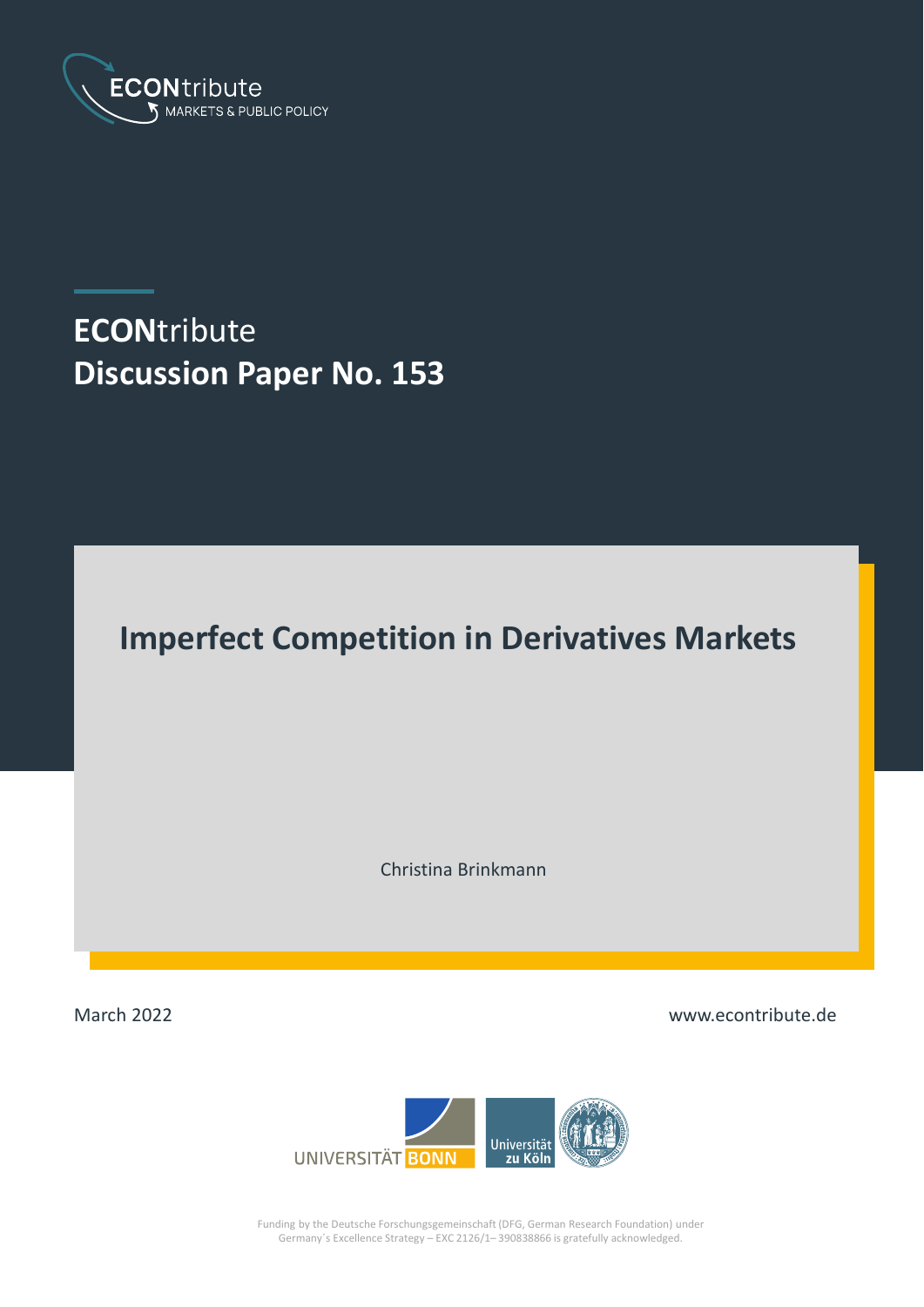# <span id="page-1-0"></span>Imperfect competition in derivatives markets

Christina Brinkmann<sup>∗</sup>

This version: March 20, 2022

#### **Abstract**

Since the push towards central clearing in derivatives markets after the global financial crisis, an open question has been how the development has affected competition. This paper models imperfect competition between dealers in derivatives markets. Two risk-neutral dealers offer derivatives to risk-averse clients with a hedging need, and compete in price (fee) and quality (default probability). I find that with such two-dimensional competition, for given default probabilities, an equilibrium in prices exists that is preferred by both dealers. In this equilibrium the dealer with the lower default probability makes larger profits - a feature, that can produce market discipline to keep the own default probability low. If a central counterparty (CCP) is introduced as an innovation that removes the quality dimension of the competition, this market force pushing for higher qualities vanishes.

*JEL classification*: G12, G23, G28, L13, L15

*Keywords*: Derivatives, OTC Markets, Central Clearing, Imperfect Competition, Vertical Product Differentiation

<sup>∗</sup>University of Bonn. E-mail: [christina-brinkmann@uni-bonn.de.](mailto:christina-brinkmann@uni-bonn.de) I thank Christian Kubitza for many helpful conversations particulary in the early stages of the project. I also thank Jo Braithwaite, Dominik Damast, Nektaria Glynia (discussant), Hendrik Hakenes, Tobias Herbst, Eugen Kovac, Stephan Lauermann, David Murphy, Martin Peitz and Farzad Saidi for helpful comments and discussions, as well as participants of the Finance seminar at the University of Bonn, the 14th RGS Doctoral Conference in Economics and the 8th CRC TR 224 Workshop for Young Researchers. I gratefully acknowledge financial support from ECONtribute, funded by the Deutsche Forschungsgemeinschaft (DFG, German Research Foundation) under Germany´s Excellence Strategy – EXC 2126/1– 390838866. Funding by the German Research Foundation (DFG) through CRC TR 224 (Project C03) is gratefully acknowledged.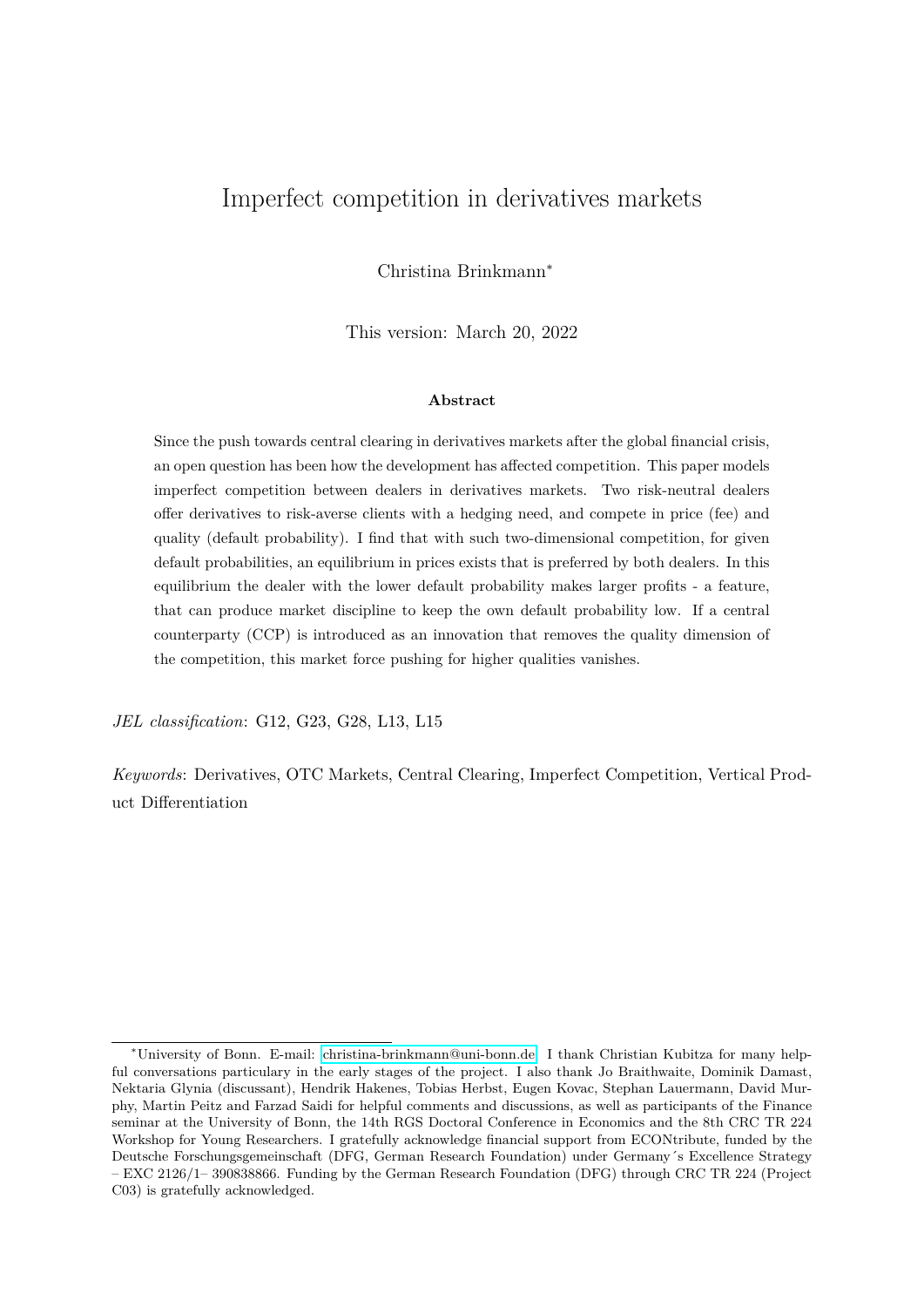# **1 Introduction**

Derivatives markets are large with a notional outstanding of \$580 trillion at the end of 2020 (BIS global OTC derivatives statistics). They enable transfer of market risks between entities with different risk bearing capacities (e.g. bank-affiliated dealers, asset managers, non-financial corporations). The opacity and interconnectedness of derivatives markets prior to 2008 played a significant role in amplifying the instabilities of the financial system exposed during the global financial crisis [\(Gregory, 2014\)](#page-27-0). Ever since, making derivatives markets more resilient has been a priority for policy makers and, in particular, there has been a push towards mandatory central clearing via a central counterparty (CCP). The topic has regained interest in the wake of the market turmoil in March 2020 and a subsequent proposal to centrally clear US Treasury securities and repos [\(Group of Thirty Working Group on Treasury Market Liquidity, 2021\)](#page-27-1). A CCP interposes itself between two counterparties in derivatives markets and thereby insulates the contracting parties from counterparty risk, i.e. the risk that the counterparty defaults and does not honor its contractual obligations. On the one hand, CCPs can support financial stability through enforced margining [\(Biais et al., 2016\)](#page-26-0), netting [\(Duffie and Zhu, 2011\)](#page-26-1) as well as transparency for better regulatory oversight. On the other hand, CCPs change the structure of a highly concentrated market, since most market participants buy derivatives from few large dealers. A key question remains how central clearing affects the oligopolistic competition in derivatives markets.

The first step towards answering this question is to capture the nature of the competition in the absence of central clearing. To that end, I develop a model of imperfect competition in derivatives markets: two risk-neutral dealers sell insurance to clients who wish to hedge against a common macro risk and are heterogeneous in their degree of risk aversion. Dealers can differentiate their products in two dimensions: they choose their own default probability – interpreted as (inverse) insurance quality - and the price. I find that, if default probability is a dimension of the competition, in equilibrium the safer dealer has greater profits, which can produce market discipline for choosing low default probabilities. As explained further below, one simple way of interpreting a CCP then is to see it as an innovation that removes the quality dimension of the competition. In the present model framework this corresponds to pure price competition without market forces that push for higher quality choices.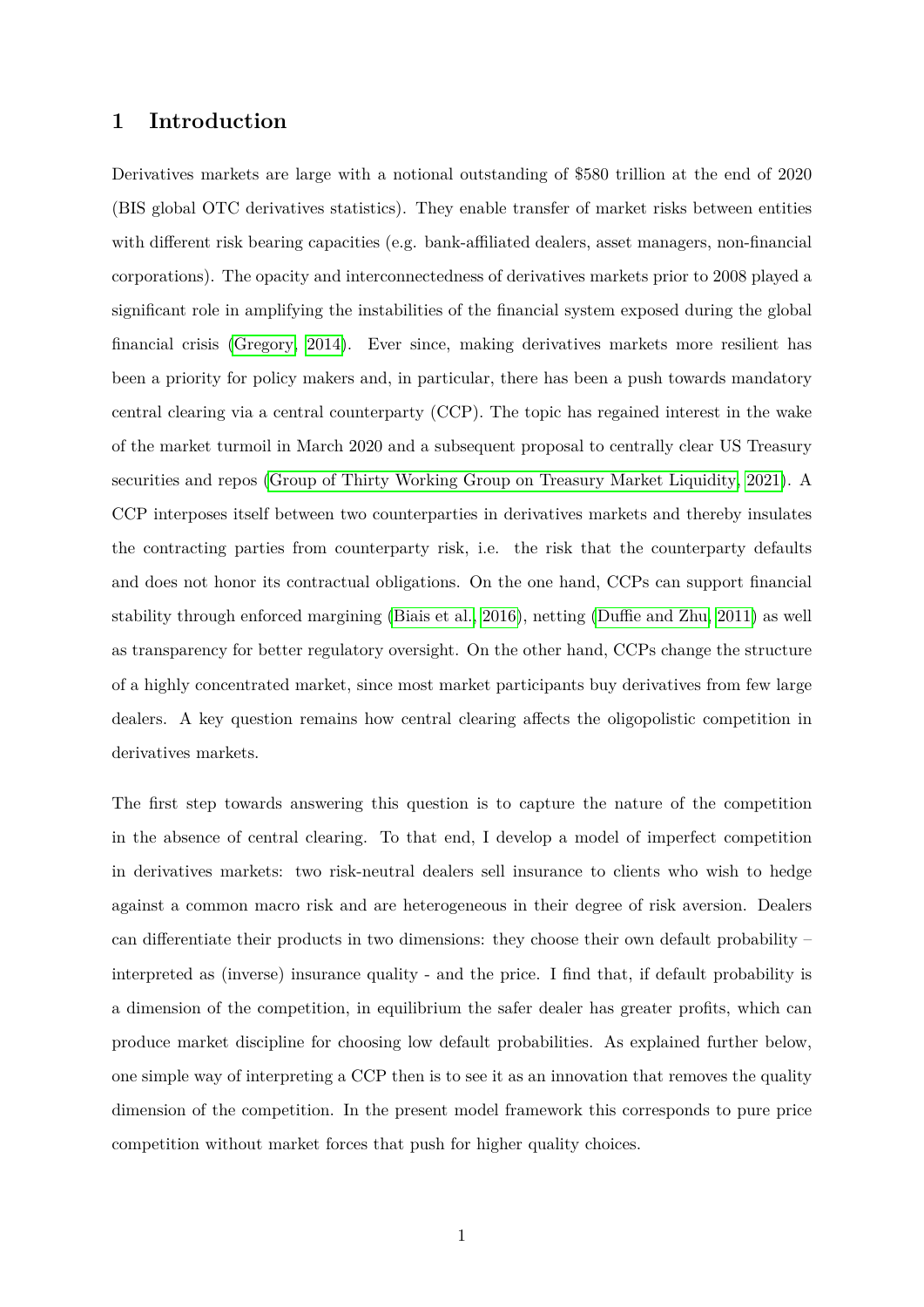Even before the push towards CCPs a key feature of derivatives markets has been its hub-andspoke structure with (typically bank-affiliated) dealers at the core and clients in the periphery [\(Abad et al., 2016\)](#page-26-2). The number of dealers is typically small (see e.g. [Duffie and Zhu](#page-26-1) [\(2011\)](#page-26-1)) and thus carefully modeling dealers' market power seems crucial. To that end I carry over key elements from models of vertical product differentiation from the IO literature with two firms (here dealers) and a continuum of consumers (here clients). In our context, the good sold is insurance against a macro risk that is common to all clients and clients differ in their risk aversion.

In the model clients evaluate a derivative in terms of price and default probability of the dealer, i.e. there is competition in two dimensions. For the same price, clients prefer a dealer with a lower default probability (higher quality). Between two dealers with the same default probability (i.e. offering the same quality), they prefer a lower price. One may argue that in practice clients cared much more about the price, e.g. would rather save 0.25 basis points on each swap and accept a 50 basis points higher probability of default of their counterparty. The marginal rates of substitution between default probability and price may be small, but the numerical example from above nonetheless suggests that the trade-off is operating in the background.

In the model dealers choose own default probabilities first and then set the price (or *fee*) for establishing the client-dealer relationship. A way to think about an institution choosing their own default probability is that they decide which measures to undertake to ensure their solvency such as setting aside capital, having balanced trading books, etc. Client's hedging need arises endogenously, they choose which dealer to transact with and subsequently the two parties trade the optimal contract.

My first result is to show that the market is segmented as one would expect: more risk-averse clients buy from the safer dealer at a higher price, while less risk-averse clients buy from the unsafer dealer at a lower price. The main result is existence of a Nash equilibrium in prices for given quality choices. I impose few parameter restrictions to obtain the result and discuss their economic meaning in the text. The equilibrium needs not be unique, but if there are multiple equilibria one is preferred by both sellers.

The second main result is that in any such Nash equilibrium in prices the quality-leader enjoys larger profits. This makes the position of quality-leader more attractive and I demonstrate that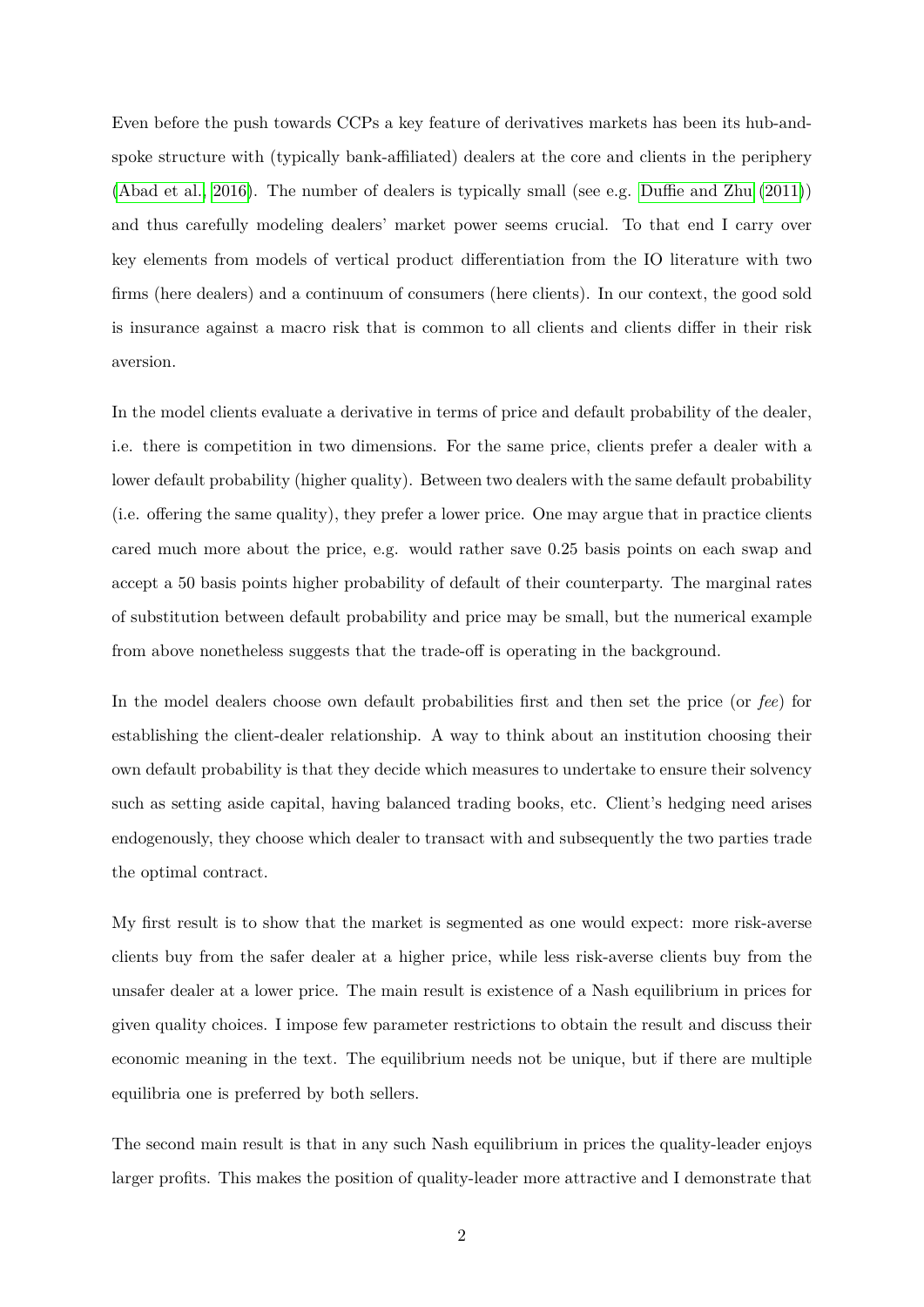this can give rise to upward pressure on qualities. The intuition is simple: When products are differentiated not only in price, but also in quality, firms (i.e. dealers in this context) have an incentive to soften price competition by choosing distinct qualities. Since the high-quality firm has higher profits in equilibrium, this position is the more attractive one. The high-quality firm wants to keep the leadership position in terms of quality and to avoid being overtaken quality-wise by the other firm. This can produce upward pressure on the quality choices - a phenomenon I call *market discipline in qualities*.

An endogenously arising market force pushing for higher qualities is in disconnect with the standard result on vertical product differentiation [\(Shaked and Sutton, 1982\)](#page-27-2), however, which, in the widely adopted version in [\(Tirole, 1988\)](#page-27-3), suggests that maximal differentiation in qualities emerges. Therefore, in the appendix I revisit the standard model of vertical product differentiation and show how under less restrictive assumptions qualities are subject to push *and* pull factors and I clarify what it takes to yield endogenous market discipline even in the standard set-up.

The notion of market discipline may not have been the focus previously, because for consumer goods quality does not implicitly embed an aspect of stability of the system. In the insurance and derivatives context, however, the level of costly effort undertaken by individual participants to ensure low levels of own default probability is connected to financial stability. Hence, a market force providing an incentive to ensure a low level of counterparty risk apart from regulation is relevant for an assessment of the market microstructure.

In practice, the hub-and-spoke structure remains unaltered in a derivatives market with a CCP. A CCP steps in between every bilateral derivatives contract, becoming the seller to every buyer and the buyer to every seller. The two contracting parties do not directly face the risk of each other's default anymore, but now depend on the loss absorption capacities of the CCP. Market participants that meet certain criteria can become members of the CCP, enabling them to clear contracts as described and mandating that they participate in loss sharing mechanisms in case another member defaults. Typically, large dealers are clearing members of the CCP, while other market participants access central clearing as their clients [\(Financial Stability Board](#page-26-3) [\(2018\)](#page-26-3)). For example, at the large London-based CCP LCH more than 80% of all client transactions in interest rate derivatives are with five clearing members only (see public disclosure item 19.1.3.2,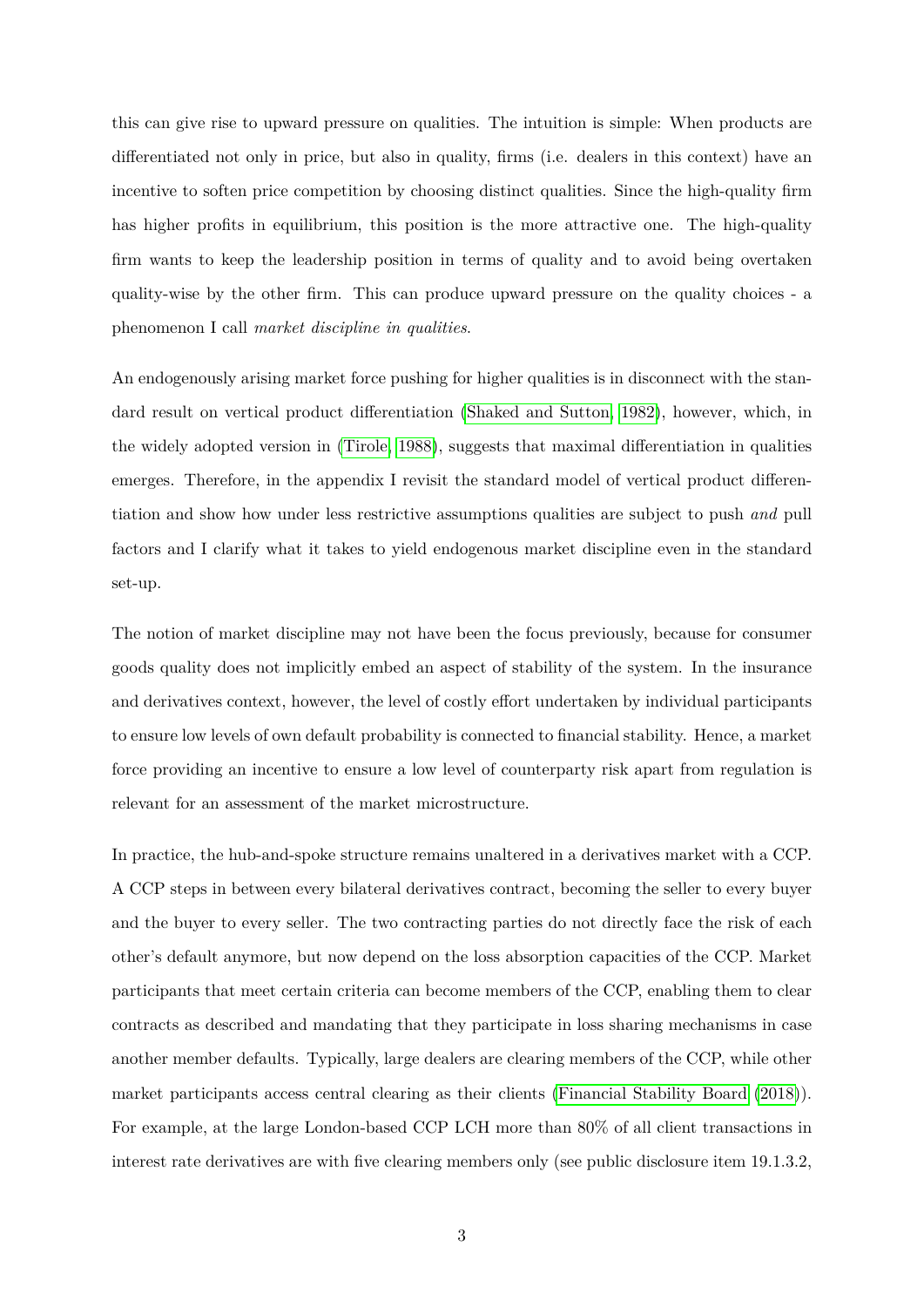<https://www.lch.com/resources/ccp-disclosures>). If two dealers are members of the CCP, from the perspective of the client both dealers offer the same probability of contract continuity. Primarily this is due to porting, that is, in case one clearing member defaults, the portfolios of the clients of the defaulted clearing member get ported to another solvent clearing member, called *backup* clearing member (see e.g. [Braithwaite and Murphy](#page-26-4) [\(2020\)](#page-26-4) for details).

One straightforward, but perhaps simplistic, way of introducing this into the model is to assume that the presence of a CCP removes any difference in quality between contracts. In that case pure price competition prevails, removing the upward pressure on the qualities from before and providing no incentive to keep qualities above the regulatory minimum.

One may wonder whether the phenomenon may simply be seen as a form of moral hazard. The seminal paper by [Biais et al.](#page-26-0) [\(2016\)](#page-26-0) embeds a moral hazard problem a la [Holmstrom and](#page-27-4) [Tirole](#page-27-4) [\(1997\)](#page-27-4) into a derivatives set-up in order to study the role of margins set by a CCP. In their model the seller needs to exert costly effort to ensure solvency, but subsequently may not be the beneficiary of such effort if the derivative turns into a liability instead of an asset for him - something unknown upon trading. Margins then serve as a means to mitigate this moral hazard problem on the side of the seller of the derivative. I do not adopt the moral hazard and information structure from [Biais et al.](#page-26-0) [\(2016\)](#page-26-0). Instead, in my model whether there are incentives to ensure a low own default probability or not depends on the industrial organization of the market. This could enrich our thinking about the roots of moral hazard beyond the standard effort vs no effort decision. The analysis differs in two other respects. I focus on the competition between two sellers, while [Biais et al.](#page-26-0) [\(2016\)](#page-26-0) assume perfect competition among a continuum of sellers. Additionally, all buyers and sellers are members of the CCP in [Biais et al.](#page-26-0) [\(2016\)](#page-26-0), while the set-up in this paper allows for client clearing via a hub-and-spoke structure in which most market participants are clients.

I contribute to a growing literature on derivatives markets and central clearing. Seminal contributions have examined netting benefits [\(Duffie and Zhu, 2011\)](#page-26-1), transparency [\(Acharya and](#page-26-5) [Bisin, 2014\)](#page-26-5) and the role of margins [\(Biais et al., 2012,](#page-26-6) [2016\)](#page-26-0). Recently, the focus has shifted towards the question how loss sharing mechanisms of CCPs should optimally be designed [\(Cu](#page-26-7)[cic, 2022;](#page-26-7) [Huang and Zhu, 2021;](#page-27-5) [Kuong and Maurin, 2020;](#page-27-6) [Wang et al., 2022\)](#page-27-7), whether loss sharing rules have heterogeneous effects across different types of market participants [\(Kubitza](#page-27-8)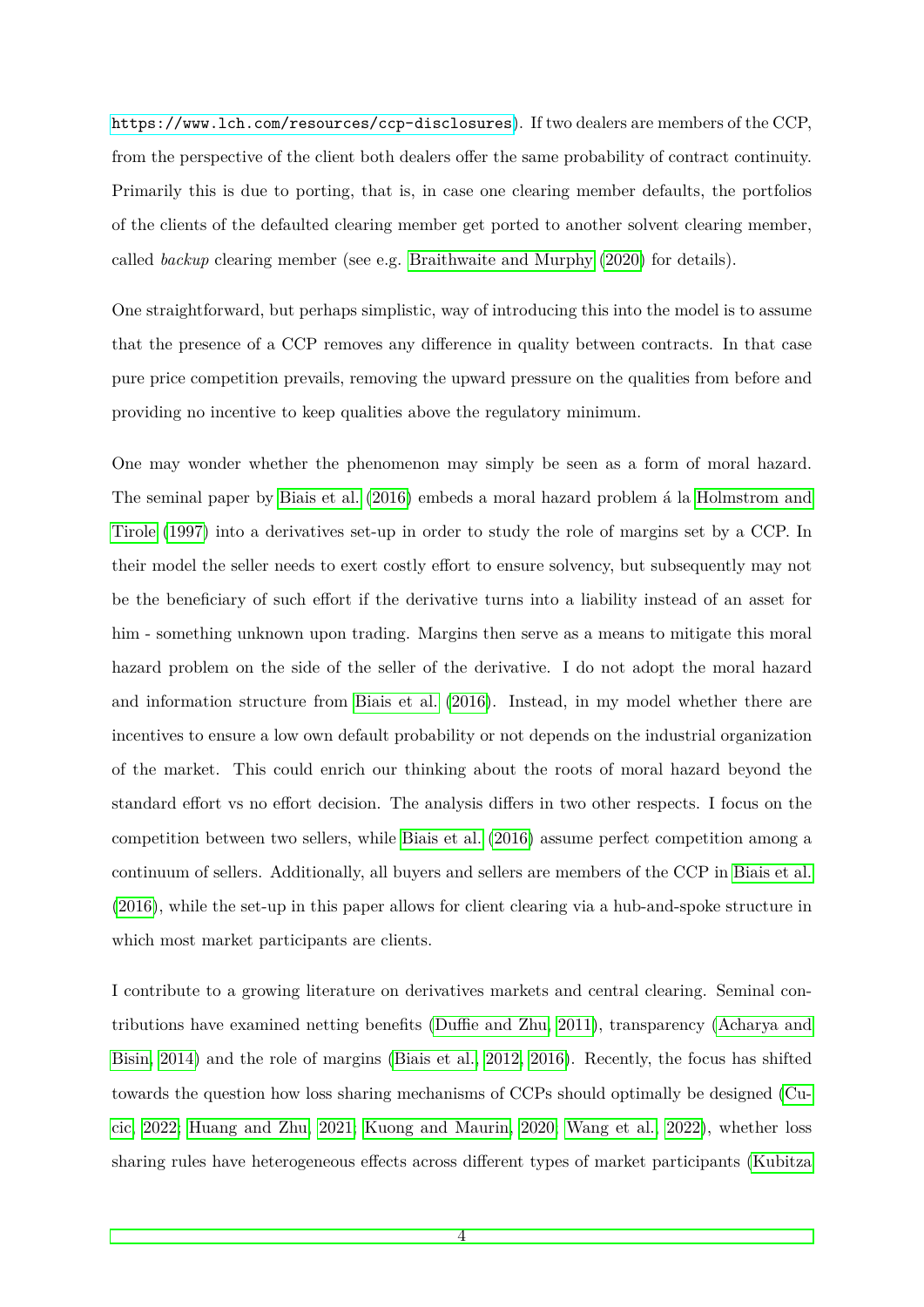[et al., 2021\)](#page-27-8) and incentives of a profit-maximizing CCP [\(Capponi and Cheng, 2018;](#page-26-8) [Huang,](#page-27-9) [2019\)](#page-27-9). [Carapella and Monnet](#page-26-9) [\(2020\)](#page-26-9) study the effect of central clearing on the entry decision of dealers in derivatives markets. The idea is that, if more dealers enter as a result of the regulation, there is more intense competition and a resulting lower level of spreads may alter incentives to invest in efficient technologies ex ante. A key difference to my model is that in [Carapella and Monnet](#page-26-9) [\(2020\)](#page-26-9) all agents are risk-neutral and the focus is on search frictions for dealers that intermediate derivatives, as in the search literature on OTC markets pioneered by [Duffie et al.](#page-26-10) [\(2005\)](#page-26-10).

Another related literature is that on vertical product differentiation, initiated by [Gabszewicz](#page-27-10) [and Thisse](#page-27-10) [\(1979,](#page-27-10) [1980\)](#page-27-11). [Shaked and Sutton](#page-27-2) [\(1982\)](#page-27-2) establish under full market coverage and in the absence of production costs that competition in price and quality produces an incentive to choose distinct qualities in order to soften price competition. Compared to the treatment in [Tirole](#page-27-3) [\(1988\)](#page-27-3), who otherwise closely follows them, [Shaked and Sutton](#page-27-2) [\(1982\)](#page-27-2) have a slightly different utility function and an additional entry-stage upfront. [Tirole](#page-27-3) [\(1988\)](#page-27-3) in fact mentions the generalizations I analyse in the appendix and hypothesizes that the principle of differentiation is more robust nonetheless. This article proves this hypothesis and refines it, as the richer set-up allows for push *and* pull factors impacting the quality decisions. Unlike the work by [Moorthy](#page-27-12) [\(1988,](#page-27-12) [1991\)](#page-27-13), who lifts the same assumptions and numerically computes and compares outcomes using quadratic costs, I use a general convex cost function and derive the push factor directly from profit-maximizing incentives.

The rest of the paper is organized as follows. Section 2 presents the model. Section 3 shows market segmentation, section 4 equilibrium existence and section 5 upward pressure on qualities. Section 6 concludes. All proofs are in the appendix.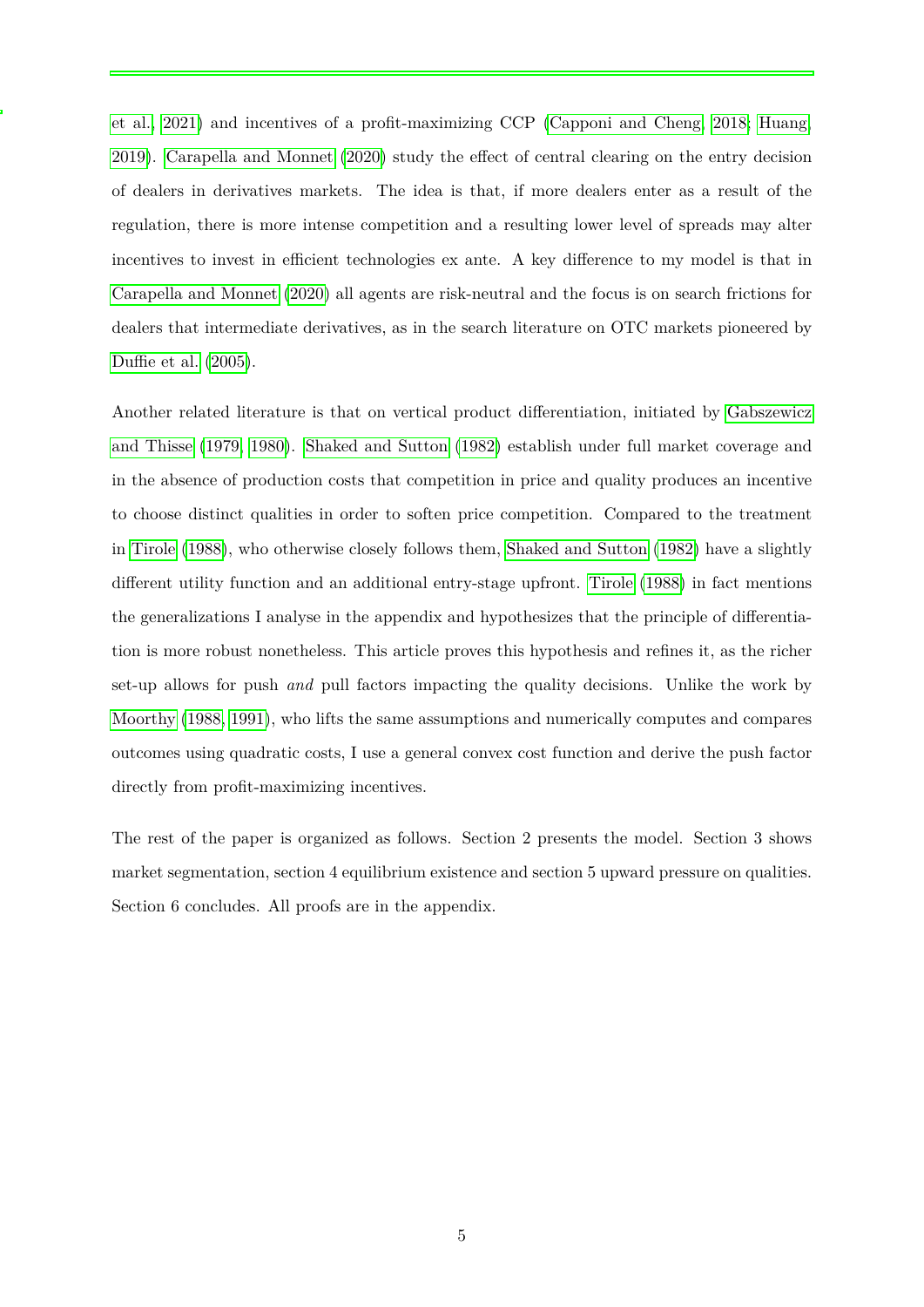# **2 Model**

#### **2.1 Set-up**

There is a continuum of protection buyers (pb), also called clients, with a hedging need and there are two protection sellers (ps), also called dealers, with the capability to sell derivatives.

*Timing.* There are four points in time,  $t \in \{0, 1, 2, 3\}$ . In the first two periods, the protection sellers engage in competition in price and quality. Specifically, in  $t = 0$  protection sellers simultaneously choose "quality" in the form of their own default probabilities  $b_i, i \in \{1, 2\}$ . In  $t = 1$  they observe each other's default probability and choose fees  $\gamma_i, i \in \{1, 2\}$  for establishing client-dealer relationships.<sup>[1](#page-7-0)</sup> Upon observing the protection sellers' choices  $(b_1, \gamma_1)$  and  $(b_2, \gamma_2)$ , protection buyers decide from whom to buy in  $t = 2$ . Lastly, protection buyers' endowment risk materializes and payments are exchanged in  $t = 3$ .

*Protection buyers.* Protection buyers face an uncertain endowment risk  $\tilde{x} \in {\overline{\theta}, \theta}$  with  $\theta < 0$  $\overline{\theta}$ .  $\tilde{x}$  materializes in  $t = 3$  taking the value  $\underline{\theta}$  with probability *p* and  $\overline{\theta}$  with probability  $(1 - p)$ . Suppose  $E[\tilde{x}] = 0.2$  $E[\tilde{x}] = 0.2$  The endowment risk is the *same* across all protection buyers. Protection buyers are risk-averse with strictly increasing and strictly concave utility function  $u : \mathbb{R} \to \mathbb{R}$ ,  $u \in \mathcal{C}^2$ . Specifically, they have the following utility function that exhibits constant absolute risk aversion (CARA)

<span id="page-7-2"></span>
$$
u_a(x) = \frac{1}{a} (1 - \exp(-ax)) \quad a \ge 0.
$$
 (1)

The limit case  $a = 0$  yields  $u_0(x) = x$ , i.e. risk neutrality for all payments. An increase in *a* corresponds to being more risk-averse. Protection buyers are characterized by their degree of absolute risk aversion *a* and *a* is assumed to be uniformly distributed over the interval  $[\underline{a}, \overline{a}]$ ,  $a > 0$ . [\(1\)](#page-7-2) parameterizes the degree of absolute risk aversion, while satisfying the following two desirable normalizations: for all positive *a*,  $u_a(0) = 0$  and  $u'_a(0) = 1$ . The second normalization achieves that, up to a first-order approximation, for small payments the utility coincides with the size of the payment - independent of the degree of risk aversion. This ensures that differences

<span id="page-7-0"></span><sup>1</sup> One can think of default probabilities being publicly observable via rating agencies. Their rating should be based upon a detailed evaluation of all available information with particular emphasis on the measures an institution undertakes to ensure its solvency such as setting aside capital, having balanced trading books, etc. Another possibility how at least the ballpark of an institution's default probability can be common knowledge is through rumors in the market. For example, there were rumors on Lehman's insolvency weeks before it actually collapsed.

<span id="page-7-1"></span><sup>2</sup> Otherwise  $E[\tilde{x}]$  is a certain payment and consider the random variable  $\tilde{x} - E[\tilde{x}]$  instead of  $\tilde{x}$ .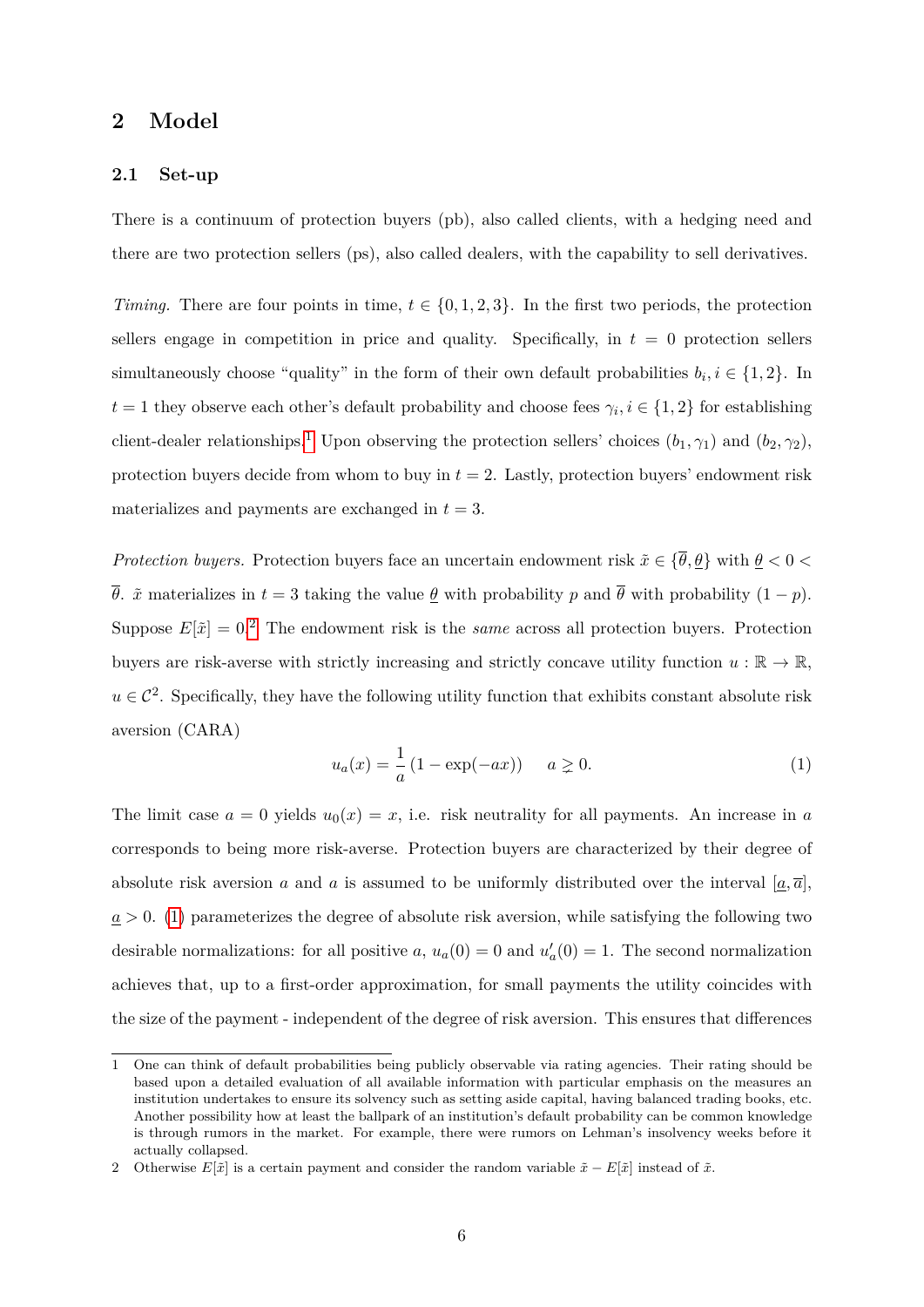in risk aversion determine different attitudes towards large negative outcomes, but are irrelevant for very small payments.

*Protection sellers.* Protection sellers are risk-neutral and maximize profits. Protection seller  $i \in \{1, 2\}$  defaults with probability  $b_i$  in the bad endowment state  $\underline{\theta}$  and with probability 0 in the good endowment state  $\overline{\theta}$ . He faces costs *c* for offering the derivative. As a starting point, the costs *c* do not vary with the default probability, and let  $c = 0$ .

*Derivative contract.* Dealers offer to fully insure clients against their endowment risk in exchange for a fixed payment  $\gamma$ . Dealers set  $\gamma_i, i \in \{1, 2\}$  in  $t = 1$ , which we interpret as fees necessary for establishing a client-dealer relationship. A contract  $(b, \gamma)$ , sold by protection seller with default probability *b*, is called *derivative*  $(b, \gamma)$ . A protection buyer with risk aversion parameter *a* derives the following utility from a derivative  $(b, \gamma)$ :

$$
U_a(b,\gamma) := (1 - bp)u_a(-\gamma) + bpu_a(\underline{\theta}).
$$
\n(2)

From the perspective of the protection buyer, the derivative contract swaps the uncertain statecontingent endowment against a fixed payment of  $\gamma$ , unless the protection seller defaults which happens with probability (*bp*). In that case the protection buyer is left with the original bad endowment.

As shown in Appendix [B,](#page-47-0) this is in fact the outcome of the following optimal contracting problem. Suppose clients in  $t = 2$ , after deciding from whom to buy, choose trade volumes, i.e. payments  $(y, z)$  *from* the protection buyer *to* the protection seller with  $3\frac{4}{3}$  $3\frac{4}{3}$ 

> *y* due if  $\tilde{x} = \overline{\theta}$  and the protection seller survives, *z* due if  $\tilde{x} = \theta$  and the protection seller survives.

The payments (*y, z*) that maximize the expected utility of a protection buyer subject to the profit constraint of the dealer, are such that the risk-averse protection buyer receives a stateindependent amount, namely  $(-\gamma)$ , unless the counterparty defaults.

<span id="page-8-0"></span><sup>3</sup> All payments are due in  $t = 3$ . This includes  $\gamma$ , which, although set ex-ante, is also exchanged in  $t = 3$  and hence only due if the protection seller survives.

<span id="page-8-1"></span><sup>4</sup> *y, z <* 0 indicate that funds flow in the opposite direction, i.e. *from* the protection seller *to* the protection buyer.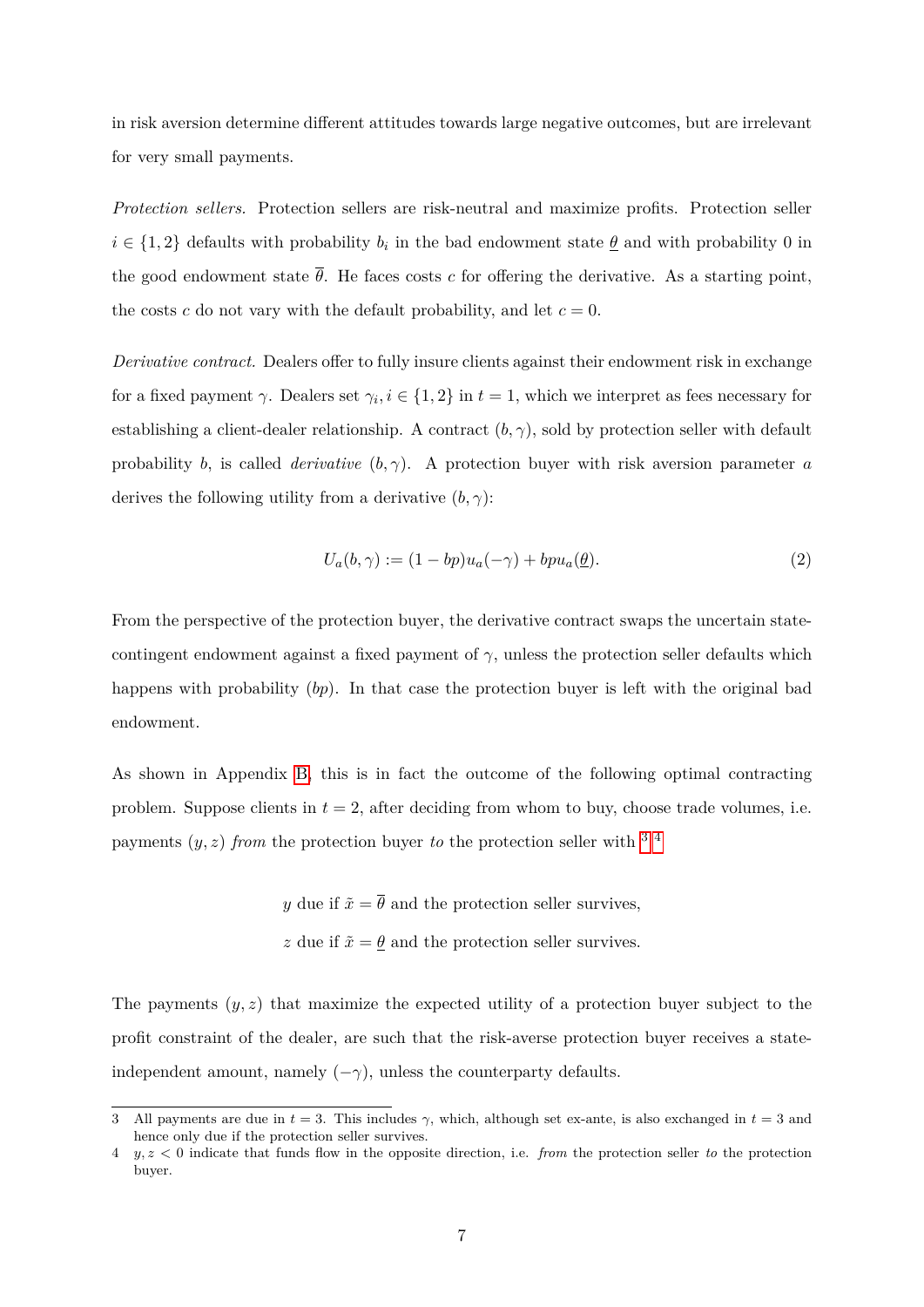<span id="page-9-0"></span>Figure [1](#page-9-0) summarizes the timing of events as described.



Figure 1: Timeline

# **2.2 Assumptions and discussion thereof**

We impose the following parameter restrictions that in essence ensure that the set-up is such that risk aversion is sufficiently relevant.

# <span id="page-9-2"></span>Assumption A1.  $p < \frac{1}{3}$ .

This restricts the range of probabilities of the bad endowment and enables us to bound some objects. One should think of the bad endowment  $\theta$  as a large negative number and, subsequently, in order to keep the expected endowment zero, *p* is rather small. Hence, the restriction more or less clarifies the relevant range.

#### <span id="page-9-1"></span>**Assumption A2.**

$$
\underline{a}(-\underline{\theta}) > \log \left[\frac{1 - \frac{1}{8}}{\exp(-2) - \frac{1}{8}}\right] \approx 4.4.
$$

A lower bound on the degree of risk aversion times the absolute value of the bad endowment, *a*(−*θ*) for all *a* ∈ [*a,*  $\overline{a}$ ], can be interpreted as follows. Recall that protection buyer *a* receives utility  $u_a(\underline{\theta}) = 1/a \cdot (1 - \exp(-a\underline{\theta}))$  from the bad endowment. Hence, assumption [A2](#page-9-1) demands that even for the least risk-averse protection buyer the absolute value of the bad endowment and subsequently  $\exp(-a\theta)$  is large enough, such that risk aversion kicks in. Demanding that risk aversion plays a role for all protection buyers is a condition on both the range of *a* and *θ*. For any large *θ*, one can find a small *a* such that assumption [A2](#page-9-1) is violated. Intuitively, for any large payment without limitations on *a*, one can find protection buyers whose utility is sufficiently close to a risk-neutral one (i.e. *a* close to 0) such that risk aversion barely kicks in. Assumption [A2](#page-9-1) rules out such almost risk-neutral protection buyers - relative to the bad endowment.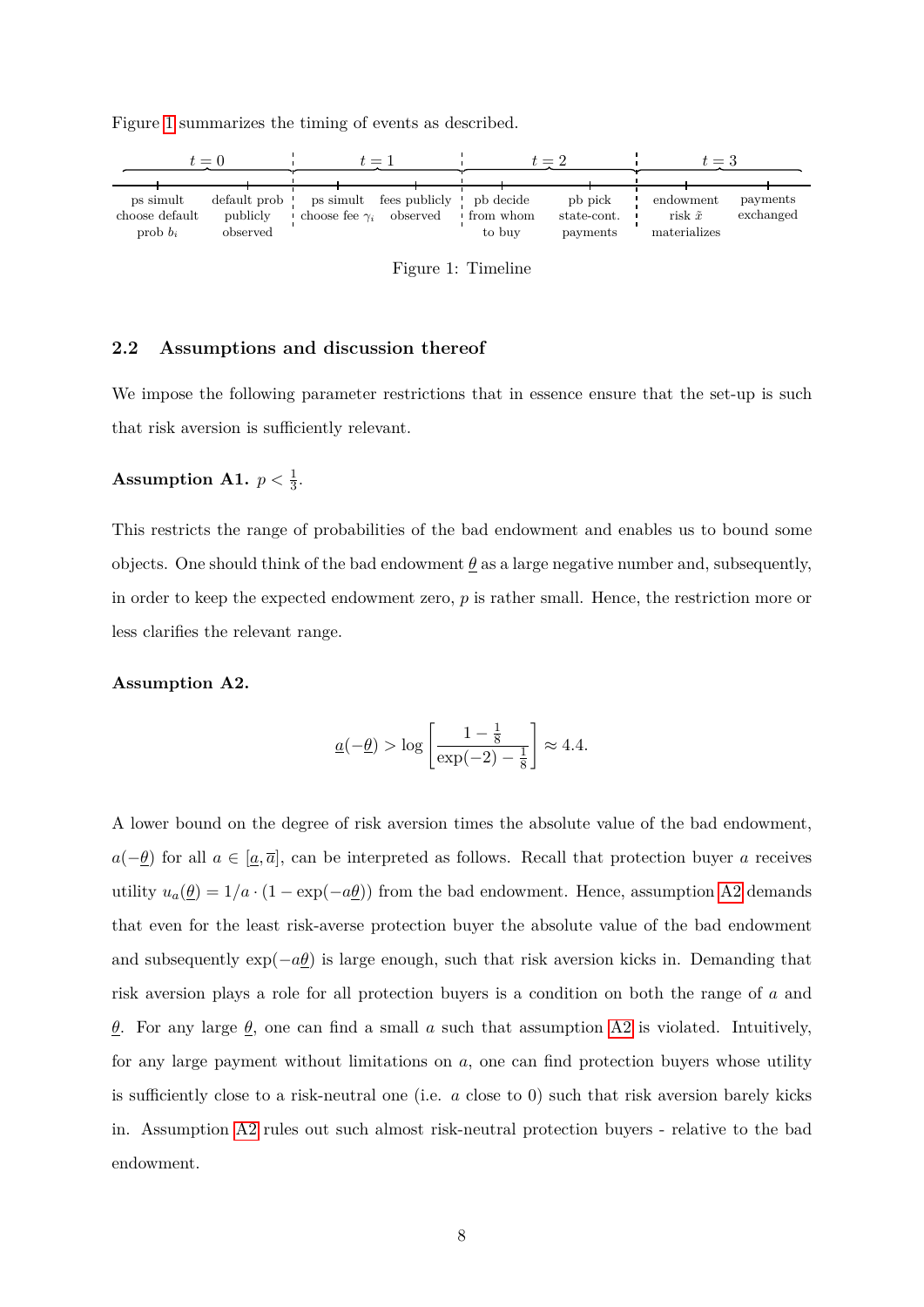Finally, the range of fees and default probabilities is restricted as follows.

<span id="page-10-3"></span>**Assumption A3.** For  $i \in \{1, 2\}$ :  $b_i \in [0, \frac{1}{3}]$  $\frac{1}{3}$ .

Demanding that dealers' default probabilities are below  $30\%$  seems innocuous, and, again, enables us to bound some objects.

<span id="page-10-0"></span>**Assumption A4.**

For 
$$
i \in \{1, 2\} : \gamma_i \in [0, \gamma^{max}]
$$
 with  $\gamma^{max} := (-\underline{\theta}) - \frac{2}{\underline{a}}$ .

Assumption [A4](#page-10-0) requires  $-\underline{a}(\underline{\theta} + \gamma_i) > 2$  and, hence, demands that the difference between the fee and the absolute value of the bad endowment  $(\gamma_i - (-\underline{\theta}))$  is still relevant for risk aversion.<sup>[5](#page-10-1)</sup>

# **3 Market segmentation**

The model analysis starts by investigating Nash equilibria in prices in  $t = 1$  for given choices of default probabilities. To fix roles, let  $\Delta b := b_2 - b_1 > 0$ . That is, protection seller 1 defaults with a lower probability (is the *safer dealer*) or, in other words, offers the product of *higher quality.* Consider two derivatives  $(b_1, \gamma_1)$  and  $(b_2, \gamma_2)$ . How does a protection buyer decide between  $(b_1, \gamma_1)$  and  $(b_2, \gamma_2)$ ? Key idea is that the degree of risk aversion, *a*, translates into an "intensity in taste for quality". Heterogeneity among clients in this dimension leads to market segmentation in the intuitive way: more risk-averse clients buy from the safer dealer (Lemma [6\)](#page-13-0).

Let  $\vec{b} := (b_1, b_2)$  and  $\vec{\gamma} := (\gamma_1, \gamma_2)$  denote the pairs of default probabilities and fees.

<span id="page-10-4"></span>**Proposition 1.** *For given*  $\vec{\gamma}$  *and*  $\vec{b}$  *with*  $\Delta b > 0$ *, a protection buyer with degree of risk aversion a is indifferent between the two contracts if*

<span id="page-10-2"></span>
$$
g(a,\vec{\gamma}) := \frac{\exp(-a\Delta\gamma) - 1}{\exp(-a(\underline{\theta} + \gamma_2)) - 1} = \frac{p\Delta b}{1 - b_1 p} =: \tilde{g}(\vec{b})
$$
\n(3)

*Proof.* See Appendix [A1.](#page-28-0)

<span id="page-10-1"></span><sup>5</sup> For  $γ^{max} > 0$ ,  $q(−θ) > 2$  is needed and indeed ensured by assumption [A2.](#page-9-1)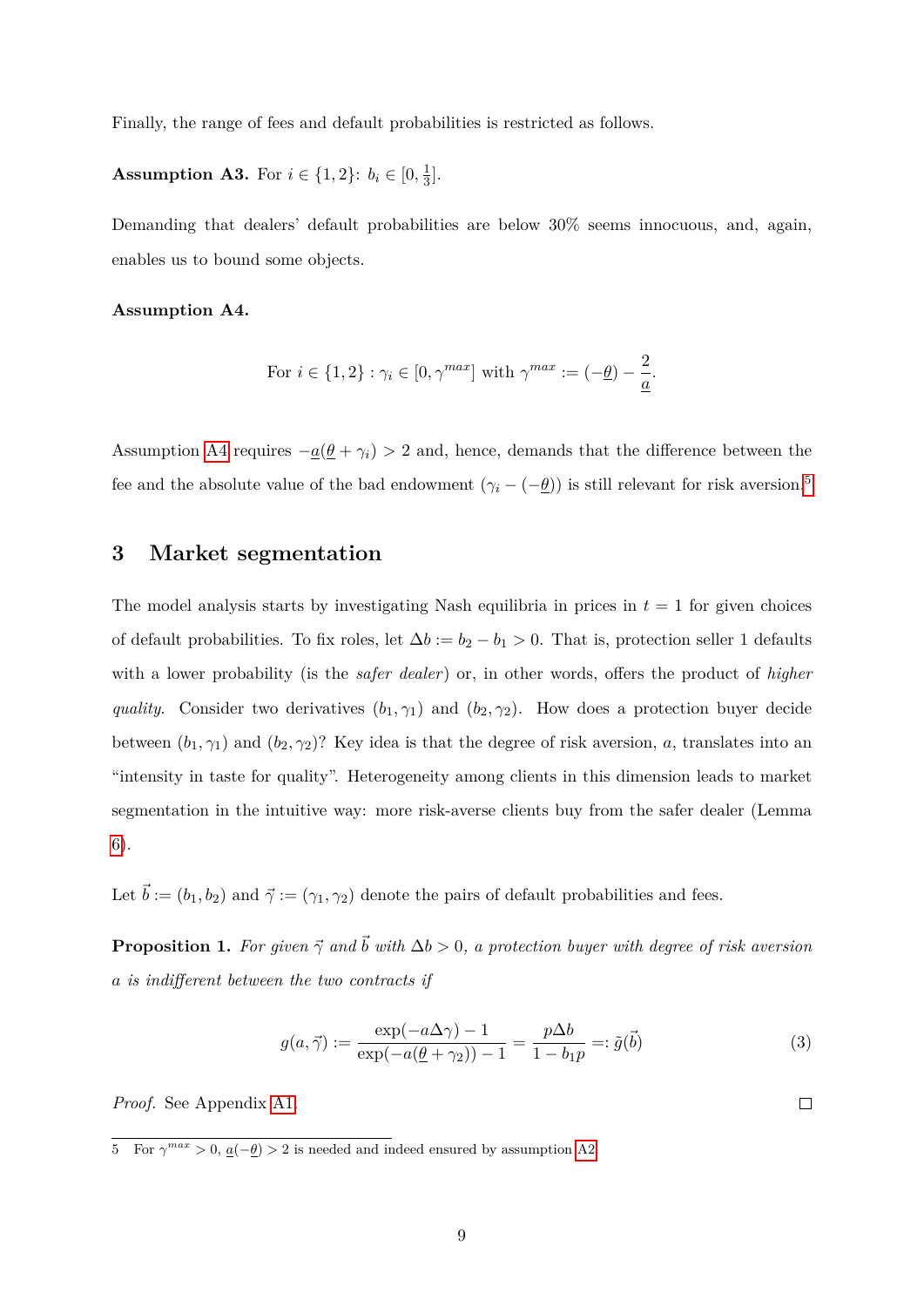The following corollary follows as a direct consequence.

**Corollary 2.** *If*  $\Delta b = 0$ *, a consumer can be indifferent only if*  $\Delta \gamma := \gamma_2 - \gamma_1 = 0$ *. That is, if the default probabilities of the dealers coincide, pure price competition drives prices to marginal costs (which are set to zero here).*

Two observations follow. Firstly, for any two feasible contracts with  $b_2 > b_1$ , if there is a solution to [\(3\)](#page-10-2), then  $\Delta\gamma < 0$ , i.e.  $\gamma_1 > \gamma_2$ <sup>[6](#page-11-0)</sup> In other words, as one would expect, the protection seller that offers the product of higher quality sets the higher price. Secondly, the marginal rate of substitution, i.e. the necessary reduction in the fee,  $\gamma$ , for an increase in default probability, *b*, in order to keep protection buyer  $a$  indifferent, is increasing in the degree of risk aversion.<sup>[7](#page-11-1)</sup> It is intuitive that more risk-averse protection buyers have a larger willingness to pay for an increase in quality.

A derivative contract  $(b, \gamma)$  is called *feasible for a* if protection buyer *a* prefers the contract to none. This translates into the following condition

<span id="page-11-2"></span>
$$
pu_a(\underline{\theta}) + (1 - p)u_a(\overline{\theta}) \le (1 - bp)u_a(-\gamma) + bpu_a(\underline{\theta})
$$
\n(4)

$$
\Leftrightarrow bp[u_a(-\gamma) - u_a(\underline{\theta})] + u_a(\overline{\theta}) - u_a(-\gamma) \leq p[u_a(\overline{\theta}) - u_a(-\gamma) + u_a(-\gamma) - u_a(\underline{\theta})] \tag{5}
$$

$$
\Leftrightarrow (1-p)\left[u_a(\overline{\theta}) - u_a(-\gamma)\right] \le p(1-b)\left[u_a(-\gamma) - u_a(\underline{\theta})\right] \tag{6}
$$

[\(6\)](#page-11-2) admits an intuitive interpretation: Protection buyer *a* prefers the contract to no insurance, if the expected utility gain from avoiding the bad endowment in case the seller does not default (RHS) outweighs the expected utility loss from the fee if the good endowment materializes  $(LHS).$ <sup>[8](#page-11-3)</sup>

The following proposition characterizes the protection buyer that is indifferent between derivative contract  $(b, \gamma)$  and no insurance.

<span id="page-11-0"></span><sup>6</sup> To see this, note that with  $\Delta b > 0$ , the RHS of [\(3\)](#page-10-2) is positive. The denominator of the LHS of (3) is positive. A positive nominator on the LHS necessitates ∆*γ <* 0.

<span id="page-11-1"></span><sup>7</sup> One can verify that *∂MRS*(*a*)*/∂a* = −*p/*((1 − *bp*)*a*) (exp(−*a*(*θ* + *γ*)) [1*/a* + *θ* + *γ*] − 1*/a*)*.* To see that this expression is positive, note that for  $(\underline{\theta} + \gamma) < -1/a$  it follows directly. For  $0 > (\underline{\theta} + \gamma) > -1/a$  it follows, since for all  $x \neq 0$  exp( $x$ ) > 1 +  $x$ .

<span id="page-11-3"></span><sup>8</sup> Note that from [\(6\)](#page-11-2) we also know that for any feasible contract  $(\theta + \gamma) < 0$ . (Since  $-\gamma < 0 < \overline{\theta}$ , the LHS of (6) is positive, hence, the RHS needs to be positive as well.) Indeed, we already restricted attention to  $\gamma < (-\theta)$ by assumption [A4.](#page-10-0)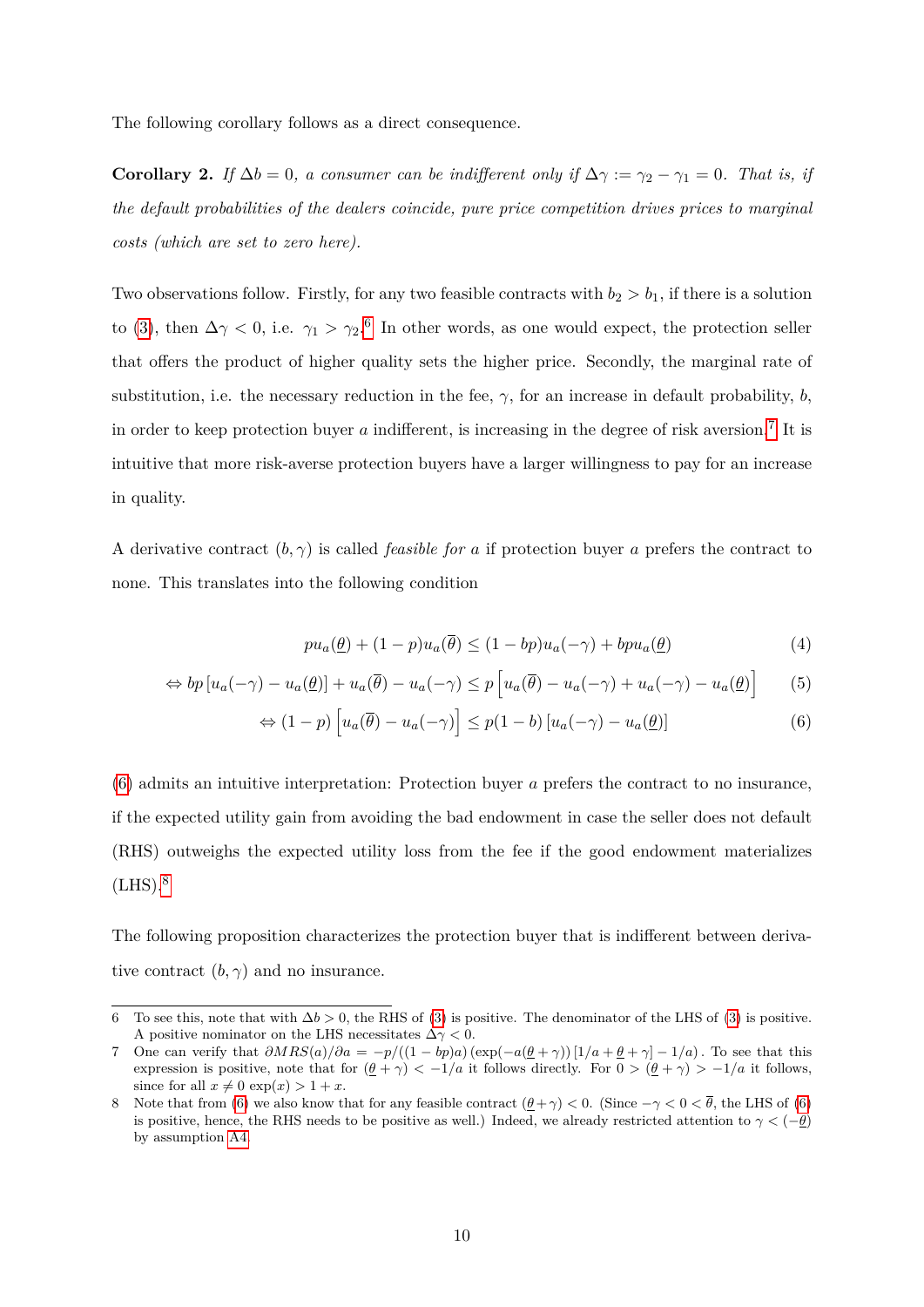<span id="page-12-2"></span>**Proposition 3.** Protection buyer *a* is indifferent between  $(b, \gamma)$  and no insurance, if

$$
\gamma = \gamma_a^{exit}(b) := (-\underline{\theta}) - \frac{1}{a} \ln \left( \frac{K(b) + 1}{K(b) + \exp(-a(\overline{\theta} - \underline{\theta}))} \right)
$$
(7)

*with*  $K(b) = (1 - b)p/(1 - p)$ *.*  $\gamma_a^{exit}(b)$  *is strictly increasing in a and decreasing in b*.

*Proof.* See Appendix [A2.](#page-28-1)

The result is intuitive: the fee at which a protection buyer is indifferent between the contract and no insurance is higher the more risk-averse he is. The next corollary follows as a direct consequence.

- **Corollary 4.** *i)* For fixed default probability  $b_i$ , a derivative contract  $(b_i, \gamma_i)$  is feasible for *protection buyer a if*  $\gamma_i < \gamma_a^{exit}(b_i)$ *.*
- *ii)* Let  $a^{exit}(b_i, \gamma_i)$  be the protection buyer that is indifferent between contract  $(b_i, \gamma_i)$  and no insurance. For  $\gamma_i$  outside of  $[\gamma_{\underline{a}}^{exit}(b_i), \gamma_{\overline{a}}^{exit}(b_i)]$ ,  $a^{exit}$  lies outside of the interval  $[\underline{a}, \overline{a}]$  and *is set to the respective boundary. Then protection buyers with*  $a < a^{exit}(b_i, \gamma_i)$  prefer no *insurance.*
- *iii) If the fee set by the unsafer dealer,*  $\gamma_2$ *, is smaller than*  $\gamma_a^{exit}(b_2)$ *,*  $a^{exit} < a$  *and there is full market coverage.*

In the following, the focus is on the case where the market is fully covered. Lifting this restriction does not alter the gist of the analysis, and necessitates case distinctions.<sup>[9](#page-12-0)</sup>

The following main result of this section establishes that there is at most one protection buyer, characterized by some  $a^*$ , who is indifferent between the derivatives  $(b_1, \gamma_1)$  and  $(b_2, \gamma_2)$  and splits the market into a segment that buys from protection seller 1 and another segment that prefers protection seller 2.

<span id="page-12-1"></span>**Proposition 5.** For given choices of default probabilities  $\vec{b}$  that satisfy assumption [A3](#page-10-3) and fees

<span id="page-12-0"></span><sup>9</sup> Later we will introduce  $\gamma_2^*(\gamma^{max})$ , that is, the best response by ps 2 to the largest possible fee set by ps 1. As shown later in Proposition [10,](#page-17-0) ps 2's reaction function is increasing. Hence  $\gamma_2^*(\gamma^{max})$  is the largest fee possibly set by protection seller in equilibrium, and if  $\gamma_2^*(\gamma^{max}) \leq \gamma_a^{exit}(b_2)$  there is full market coverage anyways. Otherwise, ps 2's reaction function remains unaltered until  $\gamma_a^{exit}(b_2)$ . Above that point, ps 2 potentially looses market share "from below" when increasing fees, which may induce him to set fees as best responses. Hence, we expect the reaction function to change above  $\gamma_a^{exit}(b_2)$ , but it should leave the core of the analysis unchanged. Note that in the analysis of Appendix [C,](#page-50-0)  $\theta = 0$  is assumed to avoid precisely this case distinction here and focus on finding a closed-form solution for the case where the low-quality firm indeed adjusts to the threat of loosing customers from below.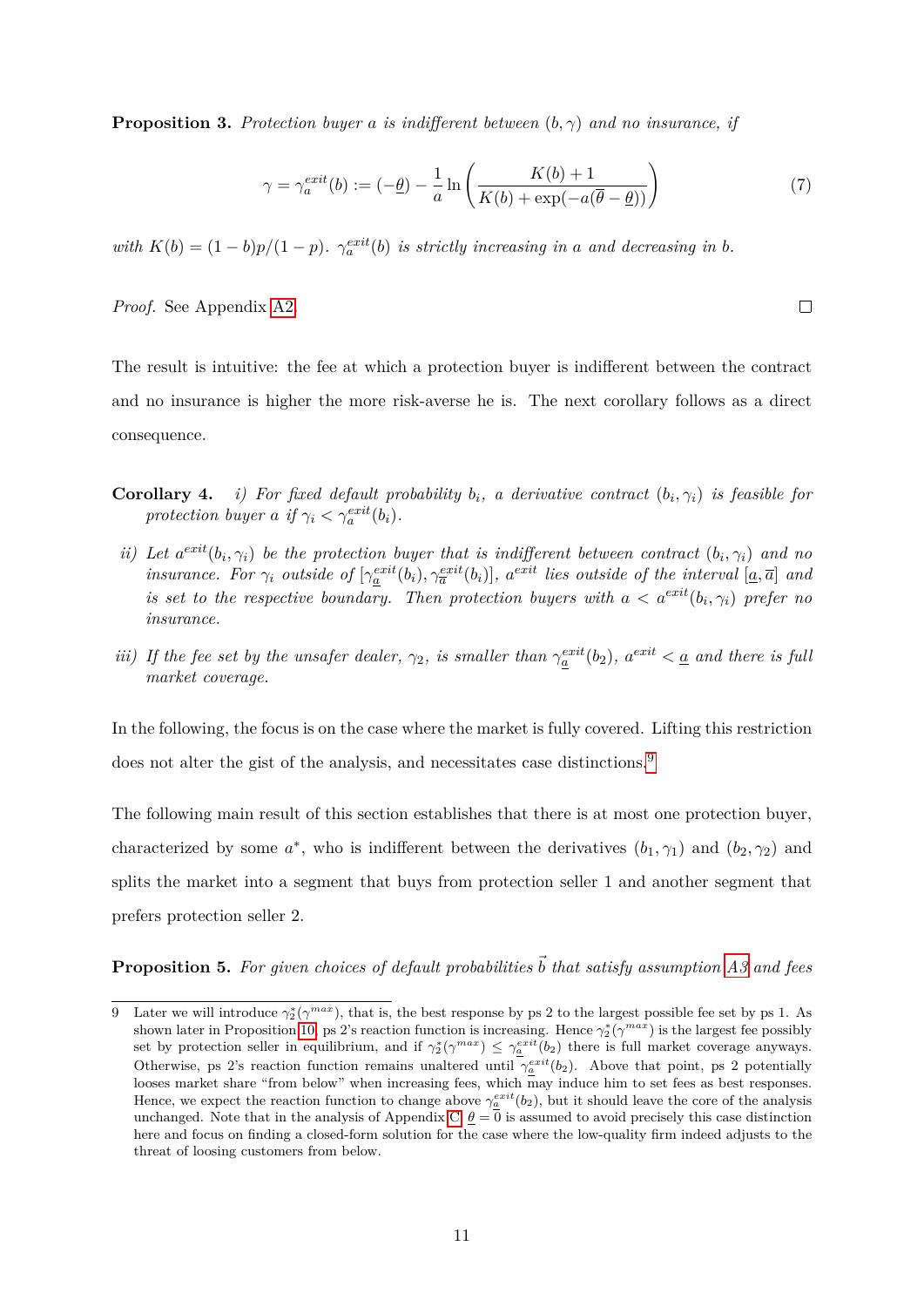$\vec{\gamma}$  *with*  $\gamma_i \in [0, \gamma^{max}]$ *, there is at most one*  $a^*(\vec{\gamma})$  *satisfying* 

<span id="page-13-1"></span>
$$
g(a^*(\vec{\gamma}), \vec{\gamma}) = \tilde{g}(\vec{b}) = \frac{p\Delta b}{1 - b_1 p}.\tag{8}
$$

*Such an*  $a^*(\vec{\gamma}) \in [\underline{a}, \overline{a}]$  *indeed exists, if* 

<span id="page-13-2"></span>
$$
g(\overline{a}, \overline{\gamma}) \le \frac{p\Delta b}{1 - b_1 p} \le g(\underline{a}, \overline{\gamma}).
$$
\n(9)

*Proof.* See Appendix [A3.](#page-29-0)

The idea of the proof is to show that  $g(a, \vec{\gamma})$  is strictly decreasing in a, while the RHS of [\(8\)](#page-13-1) is fixed. Hence, there can be at most one solution, and [\(9\)](#page-13-2) indeed guarantees existence of a unique indifferent client.  $^{\rm 10}$  $^{\rm 10}$  $^{\rm 10}$   $^{\rm 11}$  $^{\rm 11}$  $^{\rm 11}$ 

The next lemma on market segmentation follows as a direct consequence.

<span id="page-13-0"></span>**Lemma 6.** Suppose there exists an indifferent protection buyer, i.e.  $a^*(\vec{\gamma}) \in [a, \vec{a}] \text{ s.t. (8)}$  $a^*(\vec{\gamma}) \in [a, \vec{a}] \text{ s.t. (8)}$  $a^*(\vec{\gamma}) \in [a, \vec{a}] \text{ s.t. (8)}$ *holds. Then protection buyer a will choose protection seller 1 iff*

$$
a \ge a^*(\vec{\gamma}).\tag{10}
$$

*In other words, protection seller 1 with*  $b_1 < b_2$  *will face the protection buyers in the market segment*  $[a^*(\vec{\gamma}), \vec{a}]$ *, while protection seller 2 receives the market share*  $[\underline{a}, a^*(\vec{\gamma})]$ *.* 

*Proof.* See Appendix [A4.](#page-31-0)

Since a higher *a* corresponds to a higher degree of risk aversion, the clients of the safer dealer  $(b_1 < b_2)$  are the more risk-averse ones. The resulting market segmentation is depicted in Figure [2.](#page-14-0)

 $\Box$ 

<span id="page-13-3"></span><sup>10</sup> Proposition [5](#page-12-1) does *not* claim that by enlarging  $[a, \overline{a}]$  one can necessarily achieve [\(9\)](#page-13-2). To the contrary, it may well be that for a given pair of default probabilities, no choice of fees can achieve this - which would imply that one protection seller will "own" the whole market. If  $g(a, \vec{\gamma}) \leq \tilde{g}(\vec{b})$  dealer 1 "owns" the entire market, if  $g(\bar{a}, \vec{\gamma}) \ge \tilde{g}(\vec{b})$  dealer 2 "owns" the entire market.

<span id="page-13-4"></span><sup>11</sup> Note that in Proposition [5](#page-12-1) not only the vector of default probabilities, but also the vector of fees was assumed to be fixed. For varying fees,  $a^*$  may assume any positive real value (fix  $\gamma_2$  and let  $\Delta\gamma$  go from zero to minus infinity). In the sequel, the possible range of values for *a* <sup>∗</sup> will be considered in different settings: For a given vector of fees, we require  $a^* \in [a, \overline{a}]$  for an interpretation of an indifferent consumer. But, as long as  $\lim_{a\to 0} g(a, \vec{\gamma}) = \Delta \gamma/(\theta + \gamma_2) \geq \tilde{g}(\vec{b})$ , for some calculations using  $\gamma$  as a variable,  $a^*$  as defined by [\(8\)](#page-13-1) is well-defined even if outside the admissible range  $[\underline{a}, \overline{a}]$ .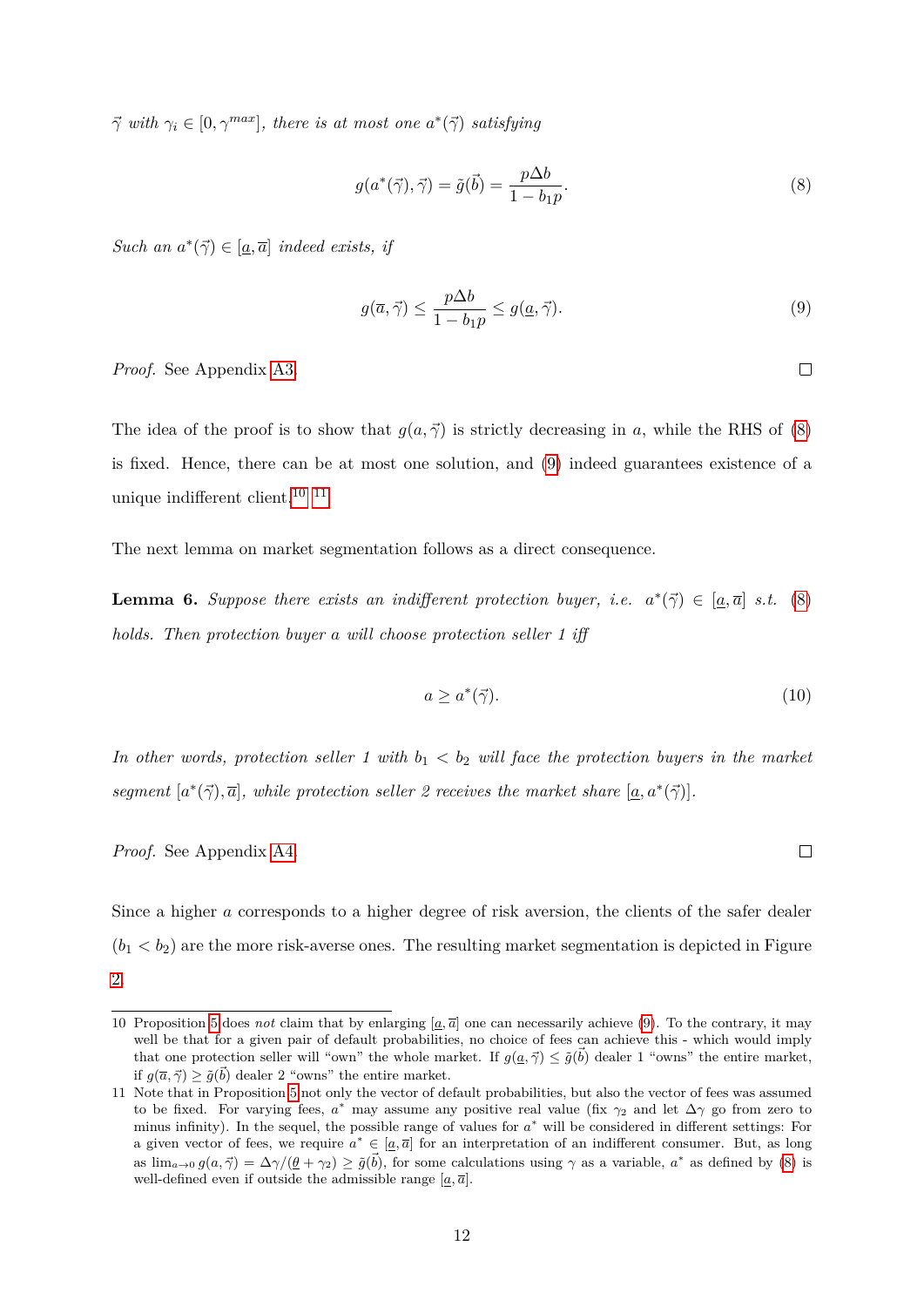<span id="page-14-0"></span>

Figure 2: Market shares for protection seller 1 and 2 with  $b_2 > b_1$ 

# **4 Existence of an equilibrium in prices**

# **4.1 Continuous reaction function in prices of the "unsafer" dealer**

The main result of this section (Proposition [10\)](#page-17-0) establishes existence of a continuous and strictly increasing reaction function of protection seller 2. Since there is no closed-form solution of the indifferent client, this endeavor is a bit more involved. As before, fix a vector of default probabilities  $\vec{b}$  with  $\Delta b > 0$  that satisfies assumption [A3.](#page-10-3)

We start by deriving some helpful properties of the indifferent consumer that also enable us to visualize the set-up. The following first lemma offers a second characterization of the indifferent consumer, symmetric to the one derived in Proposition [1.](#page-10-4) Exploiting this symmetry will be key in the sequel.

<span id="page-14-4"></span>**Lemma 7.** *The protection buyer, a, that is indifferent between two derivatives*  $(b_1, \gamma_1)$  *and* (*b*2*, γ*2) *has a second characterization, symmetric to* [\(3\)](#page-10-2)*, namely*

<span id="page-14-3"></span>
$$
h(a,\vec{\gamma}) := \frac{1 - \exp(-( -a\Delta\gamma))}{\exp(-a(\underline{\theta} + \gamma_1)) - 1} = \frac{p\Delta b}{1 - b_2 p}.
$$
\n(11)

*Proof.* See Appendix [A5.](#page-31-1)

**Some notation.** To be able to succinctly state the following results, we introduce some notation. Define

<span id="page-14-2"></span><span id="page-14-1"></span>
$$
\tilde{A} : [\underline{a}, \overline{a}] \times [0, -\underline{\theta})^2 \to \mathbb{R}, \quad (a, \vec{\gamma}) \mapsto \exp(-a\Delta\gamma)
$$
\n(12)

and 
$$
\tilde{B}_i : [\underline{a}, \overline{a}] \times [0, -\underline{\theta}) \to \mathbb{R}, \quad (a, \gamma_i) \mapsto \exp(-a(\underline{\theta} + \gamma_i)).
$$
 (13)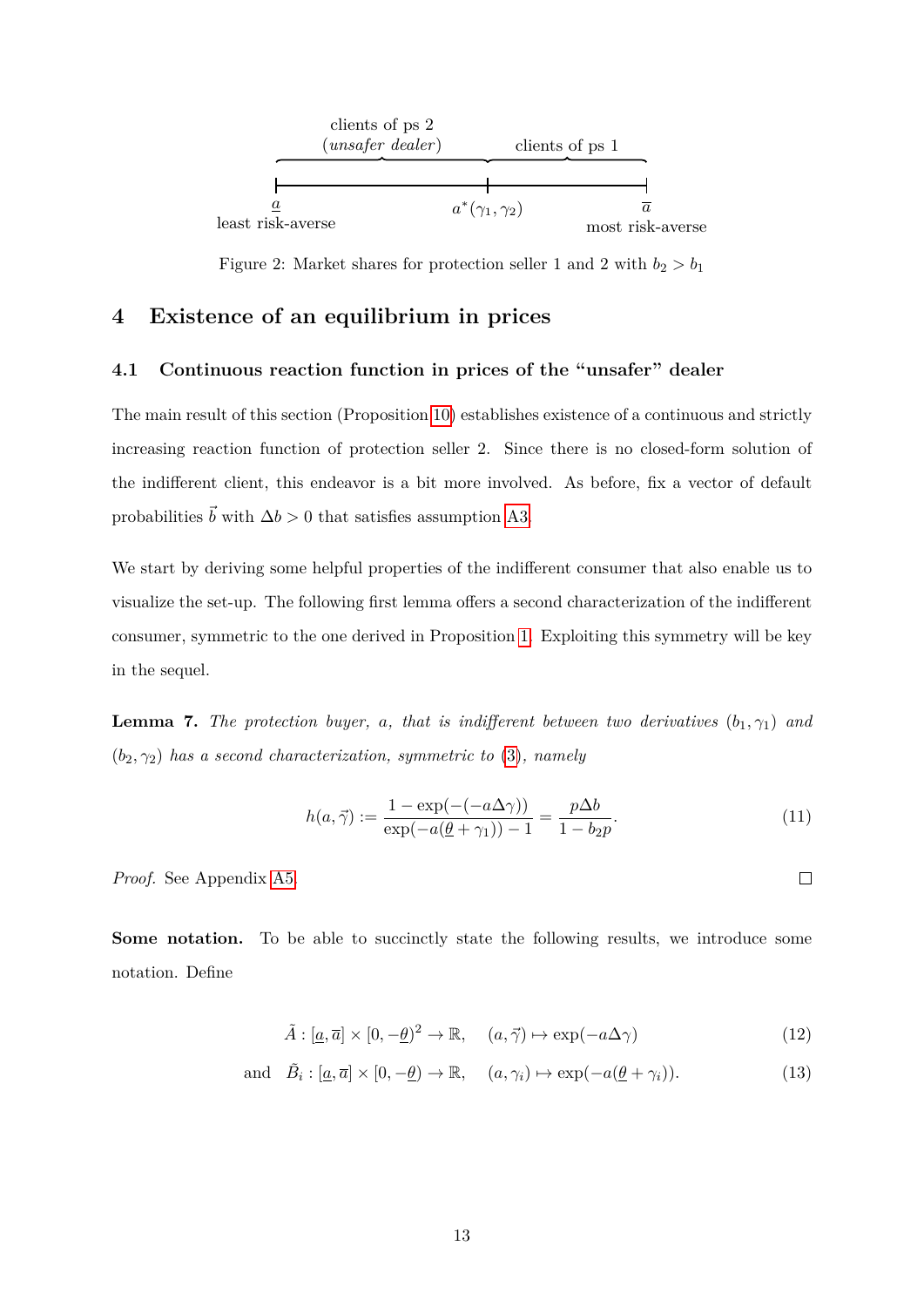Let

$$
A(\vec{\gamma}) := \tilde{A}(a^*(\vec{\gamma}), \vec{\gamma}), \text{ and } B_i(\vec{\gamma}) := \tilde{B}_i(a^*(\vec{\gamma}), \gamma_i)
$$
\n(14)

be the two functions defined on  $[0, -\underline{\theta})^2$  one obtains when inserting the indifferent consumer  $a^*(\vec{\gamma})$  into [\(12\)](#page-14-1) and [\(13\)](#page-14-2). Whenever clear from the context, the explicit dependence on  $\vec{\gamma}$  is omitted. The indifferent consumer  $a^*(\vec{\gamma})$  has been characterized implicitly via [\(3\)](#page-10-2) and [\(11\)](#page-14-3). From the RHSs of [\(3\)](#page-10-2) and [\(11\)](#page-14-3) we infer that the respective LHSs, i.e.

$$
g(a^*(\vec{\gamma}), \vec{\gamma}) = \frac{A(\vec{\gamma}) - 1}{B_2(\vec{\gamma}) - 1} \quad \text{and} \quad h(a^*(\vec{\gamma}), \vec{\gamma}) = \frac{1 - \frac{1}{A(\vec{\gamma})}}{B_1(\vec{\gamma}) - 1} \tag{15}
$$

are constants, and call them *g* and *h* respectively. With the following last definitions,

$$
\varphi_1 := (\underline{\theta} + \gamma_2) B_1 \quad \text{and} \quad \varphi_2 := (\underline{\theta} + \gamma_1) B_2,\tag{16}
$$

one can state the auxiliary lemma.

<span id="page-15-2"></span>**Lemma 8.** *With the notation introduced above, for firm 1 it holds that*

<span id="page-15-3"></span><span id="page-15-0"></span>
$$
\partial_1 a^* > 0 \tag{f1-i}
$$

$$
\partial_1 a^* = \frac{a^*}{(\Delta \gamma - g\varphi_1)} \quad with \quad (\Delta \gamma - g\varphi_1) > 0,
$$
\n(f1-ii)

*and analogously for firm 2*

$$
\partial_2 a^* < 0 \tag{f2-i}
$$

<span id="page-15-4"></span><span id="page-15-1"></span>
$$
\partial_2 a^* = \frac{-a^*}{(\Delta \gamma - h\varphi_2)} \quad \text{with} \quad (\Delta \gamma - h\varphi_2) > 0. \tag{f2-ii}
$$

*Proof.* See Appendix [A6.](#page-31-2)

The result is intuitive in light of the profits,  $\Pi_1$  and  $\Pi_2$ , of the high- and low-quality dealer, respectively:

$$
\Pi_1(\gamma_1, \gamma_2) = (\overline{a} - a^*(\gamma_1, \gamma_2)) \gamma_1 \tag{17}
$$

$$
\Pi_2(\gamma_1, \gamma_2) = (a^*(\gamma_1, \gamma_2) - \underline{a}) \gamma_2.
$$
\n(18)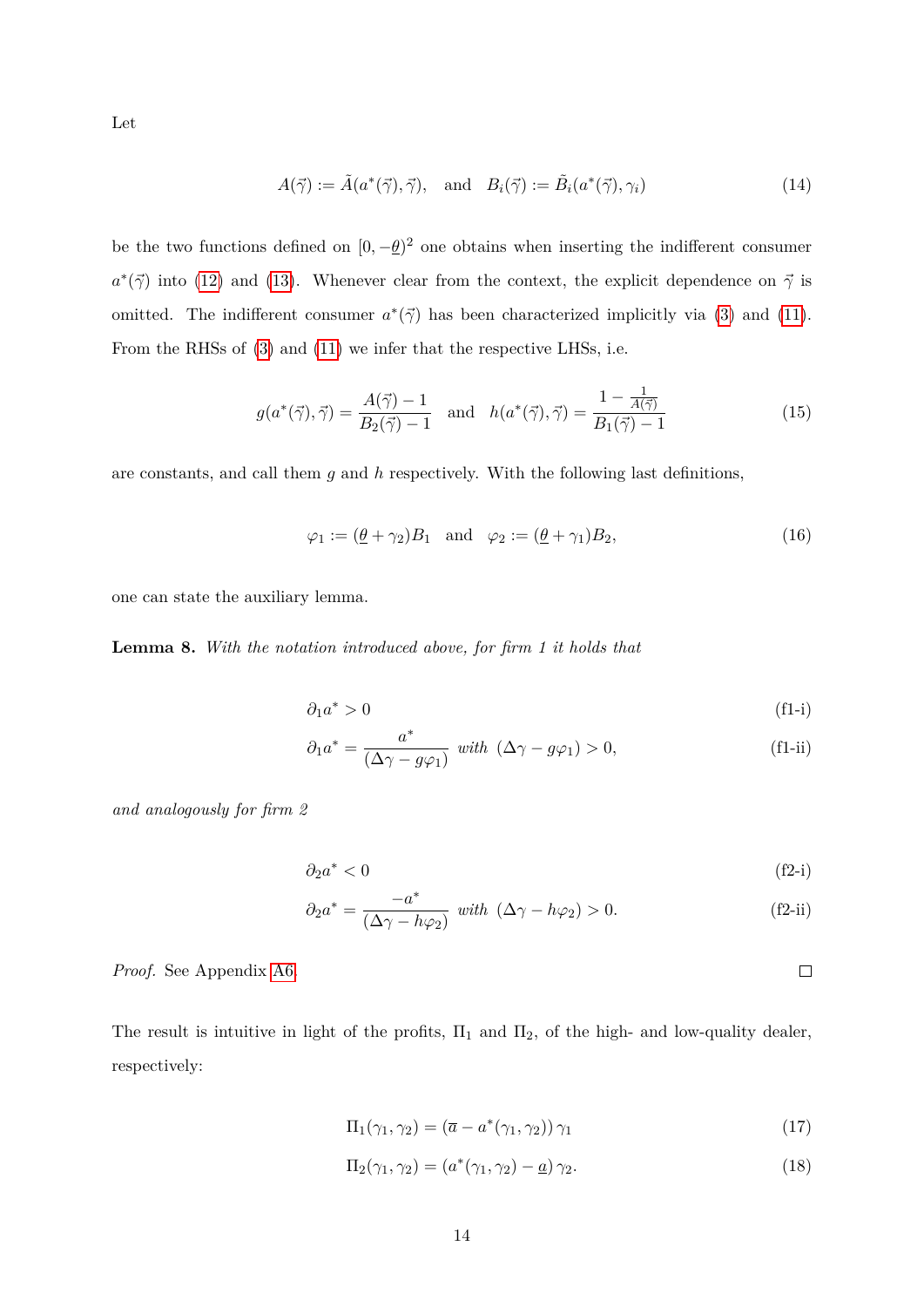[\(f1-i\)](#page-15-0) and [\(f2-i\)](#page-15-1) state that both firms loose market share when increasing fees.

<span id="page-16-0"></span>Figure [3](#page-16-0) visualizes the set up with the admissible fees  $[0, \gamma^{max}]$  of dealer 1 and 2 on the x- and y-axis respectively. With dealer 1 the safer dealer, fees lie below the diagonal. The green line



Figure 3: Illustration of the admissible fees and zero-profit regions

just below the diagonal depicts the pairs of fees for which the indifferent consumer *a* ∗ takes value  $\underline{a}$ . From Lemma [8](#page-15-2) we know that contour lines of  $a^*$  qualitatively take this shape. Above this line the unsafer dealer has no market share and subsequently no profits. Denote by  $\overline{\gamma_1}$  and  $\overline{\gamma_2}$  the intercepts of this line with the x- and y-axis respectively.

We parameterize the pairs of fees for which the indifferent consumer takes the value  $\underline{a}$ , in terms of  $\gamma_1$  as well as in terms of  $\gamma_2$ , namely

$$
\{\vec{\gamma}|a^*(\vec{\gamma}) = \underline{a}\} = \{(\gamma_1^{\underline{a}}(\gamma_2), \gamma_2)|\gamma_2 \in [0, \overline{\gamma_2}]\} = \{(\gamma_1, \gamma_2^{\underline{a}}(\gamma_1))|\gamma_1 \in [\overline{\gamma_1}, \gamma^{max}]\}.
$$
 (19)

Ensuring that the set-up is interesting, i.e. that ps 1 does not a priori get the entire market, requires  $\overline{\gamma_2} > 0$ , which is exactly assumption [A2.](#page-9-1) The following lemma formalizes the above.

**Lemma 9.** *i) For*  $\gamma_2 \in [0, \gamma^{max}]$  *define* 

<span id="page-16-1"></span>
$$
\gamma_{1}^{a}(\gamma_{2}) \text{ such that } a^{*}(\gamma_{1}^{a}(\gamma_{2}), \gamma_{2}) = \underline{a} \tag{20}
$$

$$
\gamma_1^{\overline{a}}(\gamma_2) \text{ such that } a^*(\gamma_1^{\overline{a}}(\gamma_2), \gamma_2) = \overline{a}. \tag{21}
$$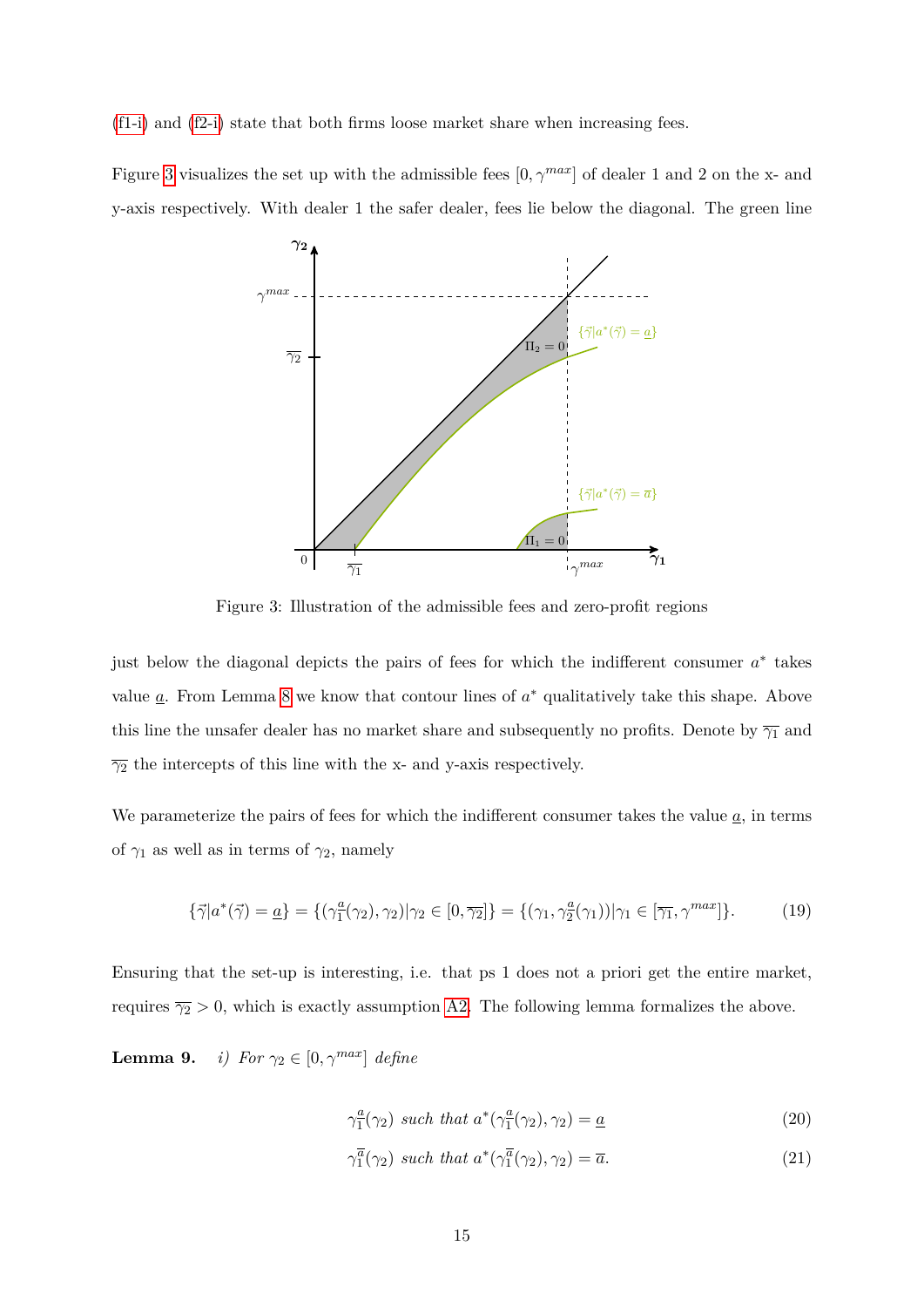*Then*  $\gamma_1^{\underline{a}} < \gamma_1^{\overline{a}}$  *and* 

$$
\gamma_1^a \le \gamma^{max} \quad \Leftrightarrow \quad \gamma_2 \le \overline{\gamma_2} \tag{22}
$$

$$
\text{with } \overline{\gamma_2} := \arg_{\gamma} \{ a^*(\gamma^{\text{max}}, \gamma) = \underline{a} \} = (-\underline{\theta}) - \frac{1}{\underline{a}} \log \left[ \frac{1 - \tilde{g}(\vec{b})}{\exp(-2) - \tilde{g}(\vec{b})} \right]. \tag{23}
$$

*ii*) *Analogously, for*  $\gamma_1 \in [0, \gamma^{max}]$  *define* 

$$
\gamma_2^{\underline{a}}(\gamma_1) \ \text{such that} \ a^*(\gamma_1, \gamma_2^{\underline{a}}(\gamma_1)) = \underline{a} \tag{24}
$$

$$
\gamma_2^{\overline{a}}(\gamma_1) \text{ such that } a^*(\gamma_1, \gamma_2^{\overline{a}}(\gamma_1)) = \overline{a}
$$
\n(25)

*Then*  $\gamma_{2}^{\underline{a}} > \gamma_{2}^{\overline{a}}$  *and* 

$$
\gamma_2^a \ge 0 \quad \Leftrightarrow \quad \gamma_1 \ge \overline{\gamma_1} \tag{26}
$$

$$
\text{with } \overline{\gamma_1} := \arg_{\gamma} \{ a^*(\gamma, 0) = \underline{a} \} = \frac{1}{\underline{a}} \log \left[ 1 + \tilde{g}(\vec{b}) \left( \exp(\underline{a}(-\underline{\theta})) - 1 \right) \right]. \tag{27}
$$

*iii) As one would expect from the picture*  $\gamma_2 \leq \overline{\gamma_2}$  *iff*  $\gamma_1 \geq \overline{\gamma_1}$ *.* 

*iv) Protection seller 1 gets the entire market if*

$$
\overline{\gamma_2} \le 0 \quad \Leftrightarrow \quad \underline{a}(-\underline{\theta}) \le \log \left[ \frac{1 - \tilde{g}(\vec{b})}{\exp(-2) - \tilde{g}(\vec{b})} \right]. \tag{28}
$$

*With*  $\tilde{g}(\vec{b}) < 1/8$  *from assumption [A1](#page-9-2) and [A3,](#page-10-3)* 

$$
\underline{a}(-\underline{\theta}) > \log \left[ \frac{1 - \frac{1}{8}}{\exp(-2) - \frac{1}{8}} \right] \approx 4.4,\tag{29}
$$

*ensures that the set-up is interesting. This is exactly assumption [A2.](#page-9-1)*

 $\Box$ *Proof.* See Appendix [A7.](#page-33-0)

The next proposition is the main result of this section and establishes existence of a differentiable and strictly increasing reaction function for protection seller 2.

<span id="page-17-0"></span>**Proposition 10.** *Consider all pairs of fees*  $(\gamma_1, \gamma_2) \in [0, \gamma^{max}]^2$  *with*  $\Delta \gamma < 0$ *. Then, i) for any*  $\gamma_1 \in [0, \gamma^{max}]$ , there is a unique best response in fees for firm 2,  $\gamma_2^*(\gamma_1)$ *. ii)* This reaction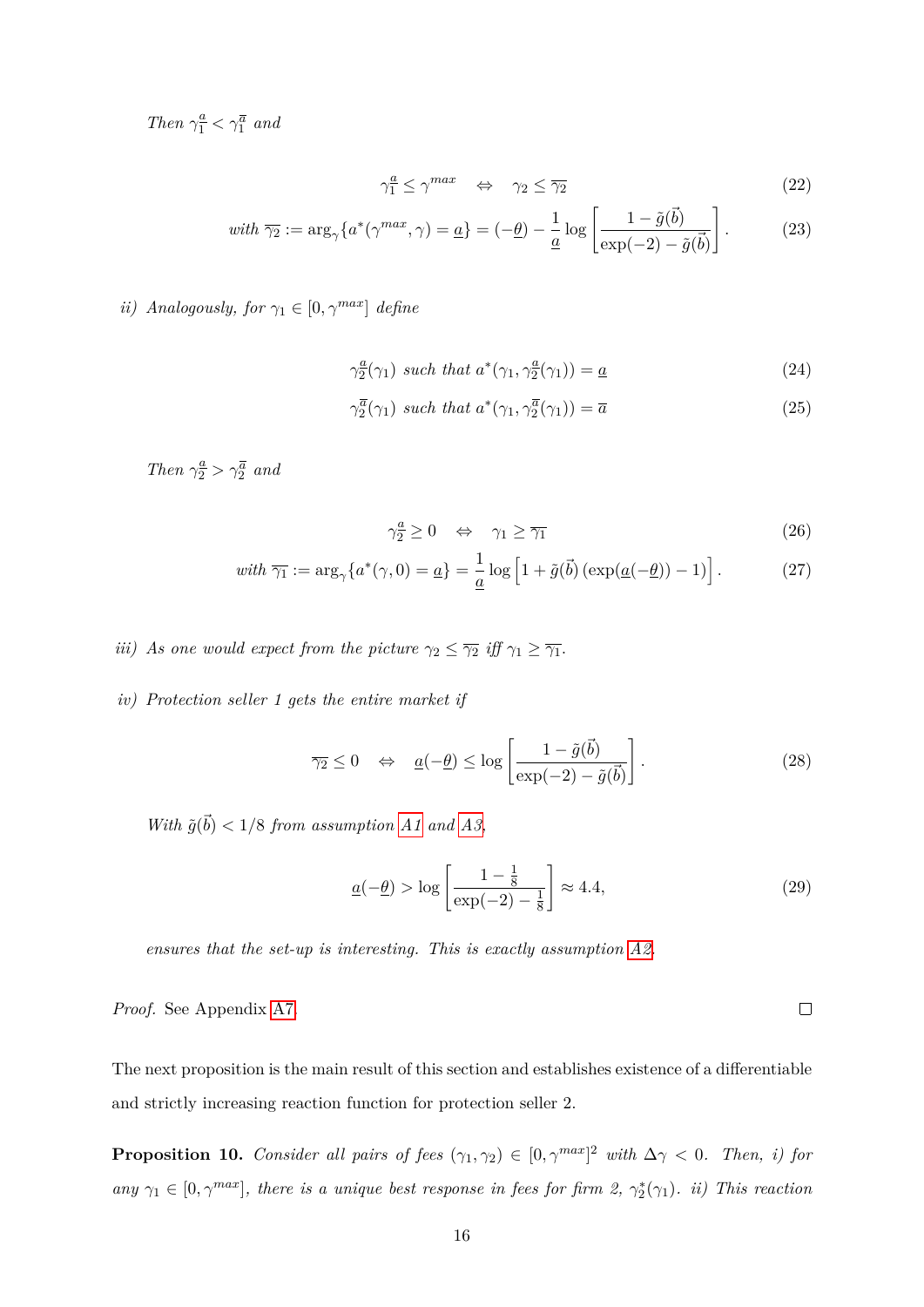*function*  $\gamma_2^*$  *is continuously differentiable and strictly increasing in*  $\gamma_1$ *.* 

*Proof.* See Appendix [A8.](#page-34-0)

The idea of the existence of firm 2's best response function is as follows: Fix some  $\gamma_1 \in [0, \gamma^{max}]$ . At an interior best response  $\gamma_2$  we must have

$$
d_2\Pi_2 = 0 \quad \Leftrightarrow \quad -\partial_2 a^* = \frac{(a^* - \underline{a})}{\gamma_2}.
$$
\n(30)

<span id="page-18-0"></span> $\Box$ 

<span id="page-18-1"></span>One shows that the RHS of the equivalence [\(30\)](#page-18-0) is strictly decreasing, while the LHS is strictly increasing. Hence, there can be at most one solution. Since  $\Pi_2$  is a continuous function on a compact interval, a maximum exists, and since  $\Pi_2(\gamma_1, 0) = \Pi_2(\gamma_1, \gamma^{max}) = 0$ , it indeed lies in the interior. Figure [4](#page-18-1) shows the qualitative shape.



Figure 4: Protection seller 2's best response function

# **4.2 Existence of a Nash equilibrium in prices**

The main results of this section (Proposition [12](#page-19-0) and [13\)](#page-20-0) show existence of a Nash equilibrium in prices, except in a non-generic case specified below. From now on we impose the following additional assumption.

<span id="page-18-2"></span>**Assumption A5.**  $d_1 \Pi_1(\gamma^{max}, \overline{\gamma_2}) \geq 0$ .

<span id="page-18-3"></span>**Lemma 11.** *From assumption [A5](#page-18-2) it follows that*  $d_1\Pi_1(\gamma_1^a)$  $\frac{a}{1}(\gamma_2), \gamma_2) > 0$  *for all*  $\gamma_2 \in [0, \overline{\gamma_2}].$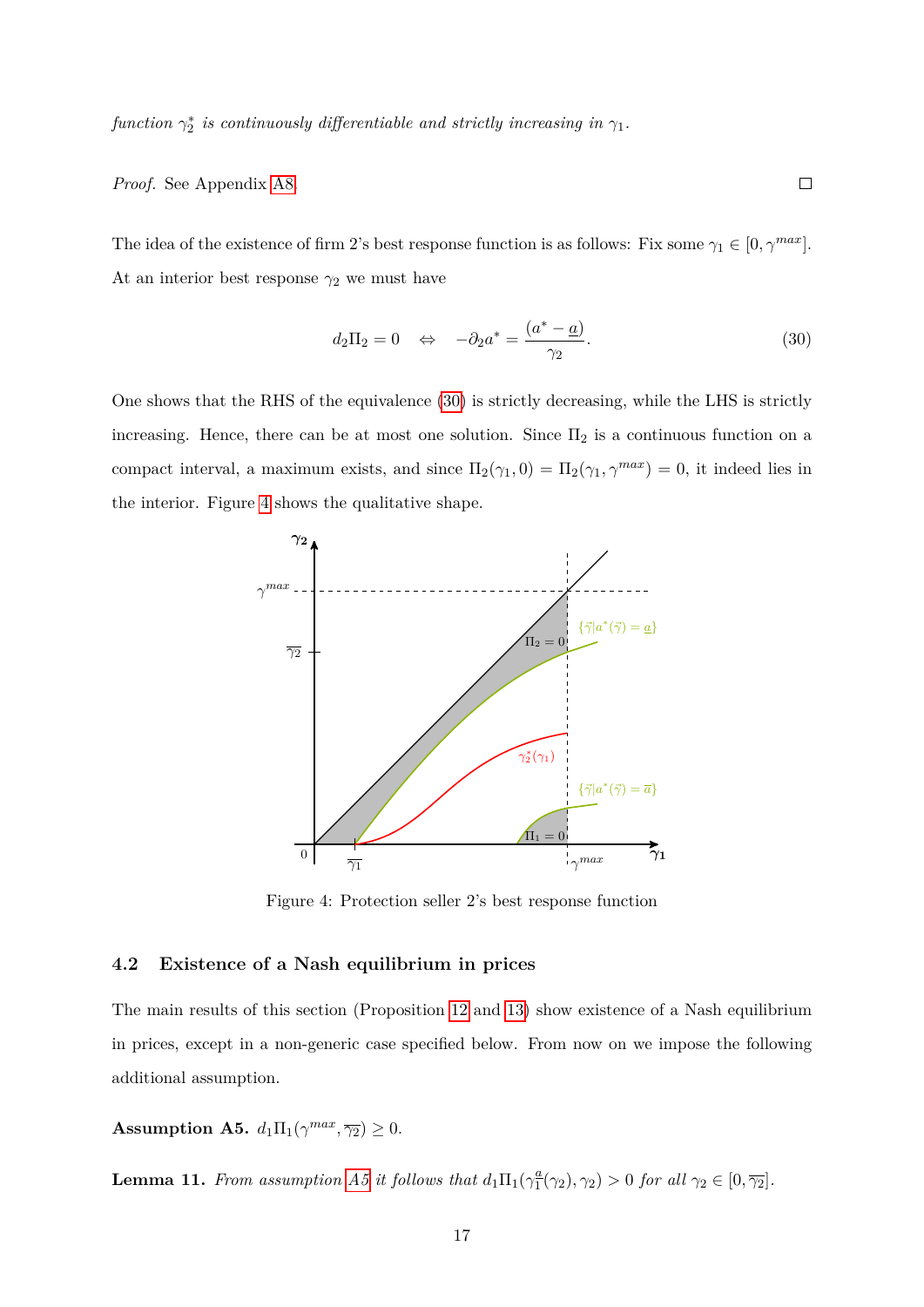The consequence of assumption [A5,](#page-18-2) captured in Lemma [11,](#page-18-3) has an intuitive interpretation. It demands that when protection seller 1 owns the entire market, there is no incentive for him to decrease prices. A reduction in prices entails lower prices on the existing market share, while increasing the market share. Since protection seller 1 already owns the entire market along  $\gamma_1^{\overline{a}}(\cdot)$ , there is no market share effect and, subsequently, decreasing prices should be unattractive. This natural condition is ensured for all price pairs at which ps 1 owns the entire market (i.e. along  $\gamma_1^{\overline{a}}(\cdot)$ , if it weakly holds just at the point where ps 1 is unable to increase prices any further, that is at  $\gamma_1 = \gamma^{max}$ . This is assumption [A5.](#page-18-2)

Proposition [12](#page-19-0) shows existence of a point on the reaction function of ps 2 that either satisfies the FOC of the profit maximization problem of ps 1 or is a boundary solution, i.e. lies on the boundary with a gradient pointing outside of the set.

<span id="page-19-0"></span>**Proposition 12.** *There is a point*  $\vec{\gamma} \in [0, \gamma^{max}]^2$  *on firm 2's reaction function that satisfies either*

<span id="page-19-2"></span><span id="page-19-1"></span>
$$
d_1\Pi_1(\vec{\gamma}) = 0 = d_2\Pi_2(\vec{\gamma})\tag{31}
$$

*or that lies on the boundary and fulfills the respective "local boundary condition", i.e.*

$$
d_2\Pi_2(\vec{\gamma}) = 0 < d_1\Pi_1(\vec{\gamma}) \quad \text{if } \vec{\gamma} = (\gamma^{max}, \gamma_2^a(\gamma^{max})) \tag{32}
$$

*Proof.* See Appendix [A9.](#page-37-0)

Idea of the proof is to characterize points that satisfy either [\(31\)](#page-19-1) or [\(32\)](#page-19-2) as fixed points of a continuous mapping from  $[0, \gamma^{max}]$  onto itself, and apply Brouwer's fixed point theorem.

Unfortunately, Proposition [12](#page-19-0) does not prove existence of a Nash equilibrium for the following reason. With Lemma [10](#page-17-0) we know that the FOC for firm 2 indeed describe best responses. For firm 1, however, the FOC *a priori* need not characterize local maxima, since firm 1's profit function need not be concave and some simple examples suggest it likely is not.<sup>[12](#page-19-3)</sup> Alternatively,

<span id="page-19-3"></span>12 
$$
\Pi_1
$$
 is strictly concave in  $\gamma_1$  at the point  $(\gamma_1, \gamma_2)$  if  $-a^*(\underline{\theta} + \gamma_2) < 2\underbrace{(\Delta\gamma - g\varphi_1)/(-g\varphi_1)}_{\in (0,1)} \cdot \underbrace{1/(1 - gB_1)}_{>1}$ . In light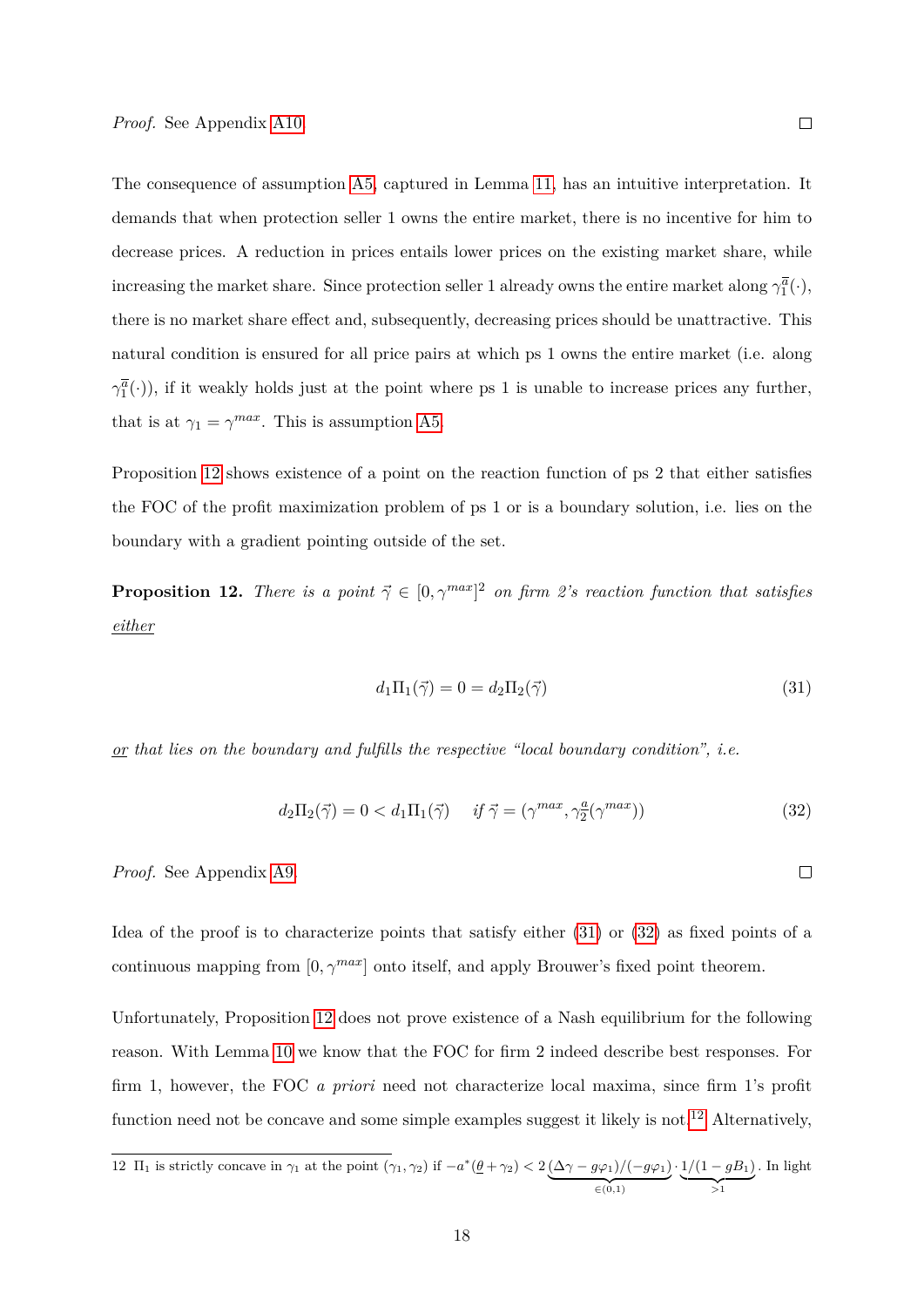one can demand that the second derivative of firm 1's profit function can switch sign only once. The following lemmata state such conditions and show that one can ensure existence of a Nash equilibrium.

<span id="page-20-0"></span>**Proposition 13.** *Suppose the following condition holds.*

*(T)* For all  $\gamma_2 \in [0, \gamma_2^*(\gamma^{max})]$  *such that*  $(\gamma_1, \gamma_2)$  *satisfies* [\(31\)](#page-19-1) *or* [\(32\)](#page-19-2) *for some*  $\gamma_1$ *, there exists*  $\mu \in [0, \gamma^{max}]$  *such that for all*  $\gamma \in [\gamma_1^a]$  $\frac{a}{1}(\gamma_2), \gamma^{max}$ ]

 $f \circ r \gamma \leq \mu$  *local extrema are local minima, i.e.*  $d_1 \Pi_1|_{(\gamma, \gamma_2)} = 0 \Rightarrow d_1^2 \Pi_1|_{(\gamma, \gamma_2)} > 0$ ,  $f \circ r \gamma > \mu$  *local extrema are local maxima, i.e.*  $d_1 \Pi_1|_{(\gamma, \gamma_2)} = 0 \Rightarrow d_1^2 \Pi_1|_{(\gamma, \gamma_2)} < 0.$ 

*Then*  $(\gamma_1, \gamma_2)$  *satisfying* [\(31\)](#page-19-1) *or* [\(32\)](#page-19-2) *is <u>either</u> a saddle point, i.e.*  $d_1\Pi_1(\gamma_1, \gamma_2) = 0 = d_1^2\Pi_2(\gamma_1, \gamma_2)$ and  $d_1\Pi_1$  and does not switch signs at  $(\gamma_1, \gamma_2)$ , <u>or</u> maximizes firm 1's profit function over the *entire interval and hence is a Nash equilibrium.*

 $\Box$ 

*Proof.* See Appendix [A11.](#page-40-0)

The idea of the proof is to show that condition (T) together with assumption [A5](#page-18-2) rules out local minima with FOC equal 0, while it also ensures that any local maximum is a global maximum. Hence, as long as the fixed point from Proposition [12](#page-19-0) does not describe a saddle point of  $\Pi_1$ , it describes a best response on the entire set of feasible actions for both firms, hence is a Nash equilibrium.

<span id="page-20-1"></span>*Remark* 1*.* It is a priori unsatisfactory that one cannot exclude the possibility that a fixed point from Proposition [12](#page-19-0) is a saddle point for the profit function of ps 1. This case, however, is a non-generic one. There can only be finitely many saddle points of protection seller 1's profit function (shown in Appendix [A12\)](#page-41-0). By changing *a* a little bit, one can shift protection seller 2's reaction function slightly and can thus ensure that none of the saddle points lie on ps 2's reaction function. Changing the degree of risk aversion of the least risk-averse client, i.e. *a*, a tiny bit does not alter the essence of the economic set-up and and one can thereby ensure existence of a Nash equilibrium.

of assumption [A4](#page-10-0) this cannot be ensured in general.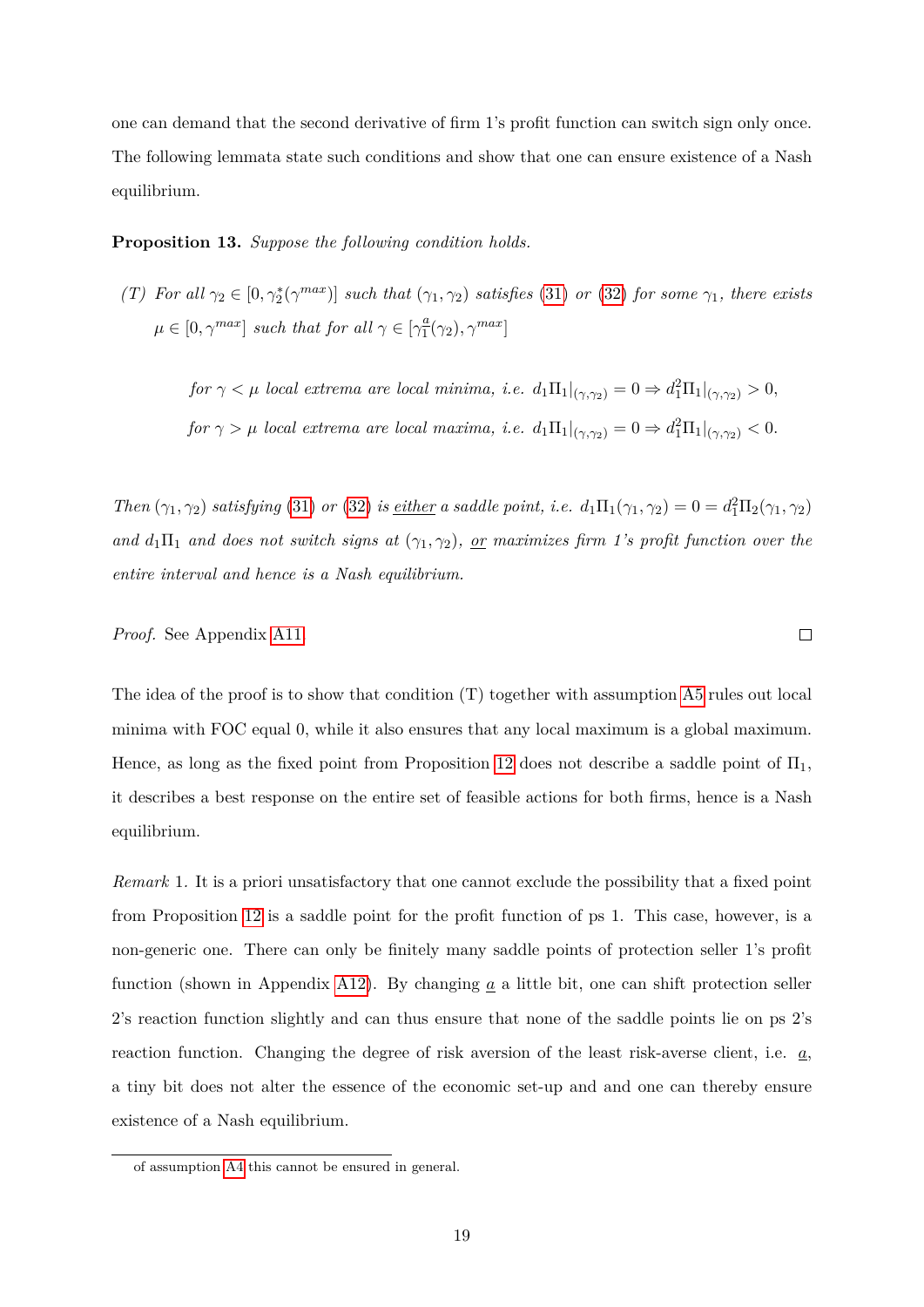The following lemma clarifies when condition (T) holds.

<span id="page-21-1"></span>**Lemma 14.** *Condition (T) holds if one of the following is satisfied*

$$
a^* \ge \frac{2}{3}\overline{a} \tag{E2i}
$$

$$
or \ -\frac{\partial_2 a^*}{\partial_1 a^*} < \frac{1}{2} \ and \ -a^*(\underline{\theta} + \gamma_2) > 4 \tag{E2ii}
$$

$$
or \quad 2\Delta\gamma - g\varphi_1 \le 0 \tag{E2iii}
$$

 $for \ all \ \gamma_2 \in [0, \gamma_2^*(\gamma^{max})] \ such \ that \ (\gamma_1, \gamma_2) \ satisfies \ (31) \ \ or \ (32) \ for \ some \ \gamma_1, \ and \ for \ all \$  $for \ all \ \gamma_2 \in [0, \gamma_2^*(\gamma^{max})] \ such \ that \ (\gamma_1, \gamma_2) \ satisfies \ (31) \ \ or \ (32) \ for \ some \ \gamma_1, \ and \ for \ all \$  $for \ all \ \gamma_2 \in [0, \gamma_2^*(\gamma^{max})] \ such \ that \ (\gamma_1, \gamma_2) \ satisfies \ (31) \ \ or \ (32) \ for \ some \ \gamma_1, \ and \ for \ all \$  $for \ all \ \gamma_2 \in [0, \gamma_2^*(\gamma^{max})] \ such \ that \ (\gamma_1, \gamma_2) \ satisfies \ (31) \ \ or \ (32) \ for \ some \ \gamma_1, \ and \ for \ all \$  $for \ all \ \gamma_2 \in [0, \gamma_2^*(\gamma^{max})] \ such \ that \ (\gamma_1, \gamma_2) \ satisfies \ (31) \ \ or \ (32) \ for \ some \ \gamma_1, \ and \ for \ all \$  $\gamma_1 \in \left[\gamma_1^{\underline{a}}\right]$  $\frac{a}{1}(\gamma_2), \gamma^{max}$ .

*Proof.* See Appendix [A13.](#page-42-0)

One can ensure [\(E2i\)](#page-21-0), for example, by restricting parameters further such that

$$
\underline{a} \ge \frac{2}{3}\overline{a}.\tag{33}
$$

<span id="page-21-0"></span> $\Box$ 

# **5 Market discipline in quality choices**

Until now, we have carried over key insights from the standard model of vertical product differentiation to a set-up where the good sold is insurance and clients' "taste for quality" is risk aversion. This section shows how the fact that the quality-leader enjoys larger profits in equilibrium, can produce market discipline to keep one's own default probabilities low. Such endogenous market discipline has not been the focus of the literature on vertical product differentiation and is, in fact, in disconnect with the standard model in [Tirole](#page-27-3) [\(1988\)](#page-27-3) on the topic. Thus, in Appendix [C](#page-50-0) I revisit the standard model of vertical product differentiation, show a refined principle of product differentiation under less restrictive assumptions and demonstrate that upward pressure on qualities can arise already in the standard set-up.

This section starts by showing that no coordination issue can arise.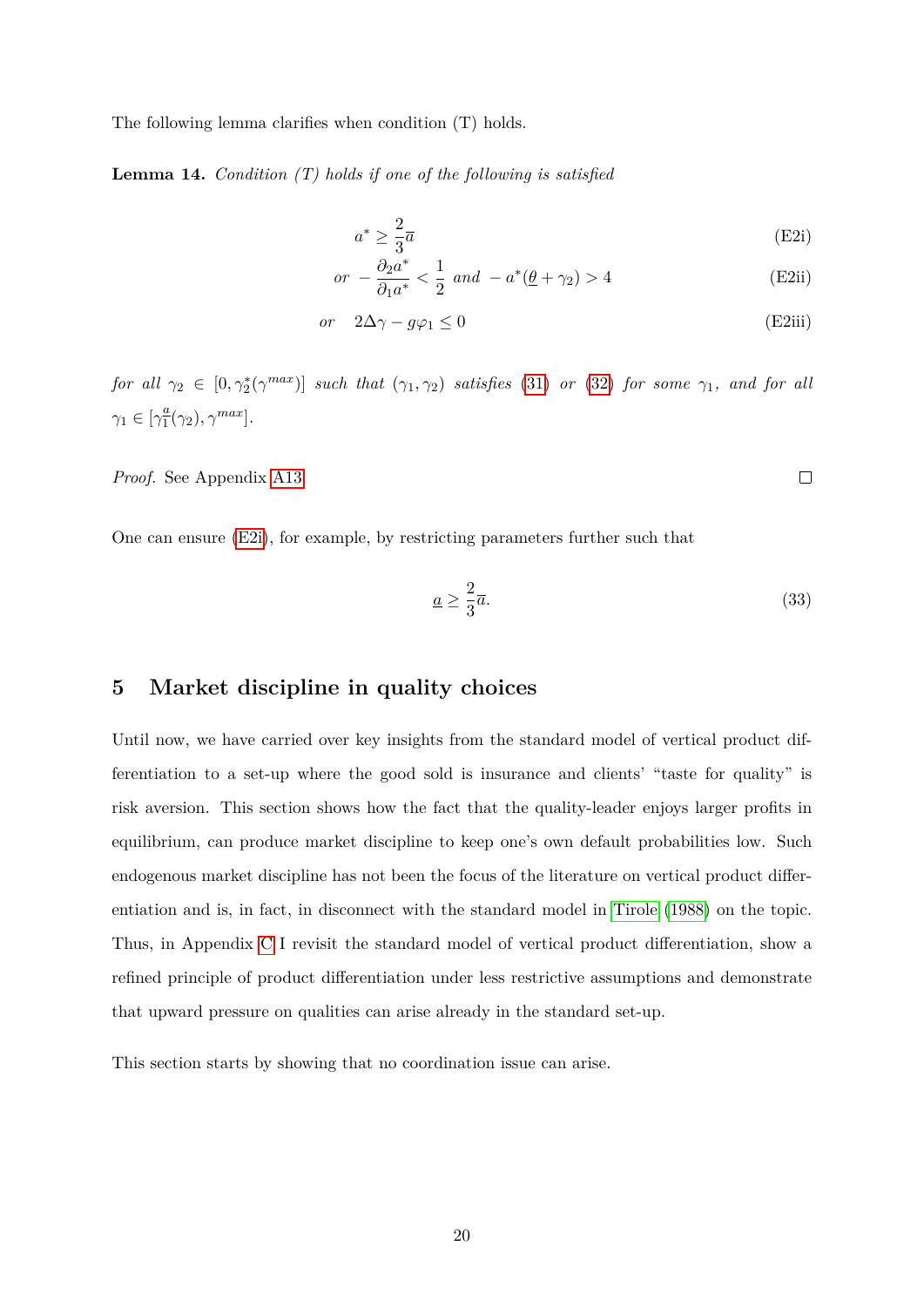#### **5.1 No coordination issue**

Suppose assumption [A5](#page-18-2) and one of the conditions outlined in Lemma [14](#page-21-1) holds. The following lemma shows that, for pre-assigned roles of quality-leader and quality-follower, a coordination issue stemming from multiple equilibria does not arise, since both protection sellers prefer the price equilibrium with higher prices.

<span id="page-22-1"></span>**Lemma 15.** Suppose  $\vec{\gamma}^1 = (\gamma_1^1, \gamma_2^2)$  and  $\vec{\gamma}^2 = (\gamma_1^2, \gamma_2^2)$  are both Nash equilibria with  $\gamma_1^1 < \gamma_1^2$ . *Then both protection sellers prefer*  $\vec{\gamma}^2$ . *The Nash equilibrium with largest prices is called the "preferred Nash equilibrium".*

*Proof.* See Appendix [A14.](#page-44-0)

#### **5.2 Upward pressure on qualities**

Importantly, in any Nash equilibrium the quality-leader enjoys greater profits, as shown in the following lemma.

<span id="page-22-2"></span>**Lemma 16.** *At any Nash equilibrium in prices*  $\vec{\gamma}$ *,* 

- *i)* the quality-leader has greater profits, i.e.  $\Pi_1 > \Pi_2$ ,
- *ii) the quality-leader has the greater market share, <i>i.e.*  $(\bar{a} a^*) > (a^* \underline{a})$ *.*

*Proof.* See Appendix [A15.](#page-44-1)

Until now the vector of default probabilities was taken as given and were concerned with the resulting Nash equilibrium in prices. Now we let the default probabilities vary.

<span id="page-22-0"></span>**Lemma 17.** *Consider quality choices*  $\vec{b}^0 = (b_1^0, b_2^0) \in [0, 1/3]^2$  *with*  $b_2^0 > b_1^0$  *and*  $\tilde{g}(\vec{b}^0) = p(b_2^0 - b_1^0)$  $b_1^0$ )/ $(1 - b_1^0 p)$ . Let  $\vec{\gamma}$  be the corresponding preferred Nash equilibrium in prices. Then  $\vec{\gamma}$  is also *the preferred Nash equilibrium in prices for all*  $(b_1, b_2) \in [0, 1/3]^2$  *with*  $\tilde{g}(\vec{b}) = \tilde{g}(\vec{b}^0)$  *which is equivalent to*  $b_2 = (1 - \tilde{g}(\vec{b}^0))b_1 + \tilde{g}(\vec{b}^0)/p$ .

*Proof.* See Appendix [A16.](#page-45-0)

 $\Box$ 

 $\Box$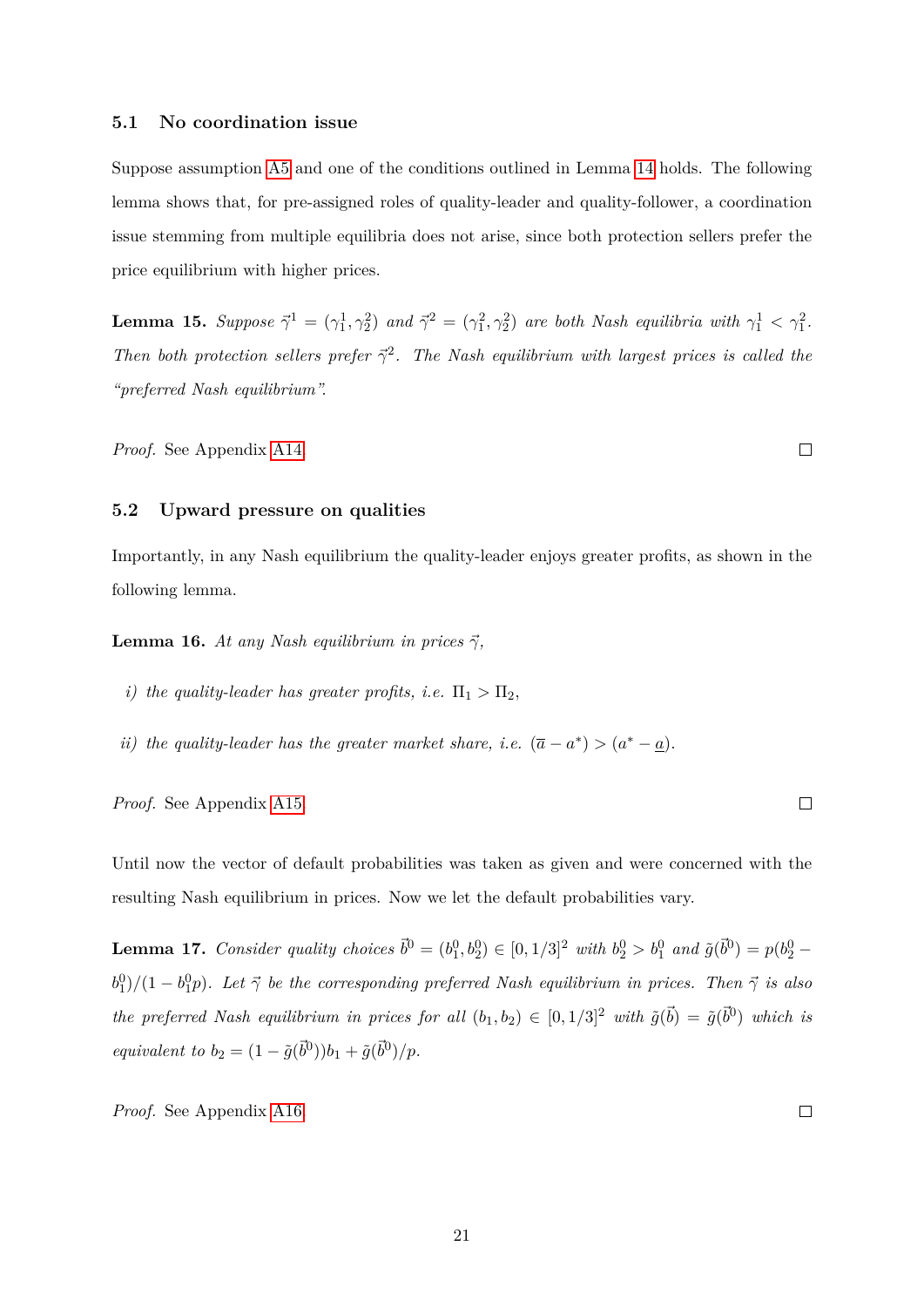Lemma [17](#page-22-0) shows that pairs of default probabilities that lead to the same price equilibrium lie on straight lines. This is visualized by Figure [5](#page-23-0) with the admissible quality choices of dealer 1 and 2 on the x- and y-axis respectively. With dealer 1 the safer dealer, default probabilities lie above the diagonal. For  $(b_1^0, b_2^0)$  the blue line depicts all pairs of default probabilities that lead to the same value of  $\tilde{g}$  and subsequently the same price equilibrium.

<span id="page-23-0"></span>

Figure 5: Qualities leading to the same price equilibrium lie on straight lines (blue line)

To demonstrate that there is upward pressure on qualities, we break the symmetry between the two firms not by assigning the role of quality-leader beforehand, but by making the quality choice sequential (*sequential game without assigned roles*). Namely, suppose that there is an additional time period  $t = (-1)$  in which the first-mover, say protection seller 1, chooses its default probability, while protection seller 2 continues to choose its default probability in  $t = 0$ . The rest remains unaltered.

<span id="page-23-1"></span>**Proposition 18.** *A necessary condition for some* (*b*1*, b*2) *to be a subgame-perfect Nash equilibrium in the sequential game without assigned roles, is that*

$$
b_1 < \frac{8}{15} \cdot \frac{1}{3}.\tag{34}
$$

 $\Box$ 

*Proof.* See Appendix [A17](#page-45-1) for details.

The intuition of the result is very similar to that of Proposition [24](#page-59-0) in Appendix [C.](#page-50-0) Suppose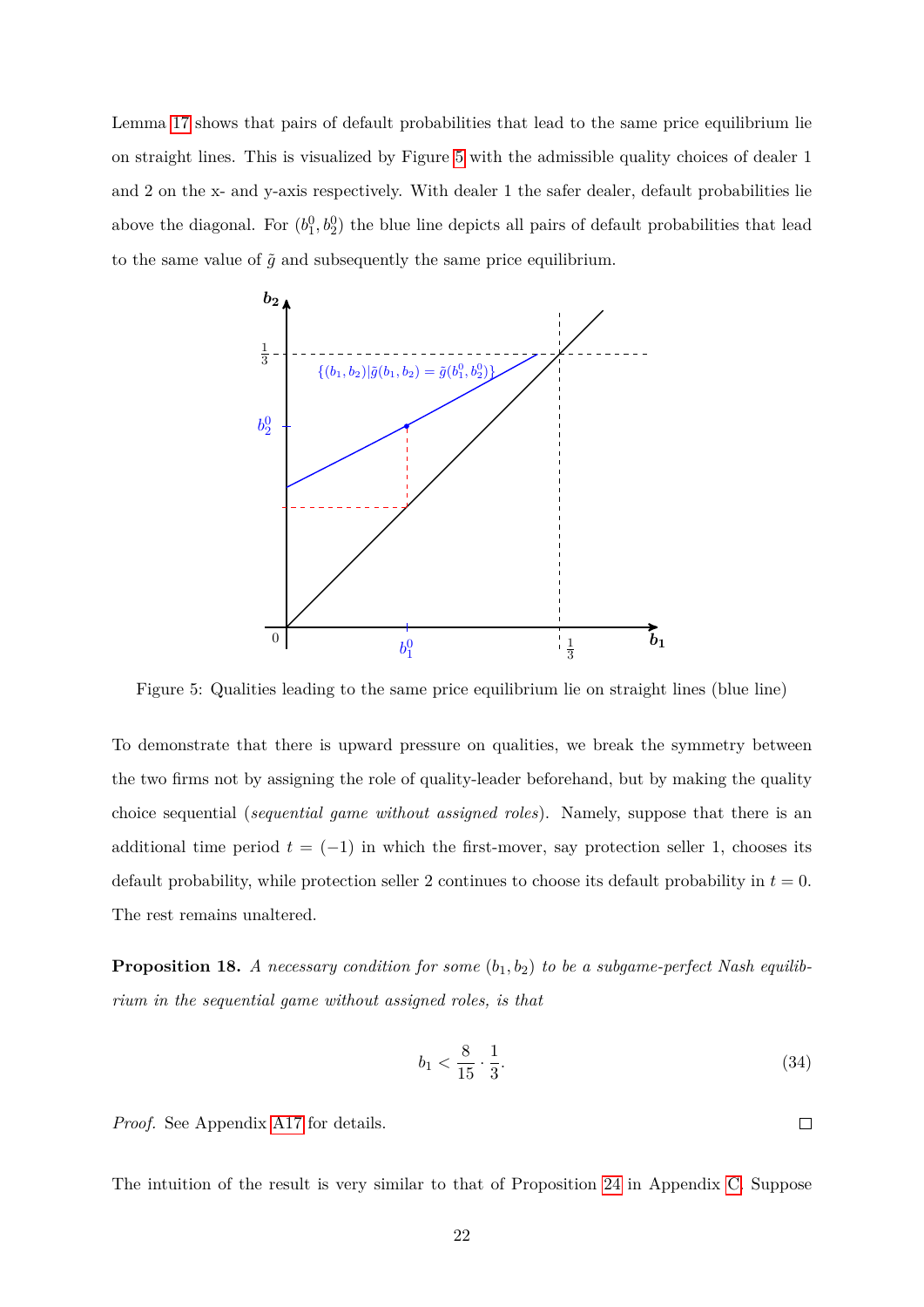$b_1 < b_2$  is a Nash equilibrium in the sequential game without assigned roles. Then is must not be profitable for the second-mover (protection seller 2) to take over the lead position in qualities. Lemma [17](#page-22-0) characterizes the quality choices leading to the same price equilibrium as straight lines. Thus the natural candidate for a profitable deviation of the second-mover is to choose a quality pair which leads to the same price equilibrium, but with reversed roles. The above condition rules out this profitable deviation. In Figure [5](#page-23-0) no such profitable deviation is possible, since the red dotted line and the blue line do not intersect.

As a consequence from the proposition, the default probability  $b_1$  has to be almost in the lower half of the allowed range  $[0, 1/3]$ . In that sense the incentive to keep the leadership position quality-wise, produces the incentive to keep the own default probability low.

# **6 Conclusion**

This paper models imperfect competition between dealers in derivatives markets. Key features of derivatives markets that such a model needs to accommodate are, firstly, the nature of competition between few dealers with market power, and, secondly, the two-tiered structure of the market with dealers at the core and clients at the periphery.

The way competition is modeled here resembles models from IO of vertical product differentiation: two dealers that choose their own default probability (i.e. quality) sell insurance against a common macro risk at a fee (i.e. price). The two-tiered market structure is embedded in the model since the two dealers sell derivatives to a continuum of clients that differ in their risk aversion. For two dealers with given, but differing, default probabilities I show existence of a price equilibrium that is preferred by both dealers. Since in this equilibrium the dealer with the lower default probability makes larger profits, this can produce market discipline among dealers by giving an incentive to keep the own default probability low.

This set-up is suitable for incorporating a CCP with client clearing: The two dealers become members of the CCP, while clients access clearing services via the dealers. Currently a CCP is added to the model only in an ad-hoc fashion as an innovation that removes the quality dimension of the competition between the dealers. I argue that a removal of the quality dimension is a likely effect of the introduction of CCPs, but, as the discussion of what a CCP does at its core is still ongoing, there are many more features of central clearing one could model.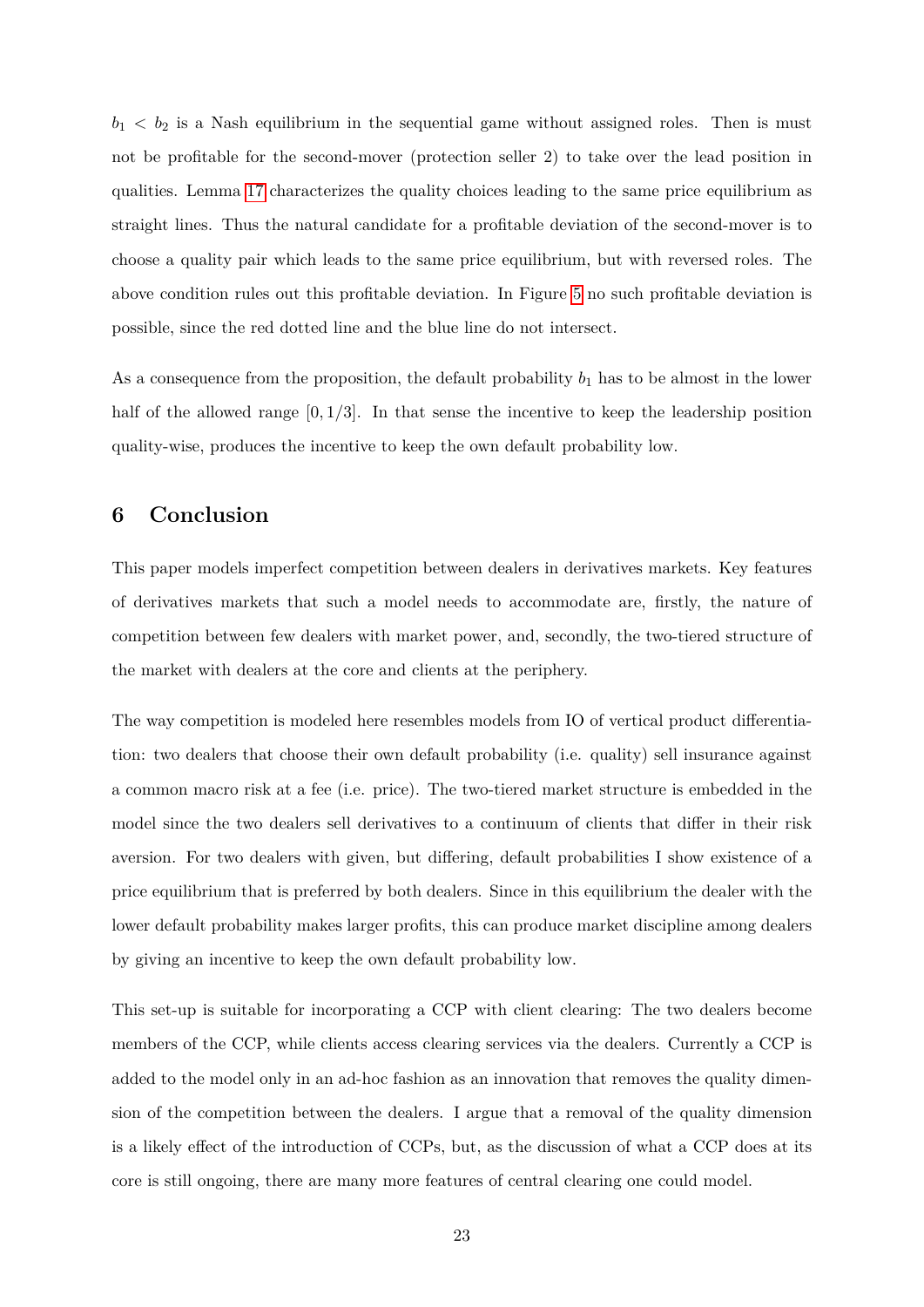The current approach demonstrates that it is fruitful to borrow from models of product differentiation in order to capture competition in derivatives markets. The economic forces at play can be carried over to the present (quite general) set-up with risk aversion that does not admit a closed-form solution. Modeling the CCP in more detail (e.g. with loss sharing mechanisms, margins, default probability of the CCP, etc) while keeping competition between dealers and the market structure in place is left for future research.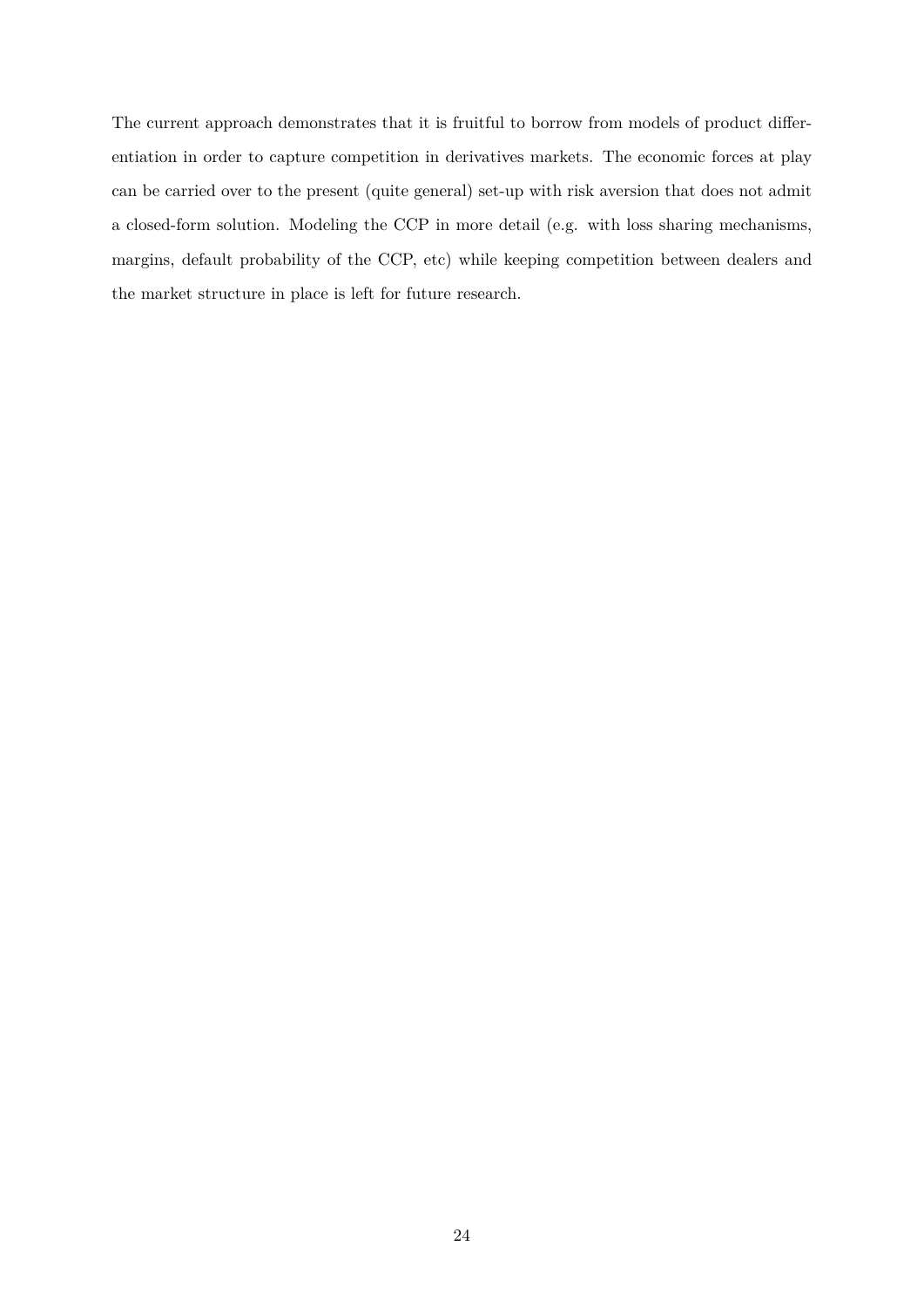# **References**

- <span id="page-26-2"></span>Abad, J., Aldasoro, I., Aymanns, C., D'Errico, M., Rousová, L. F., Hoffmann, P., Langfield, S., Neychev, M., and Roukny, T. (2016). Shedding light on dark markets: First insights from the new eu-wide otc derivatives dataset. *ESRB: Occasional Paper Series*, (2016/11).
- <span id="page-26-5"></span>Acharya, V. and Bisin, A. (2014). Counterparty risk externality: Centralized versus over-thecounter markets. *Journal of Economic Theory*, 149:153–182.
- <span id="page-26-11"></span>Belleflamme, P. and Peitz, M. (2015). *Industrial organization: markets and strategies*. Cambridge University Press, 2nd edition.
- <span id="page-26-6"></span>Biais, B., Heider, F., and Hoerova, M. (2012). Clearing, counterparty risk, and aggregate risk. *IMF Economic Review*, 60(2):193–222.
- <span id="page-26-0"></span>Biais, B., Heider, F., and Hoerova, M. (2016). Risk-sharing or risk-taking? Counterparty risk, incentives, and margins. *The Journal of Finance*, 71(4):1669–1698.
- <span id="page-26-4"></span>Braithwaite, J. P. and Murphy, D. (2020). Take on me: OTC derivatives client clearing in the european union. *LSE Legal Studies Working Paper*.
- <span id="page-26-8"></span>Capponi, A. and Cheng, W. A. (2018). Clearinghouse margin requirements. *Operations Research*, 66(6):1542–1558.
- <span id="page-26-9"></span>Carapella, F. and Monnet, C. (2020). Dealers' insurance, market structure, and liquidity. *Journal of Financial Economics*, 138(3):725–753.
- <span id="page-26-7"></span>Cucic, D. (forthcoming, 2022). Central clearing and loss allocation rules. *Journal of Financial Markets*.
- <span id="page-26-10"></span>Duffie, D., Gˆarleanu, N., and Pedersen, L. H. (2005). Over-the-counter markets. *Econometrica*, 73(6):1815–1847.
- <span id="page-26-1"></span>Duffie, D. and Zhu, H. (2011). Does a central clearing counterparty reduce counterparty risk? *The Review of Asset Pricing Studies*, 1(1):74–95.
- <span id="page-26-3"></span>Financial Stability Board (2018). Incentives to centrally clear over-the-counter (OTC) derivatives. *FSB and standard-setting bodies report.* <https://www.bis.org/publ/othp29.pdf>.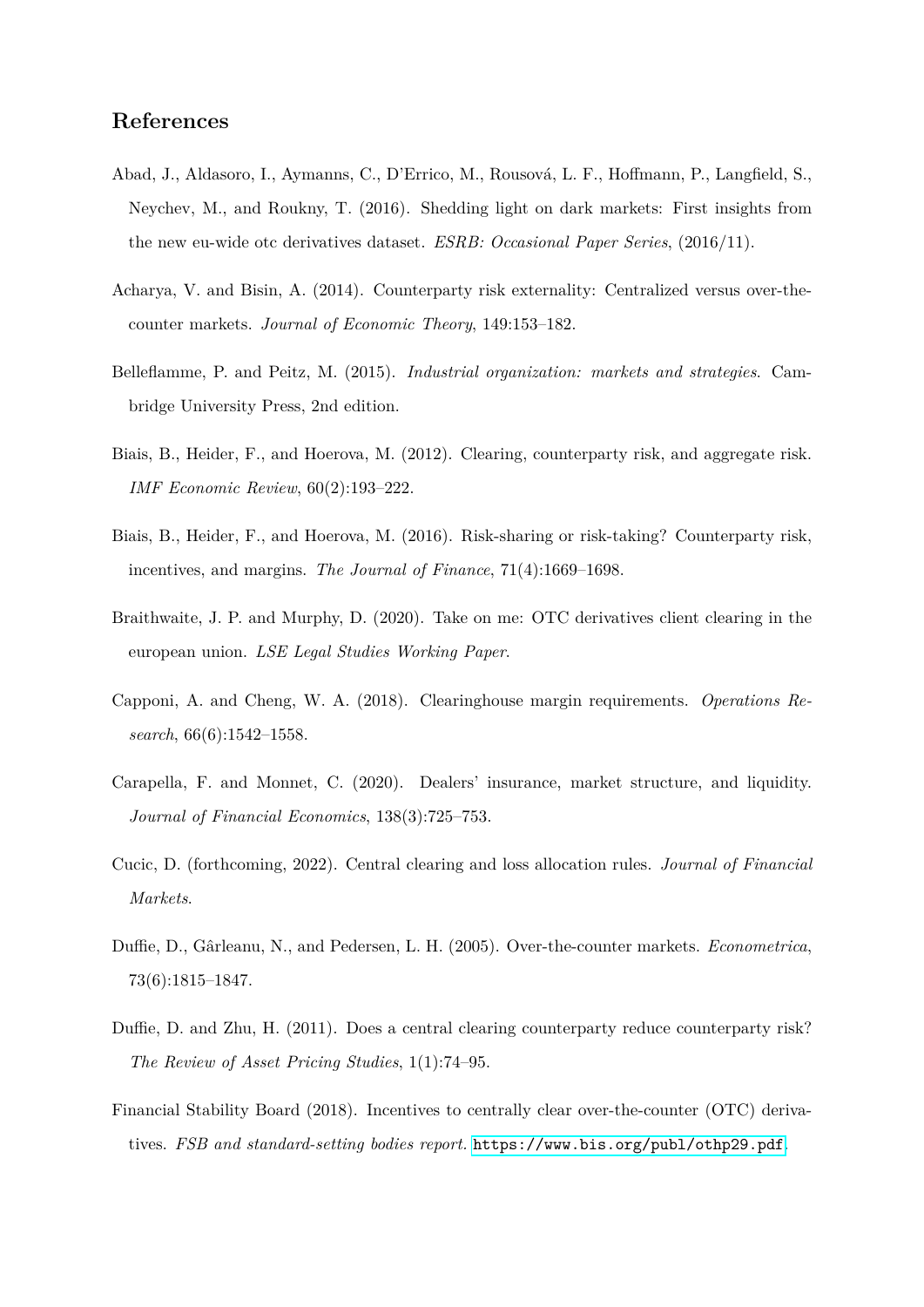- <span id="page-27-10"></span>Gabszewicz, J. J. and Thisse, J.-F. (1979). Price competition, quality and income disparities. *Journal of Economic Theory*, 20(3):340–359.
- <span id="page-27-11"></span>Gabszewicz, J. J. and Thisse, J.-F. (1980). Entry (and exit) in a differentiated industry. *Journal of Economic Theory*, 22(2):327–338.
- <span id="page-27-0"></span>Gregory, J. (2014). *Central counterparties: mandatory central clearing and initial margin requirements for OTC derivatives*. John Wiley & Sons.
- <span id="page-27-1"></span>Group of Thirty Working Group on Treasury Market Liquidity (2021). U.S. treasury markets: Steps toward increased resilience. <https://group30.org/publications/detail/4950>.
- <span id="page-27-4"></span>Holmstrom, B. and Tirole, J. (1997). Financial intermediation, loanable funds, and the real sector. *The Quarterly Journal of Economics*, 112(3):663–691.
- <span id="page-27-9"></span>Huang, W. (2019). Central counterparty capitalization and misaligned incentives. *BIS Working Paper*.
- <span id="page-27-5"></span>Huang, W. and Zhu, H. (2021). CCP auction design. *BIS Working Paper*.
- <span id="page-27-8"></span>Kubitza, C., Pelizzon, L., and Getmansky Sherman, M. (2021). Loss sharing in central clearinghouses: Winners and losers. *SAFE Working Paper*.
- <span id="page-27-6"></span>Kuong, J. and Maurin, V. (2020). The design of a central counterparty. *Working Paper*.
- <span id="page-27-14"></span>Mas-Colell, A., Whinston, M. D., and Green, J. R. (1995). *Microeconomic theory*. Oxford university press New York, 1st edition.
- <span id="page-27-12"></span>Moorthy, K. S. (1988). Product and price competition in a duopoly. *Marketing Science*, 7(2):141–168.
- <span id="page-27-13"></span>Moorthy, K. S. (1991). Erratum to: Product and price competition in a duopoly. *Marketing Science*, 10(3):270.
- <span id="page-27-2"></span>Shaked, A. and Sutton, J. (1982). Relaxing price competition through product differentiation. *The Review of Economic Studies*, 49(1):3–13.
- <span id="page-27-3"></span>Tirole, J. (1988). *The theory of industrial organization*. MIT press, 1st edition.
- <span id="page-27-7"></span>Wang, J. J., Capponi, A., and Zhang, H. (2022). A theory of collateral requirements for central counterparties. *Management Science*.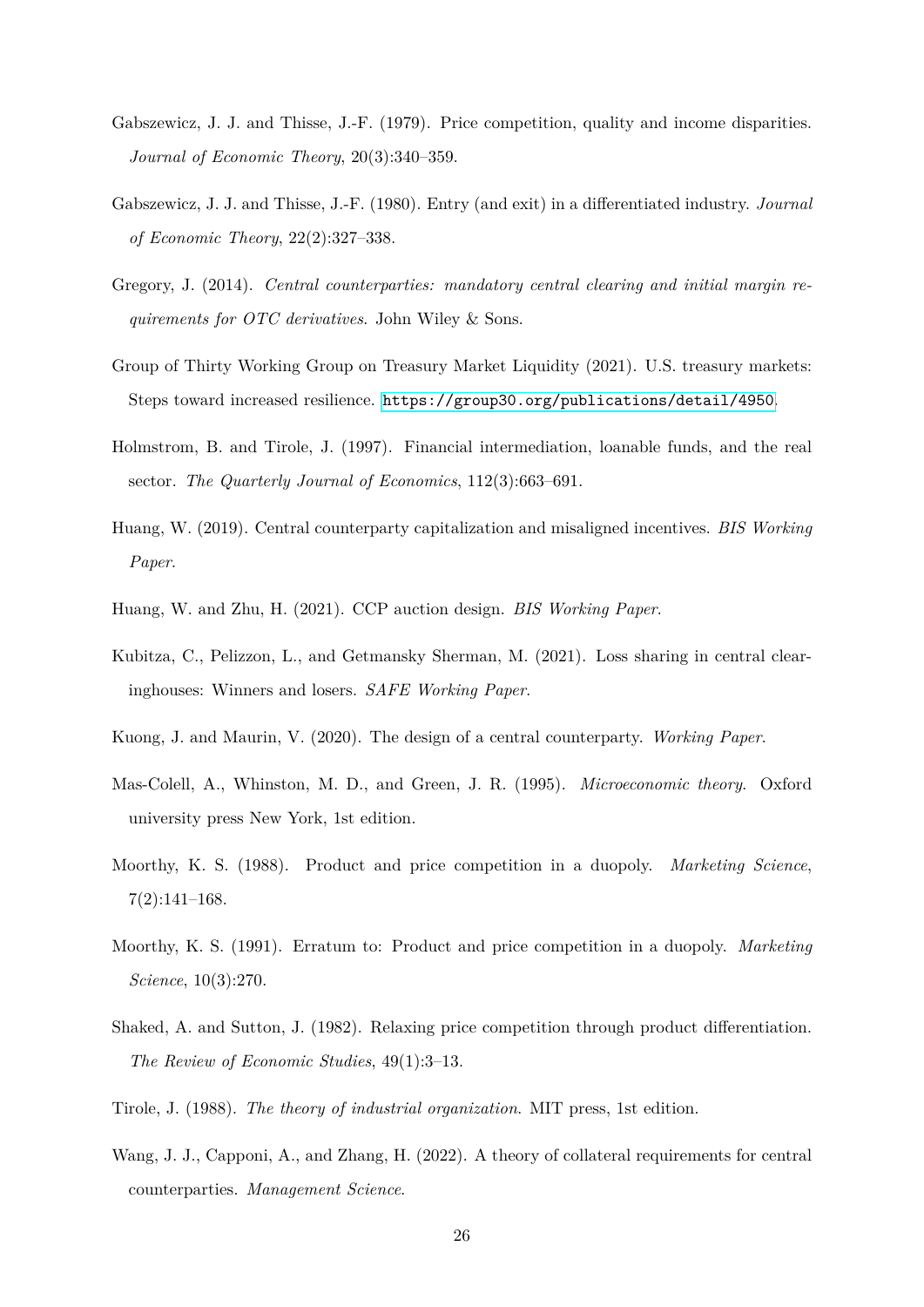# **A Appendix: Proofs**

# <span id="page-28-0"></span>**A1 Proof of Proposition [1](#page-10-4)**

For the indifferent protection buyer we have

$$
U_a(b_1, \gamma_1) = U_a(b_2, \gamma_2) \tag{A3}
$$

$$
\Leftrightarrow (1 - b_1 p)u_a(-\gamma_1) + b_1 p u_a(\underline{\theta}) = (1 - b_2 p)u_a(-\gamma_2) + b_2 p u_a(\underline{\theta}) \qquad (A4)
$$

$$
\Leftrightarrow u_a(-\gamma_1) - u_a(-\gamma_2) + p \left[ b_2 u_a(-\gamma_2) - b_1 u_a(-\gamma_1) \right] = p \Delta b u_a(\underline{\theta}) \tag{A5}
$$

$$
\Leftrightarrow [u_a(-\gamma_1) - u_a(-\gamma_2)] (1 - b_1 p) = p \Delta b [u_a(\underline{\theta}) - u_a(-\gamma_2)] \tag{A6}
$$

$$
\Leftrightarrow \frac{u_a(-\gamma_1) - u_a(-\gamma_2)}{u_a(\underline{\theta}) - u_a(-\gamma_2)} = \frac{p\Delta b}{1 - b_1 p} \tag{A7}
$$

$$
\Leftrightarrow \frac{\exp(-a\Delta\gamma) - 1}{\exp(-a(\underline{\theta} + \gamma_2)) - 1} = \frac{p\Delta b}{1 - b_1 p}.
$$
\n(A8)

 $\Box$ 

# <span id="page-28-1"></span>**A2 Proof of Proposition [3](#page-12-2)**

In light of [\(6\)](#page-11-2), a protection buyer *a* is indifferent between buying contract  $(b, \gamma)$  and no insurance, if

$$
\frac{u_a(\overline{\theta}) - u_a(-\gamma)}{u_a(-\gamma) - u_a(\underline{\theta})} = \frac{p}{1 - p}(1 - b)
$$
\n(A9)

$$
\Leftrightarrow \frac{\exp(-a\overline{\theta}) - \exp(a\gamma)}{\exp(a\gamma) - \exp(-a\underline{\theta})} = K(b)
$$
\n(A10)

$$
\Leftrightarrow \frac{\exp(-a(\overline{\theta} + \gamma)) - 1}{1 - \exp(-a(\underline{\theta} + \gamma))} = K(b)
$$
\n(A11)

$$
\Leftrightarrow \frac{\exp(-a\Delta\theta)\exp(-a(\underline{\theta}+\gamma)) - 1}{1 - \exp(-a(\underline{\theta}+\gamma))} = K(b)
$$
\n(A12)

$$
\Leftrightarrow \exp(-a(\underline{\theta} + \gamma)) = \frac{K(b) + 1}{K(b) + \exp(-a\Delta\theta)}\tag{A13}
$$

$$
\Leftrightarrow \gamma = \gamma_a^{exit}(b) := (-\underline{\theta}) - \frac{1}{a} \ln \left( \frac{K(b) + 1}{K(b) + \exp(-a\Delta\theta)} \right), \tag{A14}
$$

with  $K(b) := (1 - b)p/(1 - p)$  and  $\Delta \theta := (\overline{\theta} - \underline{\theta})$ .

 $ad \gamma_a^{exit}(b)$  *increasing in a*. We have

$$
\frac{\partial \gamma_a^{exit}}{\partial a} = \frac{1}{a} \left[ \frac{1}{a} \log \left( \frac{K(b) + 1}{K(b) + \exp(-a\Delta\theta)} \right) - \frac{\exp(-a\Delta\theta)}{K(b) + \exp(-a\Delta\theta)} \Delta\theta \right].
$$
 (A15)

With

$$
y := \frac{1 - \exp(-a\Delta\theta)}{K(b) + \exp(-a\Delta\theta)}
$$
(A16)

this reads

$$
\frac{\partial \gamma_a^{exit}}{\partial a} = \frac{1}{a} \left[ \frac{1}{a} \ln(1+y) + \left( y - \frac{1}{K(b) + \exp(-a\Delta\theta)} \right) \Delta\theta \right]
$$
(A17)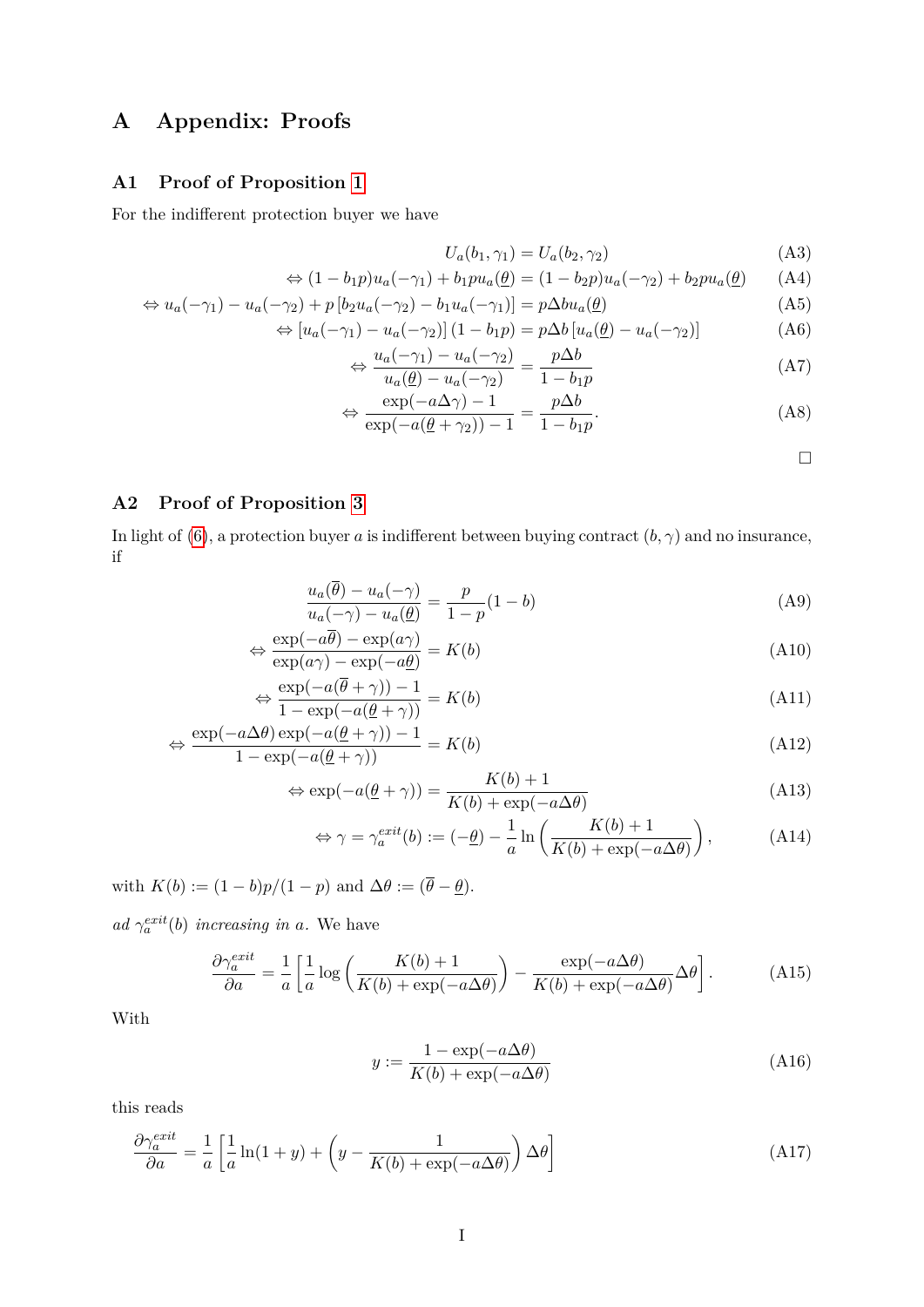$$
= \frac{1}{a} \left[ \frac{1}{a} y \left( \frac{\log(1+y)}{y} + a \Delta \theta \right) - \frac{1}{K(b) + \exp(-a \Delta \theta)} \Delta \theta \right]
$$
(A18)

$$
= \left(\frac{1}{a}\right)^2 \frac{1}{K(b) + \exp(-a\Delta\theta)} \left[ (1 - \exp(-a\Delta\theta)) \left( \frac{\log(1+y)}{y} + a\Delta\theta \right) - a\Delta\theta \right]
$$
 (A19)

$$
= \left(\frac{1}{a}\right)^2 \frac{1}{K(b) + \exp(-a\Delta\theta)} \left[ (1 - \exp(-a\Delta\theta)) \frac{\log(1+y)}{y} - \exp(-a\Delta\theta) a\Delta\theta \right] \tag{A20}
$$

With  $x := a\Delta\theta$  this expression is positive if and only if

$$
\frac{\exp(x) - 1}{x} > \frac{y}{\log(1 + y)}\tag{A21}
$$

$$
\Leftrightarrow \log(1+y) > y \frac{x}{\exp(x) - 1} \tag{A22}
$$

$$
\Leftrightarrow \log\left(\frac{K(b)+1}{K(b)+\exp(-x)}\right) > \frac{x}{\exp(x)}\frac{1}{K(b)+\exp(-x)}.\tag{A23}
$$

For  $x = 0$  the LHS and RHS are 0. For  $x > 0$  the derivative w.r.t. x of the LHS reads

$$
\frac{\partial LHS}{\partial x} = \frac{\exp(-x)}{K(b) + \exp(-x)},\tag{A24}
$$

while the derivative of the RHS reads

$$
\frac{\partial RHS}{\partial x} = \frac{\exp(-x)}{K(b) + \exp(-x)} \underbrace{\left[ (1-x) + \frac{1}{K(b) + \exp(-x)} \frac{x}{\exp(x)} \right]}_{\leq 1}.
$$
 (A25)

To see why the expression in brackets is smaller one, note that

$$
(1-x)+\frac{1}{K(b)+\exp(-x)}\frac{x}{\exp(x)} < 1 \Leftrightarrow \frac{1}{K(b)+\exp(-x)} < \exp(x) \Leftrightarrow 0 < K(b)\exp(x),
$$

which always holds and proves the claim.

*ad*  $\gamma_a^{exit}(b)$  *increasing in b.* Follows directly, since

$$
\frac{\partial \gamma_a^{exit}}{\partial K(b)} = \frac{1 - \exp(-a\Delta\theta)}{(1 + K(b))(K(b) + \exp(-a\Delta\theta))} > 0
$$
\n(A26)

and 
$$
\partial_b K(b) < 0.
$$
 (A27)

 $\Box$ 

# <span id="page-29-0"></span>**A3 Proof of Proposition [5](#page-12-1)**

*ad i)* The proof proceeds by showing that  $∂<sub>a</sub>g < 0$ . Suppose this was true. Then the LHS of [\(3\)](#page-10-2) is monotonically decreasing, while the RHS of [\(3\)](#page-10-2) is fixed, yielding at most one solution.

Claim. 
$$
\partial_a g < 0
$$
.

*Proof of claim.* For the derivative of the function *g* with respect to *a* we get

$$
\frac{\partial g(a)}{\partial a} = \frac{-\Delta \gamma \exp(-a\Delta \gamma) \left(\exp(-a(\underline{\theta} + \gamma_2)) - 1\right)}{\left(\exp(-a(\underline{\theta} + \gamma_2)) - 1\right)^2} + \frac{\left(\exp(-a\Delta \gamma) - 1\right)(\underline{\theta} + \gamma_2) \exp(-a(\underline{\theta} + \gamma_2))}{\left(\exp(-a(\underline{\theta} + \gamma_2)) - 1\right)^2}
$$
\n(A28)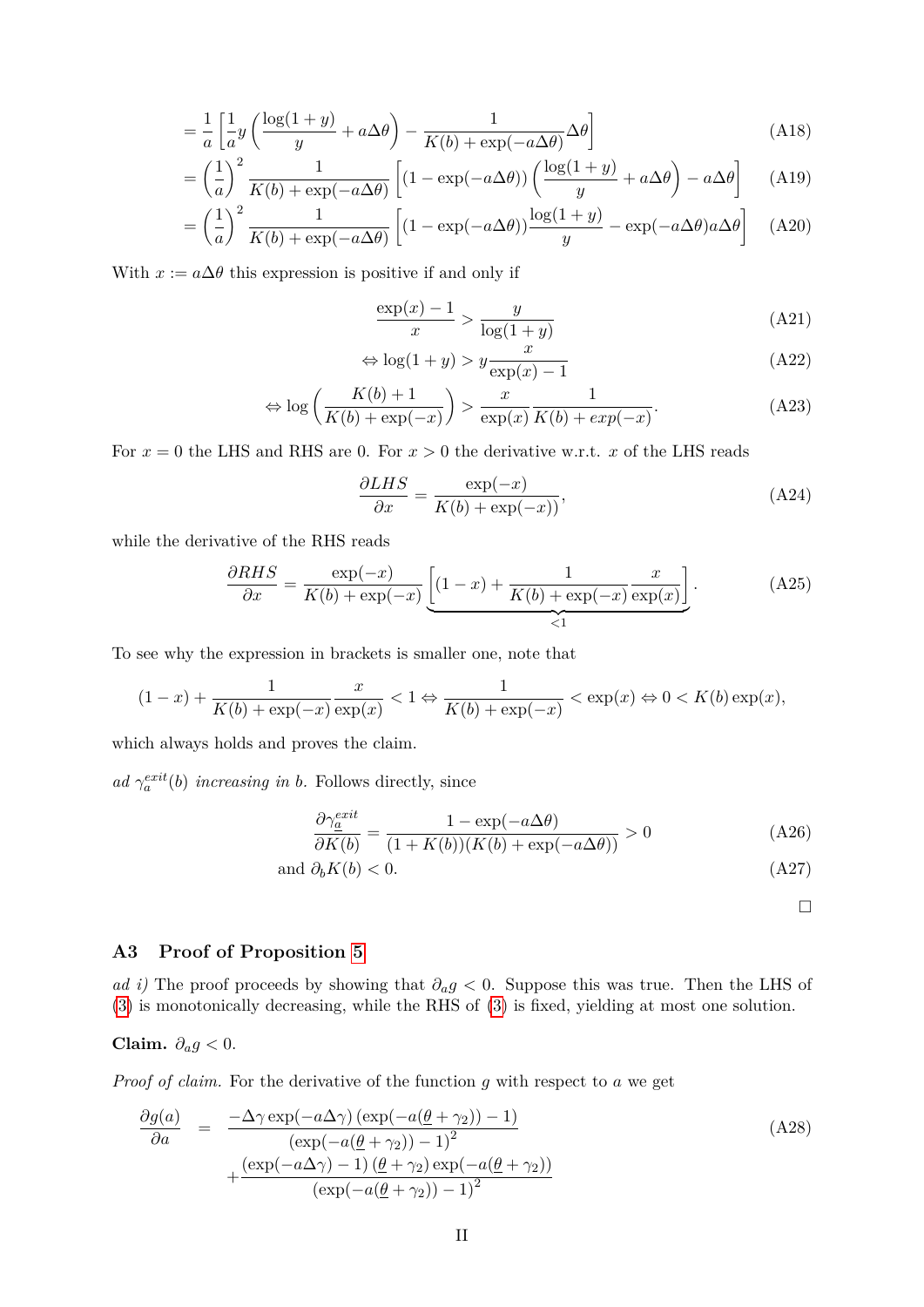$$
= \frac{1}{(\exp(-a(\underline{\theta} + \gamma_2)) - 1)^2} \left[ \exp(-a\Delta\gamma) \left( -\Delta\gamma (\exp(-a(\underline{\theta} + \gamma_2)) - 1) \right) \right] \tag{A29}
$$
  
+  $(\underline{\theta} + \gamma_2) \exp(-a(\underline{\theta} + \gamma_2)) \right) - (\underline{\theta} + \gamma_2) \exp(-a(\underline{\theta} + \gamma_2)) \Big]$   
=  $\frac{1}{(\exp(-a(\underline{\theta} + \gamma_2)) - 1)^2}$   

$$
\left[ \exp(-a\Delta\gamma) \left( \exp(-a(\underline{\theta} + \gamma_2)) (\underline{\theta} + \gamma_1) + \Delta\gamma \right) - (\underline{\theta} + \gamma_2) \exp(-a(\underline{\theta} + \gamma_2)) \right]
$$
  
=  $\frac{\exp(-a\Delta\gamma)}{\frac{(\exp(-a(\underline{\theta} + \gamma_2)) - 1)^2}{>0}}$   

$$
\left[ \Delta\gamma + \exp(-a(\underline{\theta} + \gamma_1)) \left( \exp(-a\Delta\gamma)(\underline{\theta} + \gamma_1) - (\underline{\theta} + \gamma_2) \right) \right]
$$
  
=  $f(a)$  (A31)

using that

$$
\exp(-a(\underline{\theta} + \gamma_2)) = \exp(-a(\underline{\theta} + \gamma_1))\exp(-a\Delta\gamma). \tag{A32}
$$

Then

$$
f(a) < 0 \Rightarrow \frac{\partial g(a)}{\partial a} < 0. \tag{A33}
$$

We have

$$
f(a) = \exp(-a\Delta\gamma)(\underline{\theta} + \gamma_1) - (\underline{\theta} + \gamma_2) < 0 \tag{A34}
$$

$$
\Leftrightarrow \exp(-a\Delta\gamma)(\underline{\theta} + \gamma_1) < (\underline{\theta} + \gamma_2) \tag{A35}
$$

$$
\Leftrightarrow \frac{\exp(-a(\underline{\theta} + \gamma_2))}{\exp(-a(\underline{\theta} + \gamma_1))} (\underline{\theta} + \gamma_1) < (\underline{\theta} + \gamma_2) \tag{A36}
$$

$$
\Leftrightarrow \frac{\exp(-a(\underline{\theta} + \gamma_2))}{(\underline{\theta} + \gamma_2)} < \frac{\exp(-a(\underline{\theta} + \gamma_1))}{(\underline{\theta} + \gamma_1)}.\tag{A37}
$$

For  $x < 0$  the function

$$
h(x) := \frac{\exp(-ax)}{x} \tag{A38}
$$

is negative and

$$
h'(x) = h(x) \left[ -a - \frac{1}{x} \right] > 0 \iff a + \frac{1}{x} > 0 \iff a(-x) > 1.
$$
 (A39)

For  $x = \underline{\theta} + \gamma$  this is true from assumption [A4.](#page-10-0) Since  $\underline{\theta} + \gamma_2 < \underline{\theta} + \gamma_1$ , [\(A37\)](#page-30-0) indeed holds and proves the claim.

*ad ii)* With  $g(\cdot, \vec{\gamma})$  strictly decreasing, existence under [\(9\)](#page-13-2) follows immediately.

<span id="page-30-0"></span> $\hfill \square$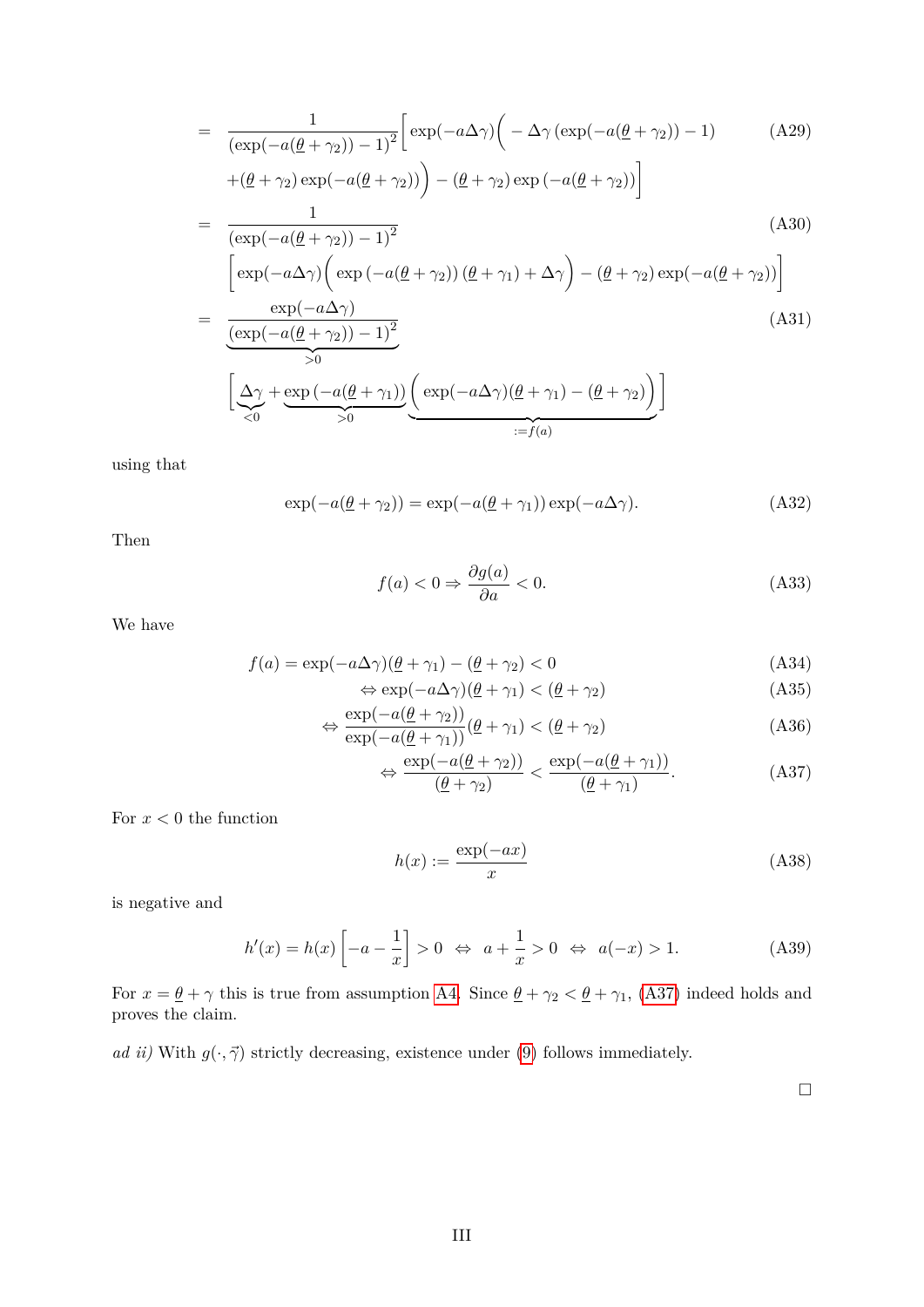# <span id="page-31-0"></span>**A4 Proof of Lemma [6](#page-13-0)**

A protection buyer with risk aversion parameter *a* chooses protection seller 1 if

$$
U_a(b_1, \gamma_1) > U_a(b_2, \gamma_2) \tag{A40}
$$

$$
\Leftrightarrow (1 - b_1 p)u_a(-\gamma_1) + b_1 p u_a(\underline{\theta}) > (1 - b_2 p)u_a(-\gamma_2) + b_2 p u_a(\underline{\theta}) \tag{A41}
$$

$$
\Leftrightarrow [u_a(-\gamma_1) - u_a(-\gamma_2)](1 - b_1p) > p\Delta b \underbrace{(u_a(\underline{\theta}) - u_a(-\gamma_2))}_{< 0} \tag{A42}
$$

$$
\Leftrightarrow \frac{u_a(-\gamma_1) - u_a(-\gamma_2)}{u_a(\underline{\theta}) - u_a(-\gamma_2)} < \frac{p\Delta b}{1 - b_1 p} \tag{A43}
$$

$$
\Leftrightarrow g(a) < g(a^*) \tag{A44}
$$

$$
\Leftrightarrow a > a^*(\gamma_1, \gamma_2). \tag{A45}
$$

 $\Box$ 

# <span id="page-31-1"></span>**A5 Proof of Lemma [7](#page-14-4)**

The idea is to proceed analogously to the proof of Proposition [1,](#page-10-4) but add and subtract  $b_2u_a(-\gamma_1)$ instead of  $b_1u_a(-\gamma_2)$ . Namely, for the indifferent protection buyer we have

$$
U_a(b_1, \gamma_1) = U_a(b_2, \gamma_2) \tag{A46}
$$

$$
\Leftrightarrow u_a(-\gamma_1) - u_a(-\gamma_2) + p \left[b_2 u_a(-\gamma_2) - b_1 u_a(-\gamma_1)\right] = p \Delta b u_a(\underline{\theta}) \tag{A47}
$$

$$
\Leftrightarrow [u_a(-\gamma_1) - u_a(-\gamma_2)](1 - b_2p) = p\Delta b [u_a(\underline{\theta}) - u_a(-\gamma_1)] \tag{A48}
$$

$$
\Leftrightarrow \frac{u_a(-\gamma_1) - u_a(-\gamma_2)}{u_a(\underline{\theta}) - u_a(-\gamma_1)} = \frac{p\Delta b}{1 - b_2 p} \tag{A49}
$$

$$
\Leftrightarrow \frac{1 - \exp(-( -a\Delta\gamma))}{\exp(-a(\underline{\theta} + \gamma_1)) - 1} = \frac{p\Delta b}{1 - b_2 p}.
$$
\n(A50)

<span id="page-31-5"></span><span id="page-31-4"></span><span id="page-31-3"></span> $\Box$ 

# <span id="page-31-2"></span>**A6 Proof of Lemma [8](#page-15-2)**

*For firm [1](#page-10-4).* For the function  $g(a^*(\vec{\gamma}), \vec{\gamma})$ , as defined in [\(3\)](#page-10-2), we have from Proposition 1

$$
0 = d_1 g = \partial_1 g|_{a=a^*} + \partial_a g|_{a=a^*} \cdot \partial_1 a^* \tag{A51}
$$

$$
\Leftrightarrow \partial_1 a^* = \frac{-\partial_1 g|_{a=a^*}}{\partial_a g|_{a=a^*}}.\tag{A52}
$$

In the following write  $\partial_i g$  shorthand for  $\partial_i g|_{a=a^*}$ . We have

$$
\partial_1 g = a^* \frac{A}{B_2 - 1} > 0. \tag{A53}
$$

and from Proposition [5](#page-12-1) we know that  $\partial_a g < 0$ . Hence, in light of [\(A52\)](#page-31-3), we have  $\partial_1 a^* > 0$ .

For the proof of [\(f1-ii\)](#page-15-3), note that the expression for  $\partial_a g$ , derived in the proof of Proposition [5,](#page-12-1) can be written in short-hand notation as follows

$$
\partial_a g = \frac{A}{(B_2 - 1)} \left[ -\Delta \gamma + (\underline{\theta} + \gamma_2) \underbrace{\frac{(A - 1)}{(B_2 - 1)}}_{=g} \underbrace{\frac{B_2}{A}}_{=B_1} \right] \stackrel{\text{(A53)}}{=} \frac{\partial_1 g}{a^*} \left[ -\Delta \gamma + g \varphi_1 \right]. \tag{A54}
$$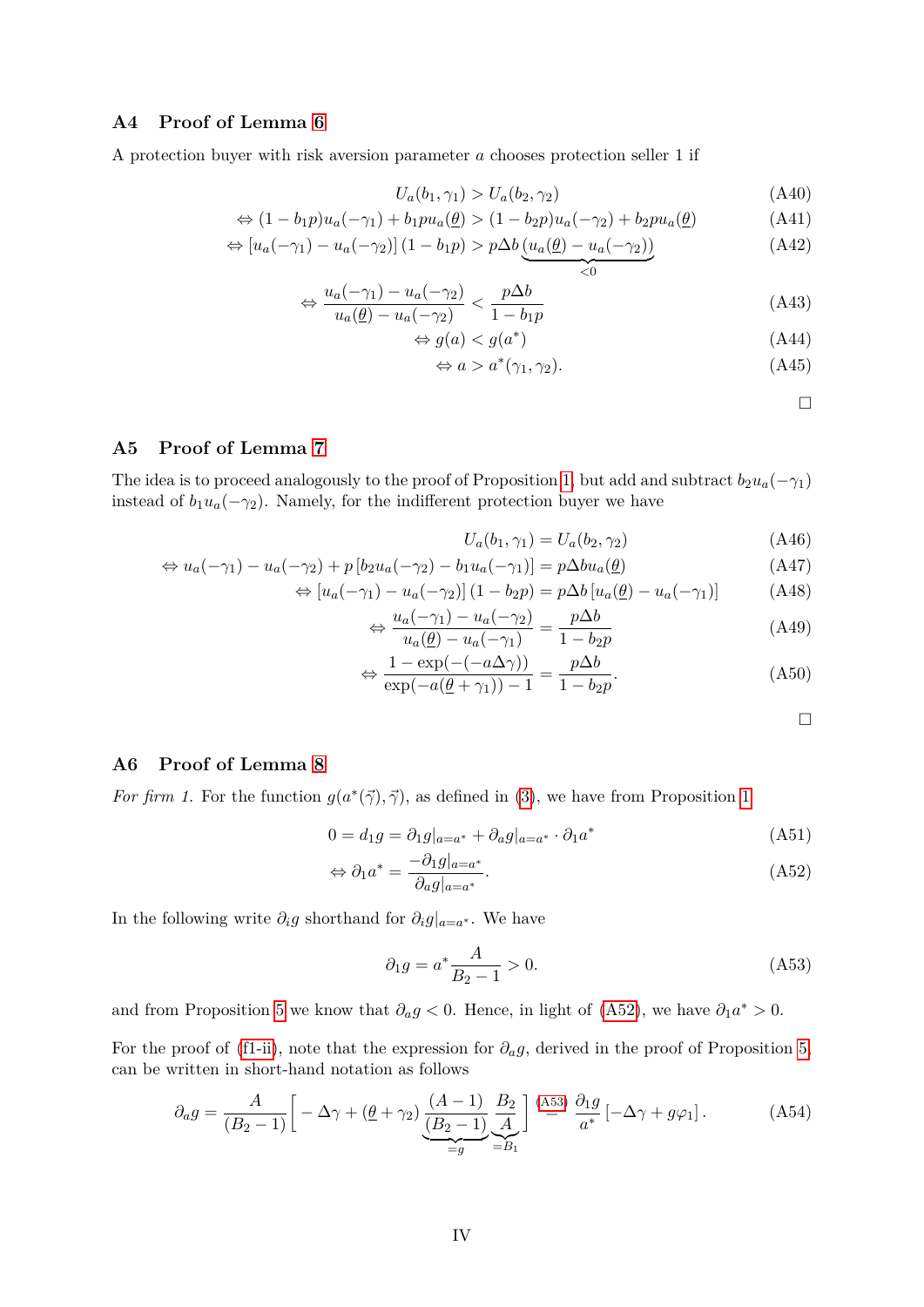Inserted into [\(A51\)](#page-31-5) this yields

$$
0 = \partial_1 g + \frac{\partial_1 g}{a^*} (-\Delta \gamma + g\varphi_1) \partial_1 a^* \tag{A55}
$$

$$
=\underbrace{\frac{\partial_1 g}{a^*}}_{>0}[a^* + (-\Delta \gamma + g\varphi_1)\partial_1 a^*].
$$
\n(A56)

Hence

$$
a^* = (\Delta \gamma - g\varphi_1) \underbrace{\partial_1 a^*}_{>0},\tag{A57}
$$

and subsequently

<span id="page-32-2"></span><span id="page-32-0"></span>
$$
(\Delta \gamma - g\varphi_1) > 0. \tag{A58}
$$

*For firm 2.* Analogously, for the function  $h(a^*(\vec{\gamma}), \vec{\gamma})$ , as defined in [\(11\)](#page-14-3), we have

$$
0 = d_2 h = \partial_2 h|_{a=a^*} + \partial_a h|_{a=a^*} \cdot \partial_2 a^* \tag{A59}
$$

$$
\Leftrightarrow \partial_2 a^* = \frac{-\partial_2 h|_{a=a^*}}{\partial_a h|_{a=a^*}}.
$$
\n(A60)

Similar to before we write  $\partial_i h$  shorthand for  $\partial_i h|_{a=a^*}$ . Then we have

<span id="page-32-1"></span>
$$
\partial_2 h = (-a^*) \frac{1}{A(B_1 - 1)} < 0,\tag{A61}
$$

and

$$
\partial_a h = (-\Delta \gamma) \frac{1}{A(B_1 - 1)} + (\underline{\theta} + \gamma_1) \frac{(1 - \frac{1}{A})B_1}{(B_1 - 1)^2}
$$
(A62)

$$
= \frac{1}{A(B_1 - 1)^2} \left[ \Delta \gamma - \Delta \gamma B_1 - (\underline{\theta} + \gamma_1) B_1 + (\underline{\theta} + \gamma_1) A B_1 \right]
$$
(A63)

$$
=\underbrace{\frac{1}{A(B_1-1)^2}\left[\underbrace{\Delta\gamma}_{<0}+\underbrace{B_1}_{>0}\left(A(\underline{\theta}+\gamma_1)-(\underline{\theta}+\gamma_2)\right)\right]}_{(A64)}.
$$

From the proof of Proposition [5](#page-12-1) we know that  $A(\underline{\theta} + \gamma_1) - (\underline{\theta} + \gamma_2)$  is negative, hence  $\partial_a h < 0$ . Then from [\(A60\)](#page-32-0) we get  $\partial_2 a^* < 0$ .

For the remaining part, note that  $AB_1 = B_2$  and hence [\(A62\)](#page-32-1) can also be written as

$$
\partial_a h = \frac{1}{A(B_1 - 1)} \left[ -\Delta \gamma + (\underline{\theta} + \gamma_1) AB_1 \frac{(1 - \frac{1}{A})B_1}{(B_1 - 1)} \right]
$$
(A65)

$$
=\frac{\partial_a h}{a^*} \left[\Delta \gamma - \varphi_2 h\right].\tag{A66}
$$

Inserted into [\(A59\)](#page-32-2) this yields

$$
0 = \underbrace{\frac{\partial_2 h}{a^*}}_{\leq 0} \left[ a^* + (\Delta \gamma - \varphi_2 h) \partial_2 a^* \right]. \tag{A67}
$$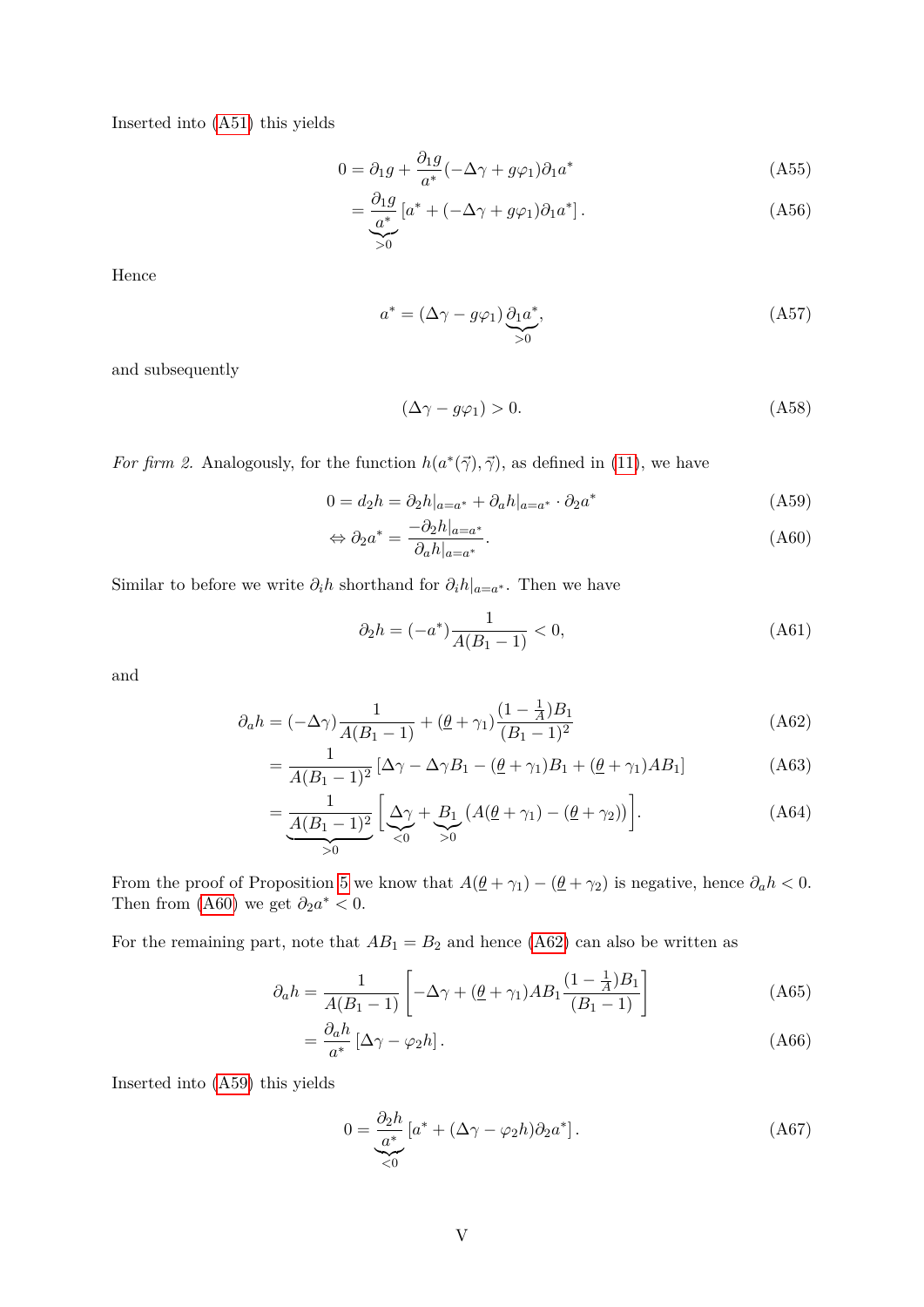Hence,

$$
a^* = -(\Delta \gamma - \varphi_2 h) \underbrace{\partial_2 a^*}_{\leq 0},\tag{A68}
$$

and subsequently

$$
(\Delta \gamma - \varphi_2 h) > 0,\tag{A69}
$$

which concludes the proof.

 $\Box$ 

# <span id="page-33-0"></span>**A7 Proof of Lemma [9](#page-1-0)**

*ad i)*. First of all, we show that for a fixed  $\gamma_2 \in [0, \gamma^{max}]$  such  $\gamma_1^a$  $\frac{a}{1}(\gamma_2), \gamma_1^{\overline{a}}(\gamma_2)$  indeed exist. Whenever clear form the context we suppress the dependence on  $\gamma_2$ . Note that for  $a \in [\underline{a}, \overline{a}]$   $g(a, \gamma_2, \gamma_2) = 0$ , while  $\lim_{\gamma \to \infty} g(a, \gamma, \gamma_2) = \lim_{\gamma \to \infty} \frac{1}{c_1}$  $\frac{1}{c_1}$  (exp( $a\gamma$ ) $c_2$  – 1) = ∞ with  $c_1 := \exp(-a(\underline{\theta} + \gamma_2))$  and  $c_2 := \exp(-a\gamma_2)$  independent of  $\gamma$ . Hence, from continuity such  $\gamma_1^{\underline{a}}$  $\frac{a}{1}$ ,  $\gamma_1^{\overline{a}}$  exist and, since  $\partial_1 g > 0$ , they are also unique.

**Claim.**  $\gamma_1^{\underline{a}} < \gamma_1^{\overline{a}}$ 

*Proof of claim.* Since  $\partial_a g < 0$  we have  $\tilde{g}(\vec{b}) = g(\overline{a}, \gamma_1^{\overline{a}}, \gamma_2) = g(\underline{a}, \gamma_1^{\overline{a}})$  $\left(\frac{a}{1}, \gamma_2\right) > g(\overline{a}, \gamma_1^{\underline{a}})$  $(\frac{a}{1}, \gamma_2)$ . With  $\partial_1 g > 0$  this implies  $\gamma_1^{\underline{a}} < \gamma_1^{\overline{a}}$ .

For the last part of the statement we have

$$
\gamma_1^a \le \gamma^{max} \tag{A70}
$$

$$
\Leftrightarrow g(\underline{a}, \gamma^{max}, \gamma_2) \ge \tilde{g}(\vec{b}) \tag{A71}
$$

$$
\frac{\exp(-\underline{a}(\underline{\theta} + \gamma_2))\exp(-2) - 1}{\exp(-\underline{a}(\underline{\theta} + \gamma_2)) - 1} \ge \tilde{g}(\vec{b})
$$
\n(A72)

$$
\exp(-\underline{a}(\underline{\theta} + \gamma_2))\left(\exp(-2) - \tilde{g}(\vec{b})\right) \ge 1 - \tilde{g}(\vec{b})\tag{A73}
$$

$$
-\underline{a}(\underline{\theta} + \gamma_2) \ge \log \left[ \frac{1 - \tilde{g}(\vec{b})}{\exp(-2) - \tilde{g}(\vec{b})} \right]
$$
(A74)

$$
\gamma_2 \leq (-\underline{\theta}) - \frac{1}{\underline{a}} \log \left[ \frac{1 - \tilde{g}(\vec{b})}{\exp(-2) - \tilde{g}(\vec{b})} \right].
$$
 (A75)

Note that we use  $\tilde{g}(\vec{b}) < \exp(-2)$  here, which is ensured by assumptions [A1](#page-9-2) and [A3.](#page-10-3)

*ad ii)*. The argument for existence is analogous to before, so is the argument for  $\gamma_2^a > \gamma_2^{\overline{a}}$  except that now  $\partial_2 g < 0$ . For the last part we have

$$
\gamma_2^a \ge 0 \tag{A76}
$$

$$
\Leftrightarrow g(\underline{a}, \gamma_1, 0) \ge \tilde{g}(\vec{b}) \tag{A77}
$$

$$
\Leftrightarrow \frac{\exp(a\gamma_1) - 1}{\exp(a(-\underline{\theta})) - 1} \ge \tilde{g}(\vec{b})
$$
\n(A78)

$$
\Leftrightarrow \exp(\underline{a}\gamma_1) \ge 1 + \tilde{g}(\vec{b})\left(\exp(\underline{a}(-\underline{\theta})) - 1\right) \tag{A79}
$$

$$
\Leftrightarrow \gamma_1 \ge \overline{\gamma_1} =: \frac{1}{\underline{a}} \log \left[ 1 + \tilde{g}(\vec{b}) \left( \exp(\underline{a}(-\underline{\theta}) - 1) \right) \right]. \tag{A80}
$$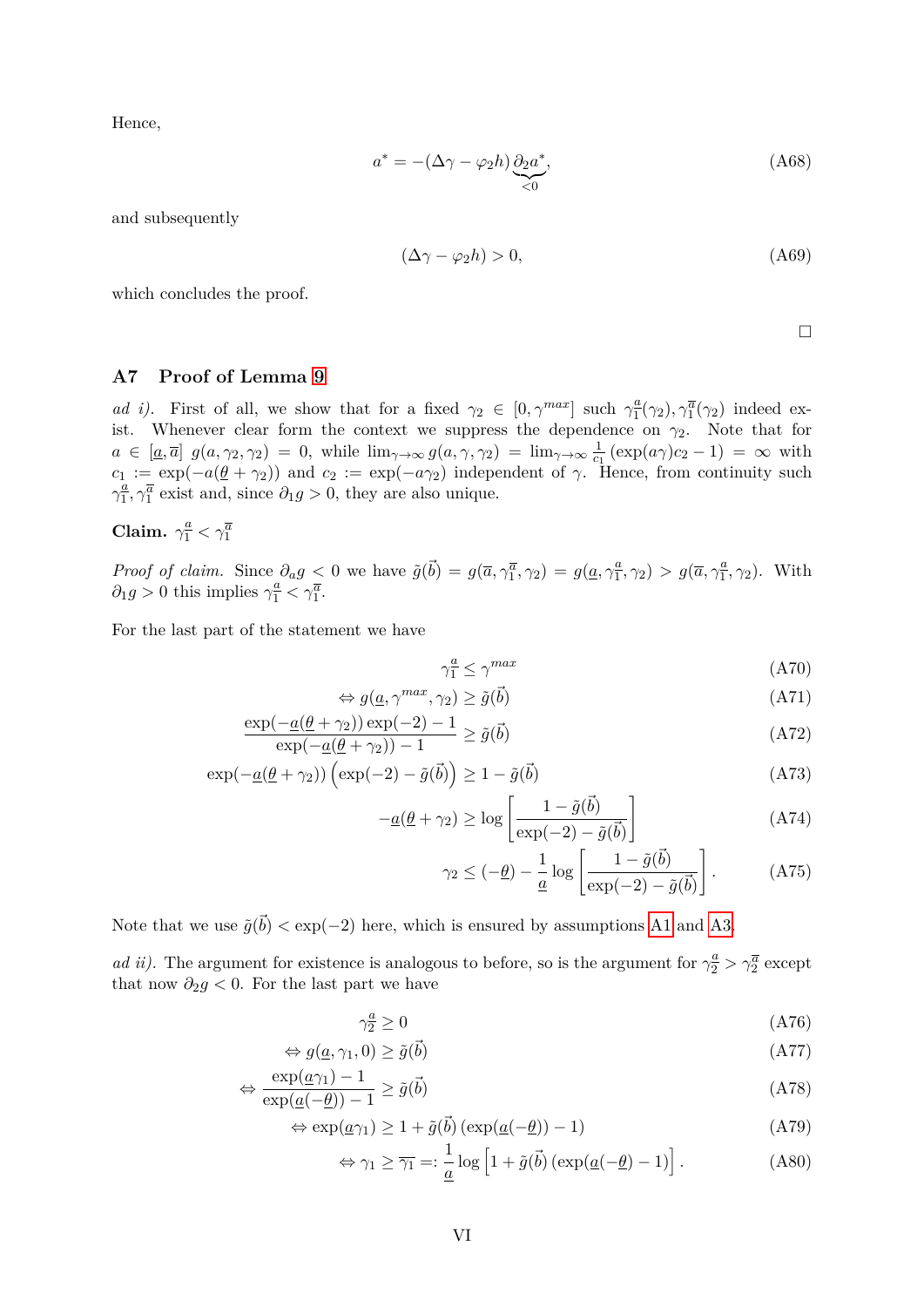*ad iii).* We have

<span id="page-34-1"></span>
$$
\overline{\gamma_2} \ge 0 \tag{A81}
$$

$$
\Leftrightarrow (-\underline{\theta}) - \frac{1}{\underline{a}} \log \left[ \frac{1 - \tilde{g}(\vec{b})}{\exp(-2) - \tilde{g}(\vec{b})} \right] \ge 0 \tag{A82}
$$

$$
\Leftrightarrow \log \left[ \frac{1 - \tilde{g}(\vec{b})}{\exp(-2) - \tilde{g}(\vec{b})} \right] \le \underline{a}(-\underline{\theta}). \tag{A83}
$$

At the same time

$$
\leq \gamma^{max} \tag{A84}
$$

$$
\Leftrightarrow 2 + \log \left[ 1 + \tilde{g}(\vec{b}) \left( \exp(\underline{a}(-\underline{\theta})) - 1 \right) \right] \le \underline{a}(-\underline{\theta}) \tag{A85}
$$

 $\overline{\gamma_1}$ 

$$
\Leftrightarrow \log \left[ \exp(2) \left( 1 + \tilde{g}(\vec{b}) \left( \exp(\underline{a}(-\underline{\theta})) - 1 \right) \right) \right] \le \underline{a}(-\underline{\theta}) \tag{A86}
$$

$$
\Leftrightarrow \exp(2)\left(1+\tilde{g}(\vec{b})\left(\exp(\underline{a}(-\underline{\theta}))-1\right)\right) \le \exp(\underline{a}(-\underline{\theta}))\tag{A87}
$$

$$
\Leftrightarrow \exp(2)\left(1 - \tilde{g}(\vec{b})\right) \le \exp(\underline{a}(-\underline{\theta}))\left(1 - \exp(2)\tilde{g}(\vec{b})\right) \tag{A88}
$$

$$
\Leftrightarrow \frac{1 - \tilde{g}(\vec{b})}{\exp(-2) - \tilde{g}(\vec{b})} \le \exp(\underline{a}(-\underline{\theta}))
$$
\n(A89)

$$
\Leftrightarrow \overline{\gamma_2} \ge 0. \tag{A90}
$$

*ad iv*). Since the LHS of [\(A83\)](#page-34-1) is increasing in  $\tilde{g}(\vec{b})$  and under assumption [\(A3\)](#page-10-3)  $\tilde{g}(\vec{b}) < 1/8$ ,

$$
\underline{a}(-\underline{\theta}) > \log \left[ \frac{1 - \frac{1}{8}}{\exp(-2) - \frac{1}{8}} \right] \approx 4.4 \tag{A91}
$$

ensures  $\overline{\gamma_2} \ge 0$  for all admissible parameters and hence renders the set-up interesting.

 $\Box$ 

#### <span id="page-34-0"></span>**A8 Proof of Proposition [10](#page-17-0)**

We first prove some preliminary claims.

**Claim 1.**  $\partial_2^2 a^* < 0$ .

**Claim 2.**  $\alpha := (-\partial_2 a^*)/(\partial_1 a^*) = (1 - gB_1).$ 

**Claim 3.**  $\partial_1 \partial_2 a^* > 0$  and reads

$$
\partial_1 \partial_2 a^* = \frac{(\partial_1 a^*)(h\varphi_2)}{(\Delta \gamma - h\varphi_2)^2} \left[ a^*(\underline{\theta} + \gamma_2) + 2 \frac{(\Delta \gamma - h\varphi_2)}{(-h\varphi_2)} \right]. \tag{A92}
$$

*Proof of claim 1.* The proof proceeds by showing that the logarithmic derivative w.r.t. the second argument of  $\partial_2 a^*$  is positive. Here, the logarithmic derivative w.r.t. the second argument reads

$$
d\log_2(\partial_2 a^*) := \frac{\partial_2^2 a^*}{\partial_2 a^*}.
$$
\n(A93)

Since from Lemma [8](#page-15-2)  $\partial_2 a^* < 0$ ,  $d \log_2(\partial_2 a^*) > 0$  yields  $\partial_2^2 a^* < 0$ , i.e.  $\partial_2 a^*$  strictly decreasing.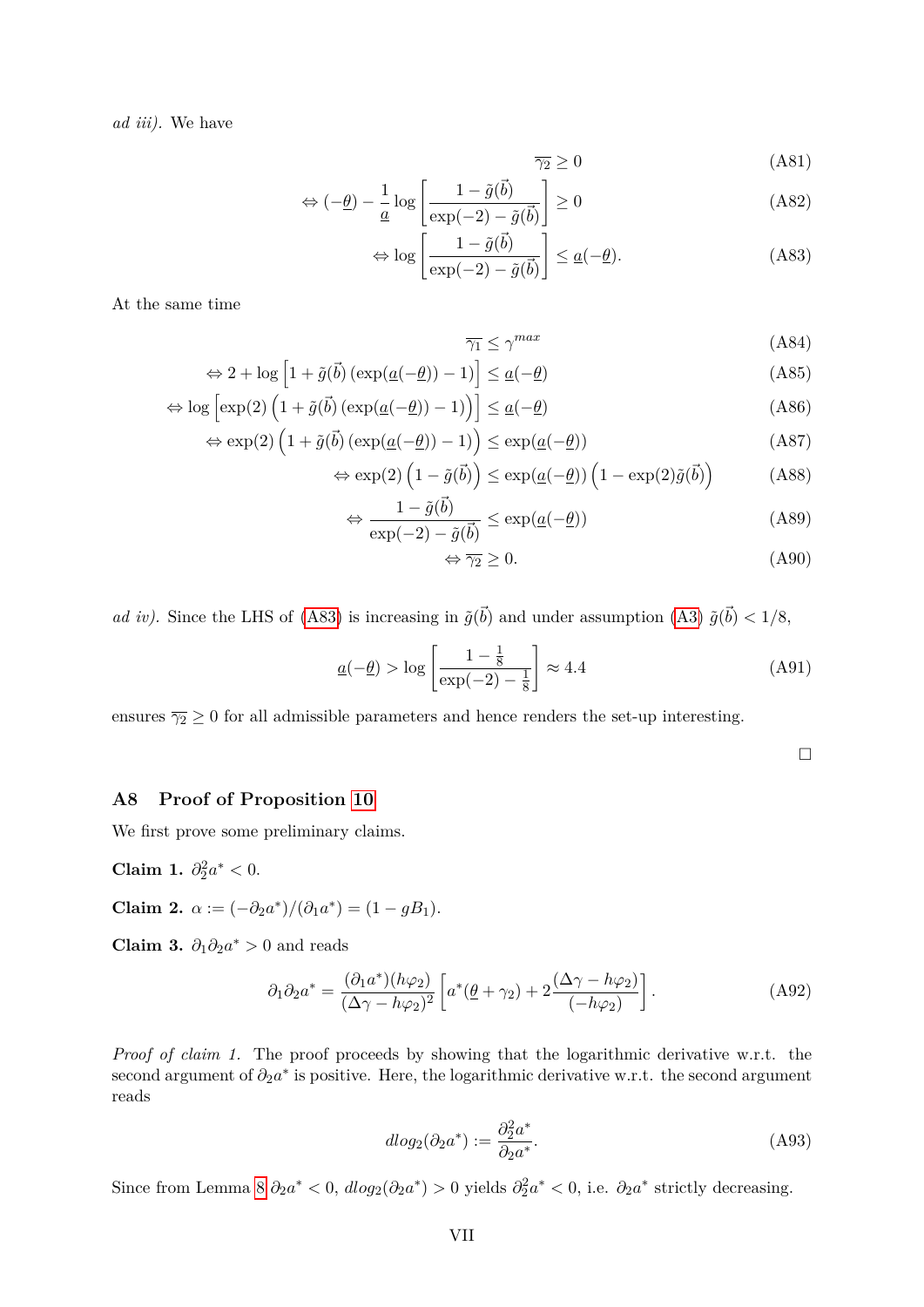With [\(f2-ii\)](#page-15-4) from Lemma [8](#page-15-2) we have

$$
dlog_2(\partial_2 a^*) = dlog_2(-a^*) - dlog_2(\Delta \gamma - h\varphi_2)
$$
\n(A94)

$$
=\frac{-\partial_2 a^*}{-a^*} - \frac{1 - hd_2 \varphi_2}{(\Delta \gamma - h \varphi_2)}\tag{A95}
$$

$$
= -\frac{1}{(\Delta\gamma - h\varphi_2)} \frac{(-2 + h\varphi_2(\Delta\gamma - h\varphi_2 - (\underline{\theta} + \gamma_2))\partial_2 a^*)}{(\Delta\gamma - h\varphi_2)}
$$
(A96)

$$
= \frac{1}{(\Delta\gamma - h\varphi_2)^2} \big[ -2(\Delta\gamma - h\varphi_2) + h\varphi_2 \left[ (\Delta\gamma - h\varphi_2) - (\underline{\theta} + \gamma_2)(-a^*) \right] \big] \tag{A97}
$$

$$
= \frac{1}{(\Delta\gamma - h\varphi_2)^2} \left[ (\Delta\gamma - h\varphi_2)(-2 - h\varphi_2 a^*) - h\varphi_2(-a^* \underline{\theta} + \gamma_2) \right]
$$
(A98)

$$
= \frac{1}{(\Delta\gamma - h\varphi_2)^2} \left[ -a^* \left(\underline{\theta} + \gamma_1\right) \underbrace{\left[\Delta\gamma - h\varphi_2 - \left(\underline{\theta} + \gamma_2\right)\right] h B_2}_{=-h\varphi_2(1+hB_2)} - 2(\Delta\gamma - h\varphi_2) \right] \tag{A99}
$$

Hence,  $dlog_2(\partial_2 a^*)$  is positive iff

$$
-a^*(\underline{\theta} + \gamma_1) > 2 \underbrace{\frac{(\Delta \gamma - h\varphi_2)}{-h\varphi_2}}_{\in (0,1)} \underbrace{\frac{1}{1 + hB_2}}_{\leq 1},
$$
\n(A100)

which is ensured if  $-\underline{a}(\underline{\theta} + \gamma_1) > 2$  (assumption [\(A2\)](#page-9-1)) and proves the claim.

*Proof of claim 2.* We first establish that

$$
(1 - gB_1) = \frac{B_1 - 1}{B_2 - 1} = \frac{1}{(1 + hB_2)}.
$$
\n(A101)

This follows, since from the definition

$$
1 - gB_1 = 1 - \frac{A - 1}{B_2 - 1} \frac{B_2}{A} = \frac{B_2 - A}{A(B_2 - 1)} = \frac{B_1 - 1}{B_2 - 1}
$$
(A102)

$$
1 + hB_2 = 1 + \frac{1 - \frac{1}{A}}{B_1 - 1}B_2 = \frac{B_1 - 1 + B_2 - \frac{B_2}{A}}{B_1 - 1} = \frac{B_2 - 1}{B_1 - 1}.
$$
 (A103)

In light of [\(f1-ii\)](#page-15-3) and [\(f2-ii\)](#page-15-4) we have

$$
\alpha = \frac{\Delta \gamma - g\varphi_1}{\Delta \gamma - h\varphi_2} \tag{A104}
$$

<span id="page-35-0"></span>
$$
=\frac{(\underline{\theta} + \gamma_2) - (\underline{\theta} + \gamma_1) - g\varphi_1}{(\underline{\theta} + \gamma_2) - (\underline{\theta} + \gamma_1) - h\varphi_2}
$$
\n(A105)

$$
= \frac{(\underline{\theta} + \gamma_2)(1 - gB_1) - (\underline{\theta} + \gamma_1)}{-(\underline{\theta} + \gamma_1)(1 + hB_2) + (\underline{\theta} + \gamma_2)}
$$
(A106)

$$
= \frac{(1 - gB_1) \left( (\underline{\theta} + \gamma_2) - \frac{1}{(1 - gB_1)} (\underline{\theta} + \gamma_1) \right)}{(\underline{\theta} + \gamma_2) - (1 + hB_2)(\underline{\theta} + \gamma_1)}
$$
(A107)

$$
= (1 - gB_1), \t(A108)
$$

which proves the claim.

*Proof of claim 3.* We have

$$
d_1\varphi_2 = B_2 + (\underline{\theta} + \gamma_1)d_1B_2 \tag{A109}
$$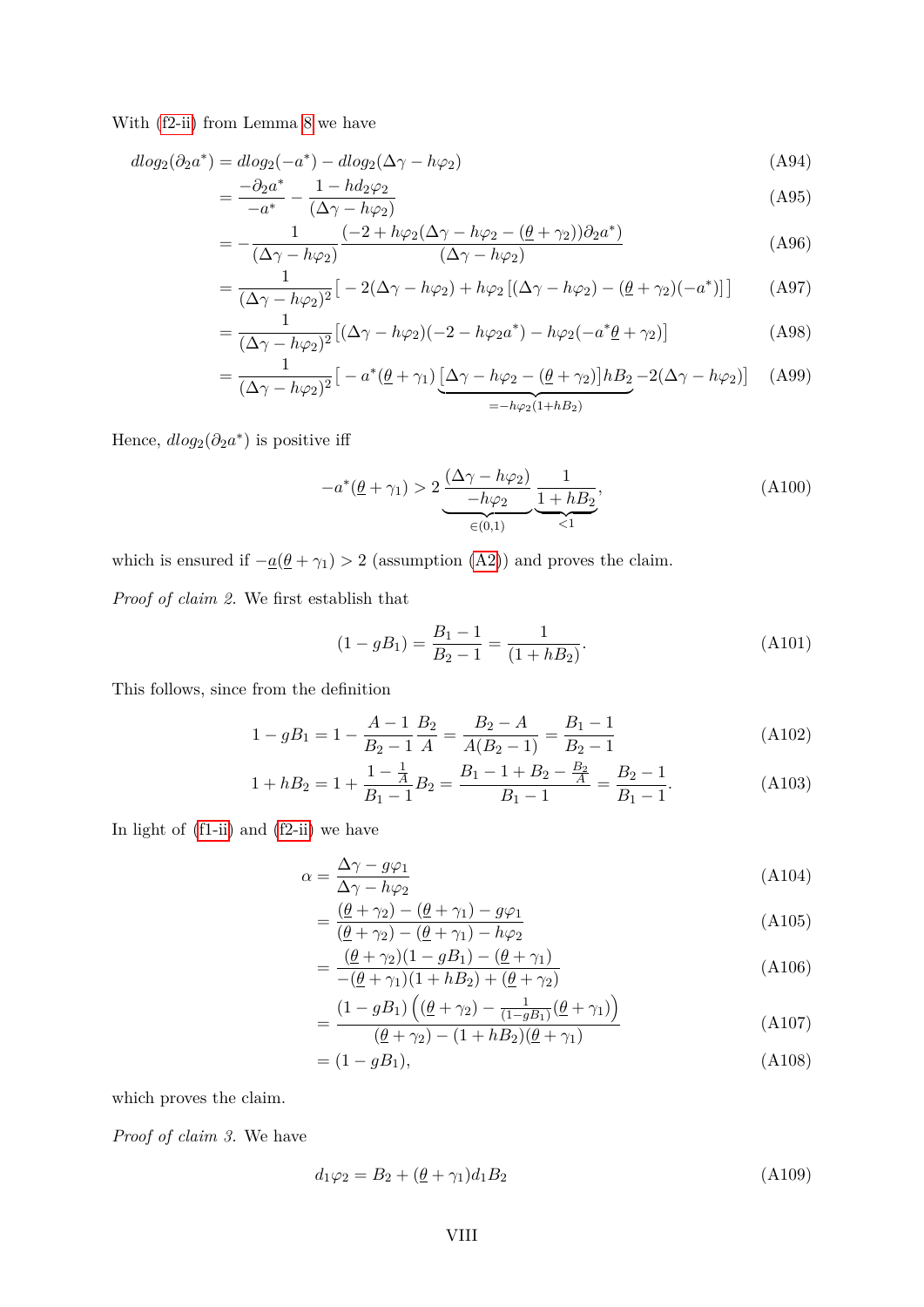$$
= B_2 + (\underline{\theta} + \gamma_1)B_2(-\partial_2 a^*)(\underline{\theta} + \gamma_2)
$$
\n(A110)

$$
=B_2\left((1-(\underline{\theta}+\gamma_1)(\underline{\theta}+\gamma_2)\partial_1 a^*\right)\tag{A111}
$$

Then

$$
\partial_1 \partial_2 a^* = -\partial_1 \left[ \frac{a^*}{\Delta \gamma - h \varphi_2} \right] \tag{A112}
$$

$$
= -\frac{\partial_1 a^* (\Delta \gamma - h\varphi_2) - a^* (-1 - hB_2 (1 - (\theta + \gamma_1)(\theta + \gamma_2)\partial_1 a^*)}{(\Delta \gamma - h\varphi_2)^2}
$$
(A113)

$$
=\frac{-\partial_1 a^* \left[\Delta \gamma - h\varphi_2 - a^* (\underline{\theta} + \gamma_1)(\underline{\theta} + \gamma_2) h B_2\right] + a^* (1 + h B_2)}{(\Delta \gamma - h\varphi_2)^2}
$$
(A114)

$$
=\underbrace{\frac{-\partial_1 a^*}{(\Delta \gamma - h\varphi_2)^2}}_{<0} \underbrace{[\Delta \gamma - h\varphi_2 - a^*(\underline{\theta} + \gamma_1)(\underline{\theta} + \gamma_2)hB_2 + (\Delta \gamma - g\varphi_1)(1 + hB_2)]}_{=:W} \quad (A115)
$$

Hence,  $\partial_1 \partial_2 a^* > 0$  if the expression in brackets is negative. This is indeed the case, since

$$
W = 2\Delta\gamma + hB_2\left[\Delta\gamma - g\varphi_1 - \left(\underline{\theta} + \gamma_1\right) - a^*(\underline{\theta} + \gamma_1)(\underline{\theta} + \gamma_2)\right] - g\varphi_1\tag{A116}
$$

$$
= \Delta\alpha(2 + hB_2) - (\theta + \alpha_1)hB_2\left(1 + a^*(\theta + \alpha_2)\right) - g\varphi_1\left(1 + hB_2\right)\tag{A117}
$$

$$
= \Delta\gamma(2+hB_2) - (\underline{\theta} + \gamma_1)hB_2 \underbrace{(1 + a^*(\underline{\theta} + \gamma_2))}_{=-1 + (2 + a^*(\underline{\theta} + \gamma_2))} - g\varphi_1(1 + hB_2)
$$
\n(A117)

$$
= hB_2 [(\underline{\theta} + \gamma_1) + \Delta \gamma] - g(\underline{\theta} + \gamma_2)B_1(1 + hB_2) - (\underline{\theta} + \gamma_1)hB_2(2 + a^*(\underline{\theta} + \gamma_2)) + 2\Delta \gamma
$$
\n(A118)

$$
= (\underline{\theta} + \gamma_2) \underbrace{(hB_2 - gB_1(1 + hB_2))}_{=\frac{\Delta B}{B_1 - 1} - \frac{\Delta B}{B_2 - 1} \frac{B_1 - 1}{B_2 - 1} = 0} - (\underline{\theta} + \gamma_1)hB_2(2 + a^*(\underline{\theta} + \gamma_2)) + 2\Delta\gamma
$$
\n(A119)

$$
= \underbrace{-(\underline{\theta} + \gamma_1)}_{>0} h B_2 \underbrace{(2 + a^*(\underline{\theta} + \gamma_2))}_{<0} + \underbrace{2\Delta\gamma}_{<0}
$$
(A120)

$$
\langle A121 \rangle \tag{A121}
$$

which together yields

$$
\partial_1 \partial_2 a^* = \frac{(\partial_1 a^*) h \varphi_2}{(\Delta \gamma - h \varphi_2)^2} \left[ a^* (\underline{\theta} + \gamma_2) + 2 \frac{(\Delta \gamma - h \varphi_2)}{(-h \varphi_2)} \right], \tag{A122}
$$

and proves the claim.

*ad i)*. Fix some  $\gamma_1 \in [0, \gamma^{max}]$ . Then

$$
d_2\Pi_2 = (a^* - \underline{a}) + \gamma_2 \partial_2 a^* = 0 \tag{A123}
$$

<span id="page-36-0"></span>
$$
\Leftrightarrow -\partial_2 a^* = \frac{(a^* - \underline{a})}{\gamma_2} \tag{A124}
$$

The RHS of [\(A124\)](#page-36-0) is strictly decreasing in  $\gamma_2$  and from claim 1 we know that  $-\partial_2 a^*$  is strictly increasing. Hence, with the RHS of [\(A124\)](#page-36-0) strictly increasing and the RHS strictly decreasing, there is maximally one  $\gamma_2$  s.t.  $d_2\Pi_2 = 0$ . For existence, note that  $\gamma_2 \mapsto \Pi_2(\gamma_1, \gamma_2)$  as continuous function on a compact interval, assumes its maximum. But  $\Pi_2(\gamma_1, 0) = \Pi_2(\gamma_1, \gamma^{max}) = 0$ , hence the maximum is assumed in the interior.

*ad ii)*. To see that  $\gamma_2^* \in C^1$ , we again make use of the implicit function theorem. Note that  $d_2\Pi_2 \in \mathcal{C}^1$  and

$$
d_2^2 \Pi_2 = 2\partial_2 a^* + \gamma_2 \partial_2^2 a^* < 0. \tag{A125}
$$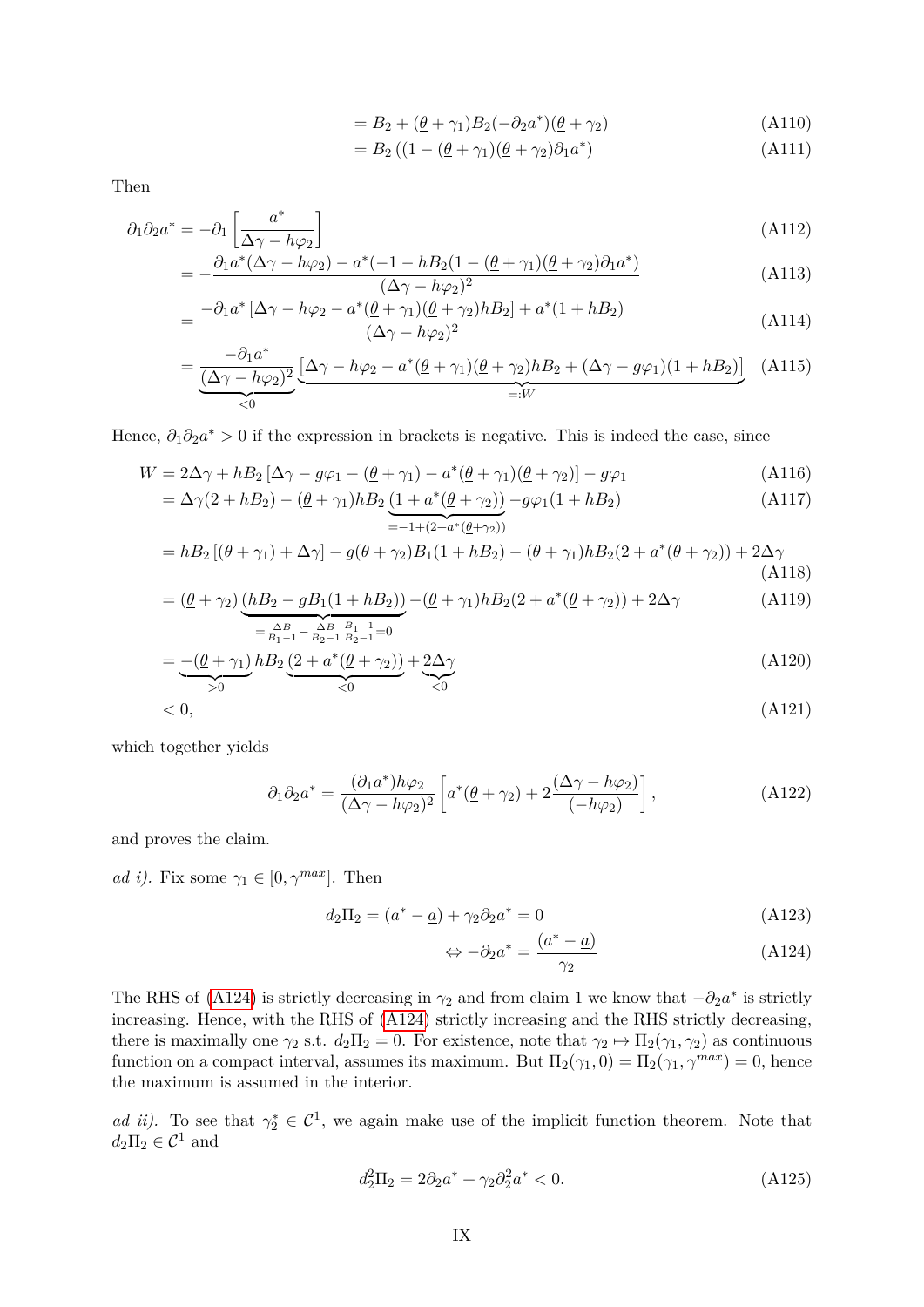Hence, from the implicit function theorem the mapping

$$
\gamma_1 \mapsto \gamma_2^*(\gamma_1) = \arg_{\gamma_2} \{d_2 \Pi_2(\gamma_1, \gamma_2) = 0\}
$$
\n(A126)

is continuously differentiable.

For monotonicity of  $\gamma_2^*$ 

$$
d_2\Pi_2(\gamma_1, \gamma_2^*(\gamma_1)) \equiv 0 \quad \Leftrightarrow \quad -\partial_2 a^*(\gamma_1, \gamma_2^*(\gamma_1)) \equiv \frac{a^*(\gamma_1, \gamma_2^*(\gamma_1)) - \underline{a}}{\gamma_2^*}.
$$
 (A127)

To simplify notation we define

$$
a^{*1} = a^*(\gamma_1, \gamma_2^*(\gamma_1)).
$$
\n(A128)

Then

$$
\partial \gamma_2^* = \frac{(\partial_1 a^* + (\partial_2 a^*)(\partial \gamma_2^*)) (-\partial_2 a^{*1}) + (a^{*1} - \underline{a})(\partial_1 \partial_2 a^* + (\partial_2^2 a^*) \partial \gamma_2^*)}{(-\partial_2 a^{*1})^2}
$$

$$
\Leftrightarrow \partial \gamma_2^* \left[ \underbrace{(-\partial_2 a^{*1})^2}_{>0} + \underbrace{(\partial_2 a^*) (\partial_2 a^{*1})}_{>0} - \underbrace{(a^{*1} - a)}_{>0} \underbrace{(\partial_2^2 a^*)}_{<0} \right] = \underbrace{(\partial_1 a^*)}_{>0} \underbrace{(-\partial_2 a^{*1})}_{>0} + \underbrace{(a^{*1} - a)}_{>0} \partial_1 \partial_2 a^*
$$
\n(A130)

Hence,  $\partial_1 \partial_2 a^* > 0$  is sufficient for  $\partial \gamma_2^* > 0$  and this holds by claim 3.

<span id="page-37-3"></span><span id="page-37-2"></span> $\Box$ 

(A129)

# <span id="page-37-0"></span>**A9 Proof of Proposition [12](#page-19-0)**

At a point  $\vec{\gamma}$  with  $d_1\Pi_1(\vec{\gamma}) = 0$  we have

$$
d_1\Pi_1(\vec{\gamma}) = 0 \iff (\overline{a} - a^*) - \gamma_1 \frac{a^*}{\Delta \gamma - g\varphi_1} = 0 \tag{A131}
$$

$$
\Leftrightarrow \overline{a} - a^* \left[ 1 + \frac{\gamma_1}{\Delta \gamma - g \varphi_1} \right] = 0 \tag{A132}
$$

$$
\Leftrightarrow a^* = \overline{a} \left[ \frac{\Delta \gamma - g \varphi_1}{\gamma_2 - g \varphi_1} \right]
$$
\n(A133)

<span id="page-37-1"></span>
$$
\Leftrightarrow a^* = \overline{a} \left[ 1 - \frac{\gamma_1}{\gamma_2 - g \varphi_1} \right] =: f(\vec{\gamma})
$$
\n(A134)

Subsequently, at a point with  $0 = d_1 \Pi_1(\gamma_1, \gamma_2^*(\gamma_1))$  there is only one candidate for the value of  $a^*(\gamma_1, \gamma_2^*(\gamma_1))$ , namely

$$
f^*(\gamma_1) := f(\gamma_1, \gamma_2^*(\gamma_1)) = \overline{a} \left[ 1 - \frac{\gamma_1}{\gamma_2^*(\gamma_1) - g\varphi_1(\gamma_1, \gamma_2^*(\gamma_1))} \right].
$$
 (A135)

We define the following functions

$$
\Psi_1: [0, \gamma^{max}] \to [0, \gamma_2^*(\gamma^{max})] \times [\underline{a}, \overline{a}]
$$
\n(A136)

$$
\gamma_1 \mapsto (\gamma_2^*(\gamma_1), \min\{\overline{a}, \max\{\underline{a}, f^*(\gamma_1)\}\})
$$
\n(A137)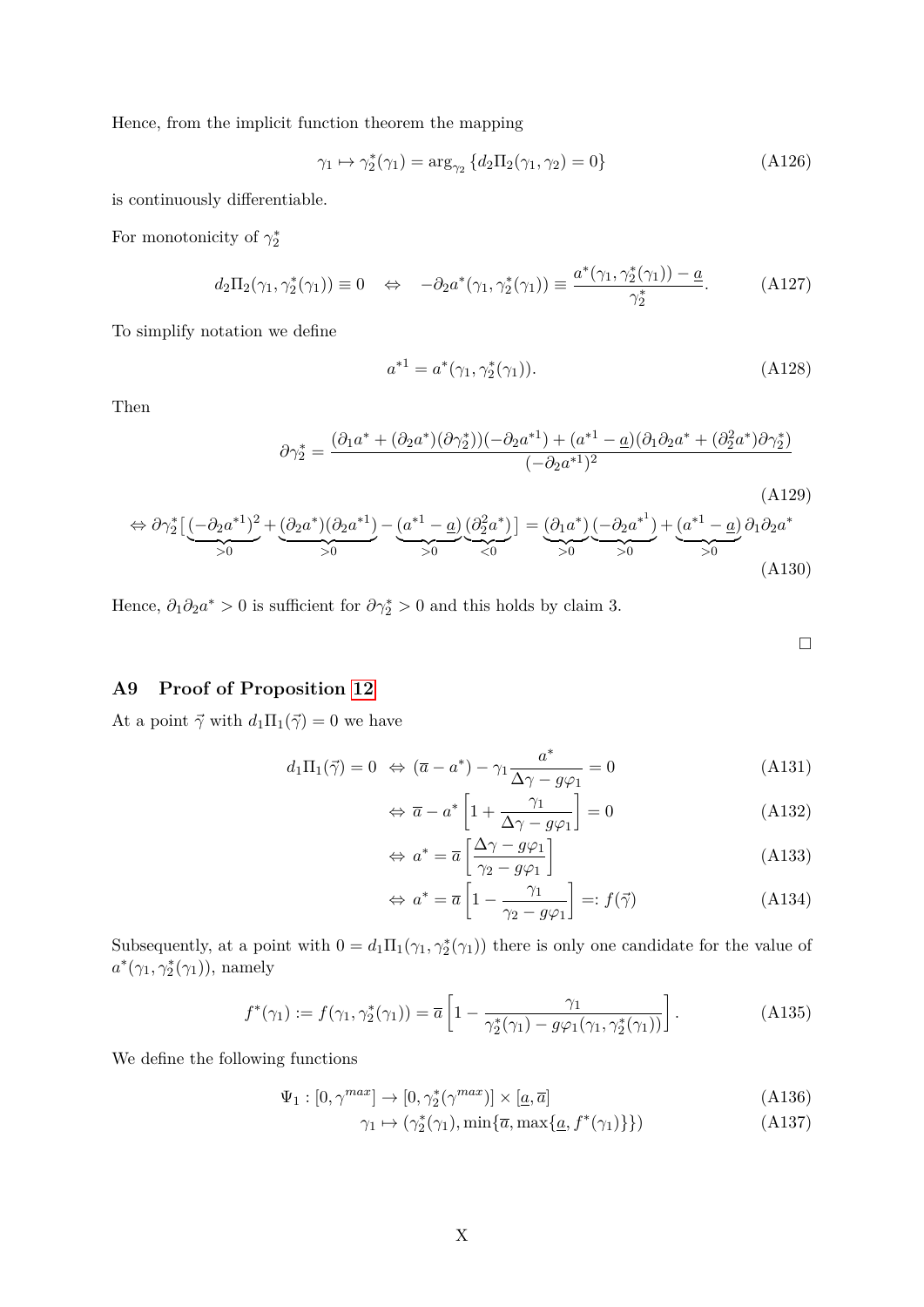and

$$
\Psi_2 : [0, \gamma_2^*(\gamma^{max})] \times [\underline{a}, \overline{a}] \to [0, \gamma^{max}]
$$
\n(A138)

$$
(\gamma_2, a) \mapsto \begin{cases} \arg_\gamma \{ a^*(\gamma, \gamma_2) - a = 0 \} & \text{if } a^*(\gamma^{max}, \gamma_2) \ge a \\ \gamma^{max} & \text{if } a^*(\gamma^{max}, \gamma_2) < a \end{cases} \tag{A139}
$$

**Claim.**  $\Psi_1$  and  $\Psi_2$  are continuous functions.

*Proof of claim.* Continuity of  $\Psi_1$  follows directly, since  $\gamma_2^*$  is a continuous function from Lemma [10](#page-17-0) and subsequently also  $f^*$ . For continuity of  $\Psi_2$  we first consider the case if  $a^*(\gamma^{max}, \gamma_2) \ge a$ . Since  $\partial_1 a^* > 0$  there exists a  $\gamma \in [0, \gamma^{max}]$  then s.t.  $a^*(\gamma, \gamma_2) = a$ . Then from the implicit function theorem the mapping

<span id="page-38-0"></span>
$$
(\gamma_2, a) \mapsto \gamma \text{ with } a^*(\gamma, \gamma_2) = a \tag{A140}
$$

is continuous. Continuity for  $a^*(\gamma^{max}, \gamma_2) < a$  is trivial. It remains to show that the function value at the piecewise-defined function coincides at  $a^*(\gamma^{max}, \gamma_2) = a$ . But then by definition  $\arg_{\gamma} \{a^*(\gamma, \gamma_2) - a = 0\} = \gamma^{max}$ , which proves the claim.

From the claim it follows that the function

$$
(\Psi_2 \circ \Psi_1) : [0, \gamma^{max}] \to [0, \gamma^{max}]
$$
\n(A141)

is a continuous self-mapping on a nonempty, compact and convex set and, hence, by Brouwer's fixed point theorem (rf [Mas-Colell et al.](#page-27-14) [\(1995,](#page-27-14) p. 952)) there exists a fixed point. By construction a fixed point of  $(\Psi_2 \circ \Psi_1)$  either satisfies both FOCs or lies at the boundary.

If the point lies at the boundary, consider first the case that  $(\gamma^{max}, \gamma_2^a)$  $\frac{a}{2}(\gamma^{max})$ ) is a fixed point of  $(\Psi_2 \circ \Psi_1)$ . Since by construction it lies on firm 2's reaction function, we have  $d_2 \Pi_2(\gamma^{max}, \gamma_2^2)$  $\frac{a}{2}(\gamma^{max})$ ) = 0. From [\(A139\)](#page-38-0) and [\(A137\)](#page-37-1) we know

$$
f(\gamma^{max}, \gamma_2^*(\gamma^{max})) \ge a^*(\gamma^{max}, \gamma_2^*(\gamma^{max})).
$$
\n(A142)

But this means, by [\(A131\)](#page-37-2) - [\(A134\)](#page-37-3) read backwards, that at  $\vec{\gamma} = (\gamma^{max}, \gamma_2^*(\gamma^{max}))$ 

$$
a^* \le f(\vec{\gamma}) \Leftrightarrow a^* \le \overline{a} \left[ 1 - \frac{\gamma_1}{\gamma_2 - g\varphi_1} \right] \Big|_{\vec{\gamma}}
$$
\n(A143)

$$
\Leftrightarrow d_1 \Pi_1(\vec{\gamma}) \ge 0. \tag{A144}
$$

In the same spirit, consider the case that  $(\gamma_1^a)$  $\frac{a}{1}(0)$ , 0) is a fixed point of  $(\Psi_2 \circ \Psi_1)$ . At that point, by construction  $a^*(\vec{\gamma}) = \underline{a}$ , hence from [\(A139\)](#page-38-0) and [\(A137\)](#page-37-1)

$$
f(\vec{\gamma}) \le \underline{a} = a^* \tag{A145}
$$

and, again by [\(A131\)](#page-37-2) - [\(A134\)](#page-37-3) read backwards,

$$
a^* \ge f(\vec{\gamma}) \Leftrightarrow a^* \ge \overline{a} \left[ 1 - \frac{\gamma_1}{\gamma_2 - g\varphi_1} \right] \Big|_{\vec{\gamma}}
$$
(A146)

$$
\Leftrightarrow d_1 \Pi_1(\vec{\gamma}) \le 0. \tag{A147}
$$

Since we have  $d_1 \Pi_1(\gamma_1^{\underline{a}})$  $\frac{a}{1}(0)$ , 0) > 0 by assumption [A5,](#page-18-2) the only admissible boundary point remains  $(\gamma^{max}, \gamma_2^{\underline{a}})$  $\frac{a}{2}(\gamma^{max})$ ).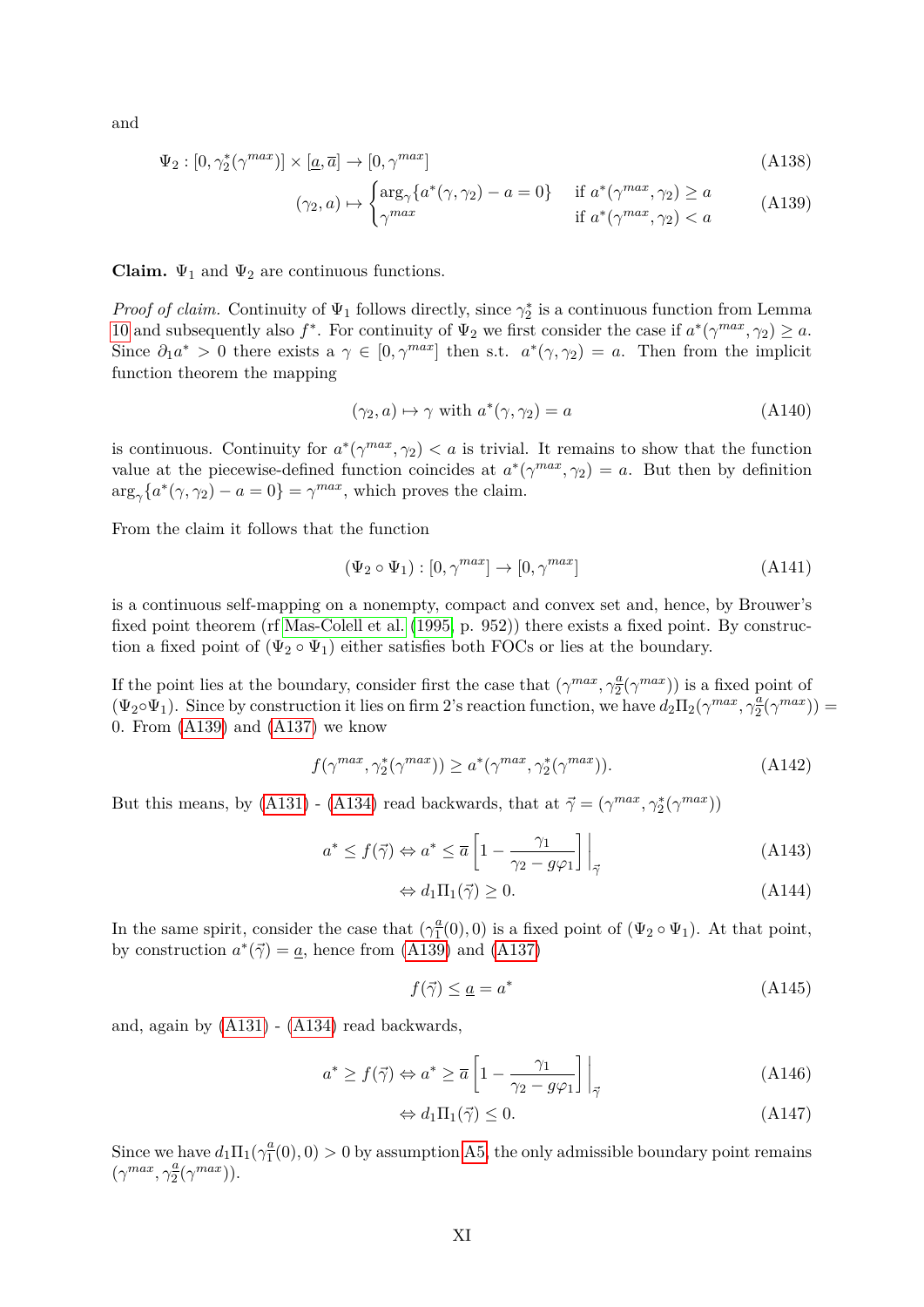# <span id="page-39-0"></span>**A10 Proof of Lemma [11](#page-18-3)**

It is to show that assumption [A5](#page-18-2) implies  $d_1 \Pi_1(\gamma_1^a)$  $\frac{a}{1}(\gamma_2), \gamma_2$  > 0 for all  $\gamma_2 \in [0, \overline{\gamma_2}]$ . First of all recall that  $\gamma^{max} = \gamma_1^a$  $\frac{a}{1}(\overline{\gamma_2})$ . We know from [\(f2-i\)](#page-15-1) and [\(20\)](#page-16-1) that

$$
0 \le d_1 \Pi_1|_{(\gamma^{max}, \overline{\gamma_2})} = (\overline{a} - a^*(\gamma^{max}, \overline{\gamma_2})) - \gamma^{max} \partial_1 a^*|_{(\gamma^{max}, \overline{\gamma_2})}
$$
(A148)

$$
\Leftrightarrow (\overline{a} - \underbrace{a^*(\gamma_1^a(\overline{\gamma_2}), \overline{\gamma_2})}_{\underline{a}}) \ge \gamma_1^a(\overline{\gamma_2}) \frac{a^*(\gamma_1^a(\overline{\gamma_2}), \overline{\gamma_2})}{(\overline{\gamma_2} - \gamma_1^a(\overline{\gamma_2})) - g\varphi_1^a(\overline{\gamma_2})}
$$
\n(A149)

$$
\Leftrightarrow \frac{(\overline{a} - \underline{a})}{\underline{a}} \ge \frac{\gamma_1^{\underline{a}}(\overline{\gamma_2})}{(\overline{\gamma_2} - \gamma_1^{\underline{a}}(\overline{\gamma_2})) - g\varphi_1^{\underline{a}}(\overline{\gamma_2})}
$$
(A150)

with

<span id="page-39-2"></span><span id="page-39-1"></span>
$$
\varphi_1^a(\gamma_2) := \varphi_1((\gamma_1^a(\gamma_2), \gamma_2)). \tag{A151}
$$

The idea is to show that the RHS of [\(A150\)](#page-39-1) as a function of  $\gamma_2$  is strictly increasing, and, hence,  $d_1\Pi_1(\gamma_1^a)$  $\frac{a}{1}(\gamma_2), \gamma_2$  > 0 for  $\gamma_2 < \overline{\gamma_2}$ . Define the RHS of [\(A150\)](#page-39-1) and its denominator as a function of *γ*2, i.e.

$$
F(\gamma_2) := \frac{\gamma_1^a(\gamma_2)}{(\gamma_2 - \gamma_1^a(\gamma_2)) - g\varphi_1^a(\gamma_2)}
$$
(A152)

$$
N(\gamma_2) := (\gamma_2 - \gamma_1^a(\gamma_2)) - g\varphi_1^a(\gamma_2).
$$
 (A153)

We know  $N > 0$  by [\(f1-ii\)](#page-15-3). Note that, since  $\gamma_1^a$  $\frac{a}{1}$  is defined via  $a^*(\gamma_1^{\underline{a}})$  $\frac{a}{1}(\gamma_2), \gamma_2$  = <u>*a*</u>, the chain rule and definition of  $\alpha$  in claim 2 of Appendix [A8](#page-34-0) directly yields

<span id="page-39-3"></span>
$$
d\gamma_1^a = \frac{\partial \gamma_1^a(\gamma_2)}{\partial \gamma_2} = \frac{-\partial_2 a^*}{\partial_1 a^*} = \alpha.
$$
 (A154)

Subsequently, if  $dN < 0$  holds for all  $\gamma_2 \in [0, \overline{\gamma_2}]$ , we have

$$
dF = \frac{d\gamma_1^a}{N} - \gamma_1^a \frac{dN}{N^2} = \underbrace{\frac{\alpha}{N}}_{>0} - \underbrace{\gamma_1^a \frac{dN}{N^2}}_{>0} > 0
$$
\n(A155)

and therefore  $d_1 \Pi_1(\gamma_1^{\underline{a}})$  $\frac{a}{1}(\gamma_2), \gamma_2) > 0$  for all  $\gamma_2 < \overline{\gamma_2}.$ 

It remains to show  $dN < 0$  for all  $\gamma_2 \in [0, \overline{\gamma_2}]$ . To that end first note that, by analogously to  $(A151)$  defining  $B_1^{\underline{a}}$  $\frac{a}{1}(\gamma_2) := B_1(\gamma_1^2)$  $\frac{a}{1}(\gamma_2), \gamma_2$ ), we get

$$
dB_1^{\underline{a}}(\gamma_2) = d[\exp(-a^*(\gamma_1^{\underline{a}}(\gamma_2), \gamma_2)(\underline{\theta} + \gamma_1^{\underline{a}}(\gamma_2))]
$$
\n(A156)

$$
=B_1^{\underline{a}}(\gamma_2)\left[\underbrace{(-\partial_1 a^* d \gamma_1^{\underline{a}} - \partial_2 a^*)}_{=0 \text{ by } (\text{A154})}(\underline{\theta} + \gamma_1^{\underline{a}}(\gamma_2)) - \underbrace{a^*(\gamma_1^{\underline{a}}(\gamma_2), \gamma_2)}_{\underline{a}} d \gamma_1^{\underline{a}}\right]
$$
(A157)

$$
B_1^a(\gamma_2) \cdot (-\underline{a}\alpha) \tag{A158}
$$

and subsequently

= *B*

$$
d\varphi_1^a(\gamma_2) = d\left[ (\underline{\theta} + \gamma_2) B_1^a(\gamma_2) \right]
$$
\n(A159)

$$
=B_1^{\underline{a}}(\gamma_2)\left[ (\underline{\theta} + \gamma_2)(-\underline{a}\alpha) + 1 \right]. \tag{A160}
$$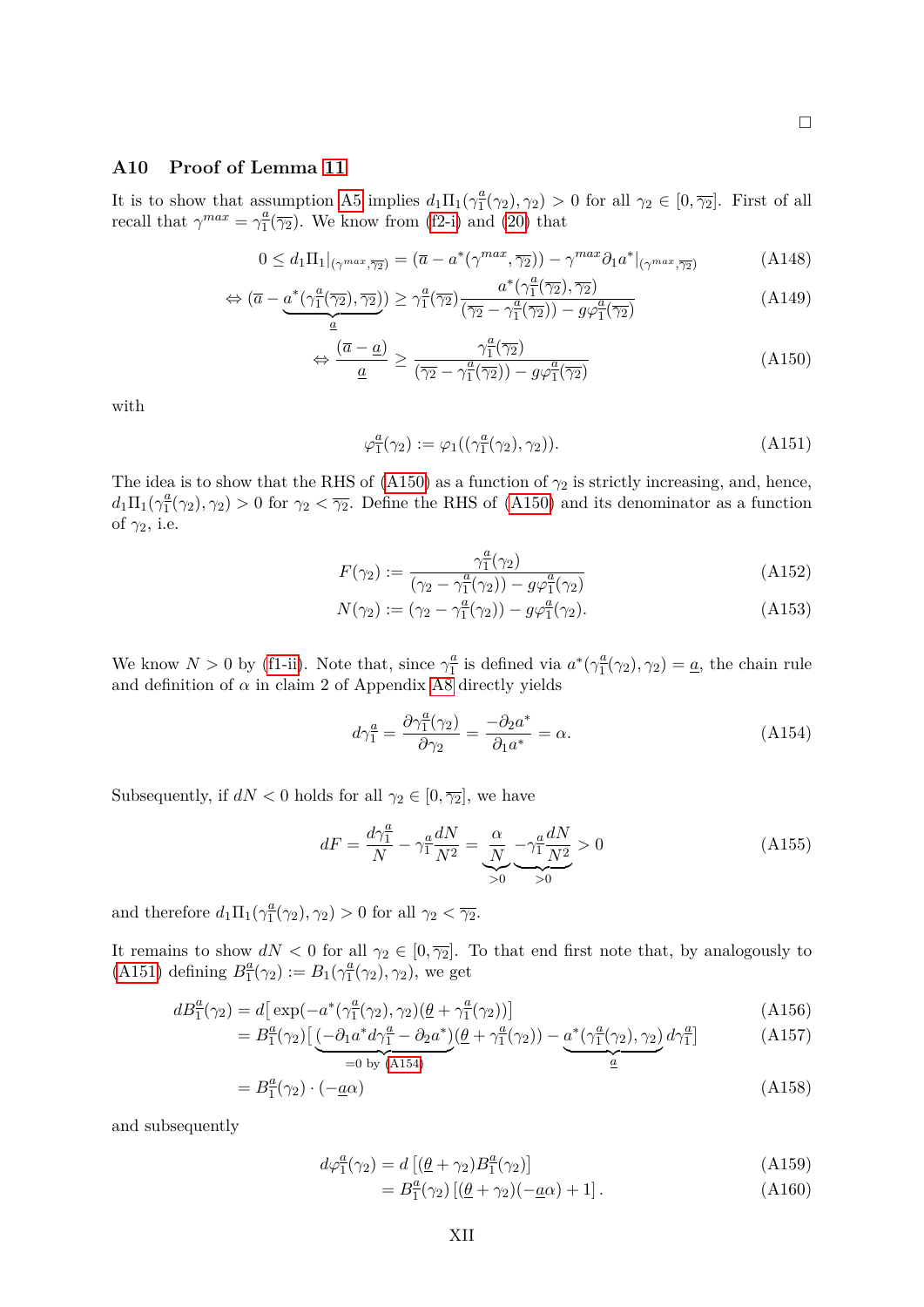Together this implies

$$
dN = d\left[\left(\gamma_2 - \gamma_1^a(\gamma_2)\right) - g\varphi_1^a(\gamma_2)\right]
$$
\n(A161)

$$
=1-d\gamma_1^a-gd\varphi_1^a\tag{A162}
$$

$$
= (1 - \alpha) - g \cdot B_1^{\underline{a}}(\gamma_2) \left[ (\underline{\theta} + \gamma_2)(-\underline{a}\alpha) + 1 \right] \tag{A163}
$$

$$
= (1 - \alpha) \underbrace{(1 - gB_1^a(\gamma_2))}_{=\alpha} - \alpha \underbrace{gB_1^a(\gamma_2)}_{=(1 - \alpha)} (1 - \underbrace{a(\theta + \gamma_2)})
$$
\n(A164)

$$
=\underbrace{(1-\alpha)\alpha}_{>0}\underbrace{a(\theta+\gamma_2)}_{<0}
$$
\n(A165)

$$
< 0. \tag{A166}
$$

 $\Box$ 

## <span id="page-40-0"></span>**A11 Proof of Proposition [13](#page-20-0)**

Consider  $\gamma_2 \in [0, \gamma_2^*(\gamma^{max})]$  such that  $(\gamma_1, \gamma_2)$  satisfies [\(31\)](#page-19-1) or [\(32\)](#page-19-2) for some  $\gamma_1$ . We proceed by showing the following claims.

**Claim 1.**  $\Pi_1$  is monotonically increasing on  $\left[\gamma_1^a\right]$  $\frac{a}{1}(\gamma_2), \mu$ .

**Claim 2.** There cannot be local minima with FOC = 0 on  $\gamma_1^a$  $\frac{a}{1}(\gamma_2), \gamma^{max}$ .

**Claim 3.** A local maximum with  $FOC = 0$  is also the global maximum and need to lie in  $[\mu, \gamma^{max}].$ 

A consequence from the claims is that only one of the following cases can occur: (i)  $\Pi_1$  has a saddle point at  $\mu$  and a global maximum on  $(\mu, \gamma^{max}]$ , (ii)  $\Pi_1$  has exactly one local maximum in  $[\mu, \gamma^{max}]$  which is also the global maximum and no saddle point, (iii)  $\Pi_1$  does not satisfy the FOC anywhere, but has a global maximum at  $\gamma^{max}$ .

In case (ii) and (iii) the point  $(\gamma_1, \gamma_2)$  is indeed a Nash equilibrium.

*Proof of claim 1.* From Lemma [11](#page-18-3) we know that  $\Pi_1$  is increasing at  $(\gamma_1^a)$  $\frac{a}{1}(\gamma_2), \gamma_2$ ). From condition (T), we know that there is no local maximum with FOC = 0 on  $\left[\gamma_1^{\dot{a}}\right]$  $\frac{a}{1}(\gamma_2), \mu$ , which proves the claim.

*Proof of claim 2.* From condition  $(T)$  we know that there is no local minimum with FOC = 0 on  $(\mu, \gamma^{max})$ . Suppose a local minimum with FOC = 0, call it  $\gamma^{min}$ , exists on  $(\gamma_1^a)$  $\frac{a}{1}(\gamma_2), \mu$ . From condition (T) we know that on  $(\gamma_1^a)$  $\frac{a}{1}(\gamma_2), \mu$  there can be at most one local minimum, for otherwise a local maximum would lie in between - contradiction. Subsequently,  $\Pi_1$  would be monotonically decreasing on  $\left[\gamma_1^a\right]$  $\frac{a}{1}(\gamma_2), \gamma^{min}$ . But this contradicts claim 1.

*Proof of claim 3.* From condition (T) we know that for  $\gamma < \mu$ ,  $\Pi_1$  does not have a local maximum with  $FOC = 0$ . There cannot be a local maximum at the lower boundary from Lemma [11.](#page-18-3) For *γ*  $\geq \mu$ ,  $\Pi_1$  has at most one local maximum, since if there were two local maxima *γ*<sub>1</sub>*, γ*<sub>2</sub>  $\geq \mu$ , a local minimum would need to lie in between - contradiction. Hence, there can be at most one, and hence there is exactly one, local maximum (potentially at the upper boundary) and this local maximum has to be the global one.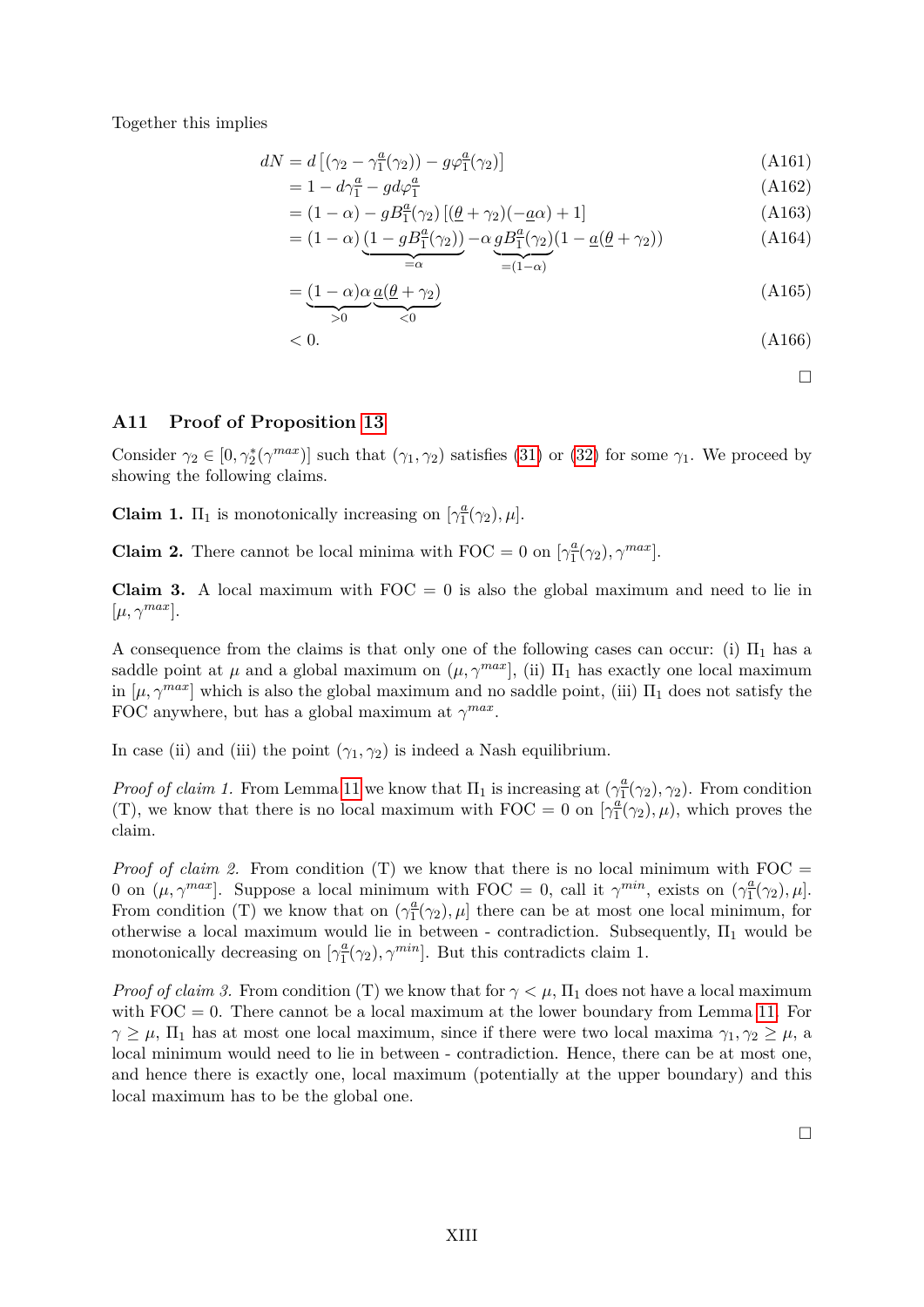# <span id="page-41-0"></span>**A12 Proof of claim in Remark [1](#page-20-1)**

In Remark [1](#page-20-1) we made the following claim, which we prove in the sequel.

**Claim 1.** There are only finitely many saddle points for the profit function of ps 1, i.e.  $\vec{\gamma} \in \mathcal{M}_{\text{saddle}} := \{d_1 \Pi_1 = 0 = d_1^2 \Pi_1\}, \text{ on } \mathcal{I} := \{\vec{\gamma} \in [0, \gamma^{max}]^2 | \gamma_1 > \gamma_2, a^*(\vec{\gamma}) \in [\underline{a}, \overline{a}]\}.$ 

We first show the following claims.

**Claim 2.** There is no point  $\vec{\gamma} \in \mathcal{I}$  with  $d_1^2 \Pi_1(\vec{\gamma}) = 0 = d_1 d_2 \Pi_1(\vec{\gamma})$ .

**Claim 3.** Saddle points on I are isolated points, i.e. for each saddle point  $\vec{\gamma} \in \mathcal{M}_{saddle} \cap \mathcal{I}$ there is an open set *U* such that  $U \cap \{d_1\Pi_1 = 0 = d_1^2\Pi_1\} = \{\vec{\gamma}\}.$ 

*Proof of claim 2.* Idea of the proof is to consider the derivative in the direction in which  $a^*$ stays constant and derive at a contradiction. Define  $d_a := d_1 + (1/\alpha) \cdot d_2$ . Since

<span id="page-41-1"></span>
$$
d_a a^* = d_1 a^* + \frac{d_1 a^*}{-d_2 a^*} d_2 a^* = 0,
$$
\n(A167)

this is the directional derivative in the direction in which  $a^*$  stays constant. We get

$$
d_a \gamma_1 = 1 \tag{A168}
$$

$$
d_1 d_a = d_1^2 + d_1 \left(\frac{1}{\alpha} d_2\right) \tag{A169}
$$

<span id="page-41-4"></span><span id="page-41-3"></span><span id="page-41-2"></span>
$$
=\underbrace{d_1^2+\frac{1}{\alpha}d_1d_2}_{=d_a d_1}+d_1\left(\frac{1}{\alpha}\right)\cdot d_2.
$$
\n(A170)

Since

$$
d_1\alpha = d_1(1 - gB_1) \tag{A171}
$$

$$
=-gd_1B_1\tag{A172}
$$

$$
= -gB_1(d_1a^*)\left[-(\underline{\theta} + \gamma_1) - (\Delta\gamma - g\varphi_1)\right]
$$
\n(A173)

$$
= -gB_1(d_1a^*)(-(\underline{\theta} + \gamma_2))(1 - gB_1)
$$
\n(A174)

$$
\langle 0, \tag{A175}
$$

we have

<span id="page-41-7"></span><span id="page-41-6"></span>
$$
d_1\left(\frac{1}{\alpha}\right) > 0. \tag{A176}
$$

With

<span id="page-41-5"></span>
$$
d_a \Pi_1 = d_a(\overline{a} - a^*) \cdot \gamma_1 + (\overline{a} - a^*) d_a \gamma_1
$$
\n(A177)  
\n(A168)

$$
\stackrel{167,1683}{=} 0 + (\overline{a} - a^*)
$$
 (A178)

$$
d_1(d_a\Pi_1) = d_1(\overline{a} - a^*) = -d_1a^* < 0,
$$
\n(A179)

and  $(A169) - (A170)$  $(A169) - (A170)$  $(A169) - (A170)$ , we have

$$
d_a d_1 \Pi_1 = \underbrace{d_1 d_a \Pi_1}_{\text{< 0 from (A179)}} - \underbrace{d_1 \left(\frac{1}{\alpha}\right)}_{\text{> 0 from (A176)}} \cdot \underbrace{d_2 \Pi_1}_{\text{> 0}} < 0. \tag{A180}
$$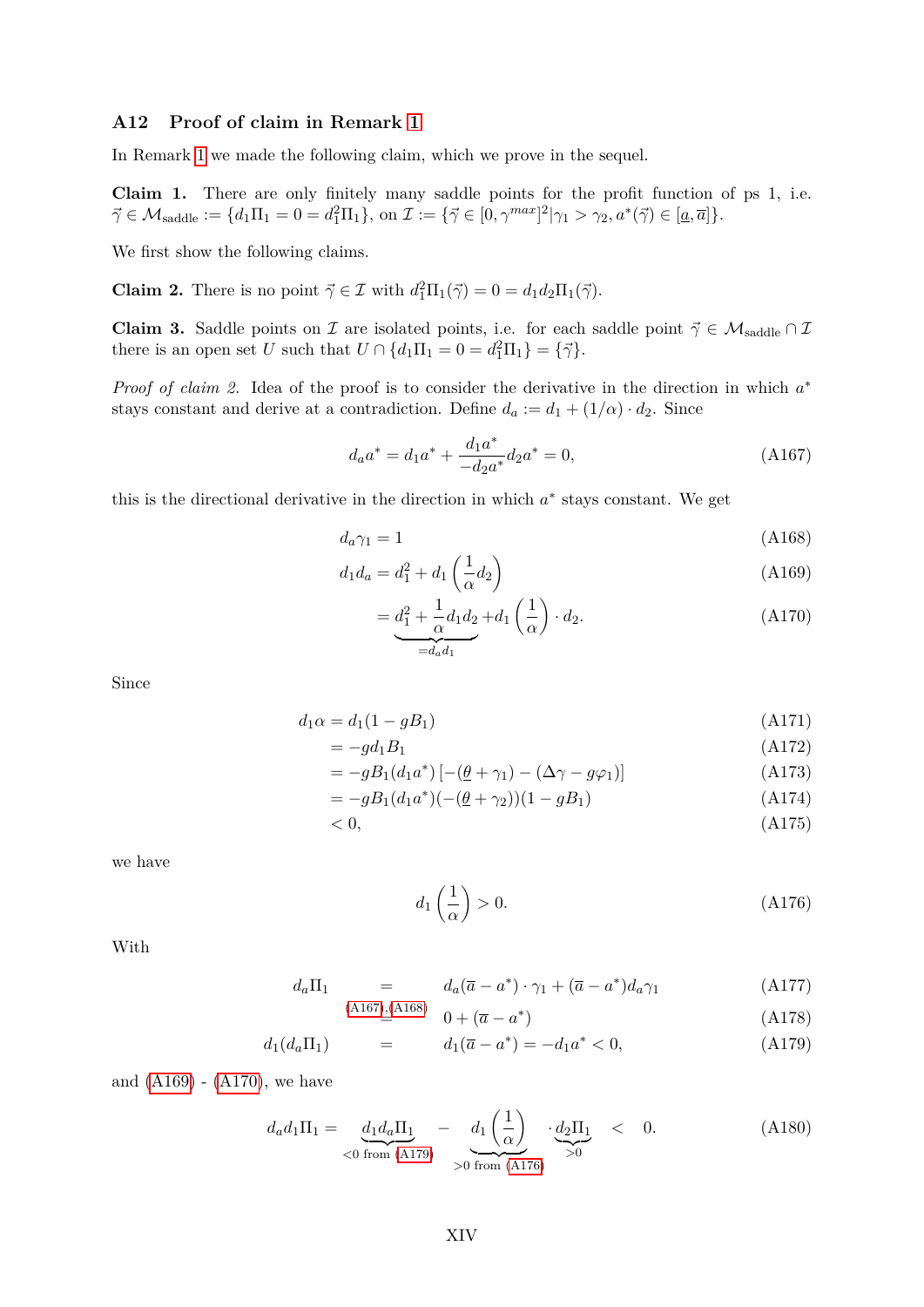Now suppose at some point  $\vec{\gamma} \in \mathcal{I}$  we had  $d_1^2 \Pi_1 = 0 = d_1 d_2 \Pi_1$ . This directly yields

$$
d_a(d_1\Pi_1) = d_1^2\Pi_1 + \frac{1}{\alpha}d_1d_2\Pi_1 = 0,
$$
\n(A181)

which contradicts [\(A180\)](#page-41-7) and, hence, proves the claim.

*Proof of claim 3.* We know the set  $\mathcal{M}_{saddle}$  consisting of saddle points is a subset of the intersection of the sets  $\mathcal{M}_{d_1\Pi_1} := \{d_1\Pi_1 = 0\}$  and  $\mathcal{M}_{d_1^2\Pi_1} := \{d_1^2\Pi_1 = 0\}$ , but also of  $\mathcal{M}_{d_1\Pi_1}$ and  $M_R := \{R - 2\overline{a} = 0\}$ , with *R* defined in [\(A196\)](#page-43-0) in Appendix [A13,](#page-42-0) since by [\(A191\)](#page-43-1) - [\(A195\)](#page-43-2)  $\mathcal{M}_{d_1\Pi_1} \cap \mathcal{M}_{d_1^2\Pi_1^1} = \mathcal{M}_{d_1\Pi_1} \cap \mathcal{M}_R.$ 

Take a point  $\vec{\gamma} \in \mathcal{M}_{d_1\Pi_1} \cap \mathcal{M}_R$ . On the one hand, from Appendix [A13](#page-42-0) we know that at  $\vec{\gamma}$ ,  $d_1(R - 2\overline{a}) = d_1R < 0$ . Subsequently, from the implicit function theorem, near  $\vec{\gamma}$ ,  $\mathcal{M}_R$  ia a smooth submanifold whose tangent vector in  $\vec{\gamma}$  is not horizontal. On the other hand, from claim 2, we know that at  $\vec{\gamma}$ ,  $d_1d_2\Pi_1$  is non-zero. Hence, from the implicit function theorem, near  $\vec{\gamma}$ ,  $\mathcal{M}_{d_1\Pi_1}$  is a smooth submanifold whose tangent vector is indeed horizontal, since by definition  $d_1^2\Pi_1 = 0$  in  $\vec{\gamma}$ . Subsequently, the tangent vectors to  $\mathcal{M}_{d_1\Pi_1}$  and  $\mathcal{M}_R$  at  $\vec{\gamma}$  do not coincide and, hence,  $\vec{\gamma}$  is an isolated point in  $\mathcal{M}_{d_1\Pi_1} \cap \mathcal{M}_R$  and, thus,  $\vec{\gamma}$  is also an isolated point of the set  $\mathcal{M}_{\text{saddle}}$  of saddle points of ps 1's profit function.

*Proof of claim 1.* By claim 3,  $M_{saddle}$  contains only isolated points and is thus closed, and as a subset of  $\mathcal I$  bounded, hence, compact. Each one-point subset of  $\mathcal M_{saddle}$  is open in  $\mathcal M_{saddle}$ , so, by compactness, a finite set of points of  $\mathcal{M}_{saddle}$  covers  $\mathcal{M}_{saddle}$ , i.e.  $\mathcal{M}_{saddle}$  is finite.

<span id="page-42-2"></span><span id="page-42-1"></span> $\Box$ 

# <span id="page-42-0"></span>**A13 Proof of Lemma [14](#page-21-1)**

Take some  $\gamma_2 \in [0, \gamma_2^*(\gamma^{max})]$  such that  $(\gamma_1, \gamma_2)$  satisfies [\(31\)](#page-19-1) or [\(32\)](#page-19-2) for some  $\gamma_1$ . We need to show existence of a  $\mu$  s.t. condition (T) holds. We know

$$
d_1\Pi_1 = (\overline{a} - a^*) - \gamma_1 \partial_1 a^* = 0 \Leftrightarrow \partial_1 a^* = \frac{(\overline{a} - a^*)}{\gamma_1}
$$
\n(A182)

$$
d_1^2 \Pi_1 = -(2\partial_1 a^* + \gamma_1 \partial_1^2 a^*)
$$
\n(A183)

$$
d_1\varphi_1 = \varphi_1(\underline{\theta} + \gamma_2)(1 - g_1)\partial_1 a^*
$$
\n(A184)

and

$$
\partial_1^2 a^* = \partial_1 \left[ \frac{a^*}{(\Delta \gamma - g \varphi_1)} \right]
$$
(A185)

$$
= \frac{\partial_1 a^*}{(\Delta \gamma - g\varphi_1)} + a^* d_1 \left[ \frac{1}{(\Delta \gamma - g\varphi_1)} \right]
$$
(A186)

$$
\stackrel{\text{(A184)}}{=}\quad\frac{\partial_1 a^*}{(\Delta \gamma - g \varphi_1)} - a^* \frac{1}{(\Delta \gamma - g \varphi_1)^2} \big[ -1 + g \varphi_1 (\underline{\theta} + \gamma_2)(1 - g B_1) \partial_1 a^* \big] \tag{A187}
$$

$$
\stackrel{\text{(A182)}}{=} \frac{\partial_1 a^*}{(\Delta \gamma - g \varphi_1)} \left[ 2 - g \varphi_1 (\underline{\theta} + \gamma_2)(1 - g B_1) \partial_1 a^* \right] \tag{A188}
$$

$$
= (\partial_1 a^*) \frac{a^*}{(\Delta \gamma - g\varphi_1)} \left[ \frac{2}{a^*} - g\varphi_1(\underline{\theta} + \gamma_2)(1 - gB_1) \frac{\partial_1 a^*}{a^*} \right]
$$
(A189)

$$
= \left(\partial_1 a^*\right)^2 \left[\frac{2}{a^*} - g\varphi_1(\underline{\theta} + \gamma_2)(1 - gB_1)\frac{1}{(\Delta\gamma - g\varphi_1)}\right].\tag{A190}
$$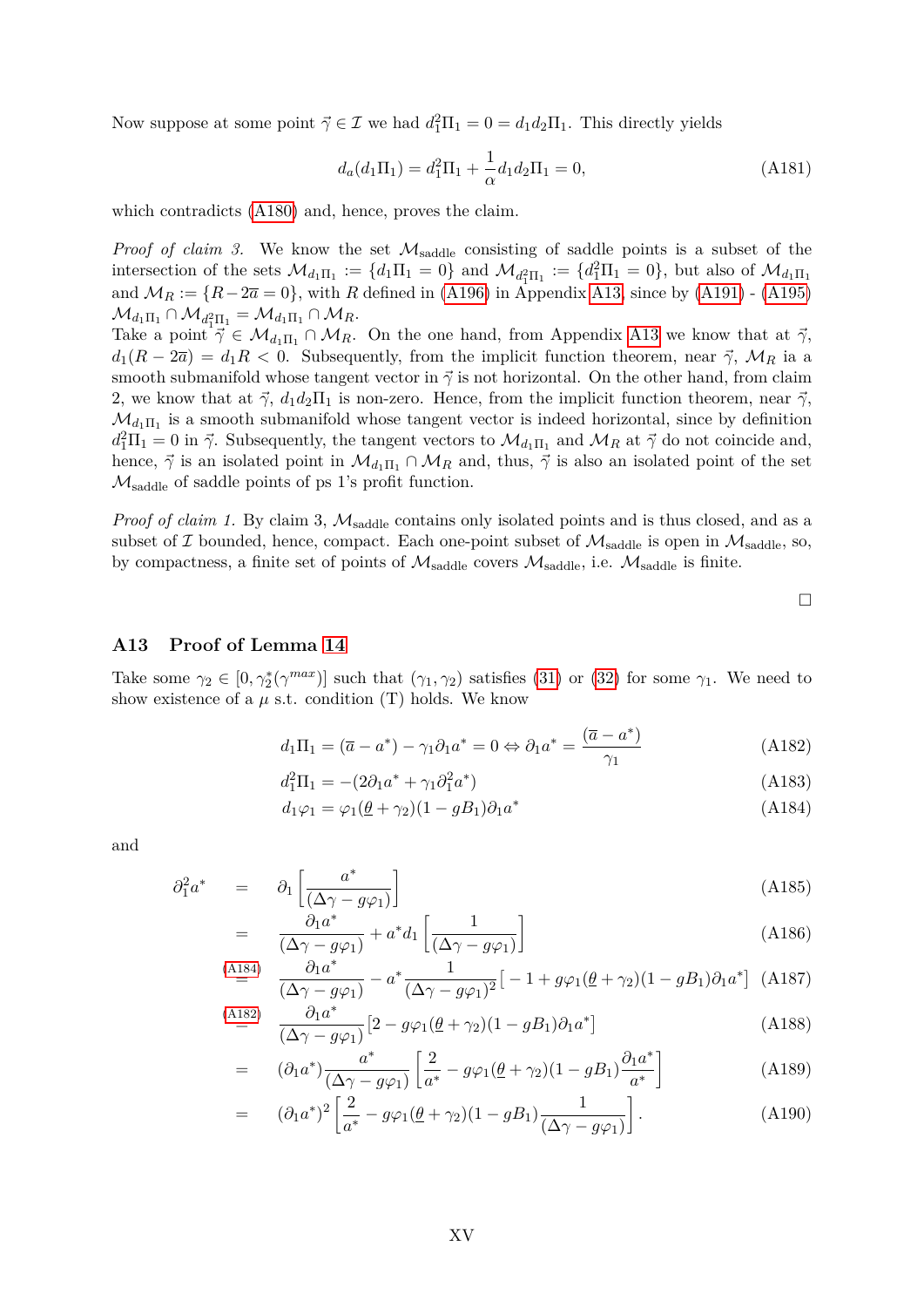Hence, if  $d_1\Pi_1 = 0$ ,

<span id="page-43-1"></span>
$$
d_1^2 \Pi_1 \ge 0 \tag{A191}
$$

$$
\Leftrightarrow 2\partial_1 a^* \le -\gamma_1 (\partial_1 a^*)^2 \left[ \frac{2}{a^*} - g\varphi_1 \frac{(\theta + \gamma_2)(1 - gB_1)}{\Delta \gamma - g\varphi_1} \right]
$$
(A192)

$$
d_1\Pi_1 = 0. \tag{A182} \stackrel{\sim}{\leftrightarrow} 2 \leq -\gamma_1 \frac{(\overline{a} - a^*)}{\gamma_1} \left[ \frac{2}{a^*} - g\varphi_1 \frac{(\theta + \gamma_2)(1 - gB_1)}{\Delta\gamma - g\varphi_1} \right] \tag{A193}
$$

$$
\Leftrightarrow 2a^* \le (\overline{a} - a^*) \left[ -2 + a^* g \varphi_1 \frac{(\underline{\theta} + \gamma_2)(1 - gB_1)}{\Delta \gamma - g \varphi_1} \right]
$$
(A194)

$$
\Leftrightarrow 2\overline{a} \le (\overline{a} - a^*)g\varphi_1(\underline{\theta} + \gamma_2) \underbrace{a^* \frac{(1 - gB_1)}{\Delta \gamma - g\varphi_1}}_{= (-\partial_2 a^*)}.
$$
\n(A195)

Assuming  $d_1\Pi_1 = 0$  and if equality holds for one of  $(A191)$  -  $(A195)$ , it holds for all. Defining the RHS of [\(A195\)](#page-43-2) as

<span id="page-43-2"></span><span id="page-43-0"></span>
$$
R := (\overline{a} - a^*)g\varphi_1(\underline{\theta} + \gamma_2)(-\partial_2 a^*),\tag{A196}
$$

we know that there is at most one solution  $\mu$  for which equality holds in [\(A195\)](#page-43-2) if  $d_1R < 0$  for all  $\gamma_1 \in [\gamma_1^{\underline{a}}]$  $\frac{a}{1}(\gamma_2)$ ,  $\gamma^{max}$ . In this case, for all  $\gamma$  with  $d_1\Pi_1|_{(\gamma,\gamma_2)} = 0$  and  $\gamma > \mu$  (resp.  $\gamma < \mu$ ) one has  $d_1^2\Pi_1 > 0$  (resp.  $d_1^2\Pi_1 < 0$ ). Hence, it remains to show  $d_1R < 0$ .

Using  $\alpha = (-\partial_2 a^*)/(\partial_1 a^*) = (1 - gB_1)$  and [\(A184\)](#page-42-1), we get

$$
d_1 R = (-\partial_1 a^*) \frac{R}{(\overline{a} - a^*)} + d_1 \varphi_1 \frac{R}{\varphi_1} - (\partial_1 \partial_2 a^*) \frac{R}{(-\partial_2 a^*)}
$$
(A197)

$$
= R(\partial_1 a^*) \cdot \left[ -\frac{1}{(\overline{a} - a^*)} - \alpha(\underline{\theta} + \gamma_2) - \frac{1}{\alpha} \frac{(\partial_1 \partial_2 a^*)}{(\partial_1 a^*)^2} \right]
$$
(A198)

From claim 3 of Appendix [A8](#page-34-0) and using  $1/\alpha = (\Delta \gamma - h\varphi_2)/(\Delta \gamma - g\varphi_1)$  from [\(A104\)](#page-35-0) we know that

$$
\partial_1 \partial_2 a^* = \frac{(\partial_1 a^*)(h\varphi_2)}{(\Delta \gamma - h\varphi_2)^2} \left[ a^*(\underline{\theta} + \gamma_2) + 2 \frac{(\Delta \gamma - h\varphi_2)}{(-h\varphi_2)} \right]
$$
(A199)

$$
\Leftrightarrow \partial_1 \partial_2 a^* = (\partial_1 a^*) \left[ \frac{h\varphi_2}{(\Delta \gamma - h\varphi_2)^2} a^* (\underline{\theta} + \gamma_2) - 2 \frac{1}{(\Delta \gamma - h\varphi_2)} \right]
$$
(A200)

$$
\Leftrightarrow \frac{1}{\alpha} \frac{(\partial_1 \partial_2 a^*)}{(\partial_1 a^*)^2} = \frac{1}{\alpha} \frac{1}{(\partial_1 a^*)} \left[ \frac{h\varphi_2}{(\Delta \gamma - h\varphi_2)^2} a^* (\underline{\theta} + \gamma_2) - 2 \frac{1}{(\Delta \gamma - h\varphi_2)} \right]
$$
(A201)

$$
\Leftrightarrow \frac{1}{\alpha} \frac{(\partial_1 \partial_2 a^*)}{(\partial_1 a^*)^2} = \frac{(\Delta \gamma - h\varphi_2)}{(\Delta \gamma - g\varphi_1)} \frac{1}{(\partial_1 a^*)} \frac{1}{(\Delta \gamma - h\varphi_2)} \left[ \frac{h\varphi_2}{(\Delta \gamma - h\varphi_2)} a^*(\underline{\theta} + \gamma_2) - 2 \right]
$$
(A202)

$$
\Leftrightarrow \frac{1}{\alpha} \frac{(\partial_1 \partial_2 a^*)}{(\partial_1 a^*)^2} = \frac{1}{a^*} \left[ \frac{h\varphi_2}{(\Delta\gamma - h\varphi_2)} a^*(\underline{\theta} + \gamma_2) - 2 \right]
$$
(A203)

Hence, since  $R > 0$ ,

$$
d_1R = \underbrace{R(\partial_1 a^*)}_{>0} \cdot \left[ -\frac{1}{(\overline{a} - a^*)} + \frac{2}{a^*} - (\underline{\theta} + \gamma_2) \left( \alpha + \frac{h\varphi_2}{(\Delta\gamma - h\varphi_2)} \right) \right]
$$
(A204)

and subsequently

$$
d_1 R < 0 \tag{A205}
$$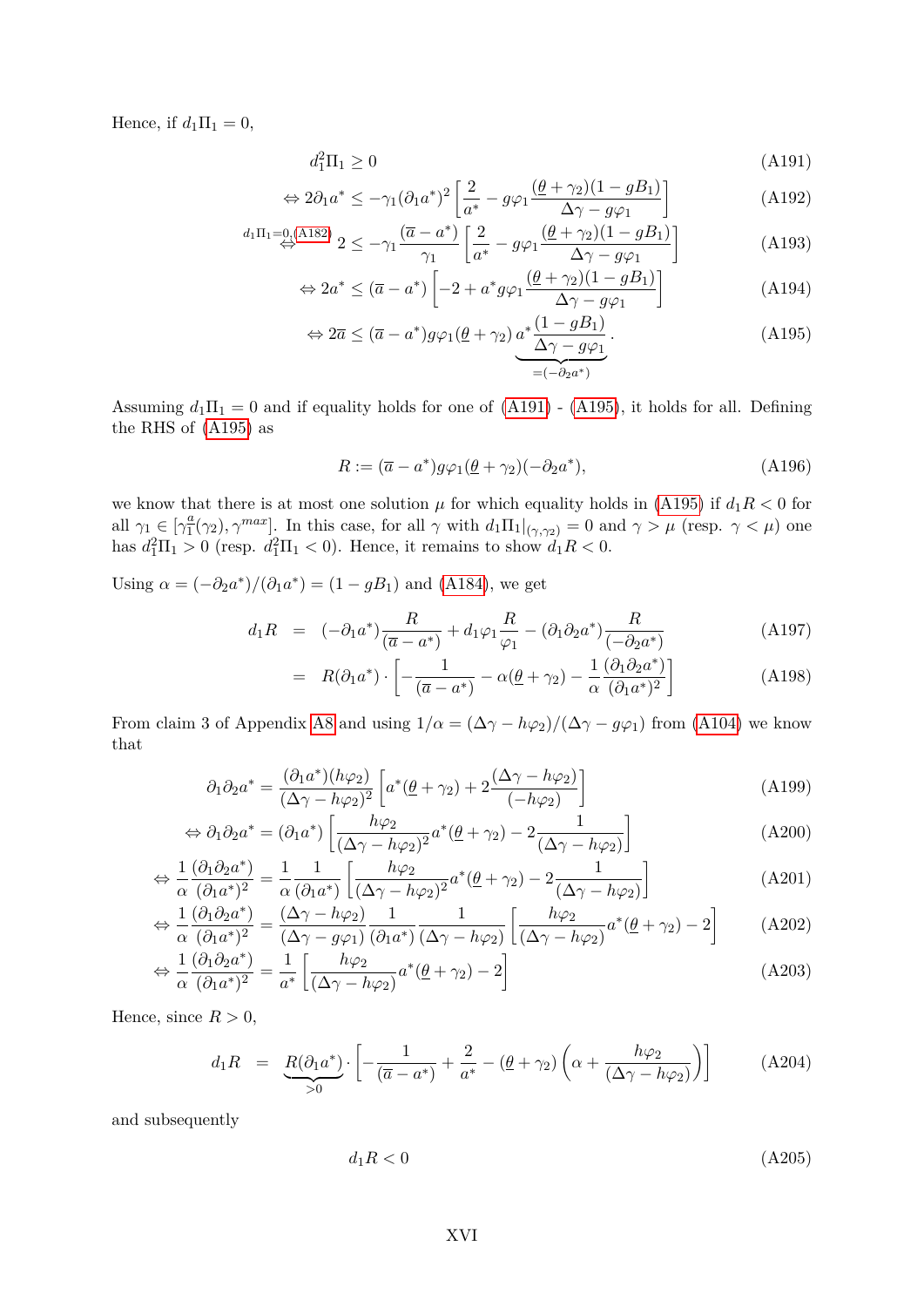$$
\Leftrightarrow \frac{2\overline{a} - 3a^*}{(\overline{a} - a^*)a^*} < (\underline{\theta} + \gamma_2) \left( \alpha + \frac{h\varphi_2}{(\Delta\gamma - h\varphi_2)} \right) \tag{A206}
$$

$$
\Leftrightarrow \underbrace{\frac{2\overline{a}-3a^*}{(\overline{a}-a^*)}}_{\leq 2} < \underbrace{a^*(\underline{\theta}+\gamma_2)}_{\leq (-2)} \big(\underbrace{\alpha}_{\in (0,1)} + \underbrace{\frac{h\varphi_2}{(\Delta\gamma-h\varphi_2)}}_{\leq (-1)}\big).
$$
\n(A207)

[\(A207\)](#page-44-2) holds if the LHS is negative, i.e.

<span id="page-44-2"></span>
$$
a^*\geq \frac{2}{3}\overline{a},
$$

*or* if the RHS is larger than 2, which is true if

$$
-a^*(\underline{\theta} + \gamma_2) > 4 \text{ and } \alpha < \frac{1}{2},
$$

*or*

$$
-1 \ge \alpha + \frac{h\varphi_2}{(\Delta\gamma - h\varphi_2)} = \frac{(\Delta\gamma - g\varphi_1) + h\varphi_1}{(\Delta\gamma - h\varphi_2)} = \frac{2\Delta\gamma - g\varphi_1}{(\Delta\gamma - h\varphi_2)} - 1 \iff 2\Delta\gamma - g\varphi_1 \ge 0.
$$

## <span id="page-44-0"></span>**A14 Proof of Lemma [15](#page-22-1)**

First of all note that since the reaction function  $\gamma_2^*$  is strictly increasing by Proposition [10,](#page-17-0) we have  $\gamma_2^1 = \gamma_2^*(\gamma_1^1) < \gamma_2^*(\gamma_1^1) = \gamma_2^2$ . It is to show that

$$
\Pi_1(\vec{\gamma}^2) > \Pi_1(\vec{\gamma}^1) \tag{A208}
$$

$$
\text{and } \Pi_2(\vec{\gamma}^2) > \Pi_2(\vec{\gamma}^1). \tag{A209}
$$

*For protection seller 1.* Since  $d_2\Pi_1 = (-\partial_2 a^*)\gamma_1 > 0$  we know

$$
\Pi_1(\gamma_1^1, \gamma_2^1) < \Pi_1(\gamma_1^1, \gamma_2^2) < \Pi_1(\gamma_1^2, \gamma_2^2),\tag{A210}
$$

where the last inequality follows since  $\vec{\gamma}^2$  is a best response for protection seller 1.

*For protection seller 2.* It suffices to show that  $d_1\Pi_2(\gamma_1, \gamma_2^*(\gamma_1)) > 0$ . We have

$$
d_1\Pi_2|_{(\gamma_1,\gamma_2^*(\gamma_1))} = d_1\Pi_2|_{(\gamma_1,\gamma_2^*(\gamma_1))} + \underbrace{d_2\Pi_2|_{(\gamma_1,\gamma_2^*(\gamma_1))}}_{=0 \text{ from optimality}} \frac{\partial \gamma_2^*(\gamma_1)}{\partial \gamma_2}
$$
\n(A211)

$$
=d_1\Pi_2|_{(\gamma_1,\gamma_2^*(\gamma_1))}
$$
\n(A212)

$$
> 0,\tag{A213}
$$

since  $d_1\Pi_2 = (\partial_1 a^*)\gamma_2 > 0$ .

 $\Box$ 

#### <span id="page-44-1"></span>**A15 Proof of Lemma [16](#page-22-2)**

First, at a Nash equilibrium  $\vec{\gamma}$  one has  $d_1\Pi_1(\vec{\gamma}) \geq 0 = d_2\Pi_2(\vec{\gamma})$  with  $d_1\Pi_1(\vec{\gamma}) > 0$  only if  $\gamma_1 = \gamma^{max}$ . Note furthermore that

$$
d_1\Pi_1 \ge 0 \Leftrightarrow (\overline{a} - a^*) - \gamma_1 \partial_1 a^* \ge 0 \tag{A214}
$$

$$
d_2\Pi_2 = 0 \Leftrightarrow (a^* - \underline{a}) + \gamma_2 \partial_2 a^* = 0. \tag{A215}
$$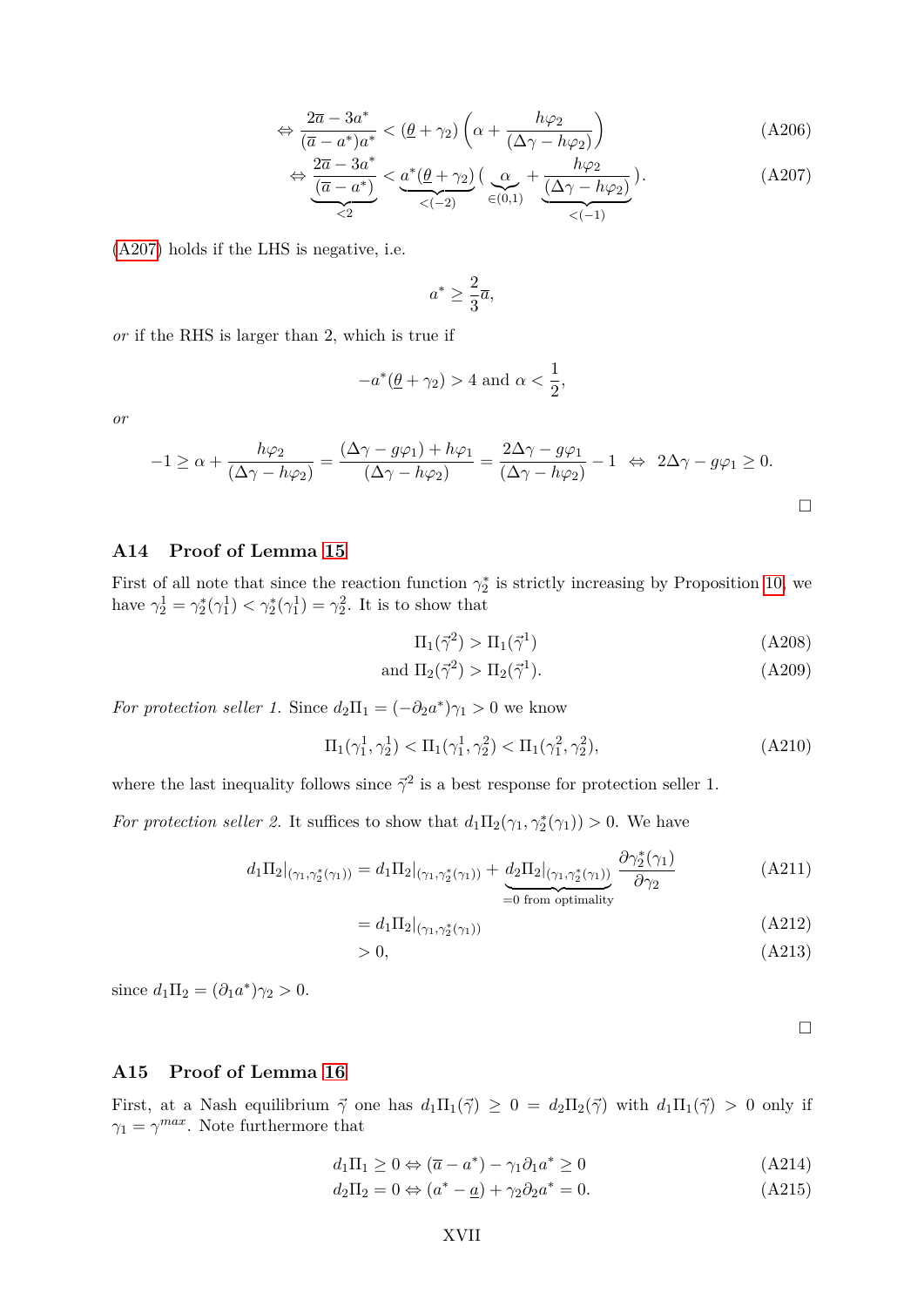Using that by claim 2 in the proof of Lemma [10,](#page-17-0)  $\alpha < 1$ , it thus follows that at a point  $\vec{\gamma}$  with  $d_1\Pi_1(\vec{\gamma}) \geq 0 = d_2\Pi_2(\vec{\gamma})$  we have

$$
1 > \alpha = \frac{-\partial_2 a^*}{\partial_1 a^*} \ge \frac{-\partial_2 a^*}{(\overline{a} - a^*)} \gamma_1 = \frac{(a^* - \underline{a})}{(\overline{a} - a^*)} \frac{\gamma_1}{\gamma_2} = \frac{\Pi_2}{\Pi_1} \frac{\gamma_1^2}{\gamma_2^2} > \frac{\Pi_2}{\Pi_1},\tag{A216}
$$

where the last inequality follows since  $\Delta \gamma < 0 \Leftrightarrow \gamma_1/\gamma_2 > 1$ . Hence, [\(A216\)](#page-45-2) yields  $(a^* - a)$  $(\overline{a} - a^*)$  and  $\Pi_2 < \Pi_1$ .

<span id="page-45-2"></span>
$$
\Box
$$

### <span id="page-45-0"></span>**A16 Proof of Lemma [17](#page-22-0)**

The optimization problem for a given vector of default probabilities  $\vec{b}^0$  depends only on  $\tilde{g}(\vec{b}^0)$  =  $p(b_2^0 - b_1^0)/(1 - b_1^0 p)$ . Hence, vectors of default probabilities with the same  $\tilde{g}$  yield the same Nash equilibria.

**Claim.** For a given pair of default probabilities  $(b_1^0, b_2^0) = \vec{b}^0$  with  $\tilde{g}(\vec{b}^0)$ , the set of default probabilities  $\vec{b}$  with the same  $\tilde{g}$  is

$$
\left\{ \left( b_1^0 - \alpha, b_2^0 - (1 - \tilde{g}(b_1^0, b_2^0))\alpha \right) \big| \alpha \in \left[ b_1^0 - \frac{1}{3}, b_1^0 \right] \right\}.
$$
 (A217)

*Proof of claim.* We have

$$
\partial_{b_2}\tilde{g}|_{\vec{b}^0} = \frac{p}{1 - b_1^0 p} \tag{A218}
$$

$$
\partial_{b_1}\tilde{g}\Big|_{\vec{b}_0} = \frac{-p(1 - b_1^0 p) + p(b_2^0 - b_1^0)p}{(1 - b_1^0 p)^2} \tag{A219}
$$

$$
= -p \frac{(1 - b_2^0 p)}{(1 - b_1^0 p)^2}
$$
 (A220)

$$
= -\frac{p}{(1 - b_1^0 p)} \left[ 1 - \underbrace{\frac{p \Delta b}{(1 - b_1^0 p)}}_{= \tilde{g}(\vec{b}^0)} \right]
$$
(A221)

$$
-\frac{\partial_{b_1}\tilde{g}}{\partial_{b_2}\tilde{g}}\bigg|_{\vec{b}^0} = (1 - \tilde{g}(\vec{b}^0)) \in (0, 1)
$$
\n(A222)

Hence, from the implicit function theorem we know that sets  $\{\vec{\gamma} | \tilde{q}(\vec{\gamma}) = c\}$  are submanifolds that have (for a given *c*) the same slope  $(1 - \tilde{g})$  at each point. Hence they are straight lines.

 $\Box$ 

#### <span id="page-45-1"></span>**A17 Proof of Lemma [18](#page-23-1)**

Suppose  $b_1^0 < b_2^0$  is a Nash equilibrium in the sequential game without assigned roles. In that case one must not be able to find a profitable deviation for the unsafer dealer, that is, no  $b_2^1$  with  $b_2^1 < b_1^0 < b_2^0$  such that the profit when taking the lead position in quality, exceeds the profit when choosing the optimal quality as unsafer dealer, i.e. no  $b_2^1$  with  $\Pi_1(b_2^1, b_1^0) > \Pi_2(b_1^0, b_2^0)$ . From Lemma [17](#page-22-0) we know that pairs of default probabilities  $(b_1, b_2)$  with

$$
(b_1, b_2) = (b_1^0 - \alpha, b_2^0 - (1 - \tilde{g}(b_1^0, b_2^0))\alpha)
$$
 (A223)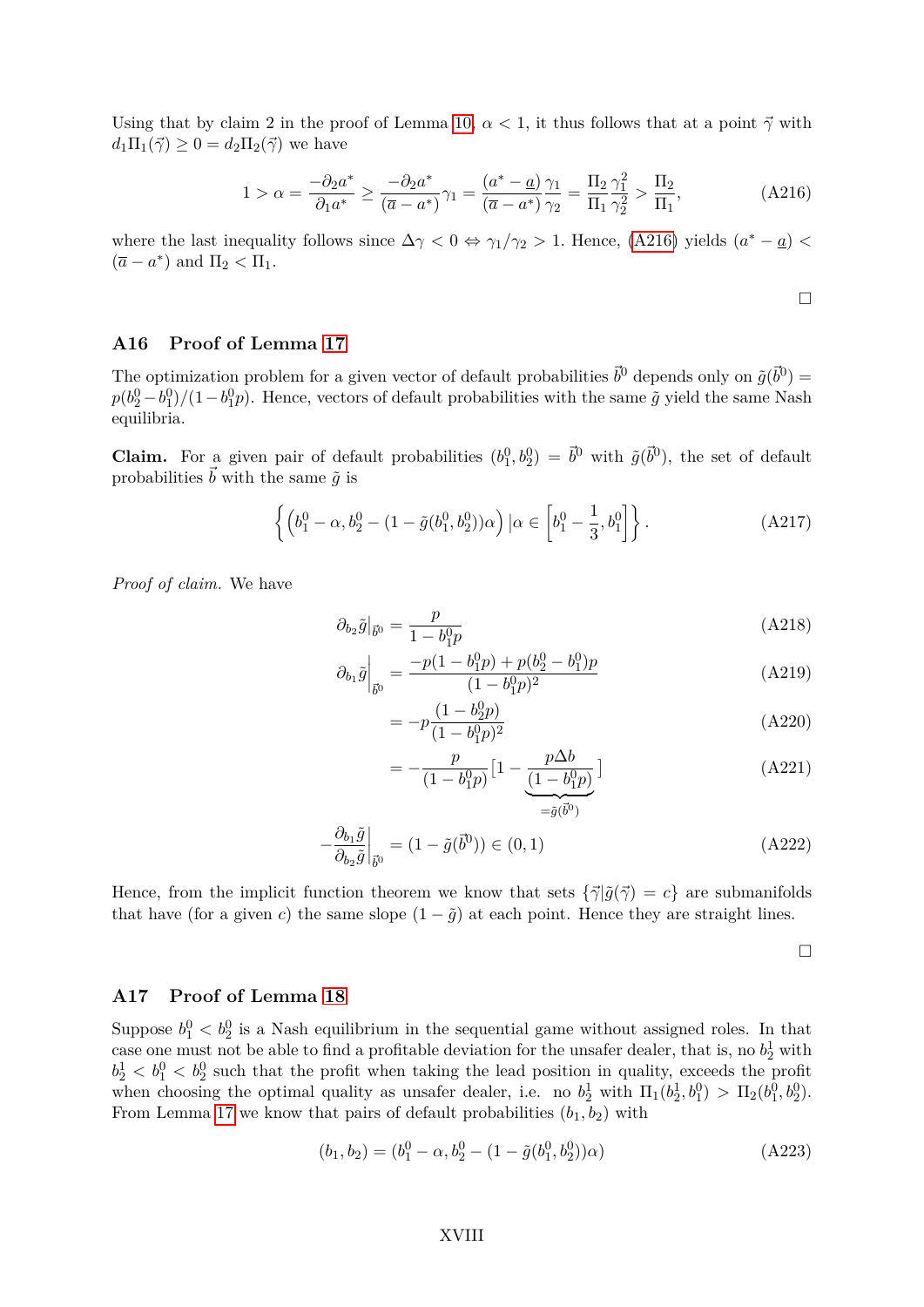$\alpha \in [b_1^0 - \frac{1}{3}]$  $\frac{1}{3}$ ,  $b_1^0$ , lead to the same Nash equilibria in prices. Hence, if the unsafer dealer, protection seller 2, has the option to choose a quality  $b_2^1 < b_1^0$  with

$$
(b_2^1, b_1^0) = \left(\frac{1}{(1-\tilde{g})}\left[ (1-\tilde{g})b_1^0 - (b_2^0 - b_1^0) \right], b_1^0\right)
$$
 (A224)

it leads to the same Nash equilibrium in prices, but with reversed roles. By Lemma [16,](#page-22-2) we know that the protection seller 2 makes greater profits than before, hence, this is a profitable deviation. This deviation is infeasible if

$$
b_2^0 - b_1^0 > (1 - \tilde{g}(b_1^0, b_2^0))b_1^0
$$
\n
$$
(A225)
$$

$$
\Leftrightarrow b_2^0 > (2 - \tilde{g}(b_1^0, b_2^0))b_1^0 \tag{A226}
$$

$$
\Leftrightarrow b_1^0 < \underbrace{\frac{1}{(2-\tilde{g})}}_{\leq 2-1/8 \text{ from Lemma 9}} \underbrace{b_2^0}_{\leq 1/3}.
$$
\n(A227)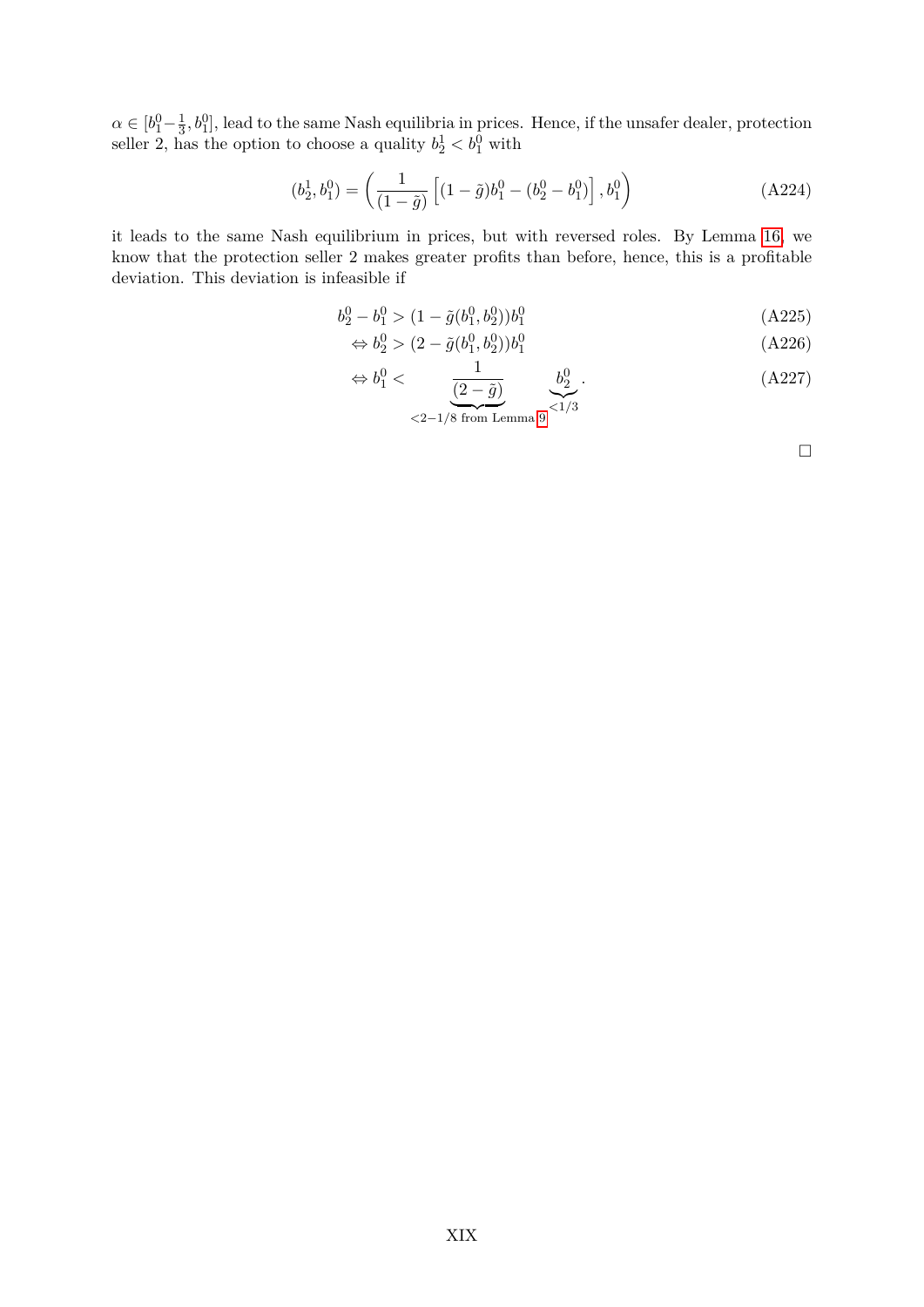# <span id="page-47-0"></span>**B Appendix: Optimal choice of state-contingent payments**

#### **B1 Optimality**

This section shows that the derivative  $(b, \gamma)$  is the outcome of the optimal contracting problem described in the text. Consider a protection buyer who is deciding whether to buy a derivative  $(b, \gamma)$ . Upon entering the derivative contract, the client agrees to pay a fixed rate  $\gamma$  for establishing the client-dealer relationship, before the volume of the derivative is determined endogenously and the dealer offers the actuarially fair price. In particular, the protection buyer chooses payments (*y, z*) to maximize expected utility

$$
(1-p)u(\overline{\theta}-y) + p(1-b)u(\underline{\theta}-z) + bpu(\underline{\theta})
$$
 (B3)

subject to the constraint

$$
(1-p)y + p(1-b)z - \left[\gamma - \frac{bp\theta}{(1-bp)}\right](1-bp) \ge 0
$$
\n(B4)

<span id="page-47-3"></span><span id="page-47-2"></span><span id="page-47-1"></span>
$$
\Leftrightarrow (1-p)y + p(1-b)z \ge \gamma(1-bp) - bp\underline{\theta}.
$$
 (B5)

[\(B4\)](#page-47-1) and [\(B5\)](#page-47-2) offer two views on the constraint. [\(B5\)](#page-47-2) demands that the expected cash flows to the protection seller (LHS) must be at least as high as the expected fee already agreed upon minus the expected endowment if the protection seller survives. To see the latter part note that

$$
E\left[\tilde{x}\middle|\text{ps survives}\right]P\left[\text{ps survives}\right] = (1-p)\overline{\theta} + p(1-b)\underline{\theta} \stackrel{E[\tilde{x}]=0}{=} -bp\underline{\theta}
$$
\n(B6)

$$
\Leftrightarrow E\left[\tilde{x}\middle|\text{ps survives}\right] = \frac{-bp\underline{\theta}}{(1 - bp)} > 0. \tag{B7}
$$

The risk-averse protection buyer passes the risky endowment to the protection seller unless the protection seller defaults.

[\(B4\)](#page-47-1) offers an alternative explanation. Let  $\gamma^{nom}$  be the expression in brackets, i.e.

$$
\gamma^{nom} := \gamma - \frac{bp\theta}{(1 - bp)}.
$$
\n(B8)

Then the third term on the LHS of [\(B4\)](#page-47-1) is the "nominal" fee per client-dealer relationship, *γ*<sup>nom</sup>, times the survival probability of the protection seller, since only in that case the payment is actually exchanged. It is subtracted because this fee for establishing the client-dealer relationship has already been agreed upon, so the dealer already "mentally set it aside" and subsequently wants to break even in  $t = 3$ . Compared to  $\gamma$ , from the definition we have  $\gamma = \gamma^{nom} + bp\underline{\theta}/(1 - bp) < \gamma^{nom}$ . In view of [\(B7\)](#page-47-3) the adjustment term,  $bp\underline{\theta}/(1 - bp)$ , is precisely the expected endowment conditional on the survival of the protection seller. Since it is positive, the protection buyer claims this extra revenue for himself, rendering  $\gamma$  the "true" fees for the protection seller. In the formulation of the protection seller's constraint in [\(B4\)](#page-47-1) one assumes that the protection seller chooses "true" fees  $\gamma$  instead of "nominal" ones  $\gamma^{nom}$ . This reparametrization will make subsequent calculations tractable as we will see, while simplifying the intuition.

<span id="page-47-4"></span>**Proposition 19.** *For a given* (*b, γ*)*, the protection buyer optimally chooses*

$$
y^*(b,\gamma) = \gamma + \frac{p(1-b)\overline{\theta} - p\underline{\theta}}{(1-bp)}
$$
(B9)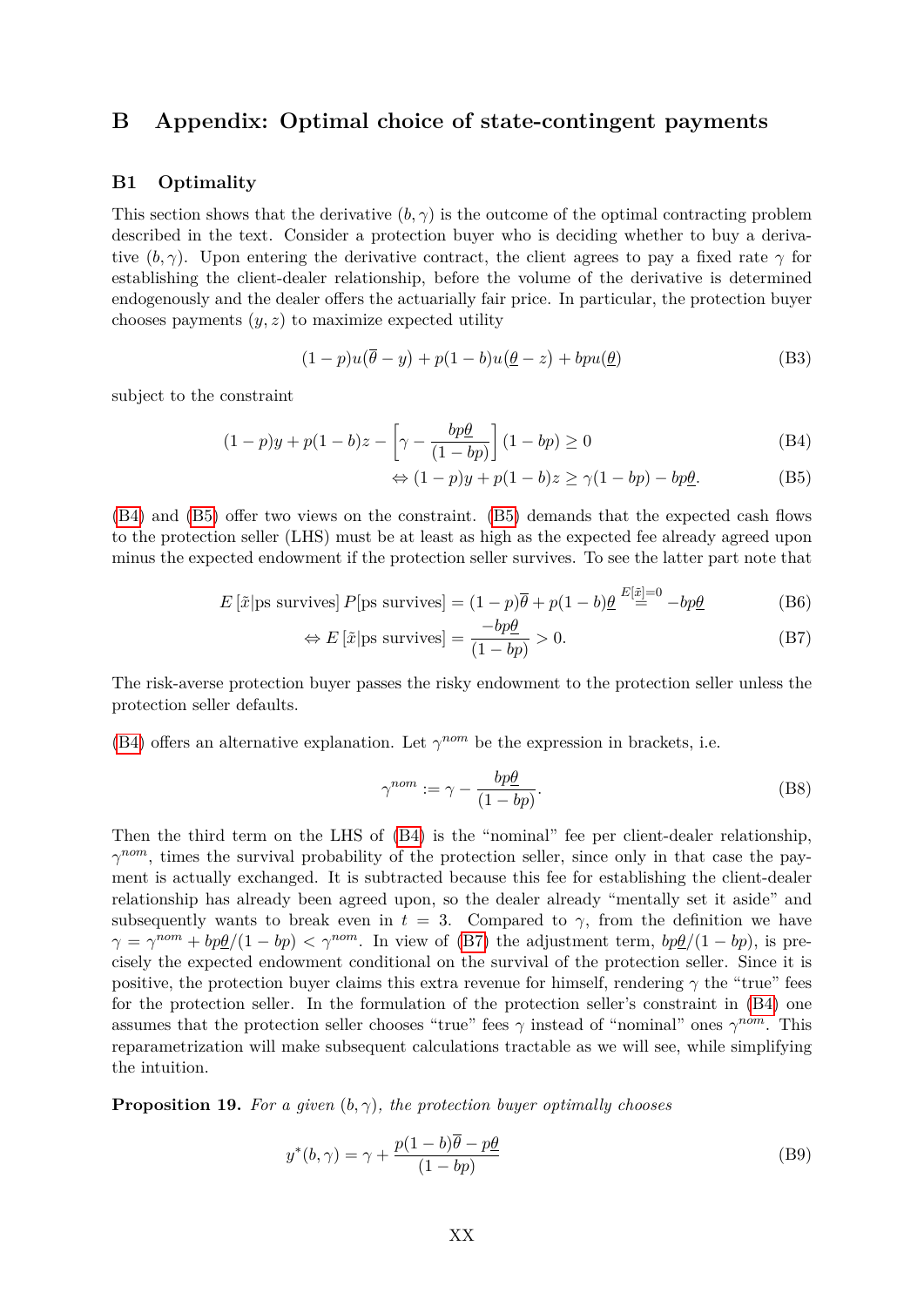$$
z^*(b,\gamma) = \gamma - \frac{(1-p)}{(1-bp)}\overline{\theta} - \frac{b(1-bp) - (1-p)}{(1-b)(1-bp)}\underline{\theta}.
$$
 (B10)

Let  $r^*(b, \gamma)$  be the payoff a protection buyer is left with in an optimal derivative contract unless *the counterparty defaults (residual endowment), i.e.*  $r^*(b, \gamma) := \overline{\theta} - y^*(b, \gamma) = \underline{\theta} + z^*(b, \gamma)$ . Then, *as one would expect from risk aversion,*  $r^*(b, \gamma)$  *does not depend on the endowment state, namely* 

$$
r^*(b, \gamma) = -\gamma. \tag{B11}
$$

*Proof.* See section [B2](#page-48-0) for a formal proof, below for the intuition.

The intuition of the result is as follows: Let us rewrite the constraint [\(B4\)](#page-47-1) under equality,

<span id="page-48-2"></span>
$$
(1 - p)y + p(1 - b)z = \gamma^{nom}(1 - bp)
$$
 (B12)

$$
\Leftrightarrow (1-p)(y-\gamma^{nom})+p(1-b)(z-\gamma^{nom})=0. \tag{B13}
$$

The risk-averse protection buyer chooses payments  $(y, z)$  to equalize his outcome across states, i.e. payments (*y, z*) such that

$$
\overline{\theta} - y = \underline{\theta} - z \tag{B14}
$$

$$
\Leftrightarrow \qquad y = \overline{\theta} + k \quad \text{and} \quad z = \underline{\theta} + k \quad \text{for some } k \in \mathbb{R}.\tag{B15}
$$

Then the derivative contract can be interpreted as follows: the protection seller offsets the endowment for the protection buyer in each state in exchange for a fixed payment *k*, leaving the protection buyer with  $(-k)$  unless the protection seller defaults. In other words,  $-k = \bar{\theta} - y =$  $\theta$  − *z* is the *residual endowment* of the protection buyer. Plugging [\(B15\)](#page-48-1) into [\(B13\)](#page-48-2) yields

$$
(1-p)(\overline{\theta} + k - \gamma^{nom}) + p(1-b)(\underline{\theta} + k - \gamma^{nom}) = 0
$$
\n(B16)

$$
\Leftrightarrow \underbrace{[(1-p)\overline{\theta} + p(1-b)\underline{\theta}]}_{=-bp\underline{\theta}} + (1-bp)(k-\gamma^{nom}) = 0
$$
\n(B17)

<span id="page-48-3"></span><span id="page-48-1"></span>
$$
\Leftrightarrow k = \gamma^{nom} + \frac{bp\theta}{(1 - bp)}.
$$
 (B18)

Hence,  $-k > -\gamma^{nom}$ , i.e. the protection buyer pays *less* than the nominal profit per contract. As explained above, this is because the expected endowment conditional on the protection seller's survival is positive and the protection buyer claims this extra revenue for himself, rendering the "true" profits  $k = \gamma = \gamma^{nom} + bp\underline{\theta}/(1 - bp)$ .

# <span id="page-48-0"></span>**B2 Proof of Proposition [19](#page-47-4)**

The protection buyer solves the following optimization problem

$$
\max_{y,z} \left\{ (1-p)u(\overline{\theta}-y) + p(1-b)u(\underline{\theta}-z) + bpu(\underline{\theta}) \middle| (1-p)y + p(1-b)z = \gamma(1-bp) - bp\underline{\theta} \right\}
$$
\n(B19)

which is equivalent to the unconstrained problem

$$
\max_{y} \left\{ (1-p)u(\overline{\theta}-y) + p(1-b)u\left(\underline{\theta} - \frac{(1-bp)}{p(1-b)}\gamma + \frac{b}{(1-b)}\underline{\theta} + \frac{(1-p)}{p(1-b)}y\right) + bpu(\underline{\theta}) \right\}.
$$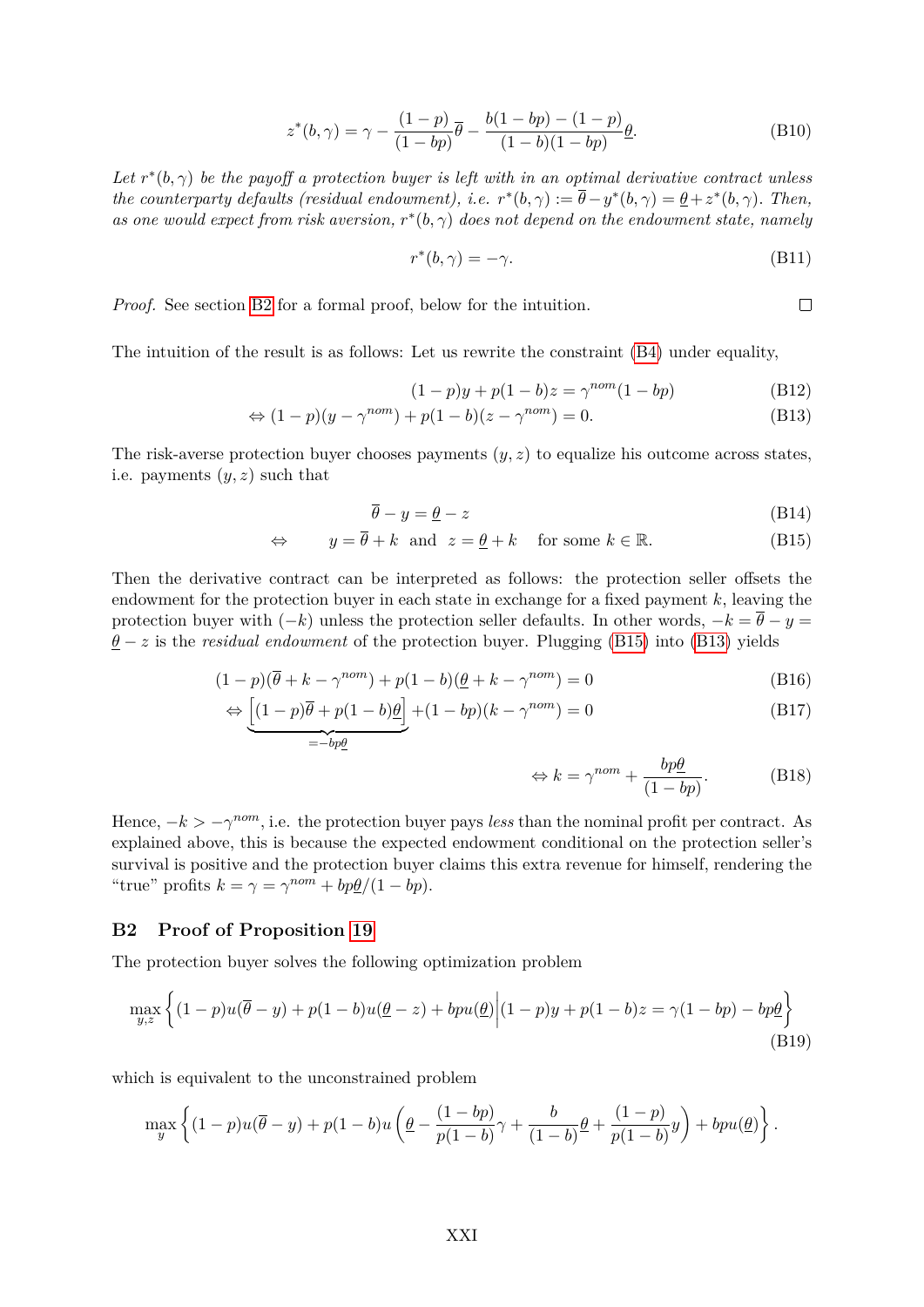With  $\Delta\theta := \overline{\theta} - \underline{\theta}$ , the resulting first-order condition reads

<span id="page-49-0"></span>
$$
0 = -(1-p)u'(\overline{\theta}-y) + p(1-b)u'\left(\underline{\theta} - \frac{(1-bp)}{p(1-b)}\gamma + \frac{b}{(1-b)}\underline{\theta} + \frac{(1-p)}{p(1-b)}y\right)\frac{(1-p)}{p(1-b)}
$$

$$
\Leftrightarrow u'(\overline{\theta} - y) = u' \left( \underline{\theta} - \frac{(1 - bp)}{p(1 - b)} \gamma + \frac{b}{(1 - b)} \underline{\theta} + \frac{(1 - p)}{p(1 - b)} y \right)
$$
  
\n
$$
\Leftrightarrow \Delta \theta - y \left[ 1 + \frac{(1 - p)}{p(1 - b)} \right] = -\gamma \frac{(1 - bp)}{p(1 - b)} + \frac{b}{(1 - b)} \underline{\theta}
$$
  
\n
$$
\Leftrightarrow y \frac{(1 - bp)}{p(1 - b)} = \Delta \theta + \gamma \frac{(1 - bp)}{p(1 - b)} - \frac{bp}{p(1 - b)} \underline{\theta}
$$
  
\n
$$
\Leftrightarrow y = \frac{p(1 - b)}{(1 - bp)} \Delta \theta + \gamma - \frac{bp}{(1 - bp)} \underline{\theta}
$$
  
\n
$$
\Leftrightarrow y = \gamma + \frac{p(1 - b)(\overline{\theta} - \underline{\theta}) - bp \underline{\theta}}{(1 - bp)}
$$
(B20)

$$
\Leftrightarrow y^*(b,\gamma) = \gamma + \frac{p(1-b)\overline{\theta} - p\underline{\theta}}{(1-bp)}.
$$
 (B21)

With [\(B21\)](#page-49-0) plugged into

$$
z^*(b,\gamma) = \frac{1-bp}{p(1-b)}\gamma - \frac{pb}{p(1-b)}\underline{\theta} - \frac{(1-p)}{p(1-b)}y^*(b,\gamma)
$$
(B22)

from the constraint in [\(B19\)](#page-48-3), some simple rearranging yields the formula for  $z^*(b, \gamma)$ . Using [\(B20\)](#page-49-0) we confirm that

$$
\overline{\theta} - y^*(b, \gamma) = -\gamma + \frac{\overline{\theta} - bp\overline{\theta} - [p(1-b)(\overline{\theta} - \underline{\theta}) - bp\underline{\theta}]}{(1 - bp)}
$$
(B23)

$$
= -\gamma + \frac{(1-p)\overline{\theta} + p\underline{\theta}}{(1 - bp)}
$$
(B24)

$$
E[\tilde{x}]=0 \t-\gamma \t\t(B25)
$$

as well as

$$
\underline{\theta} - z^*(b, \gamma) = \underline{\theta} - \left(\gamma - \frac{(1-p)}{(1-bp)}\overline{\theta} - \frac{b(1-bp) - (1-p)}{(1-b)(1-bp)}\underline{\theta}\right)
$$
(B26)

$$
= -\gamma + \frac{p\underline{\theta} + (1 - p)\theta}{(1 - bp)} \tag{B27}
$$

$$
E[\tilde{\underline{x}}] = 0 \quad -\gamma. \tag{B28}
$$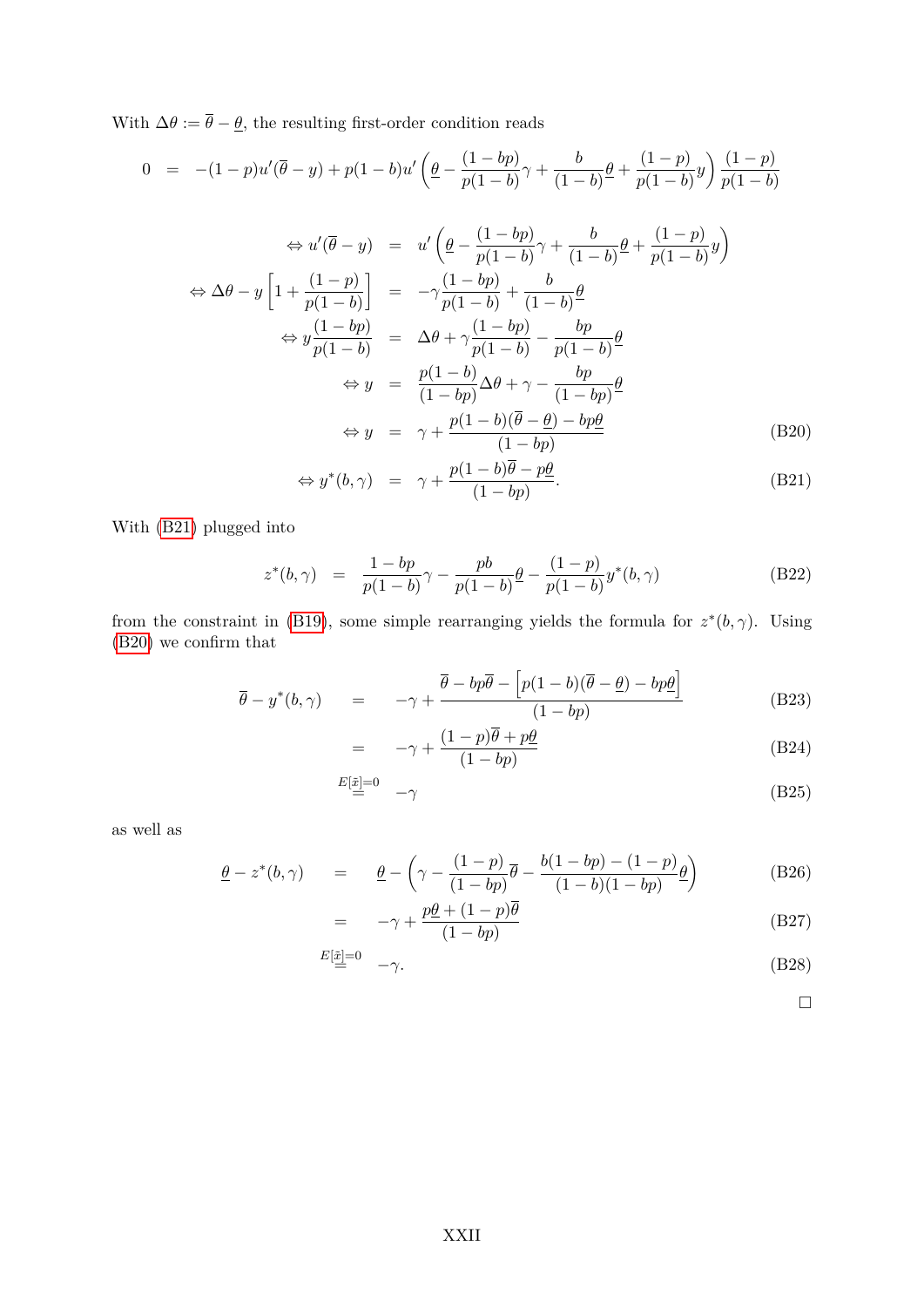# <span id="page-50-0"></span>**C Appendix: Standard model of vertical product differentiation revisited**

This section clarifies which assumption in the standard model of vertical product differentiation need to be relaxed to yield endogenous market discipline. I revisit the standard model (see e.g. [Tirole](#page-27-3) [\(1988,](#page-27-3) section 7.5.1) or [Belleflamme and Peitz](#page-26-11) [\(2015,](#page-26-11) chapter 5.3)) and lift the assumptions of full market coverage and quality-invariant costs. The section then shows a refined principle of product differentiation and in how far upward pressure on qualities emerges.

#### **C1 Set-up**

*Agents.* There are two firms that produce the same good, but of different qualities  $s_i, i \in 1, 2$ taken from some interval  $[s, \overline{s}], s \ge 0$ . There is a continuum of consumers who each demand one unit of the good. Consumers differ in their preference for quality captured by a taste parameter *θ*. Specifically, a consumer with taste parameter *θ* derives linear utility  $U(p, s) = \theta s - p$  from a good of quality *s* sold at price *p*. The taste parameter is assumed to be uniformly distributed over some interval  $[\underline{\theta}, \overline{\theta}], \underline{\theta} \geq 0$ .

*Timing.* There are three points in time,  $t \in \{0, 1, 2\}$ . At date 0, firms simultaneously choose qualities  $s_i$ . In  $t = 1$ , firms simultaneously choose prices  $p_i$  upon the publicly observed quality decisions in the previous period. Lastly, consumers decide from whom to buy in  $t = 2$ . Figure [6](#page-50-1) summarizes the simple timing of events.

<span id="page-50-1"></span>

| Figure 6: Timeline |  |  |  |
|--------------------|--|--|--|
|--------------------|--|--|--|

If the firms choose the same level of quality, their products can potentially only differ in the price. Since consumers prefer a lower price, competition solely in prices drives the profit margins (or markups) to zero. In order to soften price competition, firms have an incentive to differentiate their products in quality. Since firms are ex-ante symmetric and do not choose the same qualities in equilibrium, if  $(s_1^*, s_2^*)$  is an equilibrium in qualities, so is  $(s_2^*, s_1^*)$ . Without loss of generality we assume that firm 1 is the *low-quality* firm while firm 2 is the *high-quality* firm, that is,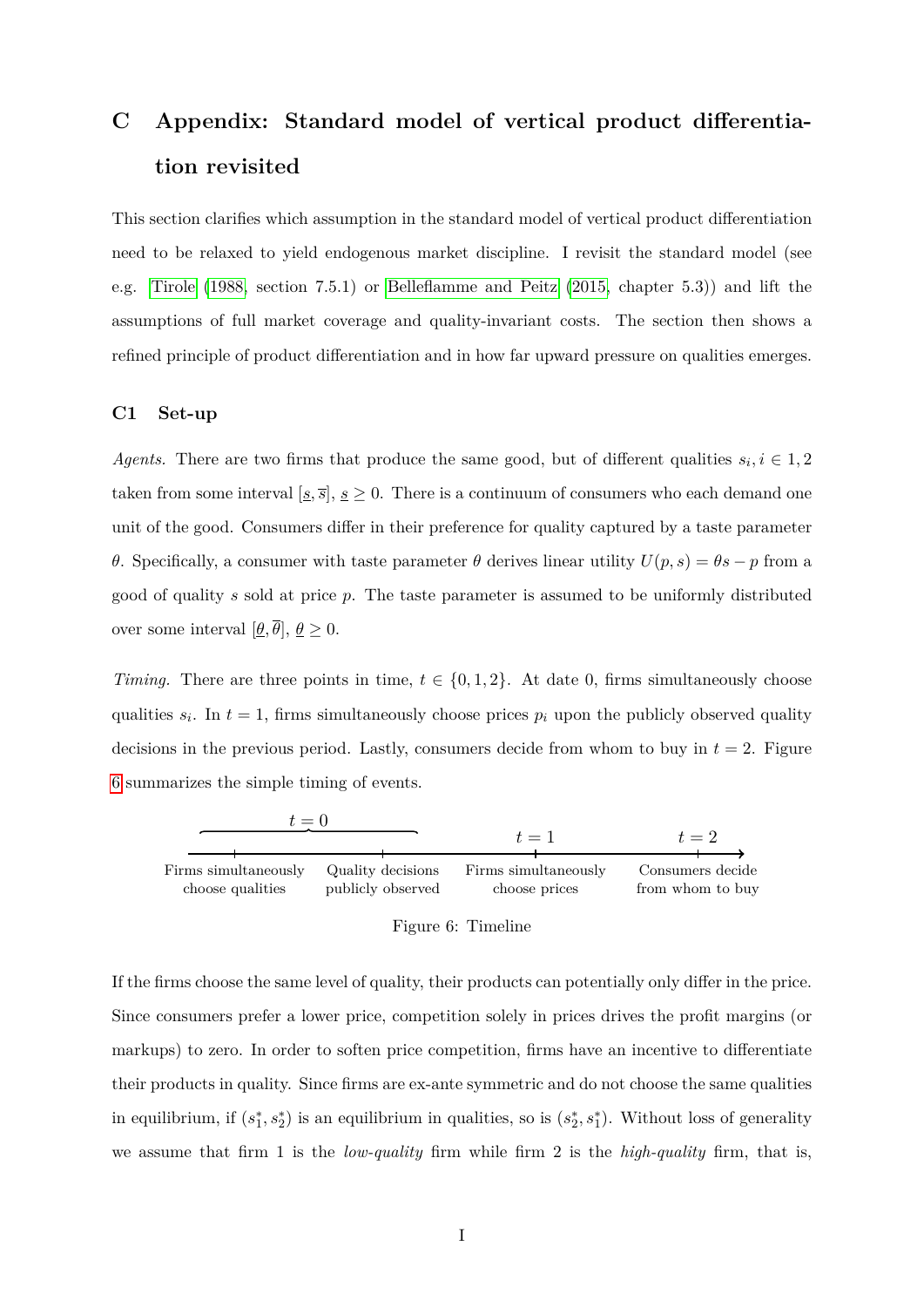suppose  $\Delta s := s_2 - s_1 > 0.13$  $\Delta s := s_2 - s_1 > 0.13$  I am interested in subgame-perfect Nash equilibria.

#### **C2 Maximal differentiation under full market coverage and constant costs**

We briefly review the driving forces at play under the standard assumptions.<sup>[14](#page-51-1)</sup> The standard model assumes that per-unit costs *c* are the same for all qualities. Additionally the following restrictions on parameters are imposed:

<span id="page-51-3"></span><span id="page-51-2"></span>
$$
\overline{\theta} = \underline{\theta} + 1 \tag{A0}
$$

<span id="page-51-4"></span>
$$
\overline{\theta} > 2\underline{\theta} \tag{A1}
$$

$$
c + \frac{1}{3}(\overline{s} - \underline{s})(\overline{\theta} - 2\underline{\theta}) \le \underline{\theta}\underline{s}.\tag{A2}
$$

Since [\(A0\)](#page-51-2) and [\(A1\)](#page-51-3) together imply  $\theta \in [0, 1)$ , they can be understood as demanding that, relative to  $\theta$ , there is sufficient consumer heterogeneity. As will become clear from the prices derived below, the LHS of  $(A2)$  is the highest price the low-quality firm might set in equilibrium. The RHS is the lowest possible valuation a consumer can have for the low-quality product. Hence, [\(A2\)](#page-51-4) ensures that all consumers buy the good (*full market coverage*).

The standard result states that given quality choices  $s_1 < s_2$  made in  $t = 0$ , the prices

$$
p_1(s_1, s_2) = c + \frac{1}{3} \Delta s(\overline{\theta} - 2\underline{\theta}) \quad \text{and} \quad p_2(s_1, s_2) = c + \frac{1}{3} \Delta s(2\overline{\theta} - \underline{\theta}) \tag{C3}
$$

form a Nash equilibrium in  $t = 1$ . In  $t = 0$ , there are two pure-strategy Nash equilibria in the choice of qualities and both exhibit maximal product differentiation. Specifically, for  $s_1 < s_2$ , firm 1 chooses the lowest possible quality *s* and firm 2 chooses the highest possible quality *s*. Reversing the role of the two firms yields the other equilibrium.

The intuition of the result is as follows: In  $t = 1$ , when qualities  $s_1 < s_2$  are already chosen, the consumer who is indifferent between the two firms is characterized by a taste parameter  $\hat{\theta}$  such that  $\hat{\theta}s_1 - p_1 = \hat{\theta}s_2 - p_2$ , hence  $\hat{\theta} = (p_2 - p_1)/\Delta s$ . Firm 1 receives the consumers with  $\theta$  below

<span id="page-51-0"></span><sup>13</sup> In the presence of multiple equilibria, a coordination issue emerges and one needs to break the symmetry between the two firms somehow. Here, the symmetry is broken by assigning the role of quality-leader ex-ante. Later we choose the other way of breaking the symmetry, i.e. making the quality choice sequential with one firm as first-mover.

<span id="page-51-1"></span><sup>14</sup> as in section 7.5.1 in [Tirole](#page-27-3) [\(1988\)](#page-27-3)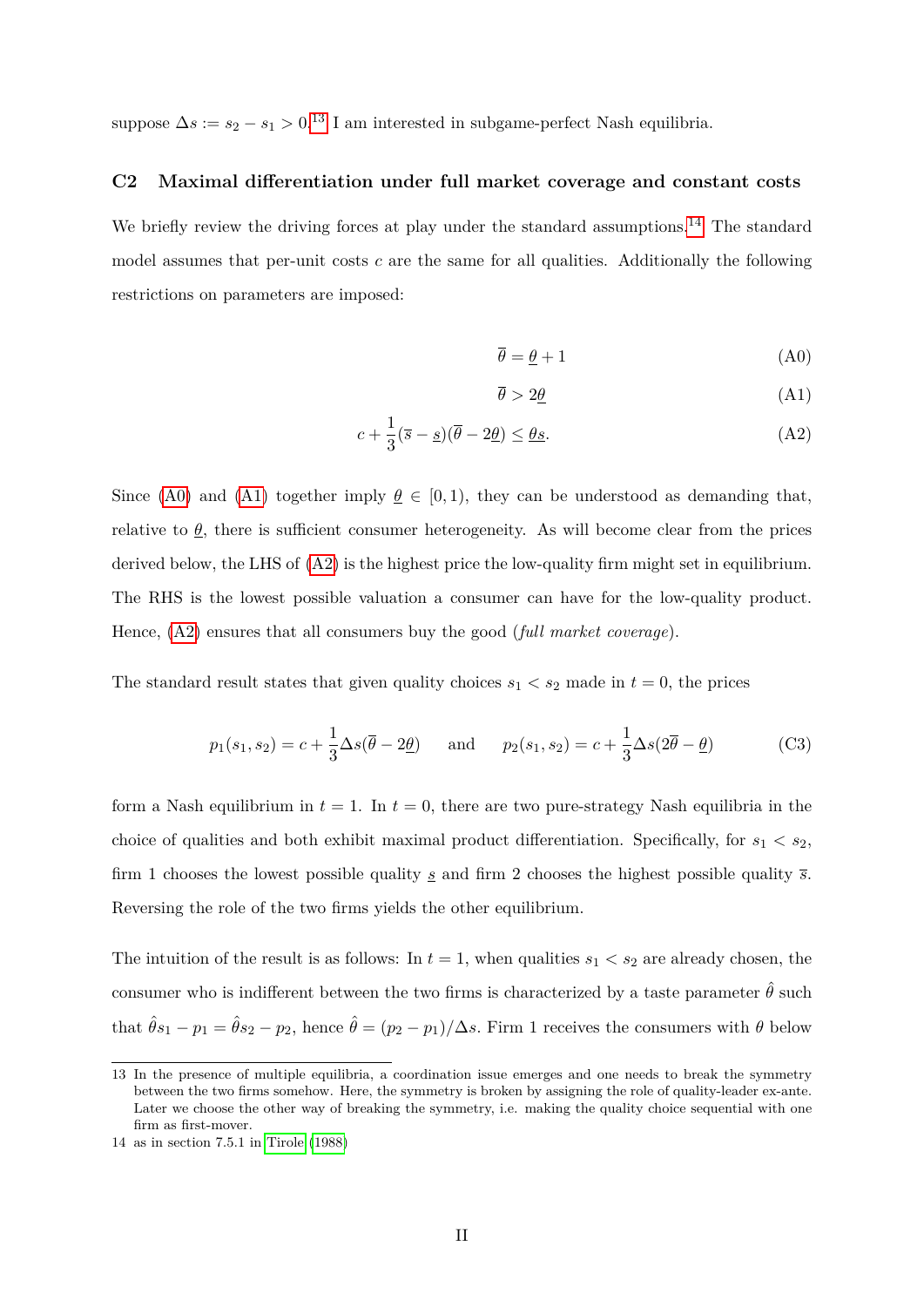the threshold  $\hat{\theta}$ , while firm 2 receives those with  $\theta > \hat{\theta}$ . Firm's profits  $\Pi_1$  and  $\Pi_2$  take the form

$$
\Pi_1(p_1, p_2) = \underbrace{(p_1 - c)}_{\text{profit margin}} \cdot \underbrace{\left[\frac{(p_2 - p_1)}{\Delta s} - \underline{\theta}\right]}_{\text{market share}}, \quad \Pi_2(p_1, p_2) = (p_2 - c) \cdot \left[\overline{\theta} - \frac{(p_2 - p_1)}{\Delta s}\right].
$$
 (C4)

In *t* = 1, each firm chooses a price, taking the price of the other firm as given, in order to maximize profits. In  $t = 0$ , each firm takes into account the Nash equilibrium in prices in the next period, which gives rise to profits as a function of quality choices, specifically  $\Pi_1(s_1, s_2) = \frac{1}{9}\Delta s(\bar{\theta} - 2\underline{\theta})^2$  and  $\Pi_2(s_1, s_2) = \frac{1}{9}\Delta s(2\bar{\theta} - \underline{\theta})^2$ . As profits are increasing in the quality differential, firm 1 chooses the lowest possible quality, while firm 2 chooses the highest possible quality. Note that as a direct consequence the quality-leader enjoys the larger profits - an important observation for later.

The driving forces behind the result of maximal product differentiation are twofold. Firstly, assumption [\(A2\)](#page-51-4) ensures that the entire market is always covered. Whatever quality choices firms make in  $t = 0$  under  $(A2)$ , they will always be able to optimally respond with their price choices in such a way that the indifferent consumer is left unchanged.[15](#page-52-0) This implies that the quantity effect cancels out and only the margin effect is left. For firm 1, for example, we have

$$
\frac{\partial \Pi_1(s_1)}{\partial s_1} = \underbrace{\frac{\partial (p_1(s_1) - c)}{\partial s_1}}_{\text{margin effect}} \underbrace{\left[\hat{\theta}(s_1) - \underline{\theta}\right]}_{>0} + \left(p_1(s_1) - c\right) \underbrace{\frac{\partial \left[\hat{\theta}(s_1) - \underline{\theta}\right]}{\partial s_1}}_{=0, \text{ quantity effect}}.
$$
\n(C5)

Since prices positively depend on the amount of product differentiation, both firms have an incentive to implement maximal product differentiation. Crucial for this result is that there is no upper limit on the price. For both firms it is optimal to increase prices in response to more product differentiation, keeping the indifferent consumer and as a result the market shares constant. Especially for the high-quality firm which charges the higher price, this means that potentially very large (also relative to costs) prices are set without the risk of loosing customers. Secondly, higher quality is not associated with higher costs.

<span id="page-52-0"></span><sup>15</sup> Formally, this can be seen when we insert equilibrium prices into the formula for the indifferent consumer and obtain  $\hat{\theta}(s_1, s_2) = \frac{1}{3}(\underline{\theta} + \overline{\theta})$ , independent of  $s_1, s_2$ .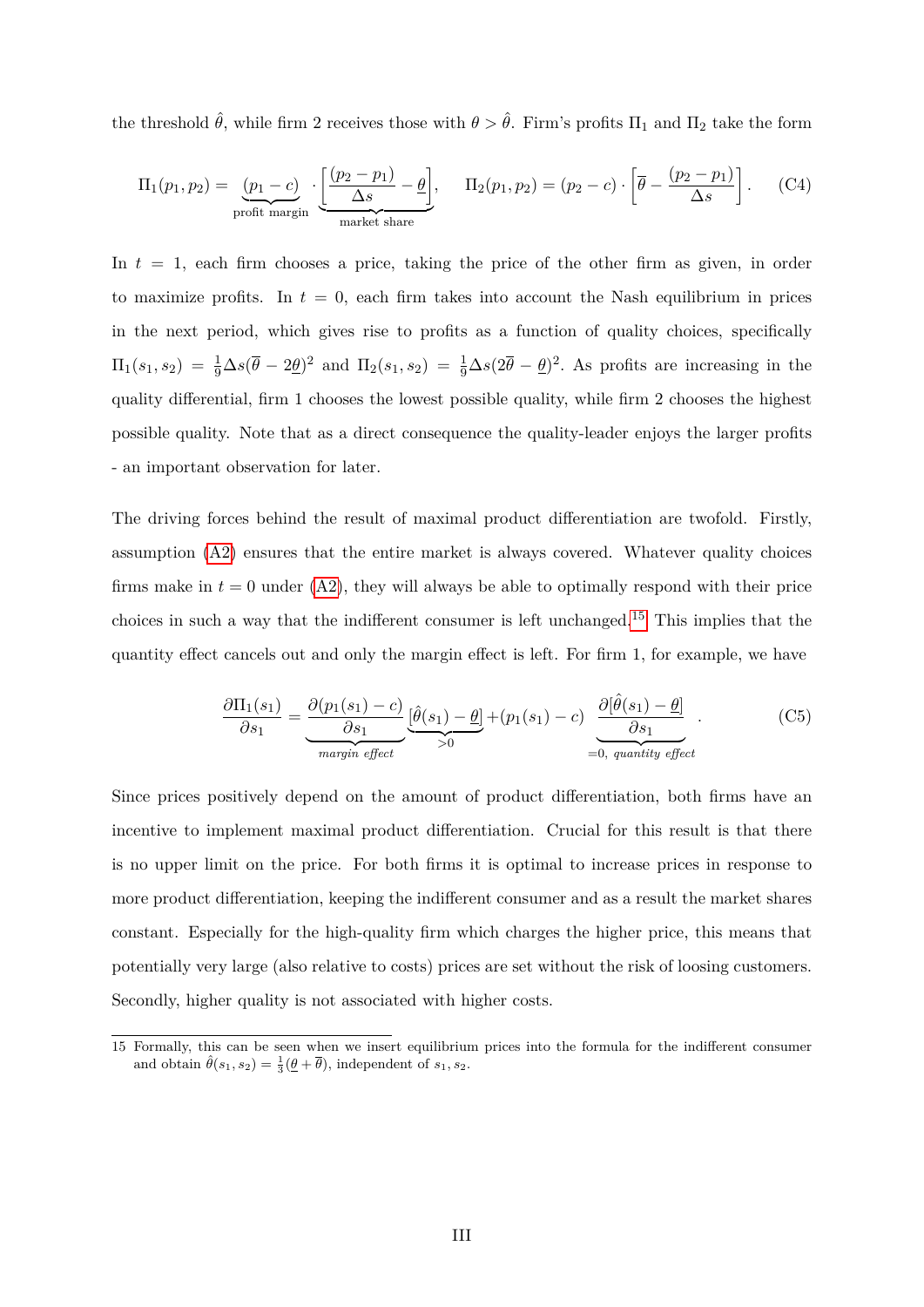#### **C3 No full market coverage and costs varying with quality**

Let's consider the following generalized set-up. Suppose costs are increasing in quality, that is, suppose there is a smooth "cost" function  $c : \mathbb{R}_+ \to \mathbb{R}_+$  with  $c' \geq 0$  and  $c'' \geq 0$  where the argument is thought of as quality. A firm incurs higher costs when choosing a higher quality, and, at a higher level of quality, increasing quality even further is even more costly.

We lift the assumption that the entire market is covered, i.e. we do not assume  $(A0)$ ,  $(A1)$  and  $(A2)$  anymore. In the absence of  $(A2)$ , the symmetry between the two firms vanishes, since firm 1 needs to take into account that at too unfavorable quality and price choices, some consumers might not buy at all. Specifically, a consumer  $\theta_0$  is indifferent between not buying at all and buying from the low-quality firm if  $p_1 = \theta_0 s_1$ . Firm 1 faces only the market segment from  $\theta_0$ upwards, which alters its optimization problem to

$$
\max_{p_1} \left\{ (p_1 - c(s_1)) \left[ \frac{(p_2 - p_1)}{\Delta s} - \max \left\{ \underline{\theta}, \frac{p_1}{s_1} \right\} \right] \right\}.
$$
 (C6)

In order to avoid cumbersome case distinctions that do not seem to carry further intuition, we ensure that  $p_1/s_1 \geq \underline{\theta}$  by assuming  $\underline{\theta} = 0$ .

Attention is restricted to pairs of qualities (*s*1*, s*2) that satisfy the following assumptions.

**Assumption B1.**  $c(s_1)/s_1 < \overline{\theta}/2$ 

**Assumption B2.**  $c(s_2)/s_2 < 2\overline{\theta}$ 

**Assumption B3.**

$$
\frac{\Delta c}{\Delta s} := \frac{c(s_2) - c(s_1)}{\Delta s} \in \left(2\frac{c(s_1)}{s_1} - \overline{\theta}, 2\overline{\theta} - \frac{c(s_2)}{s_2}\right)
$$
(C7)

Assumption [B3](#page-10-3) ensures that the markups of both firms are positive. In particular, as will become clear from the equilibrium prices derived below, firm 1's markup will be positive if and only if  $\Delta c/\Delta s$  >  $2c(s_1)/s_1 - \overline{\theta}$ , while firms 2's markup will be positive if and only if  $\Delta c/\Delta s < 2\bar{\theta} - c(s_2)/s_2$ . Assumption [B3](#page-10-3) is a condition on the difference in costs relative to the difference in quality chosen by the two firms. It means that some combinations of  $(s_1, s_2)$ kick one firm out of the market, which makes it plausible how a firm may exert a "pull effect"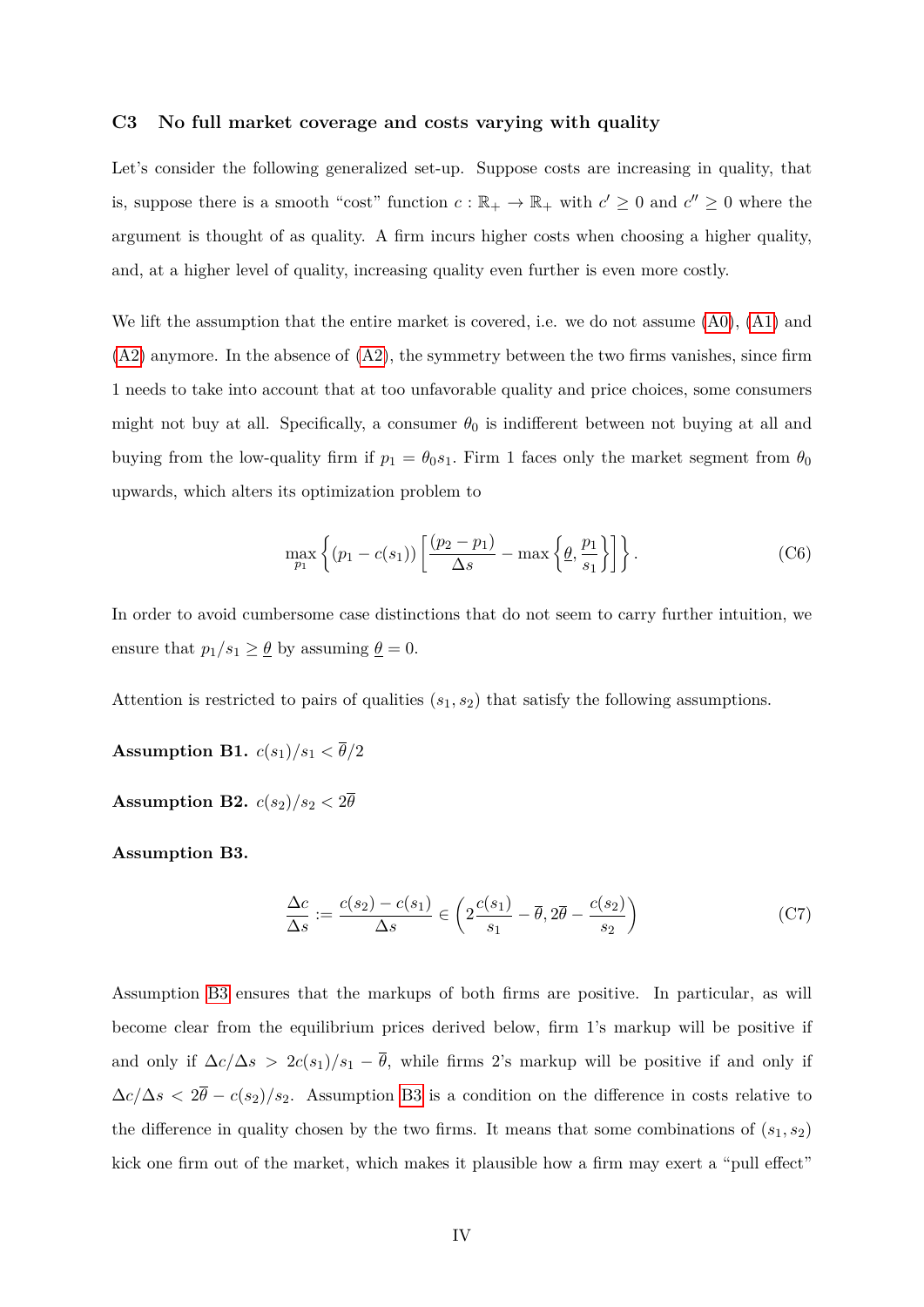on the quality decisions of the other firm, as shown below. Assumptions [B1](#page-9-2) and [B2](#page-9-1) mandate that the upper and lower boundary of the admissible interval in assumption [B3](#page-10-3) are positive and negative, respectively. Since  $\Delta c/\Delta s$  is positive, assumption [B2](#page-9-1) is a necessary condition, while assumption [B1](#page-9-2) is only a sufficient condition for positive profit margins of firm 2 and 1 respectively.<sup>[16](#page-54-0)</sup> <sup>17</sup> Assumptions [B1](#page-9-2) - [B3](#page-10-3) can be ensured by a large enough  $\bar{\theta}$ , hence sufficient consumer heterogeneity.

#### **Refined principle of product differentiation**

The Nash equilibrium in prices takes the following form.

<span id="page-54-2"></span>**Proposition 20.** *Given quality choices* (*s*1*, s*2) *that satisfy assumptions [B1](#page-9-2) - [B3,](#page-10-3) the following is a Nash equilibrium in prices in*  $t = 1$ :

$$
p_1(s_1, s_2) = \frac{s_1}{3s_2 + \Delta s} \left[ c(s_2) + 2\frac{s_2}{s_1}c(s_1) + \overline{\theta}\Delta s \right]
$$
 (C8)

$$
=c(s_1)+\frac{s_1}{3s_2+\Delta s}\left[\Delta c+\Delta s\left(-2\frac{c(s_1)}{s_1}+\overline{\theta}\right)\right]
$$
(C9)

$$
p_2(s_1, s_2) = \frac{s_2}{3s_2 + \Delta s} \left[ 2c(s_2) + c(s_1) + 2\overline{\theta}\Delta s \right]
$$
 (C10)

$$
= c(s_2) + \frac{s_2}{3s_2 + \Delta s} \left[ -\Delta c + \Delta s \left( -\frac{c(s_2)}{s_2} + 2\overline{\theta} \right) \right]
$$
(C11)

*Proof.* The idea of the proof is analogous to the proof of the standard result presented above  $\Box$ in the text. The details are presented in Appendix [D1.](#page-61-0)

As before, we are interested in whether the quality-leader has higher profits than the low-quality firm. The following corollary shows that this is the case as long as  $\Delta c/\Delta s$  lies closer to the lower than to the upper boundary of the admissible interval.

**Corollary 21.** *i) Firm 2 enjoys larger profit margins than firm 1, i.e.*  $p_1 - c(s_1) < p_2 - c(s_2)$ *if and only if*

$$
s_1 \left[ \frac{\Delta c}{\Delta s} - \left( 2 \frac{c(s_1)}{s_1} - \overline{\theta} \right) \right] < s_2 \left[ \left( 2\overline{\theta} - \frac{c(s_2)}{s_2} \right) - \frac{\Delta c}{\Delta s} \right].
$$

<span id="page-54-0"></span><sup>16</sup> If  $c(0)$  is normalized to zero, the function  $x \mapsto c(x)/x$  is increasing for positive *x*, since for  $x > 0$  we have  $\frac{\partial}{\partial x}\left(\frac{c(x)}{x}\right) = \frac{1}{x}\left[c'(x) - \frac{c(x)-c(0)}{(x-0)}\right] \ge 0$  from convexity. But we do not make this assumption here in general as it would rule out fixed costs.

<span id="page-54-1"></span><sup>17</sup> Constant costs imply  $\Delta c/\Delta s = 0$ , hence, satisfy assumption [B3](#page-10-3) under assumptions [B1](#page-9-2) and [B2.](#page-9-1)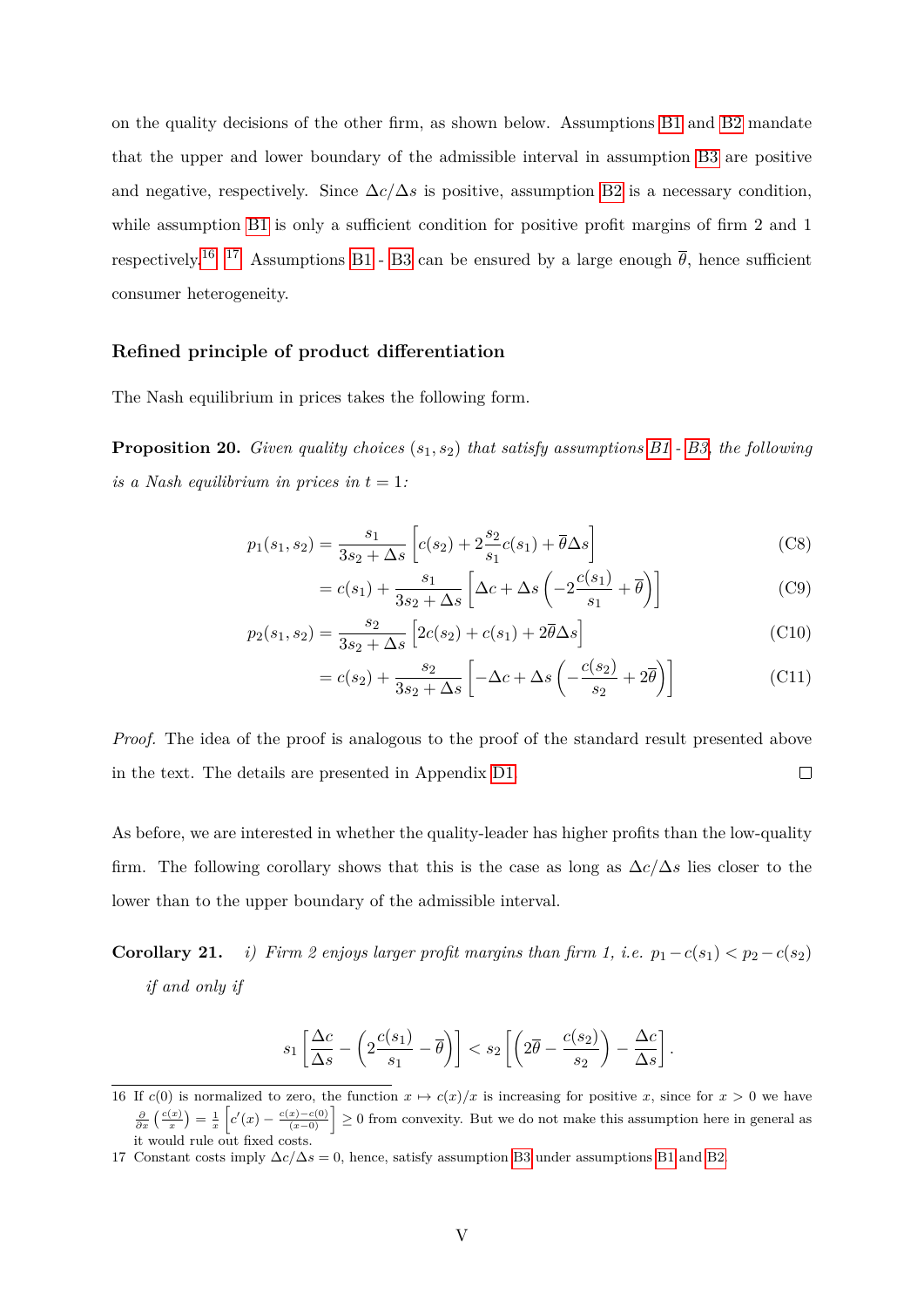*ii) Firm 2 enjoys larger market shares than firm 1, i.e.*  $\hat{\theta} - \theta_0 < \overline{\theta} - \hat{\theta}$  *if and only if* 

$$
\left[\frac{\Delta c}{\Delta s} - \left(2\frac{c(s_1)}{s_1} - \overline{\theta}\right)\right] < \left[\left(2\overline{\theta} - \frac{c(s_2)}{s_2}\right) - \frac{\Delta c}{\Delta s}\right].\tag{B4}
$$

<span id="page-55-2"></span><span id="page-55-1"></span><span id="page-55-0"></span> $\Box$ 

*iii) If firm 2 has the higher market share, i.e. if* [\(B4\)](#page-55-0) *is satisfied, it also has the higher profit margin and, as a result, higher profits.*

*Proof.* Follows directly from plugging in the respective formulas.

When both firms anticipate the equilibrium in prices for given quality choices, one can express profits as a function of quality choices:

$$
\Pi_1(s_1, s_2) = \Delta s \frac{s_2}{s_1} \left[ \frac{s_1}{3s_2 + \Delta s} \left( \frac{c(s_2) - c(s_1)}{\Delta s} - \left( 2 \frac{c(s_1)}{s_1} - \overline{\theta} \right) \right) \right]^2
$$
(C12)

$$
\Pi_2(s_1, s_2) = \Delta s \left[ \frac{s_2}{3s_2 + \Delta s} \left( 2\overline{\theta} - \frac{c(s_2)}{s_2} - \frac{c(s_2) - c(s_1)}{\Delta s} \right) \right]^2.
$$
 (C13)

In the original set-up, profits were increasing in the quality differential. Here, in [\(C12\)](#page-55-1) as well as in [\(C13\)](#page-55-2), the first factor increases as products become more differentiated, but the effect on the expressions in brackets is unclear. Hence, an interior Nash equilibrium in qualities may be possible. Specifying conditions on the functional form of  $c(\cdot)$  that ensure existence of an interior Nash equilibrium does not promise interesting economic results because of lenghty and tedious expressions, and I do not have a general existence proof. The following result, however, derives properties of a Nash equilibrium in qualities and shows a *refined principle of product differentiation*.

# <span id="page-55-6"></span><span id="page-55-4"></span>**Proposition 22.** *a) At any point*  $(s_1, s_2)$  *that satisfies assumption*  $B1 - B3$  $B1 - B3$

*ii) if marginal costs for extra quality are small for firm 1, firm 1 wants to increase quality. Specifically,*

<span id="page-55-3"></span>
$$
c'(s_1) < 2\frac{c(s_1)}{s_1} - \overline{\theta} \qquad \Rightarrow \qquad \frac{\partial \Pi_1(s_1, s_2)}{\partial s_1} > 0. \tag{C14}
$$

<span id="page-55-5"></span>*iiii) For firm 2, if marginal costs for extra quality are large, decreasing quality increases*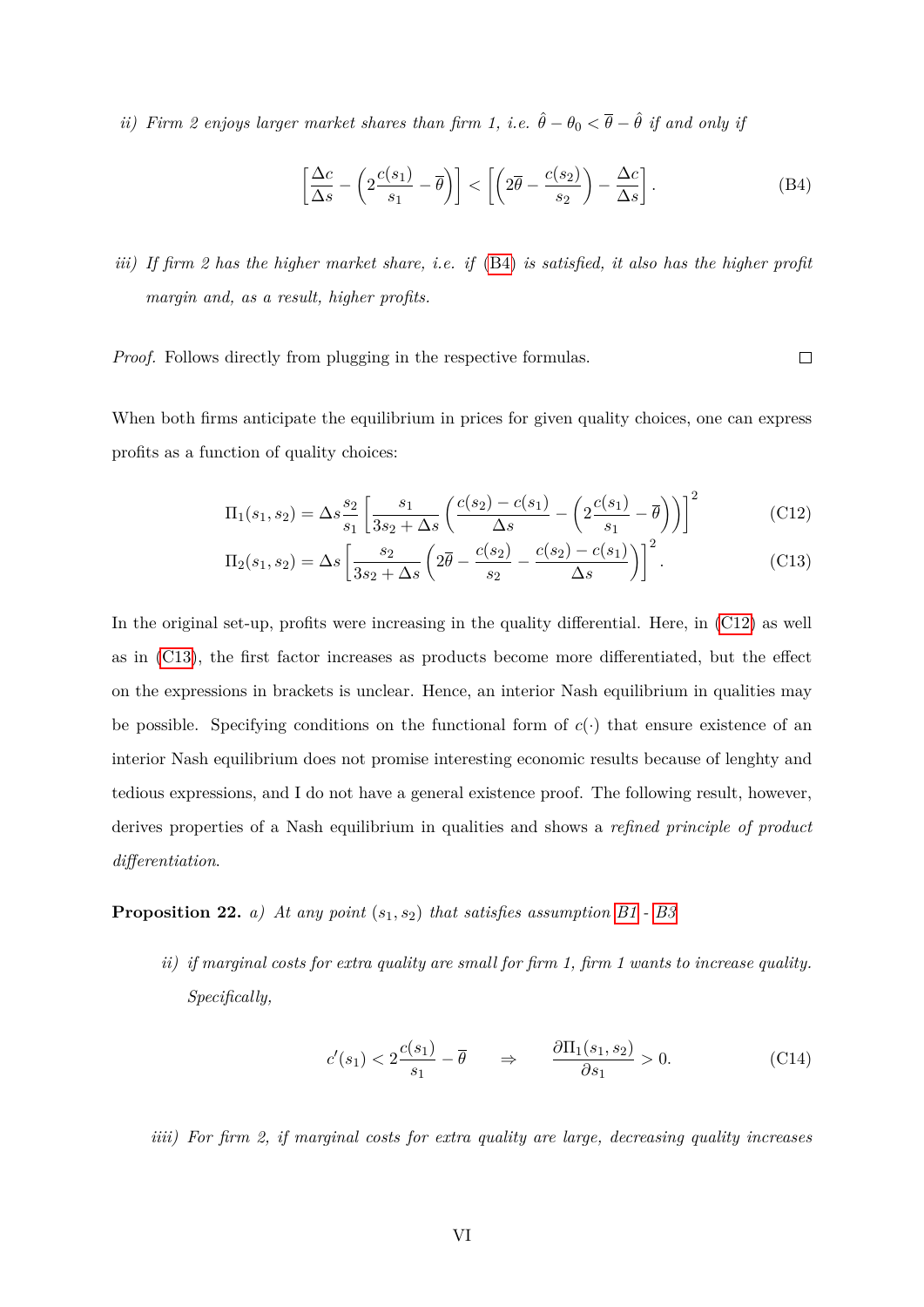*profits. Specifically,*

$$
2\overline{\theta} - \frac{c(s_2)}{s_2} < c'(s_2) \qquad \Rightarrow \qquad \frac{\partial \Pi_2(s_1, s_2)}{\partial s_2} < 0. \tag{C15}
$$

<span id="page-56-0"></span> $\Box$ 

<span id="page-56-1"></span>*b) For a sequence of* (*s*1*, s*2) *where each pair of qualities satisfies assumptions [B1](#page-9-2) - [B3](#page-10-3) and stays distinct while converging to some s*0*, i.e.* ∆*s going to zero, we have*

$$
\lim_{s_1, s_2 \to s_0} \frac{\partial \Pi_1(s_1, s_2)}{\partial s_1} = -\frac{1}{9} \left( c'(s_0) - 2 \frac{c(s_0)}{s_0} + \overline{\theta} \right)^2 \le 0,
$$
 (C16)

$$
\lim_{s_1, s_2 \to s_0} \frac{\partial \Pi_2(s_1, s_2)}{\partial s_2} = \frac{1}{9} \left( 2\overline{\theta} - \frac{c(s_0)}{s_0} - c'(s_0) \right)^2 \ge 0.
$$
 (C17)

*Proof.* See Appendix [D2.](#page-62-0)

The following observation follows. The threshold  $c(s_1)/s_1 - \overline{\theta}$  in [\(C14\)](#page-55-3) indeed also depends on *s*1. It can be meaningfully interpreted, since by assumption [B3,](#page-10-3) ∆*c/*∆*s* needs to lie above this threshold. Analogously for the threshold in [\(C15\)](#page-56-0).

Proposition 4 part [b\)](#page-56-1) shows that, if qualities are very close together, i.e. when  $\Delta s$  is small, firms want to differentiate qualities. In other words, the same effect as in the original model prevails, but now it is only an "infinitesimal" effect as it holds for small differences in quality. At the same time, Proposition 4 part [a\)](#page-55-4) demonstrates that high or low marginal costs for firm 2 or 1, respectively, can be the driver behind a tendency to move qualities closer together. From Proposition 4 part [aii\)](#page-55-5) the quality-leader wants to provide only as much quality as "necessary", while from part [ai\)](#page-55-6) the low-quality firm provides "as much quality as feasible" with respect to the increasing marginal costs of quality. Together the forces from part [a\)](#page-55-4) and [b\)](#page-56-1) act like pull and push factors keeping the qualities of the two firms somewhat close together, but never equal, as illustrated in Figure [7.](#page-57-0)

#### **C4 Upward pressure on qualities**

Two questions arise naturally. Firstly, since the low-quality firm now experiences competition from above (the high-quality firm) and below (the option not to buy), does that exert a pull effect on the quality choice of firm 1? Secondly, when the leadership position in quality is the more attractive one, can the threat to be overtaken by the other firm induce the quality-leader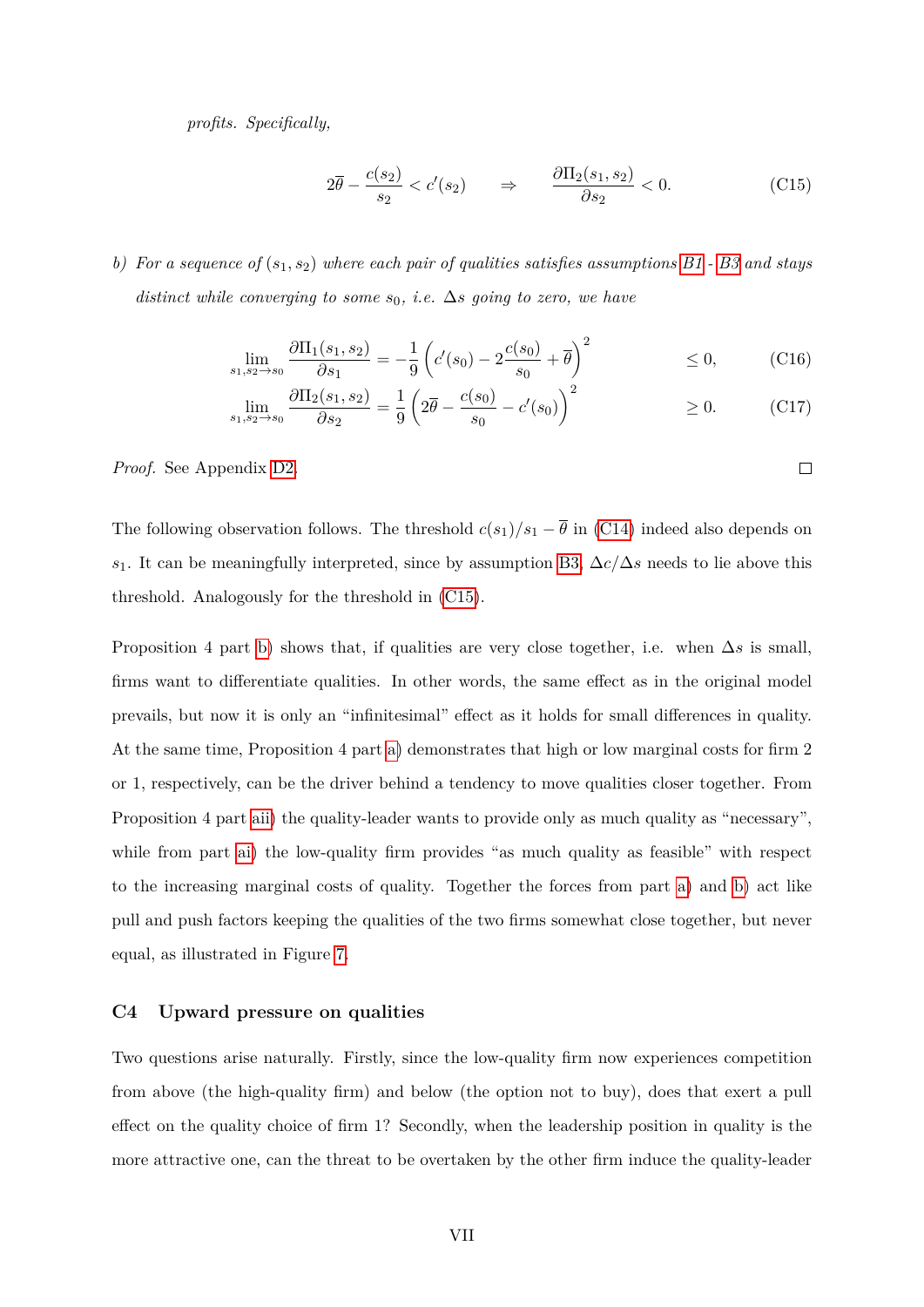<span id="page-57-0"></span>

pull factors keeping the quality choices somewhat close, but never equal. Figure 7: Without full market coverage and without quality-invariant costs there are push *and*

to set high qualities whatsoever? The interplay of these forces would produce upward pressure on qualities.

The following proposition and subsequent discussion clarifies in how far there may be a pull effect on the quality choice of the low-quality firm.

<span id="page-57-2"></span>**Proposition 23.** *At any point* (*s*1*, s*2) *that satisfies assumptions [B1](#page-9-2) - [B3,](#page-10-3) if*

$$
K := \overline{\theta} \underbrace{(s_2 - 2s_1)}_{=:A} + \underbrace{\left(2s_2 - \Delta s \frac{s_1}{s_2}\right)}_{>0} \underbrace{\left[\frac{c(s_1)}{s_1} - c'(s_1)\right]}_{=:B} + \underbrace{\Delta s \frac{s_1}{s_2} \left[\frac{\Delta c}{\Delta s} - c'(s_1)\right]}_{=:C} + \underbrace{2\Delta s}_{>0} \underbrace{\left(-c'(s_1)\right)}_{=:D}
$$

 $\Box$ 

*is non-negative, then*  $\partial \Pi_1 / \partial s_1 > 0$  *and subsequently the point can not be an equilibrium.* 

### *Proof.* See Appendix [D3.](#page-66-0)

We discuss the consequences for the special case of constant costs  $c \in \mathbb{R}_+$ , quadratic costs and the general case. For constant costs, *K* reduces to  $\bar{\theta}(s_2 - 2s_1) + (2s_2 - (\Delta s)s_1/s_2) c/s_1$ . For  $s_2 \geq 2s_1$  this expression is positive, subsequently the point can not be an equilibrium. This admits the following interpretation: In order for an equilibrium to exist, the low-quality firm needs to choose  $s_1$  sufficiently close to the quality of firm 2, i.e. larger than  $0.5 s_2$  (*pull effect*).<sup>[18](#page-57-1)</sup> For quadratic costs, which play a prominent role in the literature on the subject, say  $c(s) = \tau s^2$ , K reduces to  $K = \theta(s_2 - 2s_1) - \tau s_1 (5s_2 - 3s_1)$  $\rightarrow 0$ *.* So  $K \geq 0$  requires  $(s_2-2s_1) > 0$  and is fulfilled if

<span id="page-57-1"></span><sup>18</sup> In the case of constant costs, one can easily show that firm 2 chooses the maximal quality. This is intuitive, as higher quality is not associated with higher costs in this case. The simplification of constant costs helps show the key idea of a "pull" effect exerted on the low-quality firm most clearly, but it also eliminates the force that previously counteracted the quality-leader's incentive to choose the extreme quality.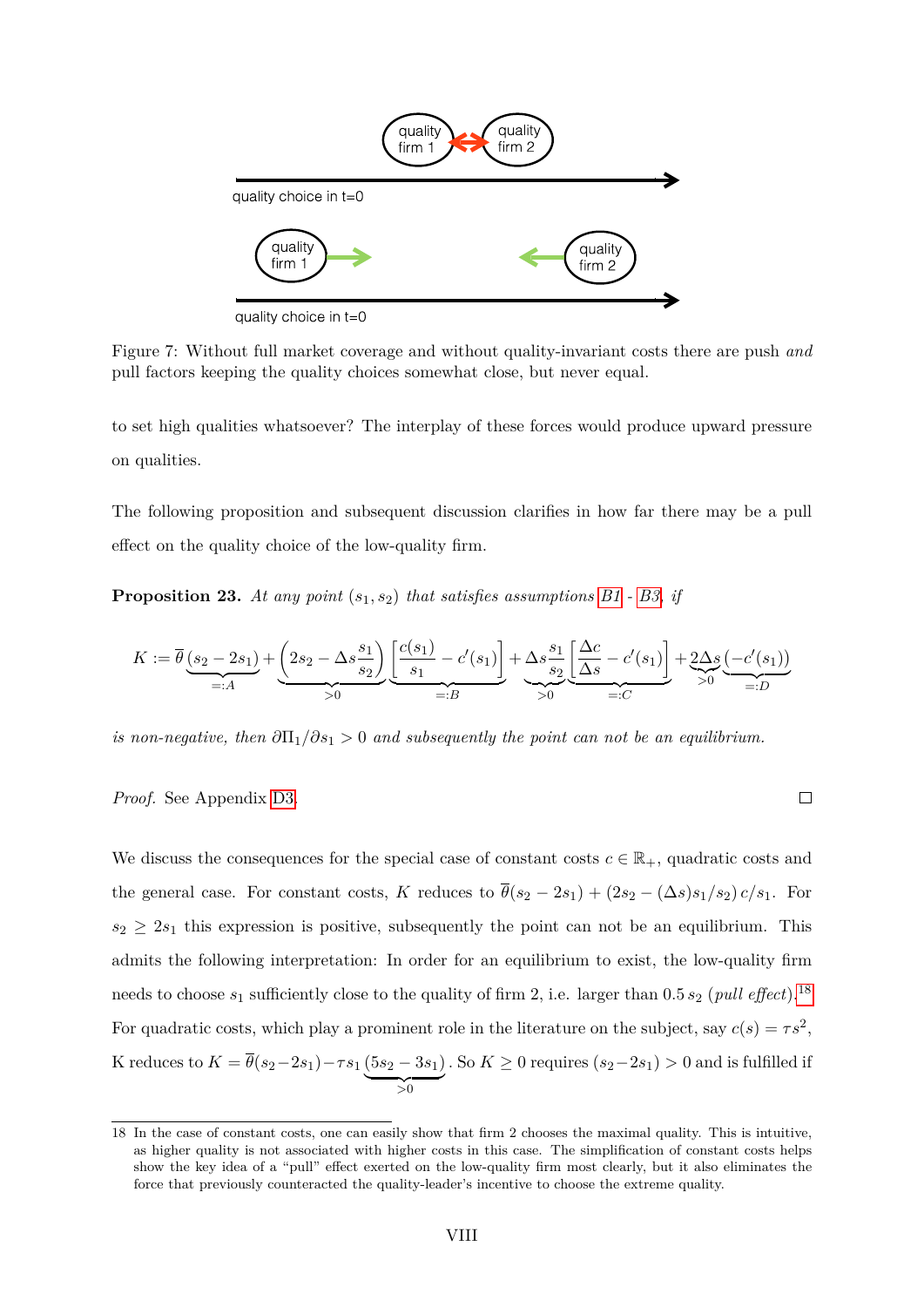$0 \leq \tau \leq \bar{\theta}(s_2 - 2s_1)/(5s_2 - 3s_1)$ . This again has an intuitive interpretation when we think of the costs  $c(s) = \tau s^2$  as a quadratic "error term" to zero costs with "intensity"  $\tau$ . A non-negative *K* requires that the condition  $s_2 \geq 2s_1$ , which precludes an equilibrium for zero costs, still suffices to preclude existence for quadratic costs provided the "intensity" *τ* of the "error term" is below some threshold.

For the general case, *K* consists of "drivers" *A*, *B*, *C* and *D*, as defined above, with positive weights. For a fixed  $s_2$ , each driver is monotone in  $s_1$  and the level of  $s_1$  determines whether the corresponding driver increases or decreases *K*, i.e. whether it exerts upward pressure or not. Specifically, *A* is positive iff  $s_1 < 1/2 s_2$ , *B* is positive iff  $s_1$  is smaller than  $s_0$  with  $s_0$  such that  $c'(s_0) = c(s_0)/s_0$ , *C* is positive for  $s_1 \neq s_2$  and *D* is always negative.

That the quality-leader exerts a "pull effect" on the low-quality firm upwards rather than the other way around is intuitive also from a different point of view. Already in the original model the quality-leader enjoys greater profits. Albeit the fact that the low-quality firm will subsequently choose the lowest quality there, this indicates that there is room for a race for the "pole position in quality", as also noted in [Tirole](#page-27-3) [\(1988,](#page-27-3) p. 297). Corollary [21](#page-1-0) shows that this result persists in the generalized set-up under the condition that the relation  $\Delta c/\Delta s$  may not be too large. Specifically, if ∆*c/*∆*s* lies closer to the lower than to the upper boundary of the admissible interval, the lead position in quality is the more attractive one and the qualityleader will try to keep this "pole position". It seems plausible that the quality-leader is aware of the risk of being overtaken by the other firm at too low quality choices. Then the risk of being overtaken may exert upward pressure on the quality choices when moving qualities closer together. This is shown formally in the sequel.

To capture this, suppose we break the symmetry between the two firms not, as done so far, by assigning the roles of quality-leader and quality-follower ex-ante, but instead by making the quality choice sequential. We call the new set-up *sequential game without assigned roles* and assume firm 2 has a first-mover advantage in the choice of quality. Specifically, we introduce an additional time period  $t = (-1)$  in which firm 2 chooses its quality, while firm 1, upon observing firm 2's decision, continues to choose its quality in  $t = 0$ . The rest remains as before.

In  $t = 0$ , firm 1 can either "adapt" by actually becoming the quality-follower or overtake firm 2's leadership position by choosing a higher quality. We ensure assumptions [B1](#page-9-2) - [B3](#page-10-3) and [\(B4\)](#page-55-0)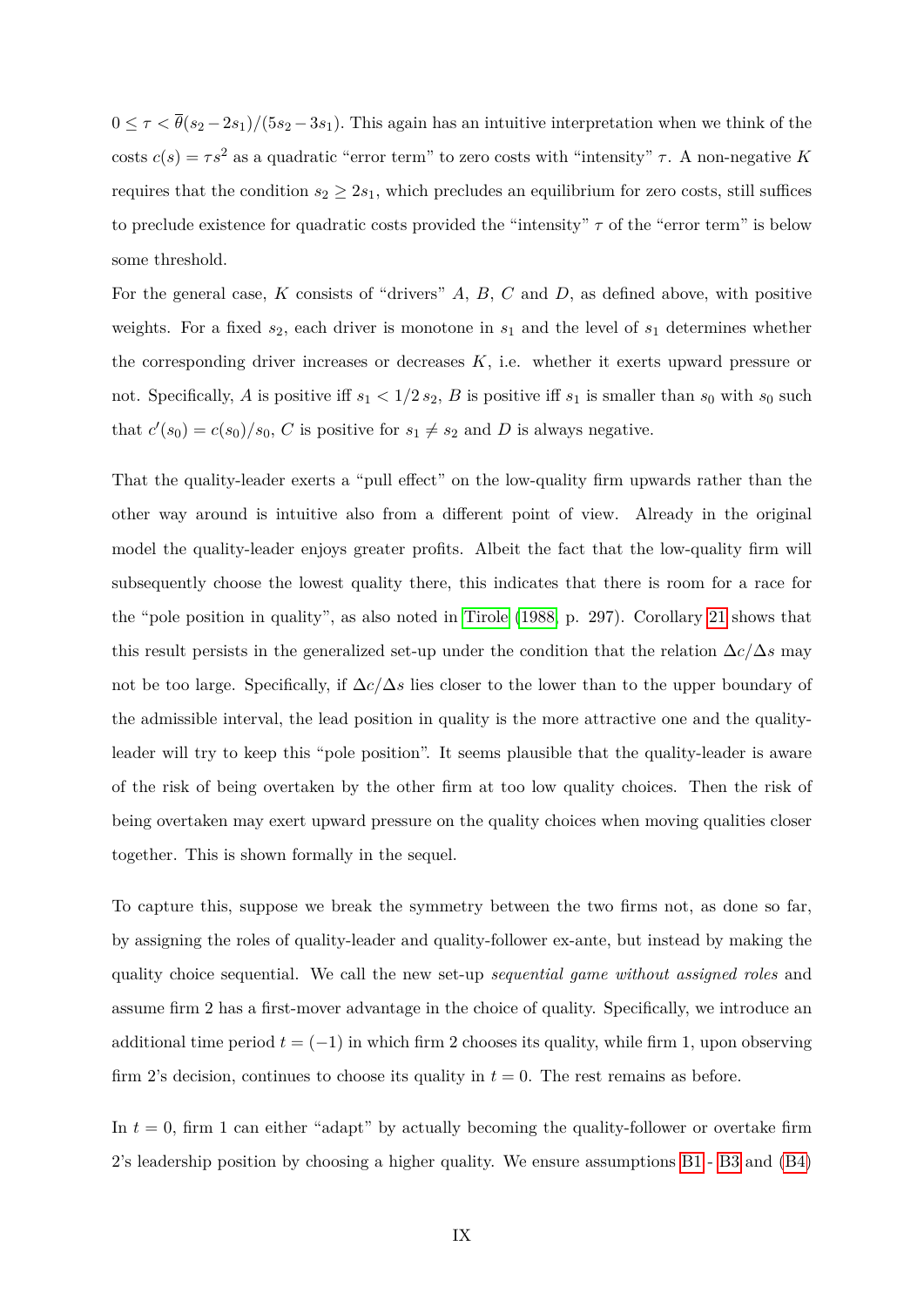for all quality pairs by assuming that for all  $s$  in  $[s, \overline{s}]$ 

<span id="page-59-1"></span>
$$
\frac{c(s)}{s} < \frac{\overline{\theta}}{2} \tag{B1'}
$$

<span id="page-59-3"></span><span id="page-59-2"></span>
$$
c'(s) \in \left(2\sup_t \frac{c(t)}{t} - \overline{\theta}, 2\overline{\theta} - \inf_t \frac{c(t)}{t}\right)
$$
 (B3')

$$
\overline{\theta} - 2\inf_{t} \frac{c(t)}{t} + c'(s) < 2\overline{\theta} - \sup_{t} \frac{c(t)}{t} - c'(s). \tag{B4'}
$$

[\(B1'\)](#page-59-1) - [\(B4'\)](#page-59-2) relate marginal costs of a further quality improvement to  $\bar{\theta}$ , the marginal willingness to pay of the most quality-sensitive consumer for a quality improvement. Note that with  $c(s_2) - c(s_1) = \int_{s_1}^{s_2} c'(t) dt$ , [\(B3'\)](#page-59-3) yields assumption [B3](#page-10-3) for all  $s \in [s, \overline{s}]$ , while [\(B4'\)](#page-59-2) ensures condition [\(B4\)](#page-55-0) for all qualities. Conditions [\(B1'\)](#page-59-1), [\(B3'\)](#page-59-3) and [\(B4'\)](#page-59-2) can be ensured if  $\bar{\theta}$  is large enough.[19](#page-59-4)

Hence, the quality-leader always enjoys larger profits, which enables us to derive the following proposition.

<span id="page-59-0"></span>**Proposition 24.** *A necessary condition for some* (*s*1*, s*2) *to be a subgame-perfect Nash equilibrium in the sequential game without assigned roles, is that*

$$
s_2 > \frac{4}{5}\overline{s}.\tag{C18}
$$

*Proof.* As before, the main idea is presented below in the text, while some calculations are relegated to Appendix [D4.](#page-67-0)  $\Box$ 

The intuition of the result is as follows: Suppose  $s_1 < s_2$  is a Nash equilibrium in the sequential game without assigned roles. In that case one must not be able to find a profitable deviation for the quality-follower, that is, no  $s_3$  with  $s_2 < s_3 \leq \overline{s}$  such that the profit when taking the lead position in quality, exceeds the profit when choosing the optimal quality as quality-follower, that is no  $s_3 \Pi_2(s_2, s_3) > \Pi_1(s_1, s_2)$ . As shown in the appendix,  $s_3 = (s_2^2 + s_1s_2 - s_1^2)/s_2$  is such an profitable deviation, which is infeasible if  $(4/5)\bar{s} < s_2$ .

Proposition [24](#page-59-0) shows that in the sequential game without assigned roles, a necessary condition

<span id="page-59-4"></span><sup>19</sup> In the same spirit as in the original model, this can be interpreted as a condition on sufficient consumer heterogeneity, and thereby neatly connects to the set of assumptions made in the original model. There, [\(A0\)](#page-51-2) and [\(A1\)](#page-51-3) demand sufficient consumer heterogeneity while [\(A2\)](#page-51-4) demands full market coverage; here, only sufficient consumer heterogeneity is needed.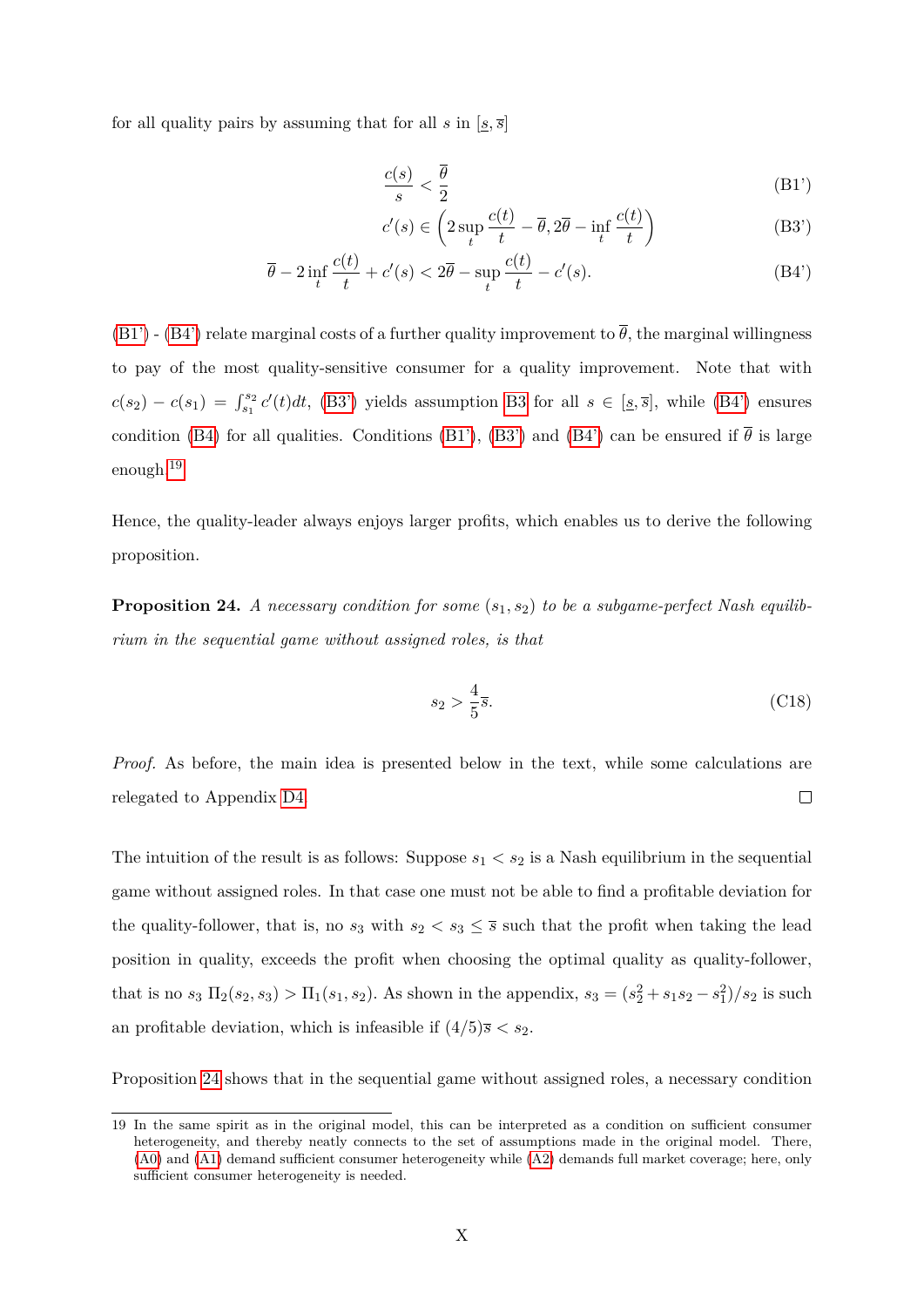for a Nash equilibrium to exist is that the quality-leader chooses a quality at least as high as 80% of the maximal quality, as illustrated in Figure [8.](#page-60-0) In other words, the threat of being overtaken and loosing the leadership position in quality induces the first-mover to pick a high quality even in an environment where costs are increasing and convex in the level of quality.

<span id="page-60-0"></span>

Figure 8: The first-mover wants to keep the leadership position in quality, exerting upward pressure on the qualities.

The interplay between a pull effect on the quality choice of the low-quality firm and pressure on the high-quality firm not to leave too much room quality-wise above, gives rise to upward pressure on the quality choices.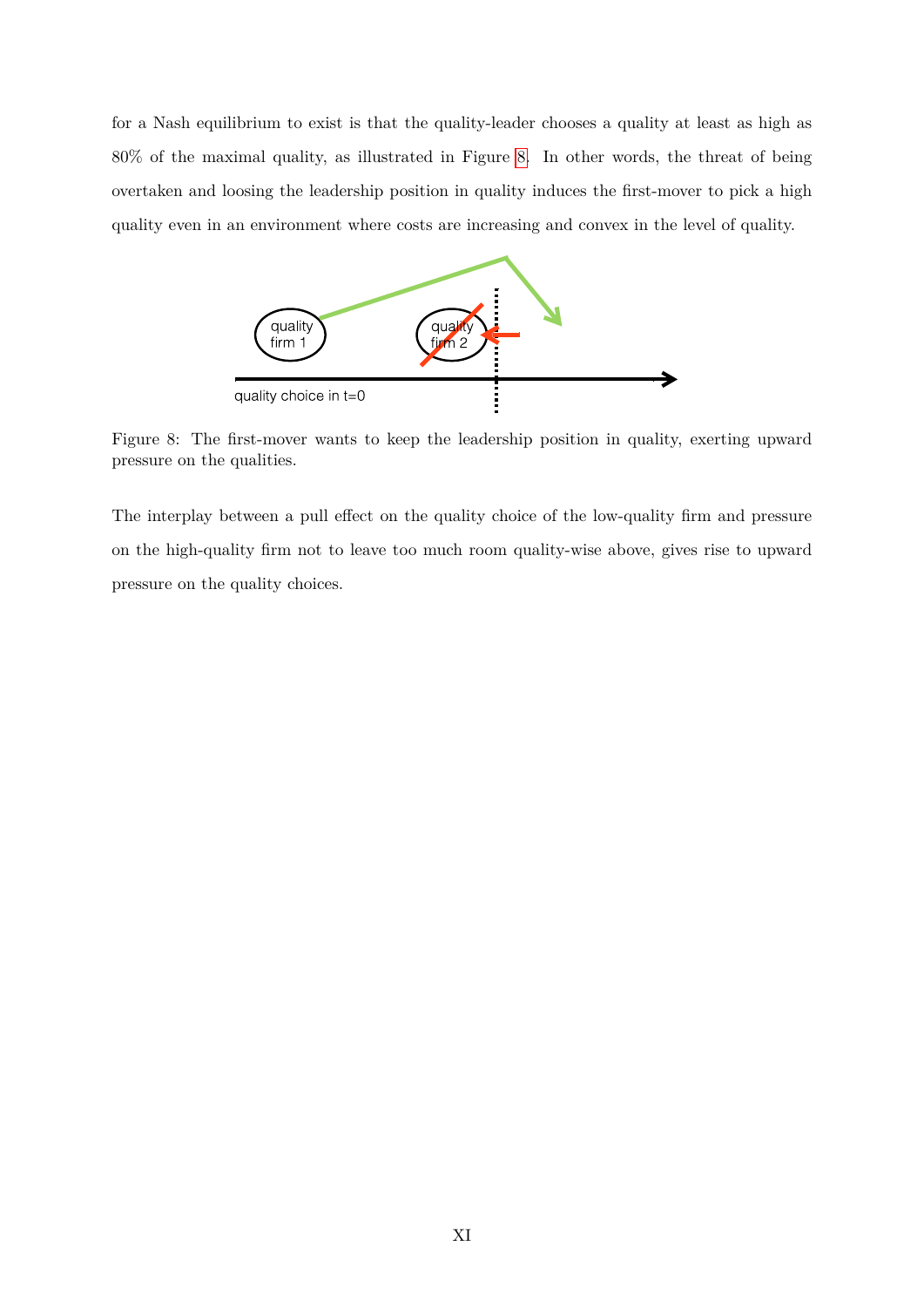# **D Appendix: Proofs of appendix [C](#page-50-0)**

### <span id="page-61-0"></span>**D1 Proof of Proposition [20](#page-54-2)**

The full maximization problem reads

$$
\max_{p_1} \Pi_1(p_1, p_2) = \max_{p_1} \left\{ (p_1 - c(s_1)) \left[ \frac{(p_2 - p_1)}{\Delta s} - \frac{p_1}{s_1} \right] \right\} \tag{D3}
$$

<span id="page-61-3"></span><span id="page-61-1"></span>
$$
\max_{p_2} \Pi_2(p_1, p_2) = \max_{p_2} \left\{ (p_2 - c(s_2)) \left[ \overline{\theta} - \frac{(p_2 - p_1)}{\Delta s} \right] \right\},\tag{D4}
$$

with the additional conditions

 $(p_1 - c(s_1)) \geq 0$  positive profit margin of firm 1 (Bi)  $(p_2 - c(s_2)) \ge 0$  positive profit margin of firm 2 (Bii)

$$
\frac{p_2 - p_1}{\Delta s} \ge \frac{p_1}{s_1}
$$
 positive market share of firm 1 (Biii)

$$
\overline{\theta} \ge \frac{p_2 - p_1}{\Delta s}
$$
 positive market share of firm 2 (Biv)

$$
\frac{p_1}{s_1} \ge \underline{\theta} \qquad \text{firm 1's market share takes the form } \frac{(p_2 - p_1)}{\Delta s} - \frac{p_1}{s_1} \qquad \text{(Bv)}
$$
\n
$$
\frac{p_2 - p_1}{\Delta s} \ge \frac{p_2}{s_2} \qquad \text{firm 2's market share takes the form } \overline{\theta} - \frac{(p_2 - p_1)}{\Delta s}. \qquad \text{(Bvi)}
$$

I first solve the unconstrained maximization problem and then verify that the (unique) solution satisfies [\(Bi\)](#page-61-1) - [\(Bvi\)](#page-61-2). Solving the reaction functions

<span id="page-61-6"></span><span id="page-61-5"></span><span id="page-61-4"></span><span id="page-61-2"></span>
$$
p_1 = R_1(p_2) := \frac{1}{2} \left[ p_2 \frac{s_1}{s_2} + c(s_1) \right]
$$
 (D5)

$$
p_2 = R_2(p_1) := \frac{1}{2} \left[ p_1 + c(s_2) + \overline{\theta} \Delta s \right]
$$
 (D6)

yields the formula for the prices.

It remains to check whether conditions [\(Bi\)](#page-61-1) - [\(Bvi\)](#page-61-2) hold. [\(Bi\)](#page-61-1) and [\(Bii\)](#page-61-3) are ensured by [\(B3\)](#page-10-3) as argued in the text. Since plugging in the respective formulas directly yields

$$
\hat{\theta} - \theta_0 = \frac{s_2}{(3s_2 + \Delta s)} \left[ \frac{\Delta c}{\Delta s} - \left( 2 \frac{c(s_1)}{s_1} - \overline{\theta} \right) \right]
$$
 (D7)

$$
\overline{\theta} - \hat{\theta} = \frac{s_2}{(3s_2 + \Delta s)} \left[ \left( 2\overline{\theta} - \frac{c(s_2)}{s_2} \right) - \frac{\Delta c}{\Delta s} \right],
$$
 (D8)

[\(B3\)](#page-10-3) ensures [\(Biii\)](#page-61-4) and [\(Biv\)](#page-61-5). [\(Bv\)](#page-61-6) follows directly from the assumption  $\underline{\theta} = 0$ , since prices are positive. It remains to show [\(Bvi\)](#page-61-2), which is a little more cumbersome. As a first step note that [\(Bvi\)](#page-61-2) follows if we know that

$$
\frac{p_2}{p_1} \ge \frac{s_2}{s_1},\tag{D9}
$$

since then

<span id="page-61-7"></span>
$$
p_2s_1 \ge p_1s_2\tag{D10}
$$

$$
\Leftrightarrow p_2s_1 - p_2s_2 + p_2s_2 \ge p_1s_2 \tag{D11}
$$

$$
\Leftrightarrow -p_2 \Delta s + s_2 \Delta p \ge 0 \tag{D12}
$$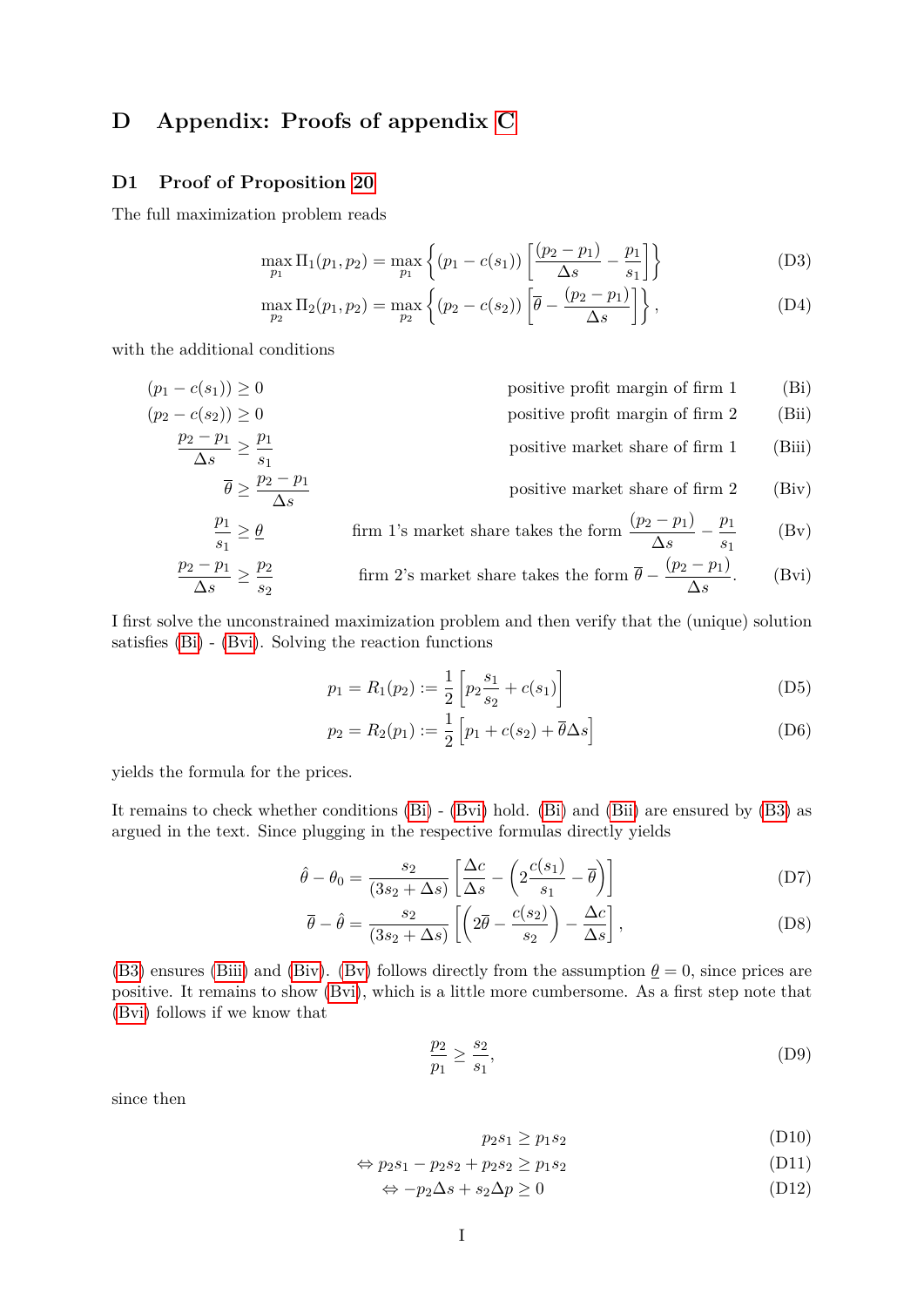$$
\Leftrightarrow \frac{\Delta p}{\Delta s} \ge \frac{p_2}{s_2}.\tag{D13}
$$

It remains to show that [\(D9\)](#page-61-7) holds. To that end we have

$$
\frac{p_2}{p_1} \ge \frac{s_2}{s_1} \tag{D14}
$$

$$
\Leftrightarrow \frac{\frac{s_2}{3s_2 + \Delta s} \left[2c(s_2) + c(s_1) + 2\overline{\theta}\Delta s\right]}{\frac{s_1}{3s_2 + \Delta s} \left[c(s_2) + 2\frac{s_2}{s_1}c(s_1) + \overline{\theta}\Delta s\right]} \ge \frac{s_2}{s_1}
$$
(D15)

$$
\Leftrightarrow \frac{2c(s_2) + c(s_1) + 2\overline{\theta}\Delta s}{c(s_2) + 2\frac{s_2}{s_1}c(s_1) + \overline{\theta}\Delta s} \ge 1
$$
\n(D16)

$$
\Leftrightarrow c(s_2) + c(s_1) \underbrace{\left(1 - 2\frac{s_2}{s_1}\right)}_{=-\frac{(s_2 + \Delta s)}{s_1}} + \overline{\theta}\Delta s \ge 0
$$
\n(D17)

$$
\Leftrightarrow c(s_2) - \frac{s_2}{s_1}c(s_1) + \frac{c(s_1)}{s_1}(-\Delta s + 2\Delta s) + \Delta s \left[\overline{\theta} - 2\frac{c(s_1)}{s_1}\right] \ge 0
$$
\n(D18)

$$
\Leftrightarrow \frac{\Delta c}{\Delta s} \ge 2 \frac{c(s_1)}{s_1} - \overline{\theta}, \tag{D19}
$$

which is ensured by [\(B3\)](#page-10-3).

<span id="page-62-3"></span><span id="page-62-2"></span> $\Box$ 

# <span id="page-62-0"></span>**D2 Proof of Proposition [22](#page-1-0)**

Part a) follows immediately, if we know the following expressions for the derivatives of the profits. With  $\alpha$  and  $\beta$  the expressions inside the squared brackets in [\(C12\)](#page-55-1) and [\(C13\)](#page-55-2), namely

$$
\alpha(s_1, s_2) := \frac{s_1}{3s_2 + \Delta s} \left( \frac{\Delta c}{\Delta s} - \left( 2 \frac{c(s_1)}{s_1} - \overline{\theta} \right) \right)
$$
(D20)

$$
\beta(s_1, s_2) := \frac{s_2}{3s_2 + \Delta s} \left( 2\overline{\theta} - \frac{c(s_2)}{s_2} - \frac{\Delta c}{\Delta s} \right). \tag{D21}
$$

we claim that

<span id="page-62-1"></span>
$$
\frac{\partial \Pi_1(s_1, s_2)}{\partial s_1} = -\frac{s_2^2}{s_1^2} \alpha^2 + 2\alpha \frac{s_2}{s_1} \Delta s \frac{\partial \alpha(s_1, s_2)}{\partial s_1}
$$
(D22)

$$
= \underbrace{\frac{s_2}{s_1} \frac{\alpha}{(3s_2 + \Delta s)^2}}_{>0} \left[ (2\Delta s(3s_2 + \Delta s) + 3s_1s_2) \underbrace{\left(\frac{\Delta c}{\Delta s} - c'(s_1)\right)}_{\geq 0 \text{ from convexity}} \right]
$$
(D23)

$$
+s_2(3s_2+\Delta s)\left(2\frac{c(s_1)}{s_1}-\overline{\theta}-c'(s_1)\right)+4s_2\Delta s\left(2\overline{\theta}-\frac{c(s_2)}{s_2}-c'(s_1)\right),>0 \text{ from (B3)}.
$$

$$
\frac{\partial \Pi_2(s_1, s_2)}{\partial s_2} = \beta^2 + 2\beta \Delta s \frac{\partial \beta(s_1, s_2)}{\partial s_2}
$$
\n(D24)

$$
= \underbrace{\frac{\beta}{(3s_2 + \Delta s)^2} \left[ (3s_2 + \Delta s)(s_2 + 2\Delta s) \underbrace{\left( \frac{\Delta c}{\Delta s} - c'(s_2) \right)}_{\leq 0 \text{ from convexity}} \right] (D25)
$$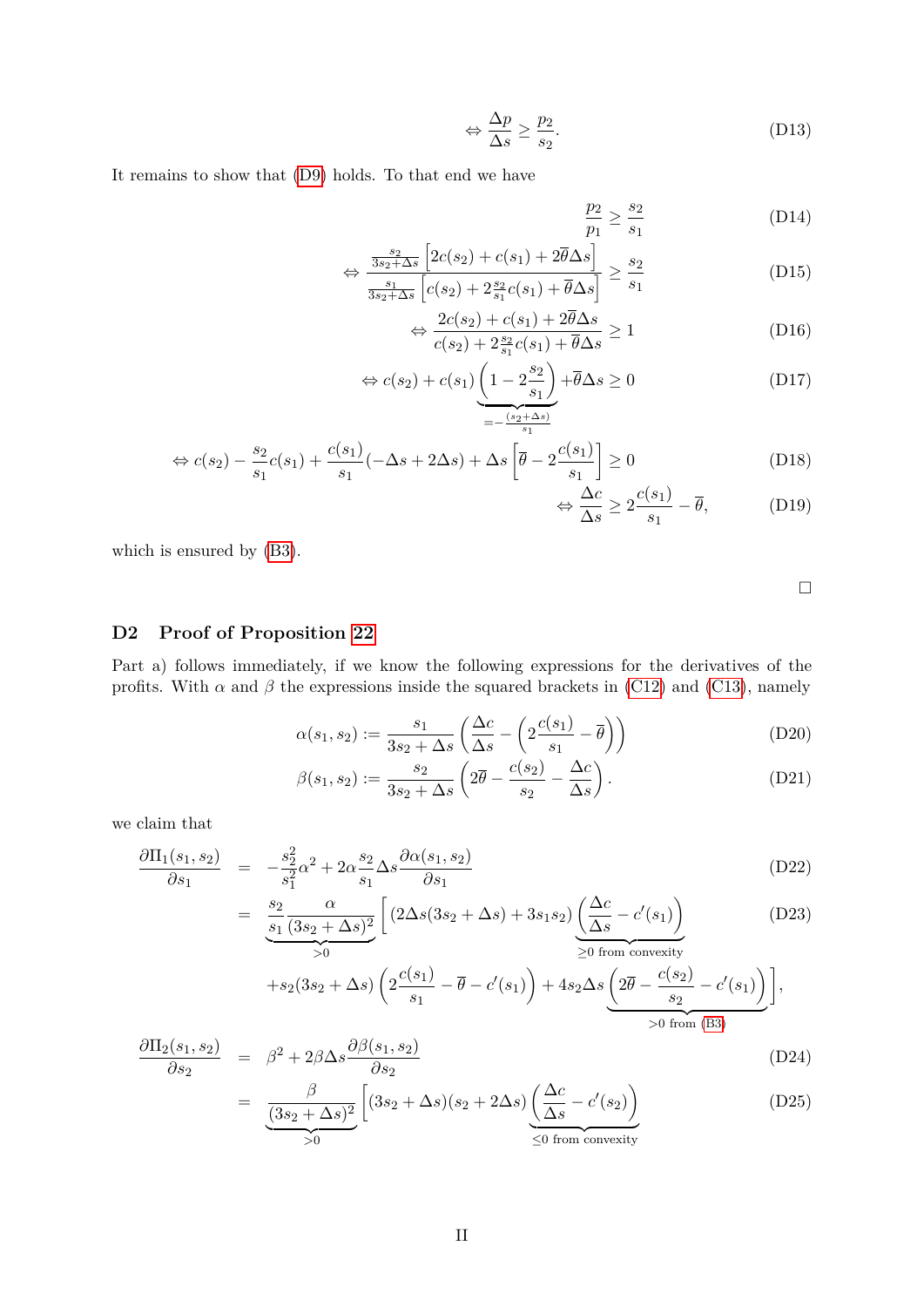$$
+4s_1\Delta s\underbrace{\left(2\frac{c(s_1)}{s_1}-\overline{\theta}-\frac{\Delta c}{\Delta s}\right)}_{\text{}&<0\text{ from (B3)}}+(3s_2+\Delta s)s_2\left(2\overline{\theta}-\frac{c(s_2)}{s_2}-c'(s_2)\right)\bigg].
$$

To show this, note that for firm 1 the derivative can be written as follows

<span id="page-63-0"></span>
$$
\frac{\partial \Pi_1(s_1, s_2)}{\partial s_1} = -\frac{s_2^2}{s_1^2} \alpha^2 + 2\alpha \frac{s_2}{s_1} \Delta s \frac{\partial \alpha(s_1, s_2)}{\partial s_1}
$$
\n
$$
\frac{\partial \Theta_1^{\epsilon}}{\partial s_1} \frac{s_2}{(3s_2 + \Delta s)^2} \left[ -\frac{s_2}{s_1} (3s_2 + \Delta s) s_1 \left( \frac{\Delta c}{\Delta s} - \left( 2 \frac{c(s_1)}{s_1} - \overline{\theta} \right) \right) + 2\Delta s \frac{\partial \alpha(s_1, s_2)}{\partial s_1} (3s_2 + \Delta s)^2 \right].
$$
\n(D27)

For the derivative of  $\alpha(s_1, s_2)$  w.r.t.  $s_1$  it proves helpful to use two versions of the formula for  $\alpha$  when applying the product rule, namely

$$
\alpha(s_1, s_2) := \frac{1}{3s_2 + \Delta s} \left( s_1 \frac{\Delta c}{\Delta s} - \left( 2c(s_1) - s_1 \overline{\theta} \right) \right)
$$
(D28)

$$
= \frac{1}{3s_2 + \Delta s} \left( \frac{s_1}{\Delta s} c(s_2) - \frac{s_2 + \Delta s}{\Delta s} c(s_1) + s_1 \overline{\theta} \right). \tag{D29}
$$

Then

<span id="page-63-1"></span>
$$
\frac{\partial \alpha(s_1, s_2)}{\partial s_1} (3s_2 + \Delta s)^2 = \left[ \overline{\theta} + \frac{s_2}{(\Delta s)^2} c(s_2) - \frac{s_2}{(\Delta s)^2} c(s_1) - \frac{s_2 + \Delta s}{\Delta s} c'(s_1) \right] (3s_2 + \Delta s) \n+ s_1 \overline{\theta} - 2c(s_1) + s_1 \frac{\Delta c}{\Delta s} \n= 4 \overline{\theta} s_2 - 2c(s_1) + \frac{(s_2 + \Delta s)(3s_2 + \Delta s)}{\Delta s} \left[ \frac{\Delta c}{\Delta s} - c'(s_1) \right] \n- (3s_2 + \Delta s) \frac{\Delta c}{\Delta s} + s_1 \frac{\Delta c}{\Delta s} \n= \frac{(s_2 + \Delta s)(3s_2 + \Delta s)}{\Delta s} \left[ \frac{\Delta c}{\Delta s} - c'(s_1) \right] \n+ \underbrace{[-(3s_2 + \Delta s) + s_1 + 2\Delta s]}_{=-2s_2} \frac{\Delta c}{\Delta s} + 2s_2 \left( 2 \overline{\theta} - \frac{c(s_2)}{s_2} \right) \n= \frac{(s_2 + \Delta s)(3s_2 + \Delta s)}{\Delta s} \left[ \frac{\Delta c}{\Delta s} - c'(s_1) \right] + 2s_2 \left[ 2 \overline{\theta} - \frac{c(s_2)}{s_2} - \frac{\Delta c}{\Delta s} \right].
$$

Hence together with [\(D27\)](#page-63-0)

$$
\frac{\partial \Pi_1(s_1, s_2)}{\partial s_1} = \frac{s_2}{s_1} \frac{\alpha}{(3s_2 + \Delta s)^2} \left[ s_2 (3s_2 + \Delta s) \left( 2 \frac{c(s_1)}{s_1} - \overline{\theta} - \frac{\Delta c}{\Delta s} \right) \right]
$$
\n
$$
+ 2(s_2 + \Delta s) (3s_2 + \Delta s) \left( \frac{\Delta c}{\Delta s} - c'(s_1) \right)
$$
\n
$$
+ (2\Delta s) 2s_2 \left( 2\overline{\theta} - \frac{c(s_2)}{s_2} - \frac{\Delta c}{\Delta s} \right) \right]
$$
\n
$$
= \frac{s_2}{s_1} \frac{\alpha}{(3s_2 + \Delta s)^2} \left[ s_2 \Delta s \left( 2 \frac{c(s_1)}{s_1} - \overline{\theta} \right) + s_2 \Delta s \left( 2\overline{\theta} - \frac{c(s_2)}{s_2} \right) \right]
$$
\n
$$
- s_2 (3s_2 + \Delta s) \frac{\Delta c}{\Delta s} + 2s_2 \left[ 3s_2 \left( 2 \frac{c(s_1)}{s_1} - \overline{\theta} \right) + 3\Delta s \left( 2\overline{\theta} - \frac{c(s_2)}{s_2} \right) \right]
$$
\n(D31)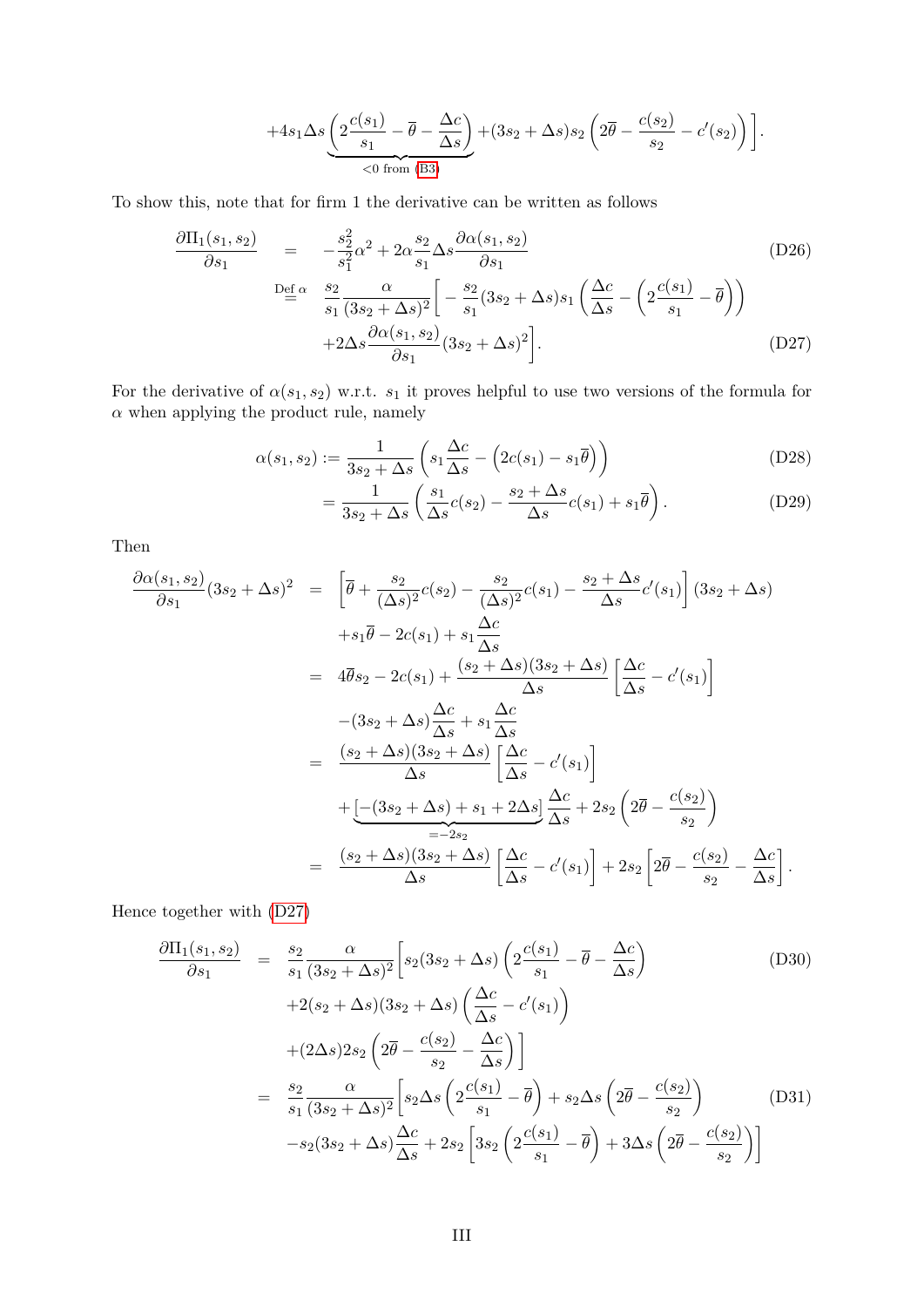$$
-4s_{2}\Delta s \frac{\Delta c}{\Delta s} - 2(s_{2} + \Delta s)(3s_{2} + \Delta s)c'(s_{1})
$$
  
\n
$$
+2s_{2}(3s_{2} + \Delta s) \frac{\Delta c}{\Delta s} + 2\Delta s(3s_{2} + \Delta s) \frac{\Delta c}{\Delta s}
$$
  
\n
$$
= \frac{s_{2}}{s_{1}} \frac{\alpha}{(3s_{2} + \Delta s)^{2}} \Big[ 2\Delta s(3s_{2} + \Delta s) \left( \frac{\Delta c}{\Delta s} - c'(s_{1}) \right)
$$
(D32)  
\n
$$
-2s_{2}(3s_{2} + \Delta s)c'(s_{1}) + s_{2}(3s_{2} + \Delta s) \left( 2\frac{c(s_{1})}{s_{1}} - \overline{\theta} \right)
$$
  
\n
$$
+s_{2}(3\Delta s + \Delta s) \left( 2\overline{\theta} - \frac{c(s_{2})}{s_{2}} \right) - 4s_{2}\Delta s \frac{\Delta c}{\Delta s} + s_{2}(3s_{2} + \Delta s) \frac{\Delta c}{\Delta s}
$$
  
\n
$$
= \frac{s_{2}}{s_{1}} \frac{\alpha}{(3s_{2} + \Delta s)^{2}} \Big[ 2\Delta s(3s_{2} + \Delta s) \left( \frac{\Delta c}{\Delta s} - c'(s_{1}) \right)
$$
  
\n
$$
+s_{2}(3s_{2} + \Delta s) \left( 2\overline{\theta} - \frac{c(s_{2})}{s_{2}} - c'(s_{1}) \right)
$$
  
\n
$$
+ \frac{(4s_{2}\Delta s - s_{2}(3s_{2} + \Delta s)}{s_{2} - s_{2} s_{2}} \Big[ 2\overline{\theta} - \frac{c(s_{2})}{s_{2}} - \frac{\Delta c}{\Delta s} \Big] \Big]
$$
  
\n
$$
= \frac{s_{2}}{s_{1}} \frac{\alpha}{(3s_{2} + \Delta s)^{2}} \Big[ 2\Delta s(3s_{2} + \Delta s) \left( \frac{\Delta c}{\Delta s} - c'(s_{1}) \right)
$$
  
\n
$$
+s_{2}(3s_{2} + \Delta s) \left( 2\overline{\theta} - \frac{c(s_{2})}{s_{2}} - c'(s_{1}) \right)
$$
  
\n<

For firm 2 the proof follows analogous steps but now

<span id="page-64-0"></span>
$$
\frac{\partial \Pi_2(s_1, s_2)}{\partial s_2} = \beta^2 + 2\beta \Delta s \frac{\partial \beta(s_1, s_2)}{\partial s_2}
$$
\n
$$
\frac{\partial \Pi_2(s_1, s_2)}{\partial s_2} = \frac{\beta^2 + 2\beta \Delta s \frac{\partial \beta(s_1, s_2)}{\partial s_2}}{\left(3s_2 + \Delta s\right)^2 \left[3s_2 + \Delta s\right)s_2 \left(2\overline{\theta} - \frac{c(s_2)}{s_2} - \frac{\Delta c}{\Delta s}\right)}
$$
\n
$$
+ 2\Delta s \frac{\partial \beta(s_1, s_2)}{\partial s_2} (3s_2 + \Delta s)^2,
$$
\n(D36)

the two versions of  $\beta$  read

$$
\beta(s_1, s_2) := \frac{1}{3s_2 + \Delta s} \left( 2s_2 \overline{\theta} - c(s_2) - s_2 \frac{c(s_2) - c(s_1)}{\Delta s} \right)
$$
(D37)

$$
=\frac{1}{3s_2+\Delta s}\left(2s_2\overline{\theta}+\frac{s_2}{\Delta s}c(s_1)-\frac{s_2+\Delta s}{\Delta s}c(s_2)\right),\tag{D38}
$$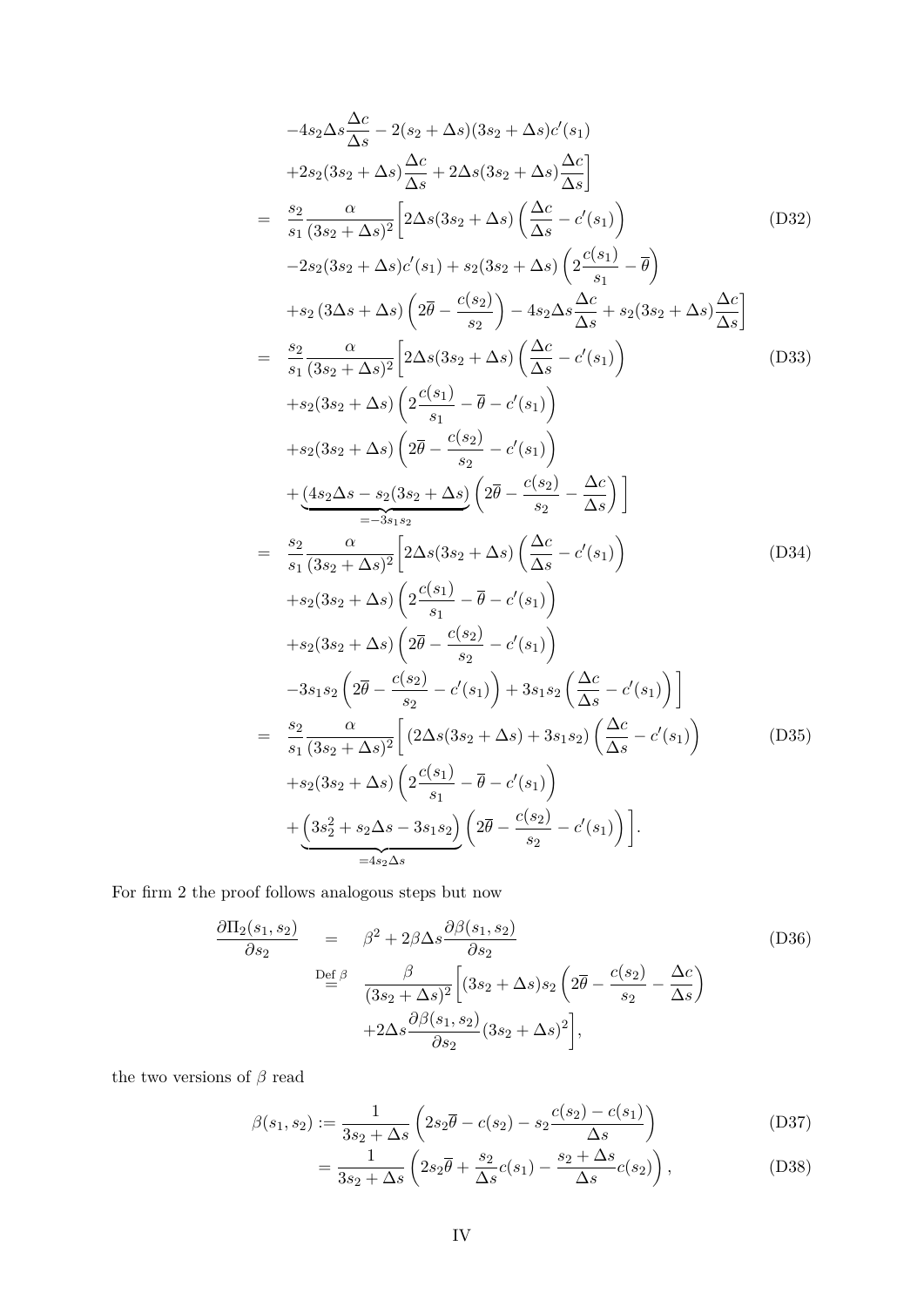for the derivative of  $\beta$  w.r.t.  $s_2$  we have

$$
\frac{\partial \beta(s_1, s_2)}{\partial s_2} (3s_2 + \Delta s)^2 = \left[ 2\overline{\theta} - \frac{s_1}{(\Delta s)^2} c(s_1) + \frac{s_1}{(\Delta s)^2} c(s_2) - \frac{s_2 + \Delta s}{\Delta s} c'(s_2) \right] (3s_2 + \Delta s)
$$

$$
-4 \left( 2\overline{\theta}s_2 - c(s_2) - s_2 \frac{\Delta c}{\Delta s} \right)
$$

$$
= -\frac{(s_2 + \Delta s)(3s_2 + \Delta s)}{\Delta s} c'(s_2) + \underbrace{\frac{s_1(3s_2 + \Delta s) + 4s_2\Delta s}{\Delta s} \left( \frac{\Delta c}{\Delta s} \right)}
$$

$$
= \frac{-2\overline{\theta}s_1 + 4c(s_2)}{\Delta s}
$$

$$
= \frac{(s_2 + \Delta s)(3s_2 + \Delta s)}{\Delta s} \left( \frac{\Delta c}{\Delta s} - c'(s_2) \right) - 2 \frac{(s_2 + \Delta s)\Delta s}{\Delta s} \left( \frac{\Delta c}{\Delta s} \right)
$$

$$
= \frac{(s_2 + \Delta s)(3s_2 + \Delta s)}{\Delta s} \left( \frac{\Delta c}{\Delta s} - c'(s_2) \right)
$$

$$
-2s_1 \left( \overline{\theta} + \frac{\Delta c}{\Delta s} \right) + 2(2s_1) \frac{\Delta c}{\Delta s} - 4s_2 \frac{\Delta c}{\Delta s} + 4c(s_2)
$$

$$
= -4\Delta c + 4c(s_2) = 4c(s_1)
$$

$$
= -4\Delta c + 4c(s_2) = 4c(s_1)
$$

$$
\Delta s
$$

and together with [\(D37\)](#page-64-0) this yields

$$
\frac{\partial \Pi_{2}(s_{1}, s_{2})}{\partial s_{2}} = \frac{\beta}{(3s_{2} + \Delta s)^{2}} \Big[ (3s_{2} + \Delta s) s_{2} \left( 2\overline{\theta} - \frac{c(s_{2})}{s_{2}} - \frac{\Delta c}{\Delta s} \right) \qquad (D39)
$$
\n
$$
-2(s_{2} + \Delta s)(3s_{2} + \Delta s) \left( c'(s_{2}) - \frac{\Delta c}{\Delta s} \right) + (2\Delta s) 2s_{1} \left( 2\frac{c(s_{1})}{s_{1}} - \overline{\theta} - \frac{\Delta c}{\Delta s} \right) \Big]
$$
\n
$$
= \frac{\beta}{(3s_{2} + \Delta s)^{2}} \Big[ (3s_{2} + \Delta s) s_{2} \left( 2\overline{\theta} - \frac{c(s_{2})}{s_{2}} - c'(s_{2}) \right) \qquad (D40)
$$
\n
$$
-s_{2} (3s_{2} + \Delta s) \frac{\Delta c}{\Delta s} + s_{2} (3s_{2} + \Delta s) c'(s_{2})
$$
\n
$$
+ (2s_{2} + 2\Delta s)(3s_{2} + \Delta s) \left( \frac{\Delta c}{\Delta s} - c'(s_{2}) \right) + 4s_{1} \Delta s \left( 2\frac{c(s_{1})}{s_{1}} - \overline{\theta} - \frac{\Delta c}{\Delta s} \right) \Big]
$$
\n
$$
= \frac{\beta}{(3s_{2} + \Delta s)^{2}} \Big[ (3s_{2} + \Delta s) s_{2} \left( 2\overline{\theta} - \frac{c(s_{2})}{s_{2}} - c'(s_{2}) \right) \qquad (D41)
$$
\n
$$
+ (3s_{2} + \Delta s)(s_{2} + 2\Delta s) \left( \frac{\Delta c}{\Delta s} - c'(s_{2}) \right) + 4s_{1} \Delta s \left( 2\frac{c(s_{1})}{s_{1}} - \overline{\theta} - \frac{\Delta c}{\Delta s} \right) \Big].
$$

For the limits in part b) note that for firm 2, if the limit exists, [\(D22\)](#page-62-1) implies

<span id="page-65-0"></span>
$$
\lim_{s_1, s_2 \to s_0} \frac{\partial \Pi_1(s_1, s_2)}{\partial s_1} = - \lim_{s_1, s_2 \to s_0} \alpha(s_1, s_2)^2 + \lim_{s_1, s_2 \to s_0} 2\alpha \Delta s \frac{\partial \alpha(s_1, s_2)}{\partial s_1},
$$
(D42)

with

$$
\lim_{s_1, s_2 \to s_0} \alpha(s_1, s_2) = \frac{1}{3} \left( c'(s_0) - 2 \frac{c(s_0)}{s_0} + \overline{\theta} \right) =: K_1
$$
\n
$$
\lim_{s_1, s_2 \to s_0} \frac{\partial \alpha(s_1, s_2)}{\partial s_1} = \lim_{s_1, s_2 \to s_0} \left[ \underbrace{\frac{(s_2 + \Delta s)(3s_2 + \Delta s)}{\Delta s} \left( \frac{\Delta c}{\Delta s} - c'(s_1) \right)}_{\rightarrow 3s_2^2 \cdot 0} + 2s_2 \underbrace{\left( 2\overline{\theta} - \frac{c(s_2)}{s_2} - \frac{\Delta c}{\Delta s} \right)}_{\rightarrow 2\overline{\theta} - \frac{c(s_0)}{s_0} - c'(s_0)} \right]
$$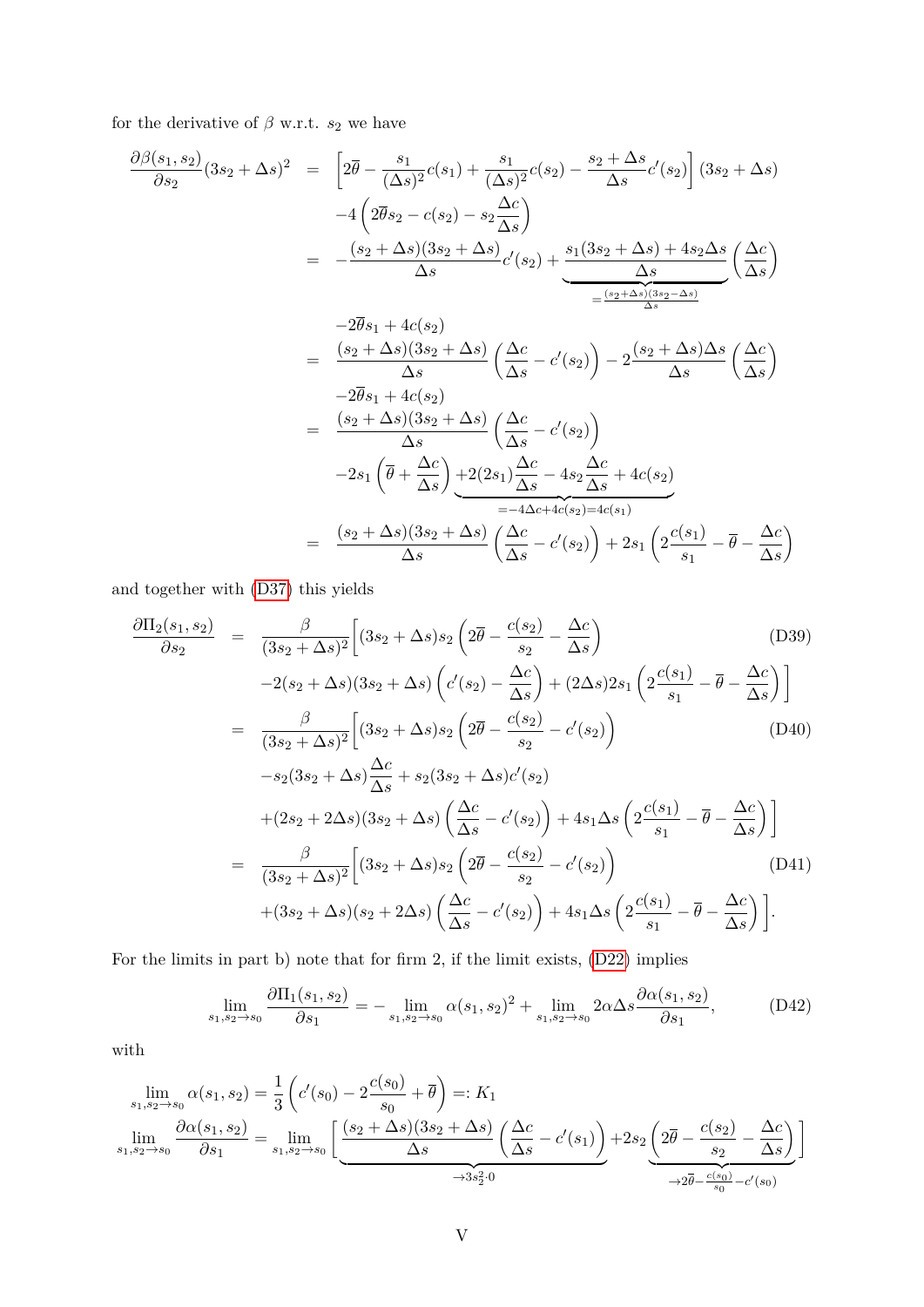$$
=2s_0\left(2\overline{\theta}-\frac{c(s_0)}{s_0}-c'(s_0)\right)=:K_2.
$$

Plugged into [\(D42\)](#page-65-0) this yields

$$
\lim_{s_1, s_2 \to s_0} \frac{\partial \Pi_1(s_1, s_2)}{\partial s_1} = -K_1^2 + 2K_1K_2 \lim_{s_1, s_2 \to s_0} \Delta s = -K_1^2. \tag{D43}
$$

Analogously for firm 2 we know from [\(D24\)](#page-62-1) that, if the limit exists,

$$
\lim_{s_1, s_2 \to s_0} \frac{\partial \Pi_2(s_1, s_2)}{\partial s_2} = \lim_{s_1, s_2 \to s_0} \beta(s_1, s_2)^2 + \lim_{s_1, s_2 \to s_0} 2\beta \Delta s \frac{\partial \beta(s_1, s_2)}{\partial s_2},\tag{D44}
$$

with

$$
\lim_{s_1, s_2 \to s_0} \beta(s_1, s_2) = \frac{1}{3} \left( 2\overline{\theta} - \frac{c(s_0)}{s_0} - c'(s_0) \right) =: K_3,
$$
\n
$$
\lim_{s_1, s_2 \to s_0} \frac{\partial \beta(s_1, s_2)}{\partial s_2} = \lim_{s_1, s_2 \to s_0} \left[ \underbrace{\frac{(s_2 + \Delta s)(3s_2 + \Delta s)}{\Delta s} \left( \frac{\Delta c}{\Delta s} - c'(s_2) \right)}_{\to 3s_2^2 \cdot 0} + 2s_1 \underbrace{\left( 2\frac{c(s_1)}{s_1} - \overline{\theta} - \frac{\Delta c}{\Delta s} \right)}_{\to 2\frac{c(s_0)}{s_0} - \overline{\theta} - c'(s_0)} \right]
$$
\n
$$
= 2s_0 \left( 2\frac{c(s_0)}{s_0} - \overline{\theta} - c'(s_0) \right) =: K_4.
$$

Plugged into [\(D44\)](#page-66-1) this yields

$$
\lim_{s_1, s_2 \to s_0} \frac{\partial \Pi_2(s_1, s_2)}{\partial s_2} = K_3^2 + 2K_3 K_4 \lim_{s_1, s_2 \to s_0} \Delta s = K_3^2,
$$
\n(D45)

which concludes the proof.

<span id="page-66-1"></span> $\Box$ 

# <span id="page-66-0"></span>**D3 Proof of Proposition [23](#page-57-2)**

The proposition is a direct consequence of the following claim.

**Claim.**  $\partial \Pi_1 / \partial s_1$  can be bounded from below as follows

$$
\frac{\partial \Pi_1(s_1, s_2)}{\partial s_1} \ge \frac{s_2}{s_1} \frac{\alpha}{(3s_2 + \Delta s)^2} \left[ \underbrace{(3s_2 + \Delta s)}_{>0} K + \underbrace{s_1 \Delta s \left( 2\overline{\theta} - \frac{c(s_2)}{s_2} - \frac{\Delta c}{\Delta s} \right)}_{>0} \right] \quad (D46)
$$

with K as defined in the proposition.

*Proof of claim.* For the lower bound of  $\partial \Pi_1/\partial s_1$ , we start with [\(D33\)](#page-63-1) to obtain

$$
\frac{\partial \Pi_1(s_1, s_2)}{\partial s_1} \stackrel{\text{(D33)}}{=} \frac{s_2}{s_1} \frac{\alpha}{(3s_2 + \Delta s)^2} \left[ 2\Delta s (3s_2 + \Delta s) \left( \frac{\Delta c}{\Delta s} - c'(s_1) \right) \right]
$$
  
\n
$$
+ s_2 (3s_2 + \Delta s) \left( 2 \frac{c(s_1)}{s_1} - \overline{\theta} - c'(s_1) \right)
$$
  
\n
$$
+ s_2 (3s_2 + \Delta s) \left( 2 \overline{\theta} - \frac{c(s_2)}{s_2} - c'(s_1) \right) - 3s_1 s_2 \left( 2 \overline{\theta} - \frac{c(s_2)}{s_2} - \frac{\Delta c}{\Delta s} \right) \right]
$$
  
\n
$$
= \frac{s_2}{s_1} \frac{\alpha}{(3s_2 + \Delta s)^2} \left[ 2\Delta s (3s_2 + \Delta s) \left( \frac{\Delta c}{\Delta s} - c'(s_1) \right) \right]
$$
 (D47)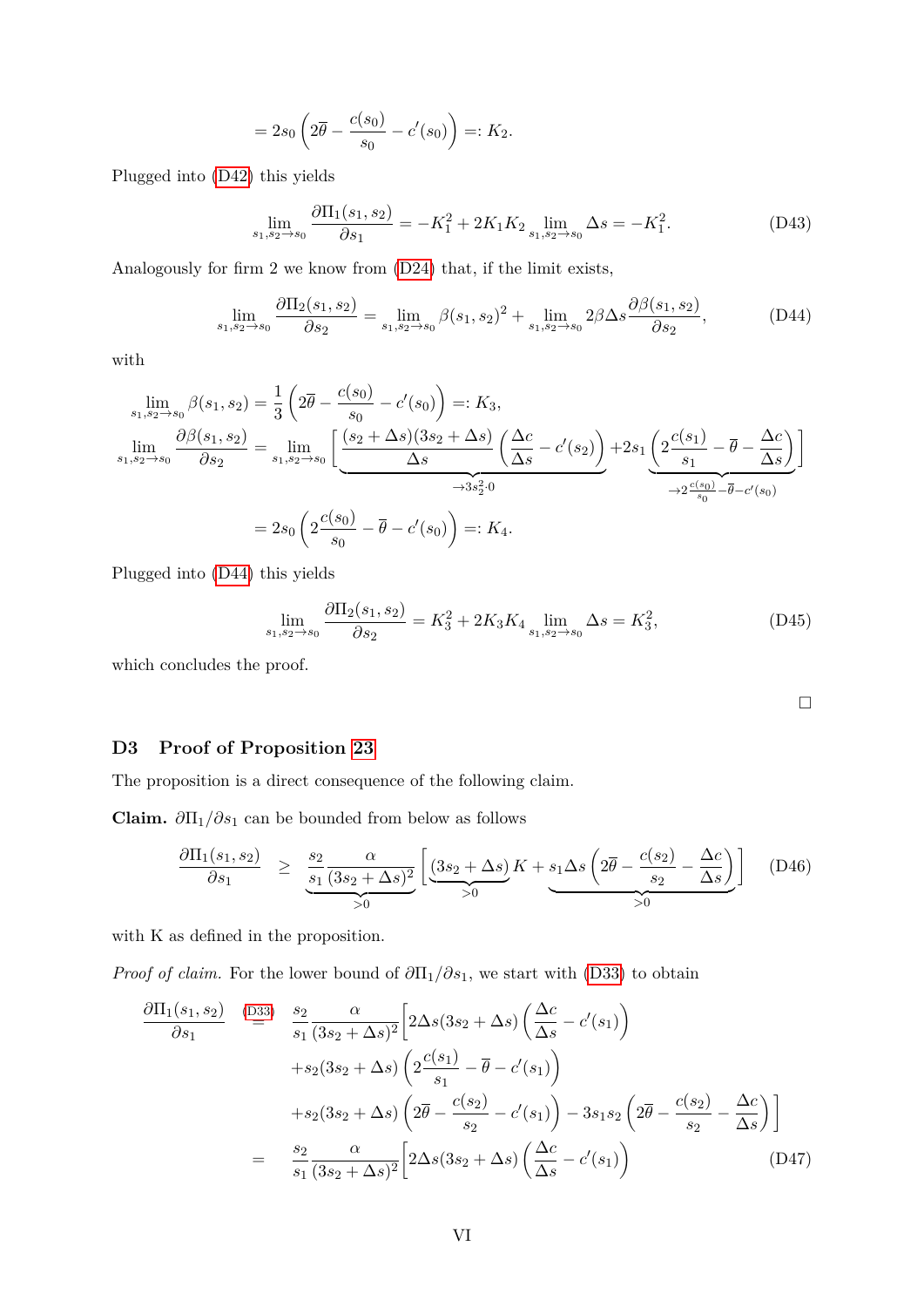$$
+s_2(3s_2+\Delta s)\left(2\frac{c(s_1)}{s_1}-\overline{\theta}-c'(s_1)\right)
$$
  
\n
$$
+s_2(3s_2+\Delta s)\left(2\overline{\theta}-\frac{c(s_2)}{s_2}-c'(s_1)\right)
$$
  
\n
$$
-(3s_2+\Delta s)\left(2\overline{\theta}-\frac{c(s_2)}{s_2}-\frac{\Delta c}{\Delta s}\right)+s_1\Delta s\left(2\overline{\theta}-\frac{c(s_2)}{s_2}-\frac{\Delta c}{\Delta s}\right)\right]
$$
  
\n
$$
=\frac{s_2}{s_1}\frac{\alpha}{(3s_2+\Delta s)^2}\left[(3s_2+\Delta s)K+s_1\Delta s\left(2\overline{\theta}-\frac{c(s_2)}{s_2}-\frac{\Delta c}{\Delta s}\right)\right]
$$
(D48)

with

$$
K = \overline{\theta}(s_2 - 2s_1) + c(s_2) \left(\frac{s_1}{s_2} - 1\right) + 2\frac{s_2}{s_1}c(s_1) - 2(s_2 + \Delta s)c'(s_1) + \Delta c\left(2 + \frac{s_1}{\Delta s}\right)
$$
(D49)

$$
= \overline{\theta}(s_2 - 2s_1) - 2(s_2 + \Delta s)c'(s_1)
$$
\n
$$
\begin{array}{ccc}\n1 & 1 & 2 & 3 & 4 & 3 & 3 \\
1 & 2 & 2 & 3 & 4 & 3 & 3\n\end{array}
$$
\n(D50)

$$
+\frac{1}{s_2 \Delta s} \left[ c(s_2) \left( s_2^2 - s_1^2 + s_1 s_2 \right) + c(s_1) \left( 2 \frac{s_2^3}{s_1} - 4 s_2^2 + s_1 s_2 \right) \right]
$$
  
=  $\overline{\theta}(s_2 - 2s_1) - 2(s_2 + \Delta s) c'(s_1)$   
+  $\frac{1}{s_2 \Delta s} \left[ s_2^2 \left( c(s_2) + 2c(s_1) \left( \frac{s_2}{s_1} - 2 \right) \right) + c(s_2) s_1 \Delta s + c(s_1) s_1 s_2 \right]$   
 $\geq c(s_1) \left[ 1 + 2 \frac{s_2}{s_1} - 4 \right] = c(s_1) \left[ \frac{2 \Delta s - s_1}{s_1} \right]$  (D51)

$$
\geq \overline{\theta}(s_2 - 2s_1) - 2(s_2 + \Delta s)c'(s_1)
$$
\n
$$
+ \frac{1}{s_2 \Delta s} \Big[ c(s_1) \frac{s_2^2}{s_1} (2\Delta s) + c(s_2) s_1 \Delta s + c(s_1) (-s_2 \Delta s) \Big]
$$
\n
$$
= \overline{\theta}(s_2 - 2s_1) + 2s_2 \left( \frac{c(s_1)}{s_1} - c'(s_1) \right) - 2c'(s_1) \Delta s + \frac{1}{s_2} \underbrace{(c(s_2)s_1 - c(s_1)s_2)}_{=c(s_2)s_1 - c(s_1)s_1 + c(s_1)s_1 - c(s_1)s_2}
$$
\n(D53)

$$
= \overline{\theta}(s_2 - 2s_1) + 2s_2 \left(\frac{c(s_1)}{s_1} - c'(s_1)\right) - 2c'(s_1)\Delta s + \frac{s_1\Delta s}{s_2} \left(\frac{\Delta c}{\Delta s} - \frac{c(s_1)}{s_1}\right)
$$
(D54)  

$$
\overline{\theta}(s_2 - 2s_1) + \left(\frac{2}{3}s_1 - \frac{s_1}{\Delta s}\right) \left[\frac{c(s_1)}{s_1} - \frac{c(s_1)}{s_1}\right] + \Delta s \left[\frac{s_1 \Delta c}{\Delta s} - \frac{c(s_1)}{s_1}\right] + 2\Delta s \left(\frac{c(s_1)}{s_1}\right)
$$

$$
= \overline{\theta}(s_2 - 2s_1) + \left(2s_2 - \Delta s \frac{s_1}{s_2}\right) \left[\frac{c(s_1)}{s_1} - c'(s_1)\right] + \Delta s \frac{s_1}{s_2} \left[\frac{\Delta c}{\Delta s} - c'(s_1)\right] + 2\Delta s \left(-c'(s_1)\right).
$$

# <span id="page-67-0"></span>**D4 Proof of Proposition [24](#page-59-0)**

It remains to derive the profitable deviation  $s_3 = (s_2^2 + s_1s_2 - s_1^2)/s_2$ . To that end, let  $s_3$  be some quality choice with  $s_2 < s_3 \leq \overline{s}$ . Then with  $\Delta_{ij}s := (s_j - s_i)$  and  $\Delta_{ij}c := c(s_j) - c(s_i)$  the following inequalities are equivalent

<span id="page-67-1"></span>
$$
\Pi_2(s_2, s_3) > \Pi_1(s_1, s_2)
$$
\n
$$
\Leftrightarrow \Delta_{23} s \beta(s_2, s_3)^2 > \Delta_{12} s \frac{s_2}{s_1} \alpha(s_1, s_2)^2
$$
\n(D55)

$$
\Leftrightarrow \Delta_{23} s \left[ \frac{s_3}{3s_3 + \Delta_{23} s} \left( 2 \overline{\theta} - \frac{c(s_3)}{s_3} - \frac{\Delta_{23} c}{\Delta_{23} s} \right) \right]^2 > \Delta_{12} s \frac{s_2}{s_1} \left[ \frac{s_1}{3s_2 + \Delta_{12} s} \left( \frac{\Delta_{12} c}{\Delta_{12} s} - 2 \frac{c(s_1)}{s_1} + \overline{\theta} \right) \right]^2
$$
  

$$
\Leftrightarrow \left( \frac{\Delta_{23} s}{\Delta_{12} s} \right) \left( \frac{s_1}{s_2} \right) \left( \frac{s_3^2}{s_1^2} \right) \frac{(3s_2 + \Delta_{12} s)^2}{(3s_3 + \Delta_{23} s)^2} > \left( \frac{\frac{c(s_2) - c(s_1)}{\Delta_{12} s} - 2 \frac{c(s_1)}{s_1} + \overline{\theta}}{\frac{2 \overline{\theta} - \frac{c(s_3)}{s_3} - \frac{c(s_3) - c(s_2)}{\Delta_{23} s}} \right)^2
$$
(D56)